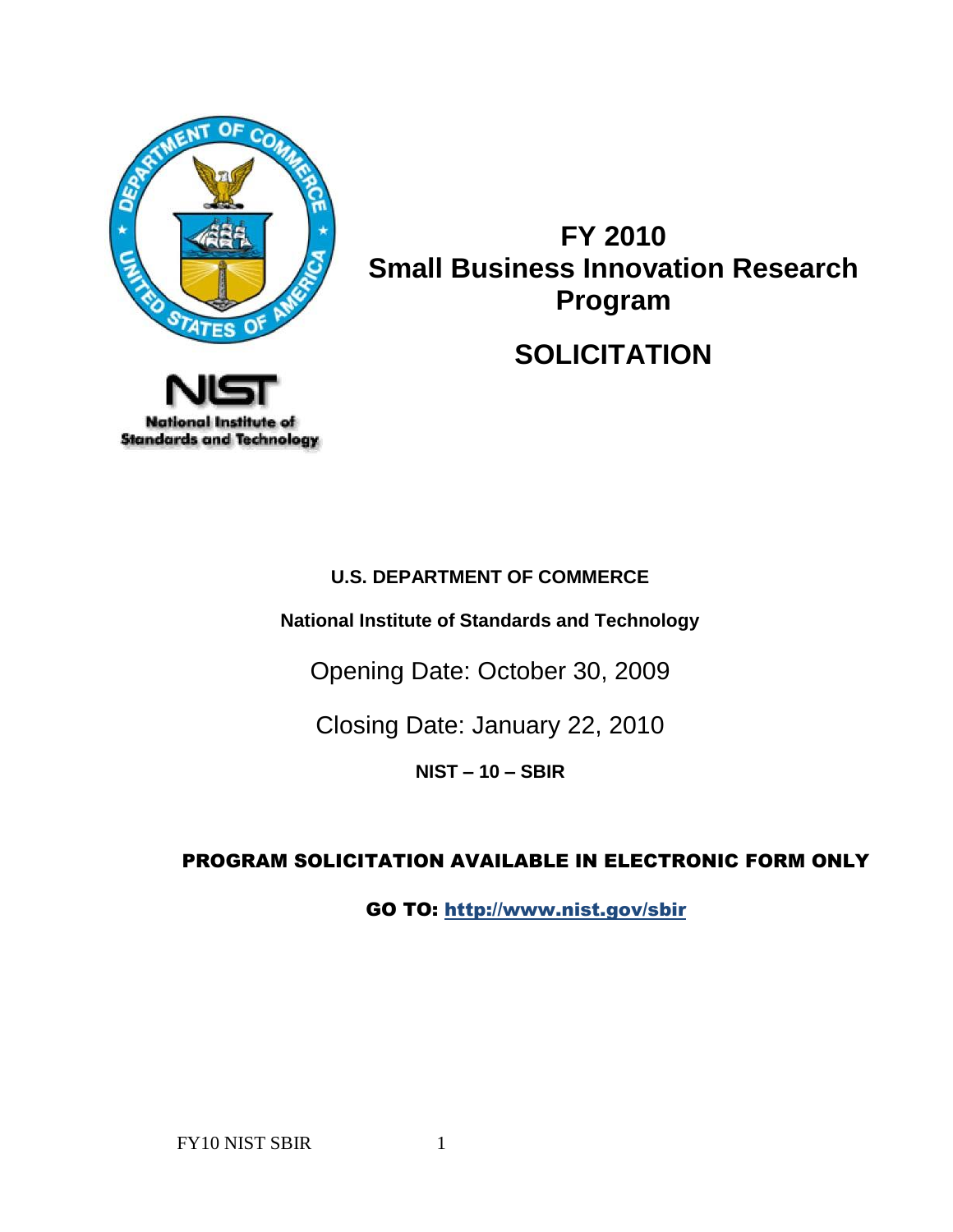## **TABLE OF CONTENTS**

## **1.0 [PROGRAM DESCRIPTION](#page-5-0)**

- **1.01 [Introduction](#page-5-1)** 
	- **1.01.01 [NIST SBIR"R" Subtopics](#page-5-2)**
	- **1.01.02 [NIST SBIR"TT" Subtopics](#page-6-0)**
- **1.02 [Three-Phase Program](#page-7-0)**
- **1.03 [Manufacturing-related Priority](#page-8-0)**
- **1.04 [Energy Efficiency and Renewable Energy Priority](#page-8-1)**
- **1.05 [Eligibility](#page-8-2)**
- **1.06 [Contact with NIST](#page-9-0)**

#### **2.0 [DEFINITIONS](#page-10-0)**

- **2.01 [Commercialization](#page-10-1)**
- **2.02 [Essentially Equivalent Work](#page-11-0)**
- **2.03 [Feasibility](#page-11-1)**
- **2.04 [Funding Agreement](#page-11-2)**
- **2.05 [HUB ZONE Small Business Concern](#page-11-3)**
- **2.06 [Joint Venture](#page-11-4)**
- **2.07 [NIST-Owned Patented Background Inventions](#page-11-5)**
- **2.08 [Primary Employment](#page-12-0)**
- **2.09 [Research or Research and Development](#page-12-1)**
- **2.10 [SBIR Technical Data](#page-12-2)**
- **2.11 [SBIR Technical Data Rights](#page-12-3)**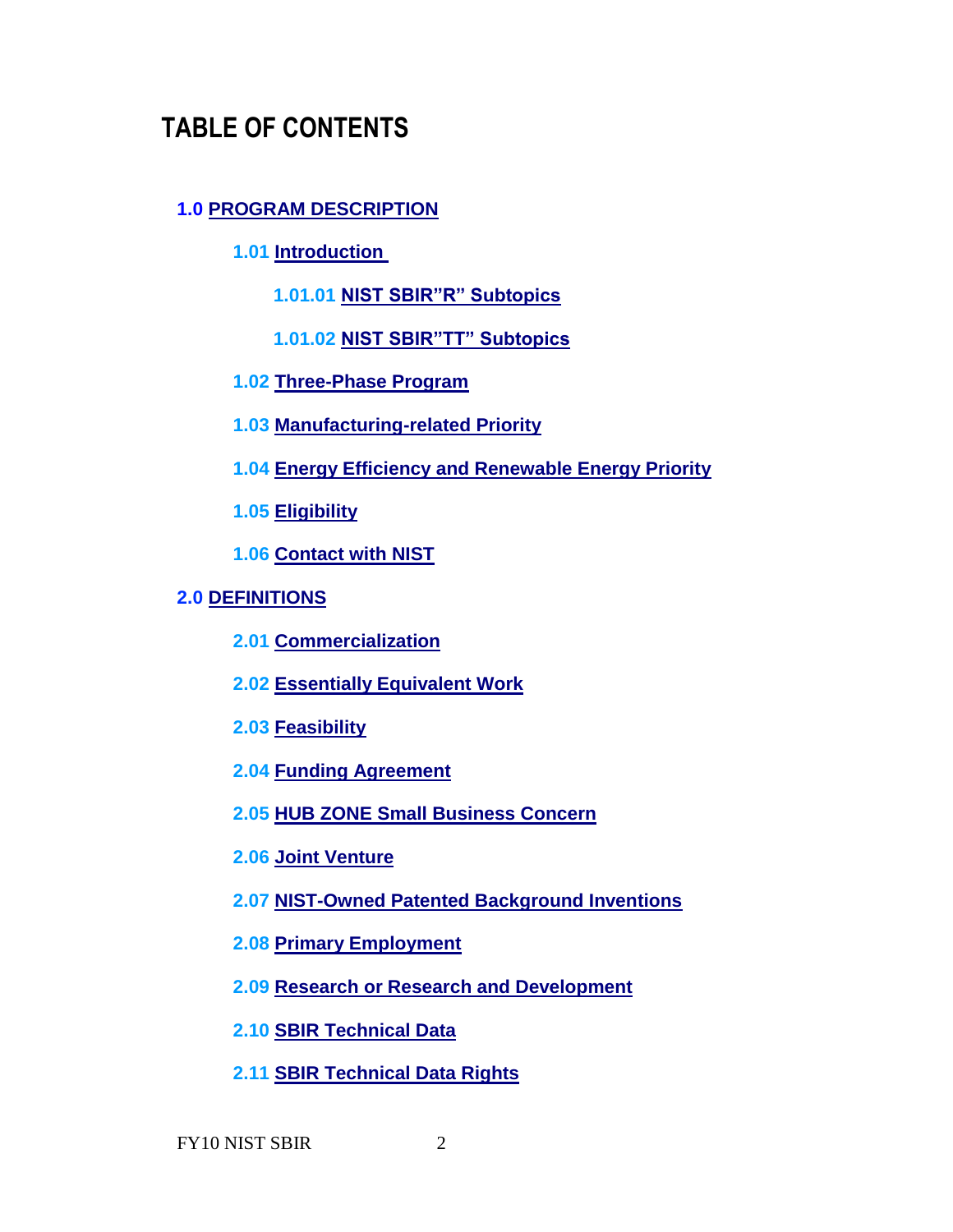**2.12 [Small Business Concern \(SBC\)](#page-12-4)**

**2.13 [Socially and Economically Disadvantaged Small Business Concern](#page-13-0)**

**2.14 [Subcontract](#page-13-1)**

**2.15 [Women-Owned Small Business](#page-13-2)**

## **3.0 [PROPOSAL PREPARATION GUIDELINES](#page-14-0)**

**3.01 [Proposal Requirements](#page-14-1)**

**3.02 [Phase 1 Proposal Limitations](#page-15-0)**

**3.03 [Instructions for Phase 1 Proposal Submission Forms and](#page-15-1)  [Technical Content](#page-15-1)**

## **4.0 [METHOD OF SELECTION AND EVALUATION CRITERIA](#page-21-0)**

**4.01 [Introduction](#page-21-1)**

**4.02 [Phase 1 Screening Criteria](#page-21-2)**

**4.03 [Phase 1 Evaluation Criteria](#page-22-0)**

**4.04 [Phase 2 Evaluation Criteria](#page-23-0)**

**4.05 [Release of Proposal Review Information](#page-23-1)**

## **5.0 [CONSIDERATIONS](#page-23-2)**

**5.01 [Awards](#page-24-0)**

**5.02 [Reports](#page-26-0)**

**5.03 [Deliverables](#page-27-0)**

**5.04 [Payment Schedule](#page-27-1)**

**5.05 [Proprietary Information, Inventions, and Patents](#page-27-2)**

**5.06 [Additional Information](#page-30-0)**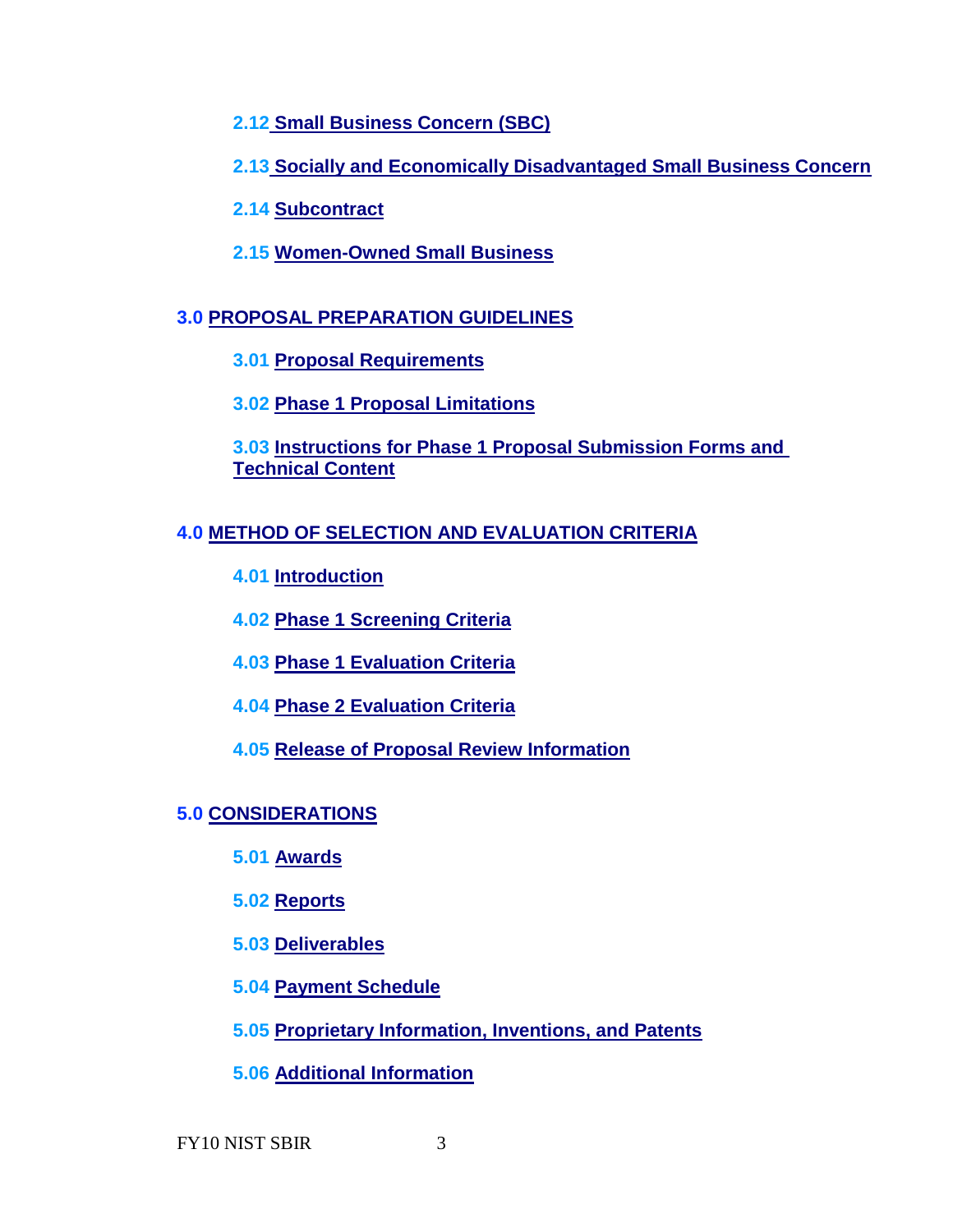**5.07 [Research Projects with Human Subjects, Human Tissue, Data or](#page-31-0)  Recordings [Involving Human Subjects](#page-31-0)**

**5.08 [Research Projects Involving Vertebrate Animals](#page-32-0)**

**5.09 Technical Assistance for [Proposal Preparation and Project](#page-32-1)  [Conduct](#page-32-1)**

**6.0 [SUBMISSION OF PROPOSALS](#page-32-2)**

**6.01 [Deadline for Proposals](#page-33-0)**

**6.02 [Proposal Submission](#page-33-1)**

## **7.0 SCIENTIFIC AND TECHNICAL INFORMATION SOURCES**

## **8.0 [SUBMISSION FORMS](#page-34-0)**

**8.01 [Cover Sheet](#page-35-0)**

**8.02 [Project Summary](#page-35-1)**

**8.03 [Proposed Budget](#page-35-2)**

**8.04 [Checklist of Requirements](#page-35-3)**

## **9.0 [RESEARCH TOPIC AREAS](#page-36-0)**

 **9.01 [Advanced Biological and Chemical Sensing](#page-36-1)**

**9.02 [Analytical Methods](#page-40-0)**

**9.03 [Healthcare and Medical Physics](#page-44-0)**

**9.04 [Homeland Security](#page-48-0)**

**9.05 [Information Technology](#page-50-0)**

**9.06 [Intelligent Control](#page-54-0)**

**9.07 [Manufacturing System Integration](#page-56-0)**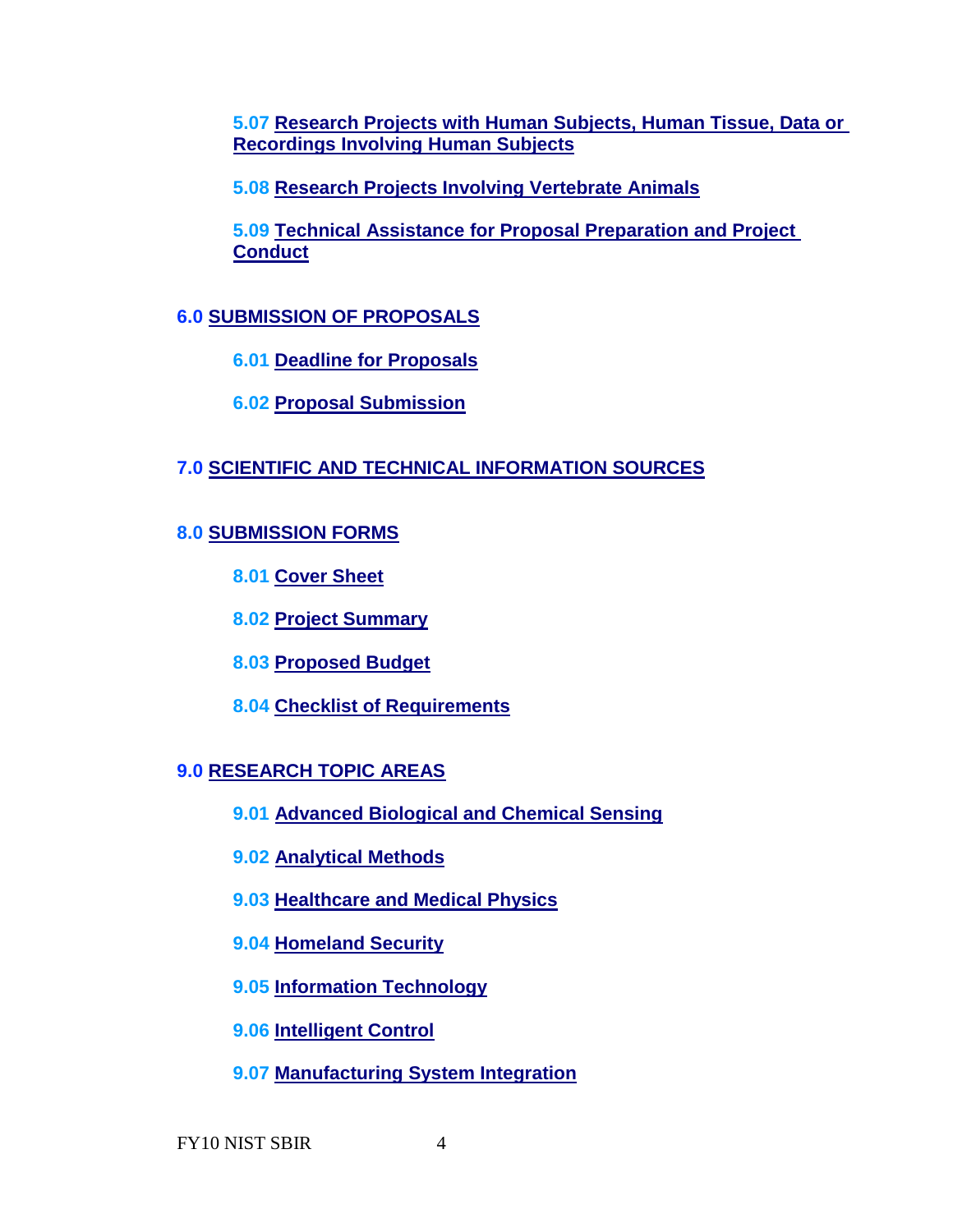- **9.08 [Materials Characterization](#page-64-0)**
- **9.09 Micro- [and Nano-fabrication Micromachining](#page-74-0)**
- **9.10 [Microelectronics Manufacturing](#page-81-0)**
- **9.11 [Nanofabrication](#page-85-0)**
- **9.12 [Optics and Optical Technology](#page-89-0)**
- **9.13 [Technologies to Enhance Fire Safety](#page-102-0)**
- **9.14 [X-ray System Technologies](#page-103-0)**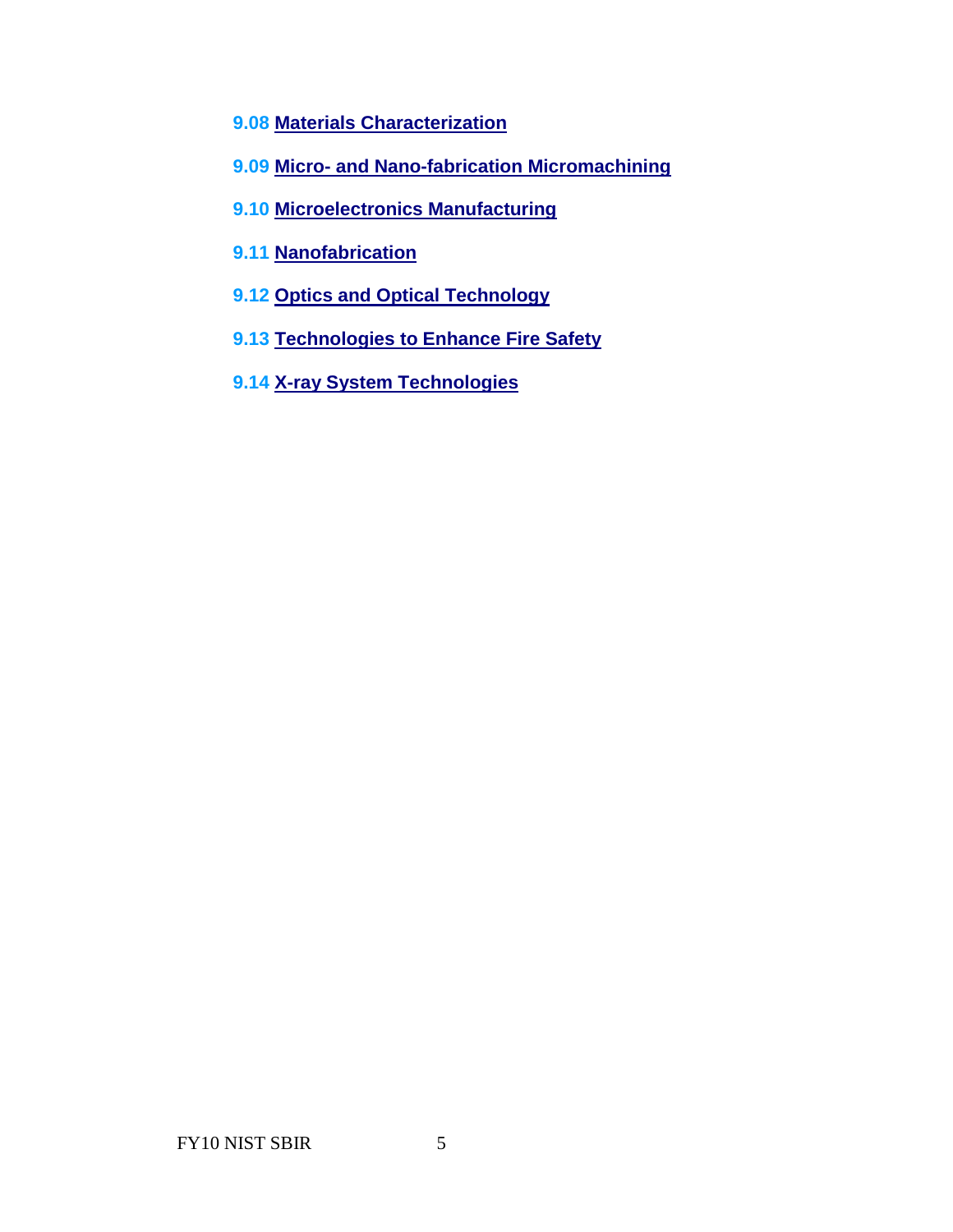#### **US DEPARTMENT OF COMMERCE NATIONAL INSTITUTE OF STANDARDS AND TECHNOLOGY**

#### **SMALL BUSINESS INNOVATION RESEARCH (SBIR) PROGRAM SOLICITATION**

## <span id="page-5-0"></span>**1.0 PROGRAM DESCRIPTION**

#### <span id="page-5-1"></span>**1.01 Introduction**

The National Institute of Standards and Technology (NIST) invites small businesses to submit research proposals under this solicitation. Firms with strong research capabilities in any of the areas listed in Section 9 of this solicitation are encouraged to participate. **Unsolicited proposals are not accepted under the SBIR program**.

The SBIR program was originally established in 1982 by the Small Business Innovation Development Act (P.L. 97-219). It was then expanded by the Small Business R&D Enhancement Act of 1992, extending the program to the year 2000 and then to 2008. Subsequent legislation has extended the program to January 31, 2010. Note: The evaluation of proposals, source selection, and award of contracts under the solicitation is contingent upon the continued existence of the SBIR program. It is anticipated that future legislation will extend the program on a monthto-month basis until it is reauthorized. Eleven federal agencies set aside a portion of their extramural research and development budget each year to fund research proposals from small science and technology-based firms.

The objectives of the SBIR program are aligned with the legislated purposes of the program which include stimulating technological innovation in the private sector and strengthening the role of small business in meeting Federal research and development (R&D) needs. It also seeks to increase the commercial application of innovations derived from Federal research and improve the return on investment from federally funded research for the economic benefit of the Nation. The NIST SBIR Program identifies and solicits proposals in subtopics that fall within NIST's mission and allow collaboration between NIST scientists and the SBIR awardee whenever possible.

<span id="page-5-2"></span>**Subtopics listed in Section 9 of this Solicitation each are annotated with either an "R" or a "TT."**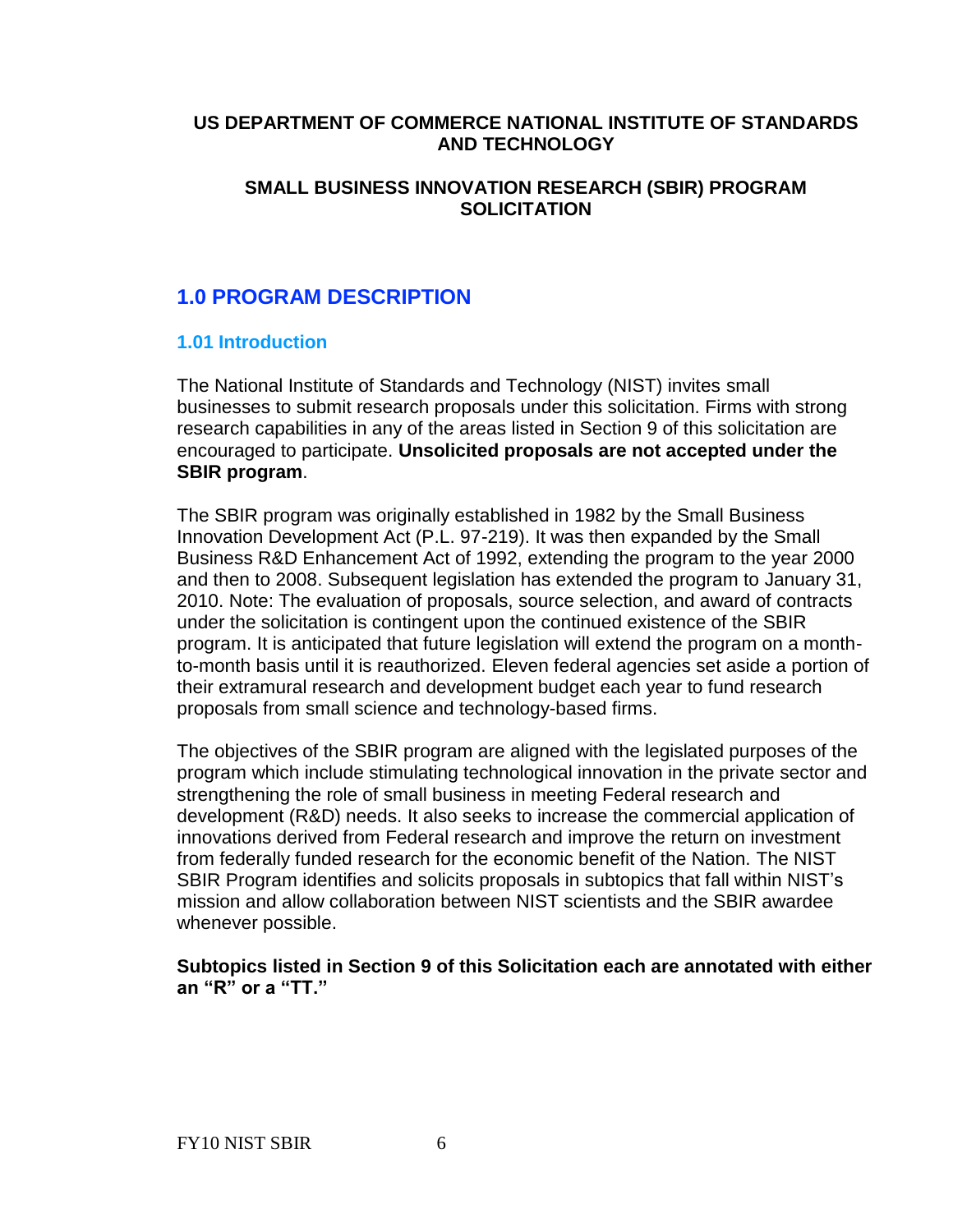#### **1.01.01 NIST SBIR "R" Subtopics**

Subtopics with the "R" designation address the objective of stimulating small business innovation in areas that meet NIST's programmatic goals while holding the potential for commercial application beyond NIST for the successful awardee.

#### <span id="page-6-0"></span>**1.01.02 NIST SBIR"TT" Subtopics**

Subtopics with the "TT" designation address the objective of increasing the commercial application of innovations derived from Federal R&D. While NIST Laboratory scientists conduct breakthrough research that leads to innovations, the range of NIST's effort does not extend to product development in any of its intramural research areas. The remaining work needed to fully exploit NIST technologies for commercial viability necessarily requires innovation on behalf of the private sector. As with all SBIR awards, these "TT" subtopics are intended to cultivate private sector innovation. Specifically, each "TT" subtopic identifies a commercially promising NIST technology and the technological gaps that must be filled in order to transition it to the marketplace.

Technologies identified with "TT" subtopics are either dedicated to the public domain or are patent protected. If there is no patent or patent application cited, the technology is freely available for use without the need for any license. If a "TT" subtopic cites a patent or patent application, the use of that background invention during the course of the SBIR project requires a patent license. All offerors submitting proposals addressing a subtopic that cites background patented technology must submit a non-exclusive, royalty-free license application which is available at NIST SBIR website: **<http://www.nist.gov/sbir>** or by clicking **[here](http://tsapps.nist.gov/TS_SBIR/NonExclusiveRoyaltyFreePatentLicenseSBIR.pdf)**. Only those non-exclusive, royalty-free research license applications accompanying proposals that result in an SBIR award under this solicitation will be granted.

SBIR awards resulting from "TT" subtopics will include, as necessary, the grant of a non-exclusive research license to use the NIST-owned patented background inventions specifically identified within the "TT" subtopic being awarded. SBIR offerors are hereby notified that no exclusive or non-exclusive commercialization license to make, use or sell products or services incorporating the NIST background invention will be granted until an SBIR awardee applies for, negotiates and receives such a license. Awardees with contracts for subtopics that identify specific NISTowned patented background inventions will be given the opportunity to negotiate a non-exclusive commercialization license to such background inventions. If available, Awardees may be given the opportunity to negotiate an exclusive commercialization license to such background inventions. License applications will be treated in accordance with Federal patent licensing regulations as provided in 37 CFR Part 404.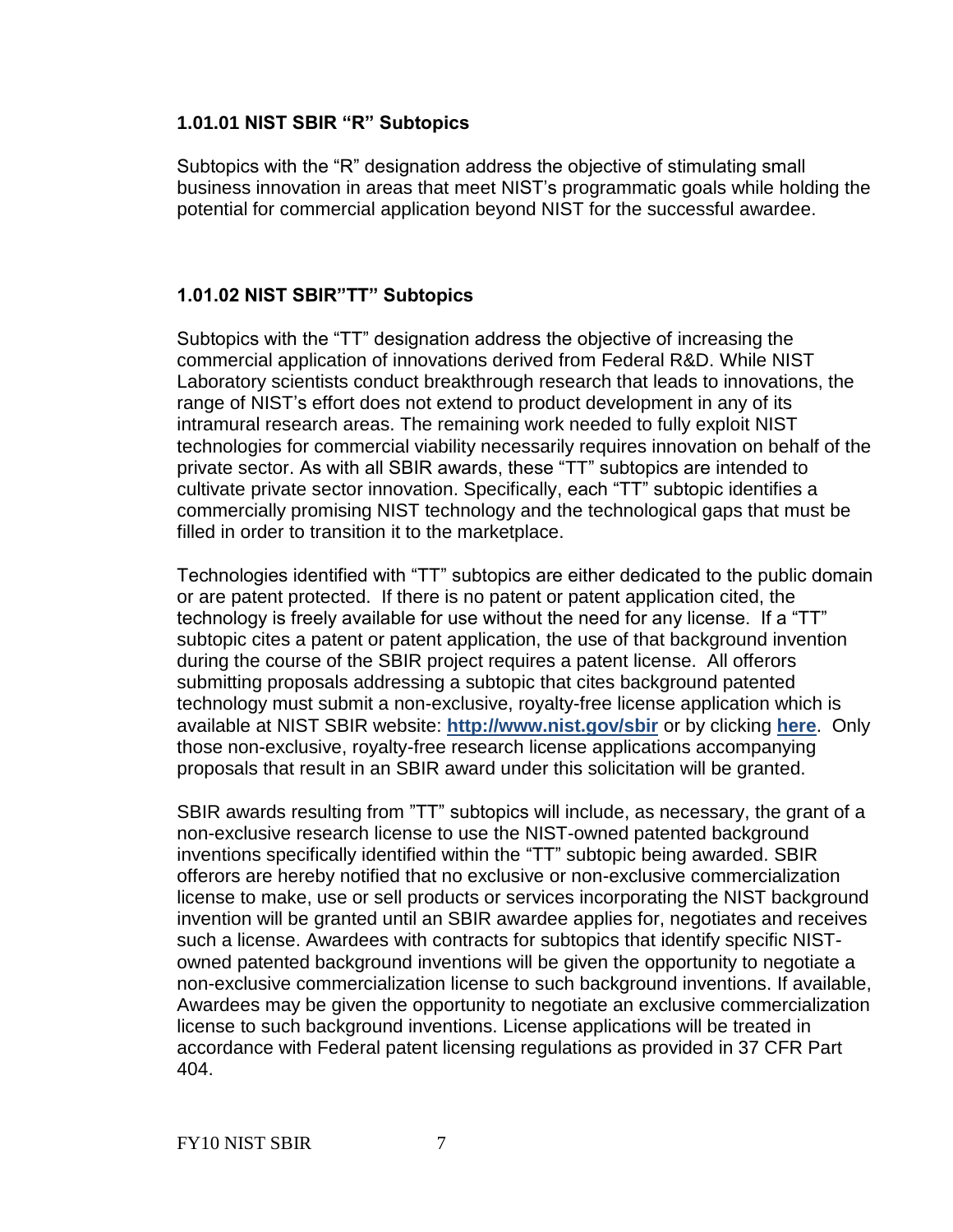Once awarded a contract and, where necessary, granted a license to use NIST technology and access to NIST personnel knowledgeable about the invention, it is the goal of this program that the SBIR awardee will be positioned to create and add its own innovation and potentially develop a commercially viable product based on the NIST patent.

#### <span id="page-7-0"></span>**1.02 Three-Phase Program**

The "Small Business Research and Development Enhancement Act of 1992", as amended, requires the Department of Commerce to establish a three-phase SBIR program by reserving a percentage of its extramural R&D budget to be awarded to small business concerns for innovation research.

This solicitation document requests Phase 1 proposals only.

NIST has the unilateral right to select SBIR research topics and awardees in both Phase 1 and Phase 2. As funding is limited, NIST reserves the right to select and fund only those proposals deemed to be superior in overall technical quality and highly relevant to the NIST mission. As a result, NIST may fund more than one proposal in a specific topic area. Similarly, NIST may decide not to fund any proposals in a given topic area.

#### **1.02.01 Phase 1 - Feasibility Research**

The purpose of Phase 1 is for NIST to determine the technical feasibility of the research the awardee proposes and the quality of the awardee's performance. Therefore, the proposal should concentrate on describing research that will significantly contribute to proving the feasibility of the proposed research. Feasibility is a prerequisite to further support in Phase 2.

#### **1.02.02 Phase 2 - Research and Development**

Only firms that receive Phase 1 awards will be given the opportunity of submitting a Phase 2 proposal following completion of Phase 1. Instructions for Phase 2 proposal preparation and submission will be provided to Phase 1 awardees typically during the fourth month of the Phase 1 period of performance.

Phase 2 is the R&D or prototype development phase. It will require a comprehensive proposal outlining the research in detail. Further information regarding Phase 2 proposal requirements will be provided to all firms receiving Phase 1 awards.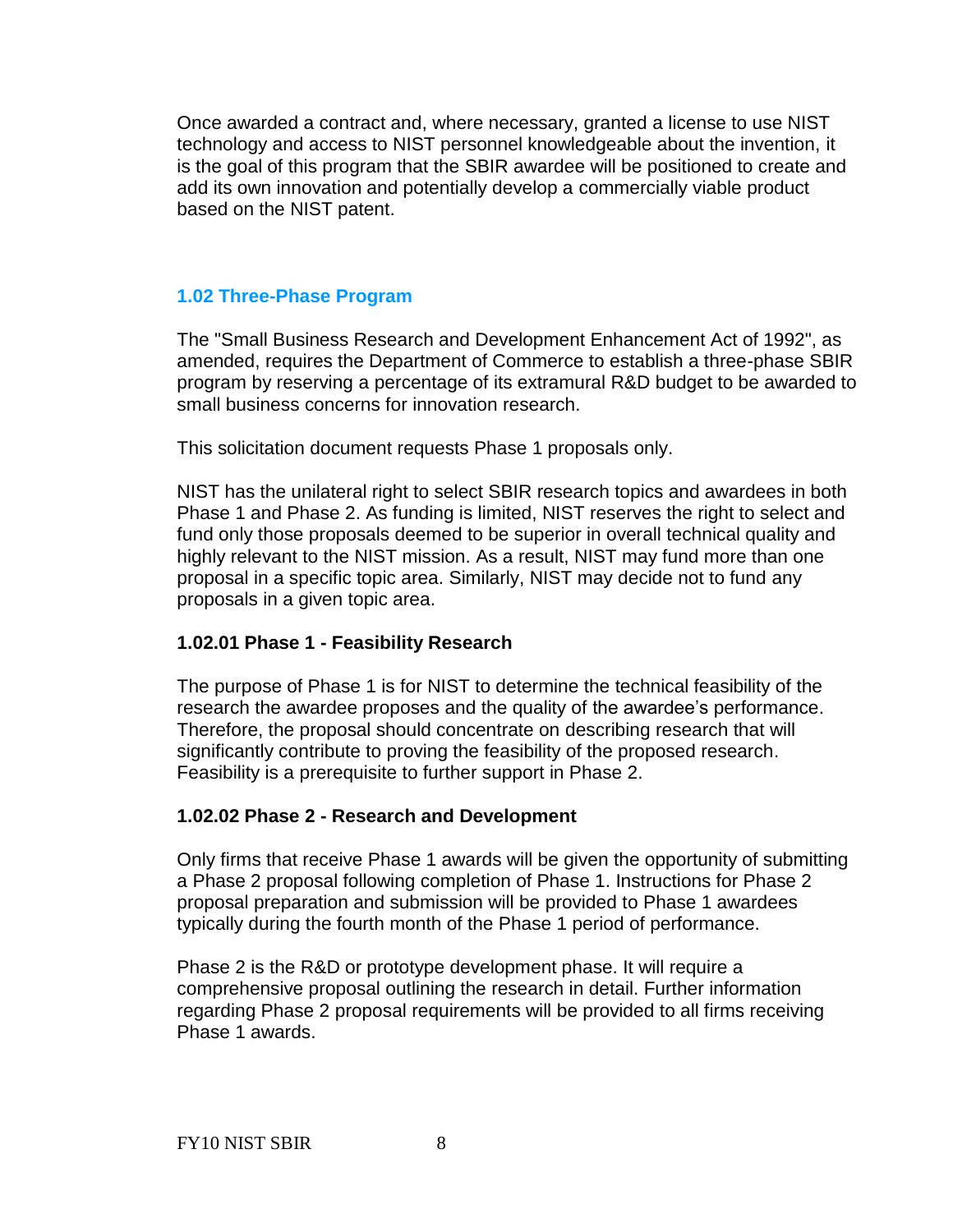#### **1.02.03 Phase 3 - Commercialization**

In Phase 3, it is intended that non-SBIR capital be used by the small business to pursue commercial applications of Phase 2.

## <span id="page-8-0"></span>**1.03 Manufacturing-related Priority**

**[Executive Order \(EO\) 13329](http://tsapps.nist.gov/ts_sbir/EO13329.pdf) "Encouraging Innovation in Manufacturing" requires** SBIR agencies, to the extent permitted by law and in a manner consistent with the mission of that department or agency, to give high priority within the SBIR programs to manufacturing-related research and development (R&D). ―Manufacturing-related‖ is defined as ―relating to manufacturing processes, equipment and systems; or manufacturing workforce skills and protection." More information on the national manufacturing initiative may be found through links located on the NIST SBIR website: **<http://www.nist.gov/sbir>**.

The NIST SBIR Program solicits manufacturing-related projects through many of the subtopics described in this Solicitation. Further, NIST encourages innovation in manufacturing by giving high priority, where feasible, to projects that can help the manufacturing sector through technological innovation in a manner consistent with NIST's mission. This prioritization will not interfere with the core project selection criteria: scientific and technical merit, and the potential for commercial success.

## <span id="page-8-1"></span>**1.04 Energy Efficiency and Renewable Energy Priority**

The Energy Independence and Security Act of 2007 (P.L. 110-140) directs SBIR Programs to give high priority to small business concerns that participate in or conduct energy efficiency or renewable energy system R&D projects.

The NIST SBIR Program solicits energy efficiency or renewable energy system R&D projects through many of the subtopics described in this Solicitation. Further, NIST encourages innovation in energy efficiency or renewable energy system R&D by giving high priority, where feasible, to projects that conduct energy efficiency or renewable energy system R&D through technological innovation in a manner consistent with NIST's mission. This prioritization will not interfere with the core project selection criteria: scientific and technical merit, and the potential for commercial success.

## <span id="page-8-2"></span>**1.05 Eligibility**

Each organization submitting a proposal for both Phase 1 and Phase 2 **must** qualify as a small business concern (**[Section 2.12](#page-12-4)**) for research or R&D purposes (**[Section](#page-12-1)  [2.9](#page-12-1)**) at the time of award for each phase. In addition, the primary employment of the principal investigator must be with the small business at the time of the award and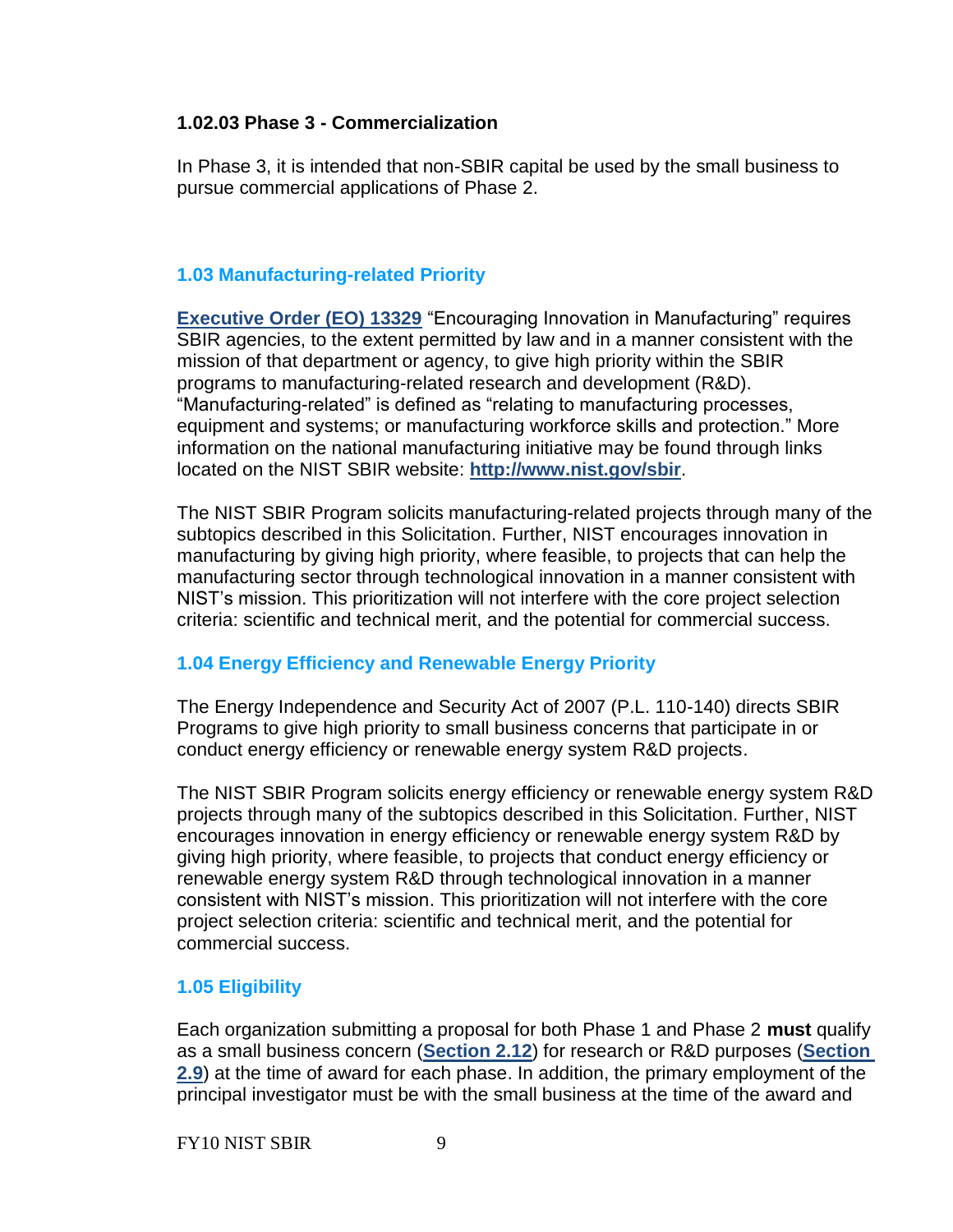during the conduct of the proposed research. More than one-half of the principal investigator's time must be spent with the small business for the period covered by the award. **Primary employment with a small business precludes full-time employment with another organization.** 

Also, for both Phase 1 and Phase 2, the work must be performed in the United States. "United States" means the fifty states, the territories and possessions of the United States, the Commonwealth of Puerto Rico, the Commonwealth of the Northern Mariana Islands, the Trust Territory of the Pacific Islands, and the District of Columbia. However, based on a rare and unique circumstance, for example, a supply or material or other item or project requirement that is not available in the United States, agencies may allow that particular portion of the R/R&D work to be performed or obtained in a country outside of the United States. Approval by the funding agreement officer after consultation with the agency SBIR Program Manager/Coordinator for each such specific condition must be in writing.

Joint ventures and limited partnerships are eligible, provided the entity created qualifies as a small business as defined in this solicitation. **The small business awardee may enter into subcontracts with universities or other non-profit organizations, with the awardee serving as the prime contractor.** 

For Phase 1, a minimum of two-thirds of the research and/or analytical effort must be performed by the awardee. For Phase 2, a minimum of one-half of the research and/or analytical effort must be performed by the awardee.

**Unsolicited proposals or proposals not responding to subtopics listed herein are not eligible for SBIR awards. Only proposals that are directly responsive to the subtopics as described in section 9 will be considered.**

#### <span id="page-9-0"></span>**1.06 Contact with NIST**

In the interest of competitive fairness, all oral or written communication with NIST concerning a specific technical topic or subtopic during the open solicitation period is strictly prohibited - with the exception of the public discussion group located at **<http://www.nist.gov/sbir>**. Discussion group questions will be routed to the appropriate person for a response. All questions and responses will be publicly, though anonymously, posted on the discussion group web site.

Potential awardees may not participate in the selection of any topic or subtopic nor in the review of proposals. All offerors, including Guest Researchers, contractors, Cooperative research and Development Agreement (CRADA) partners and others working with NIST may only submit a proposal if they:

Had no role in suggesting, developing, or reviewing the subtopic; and

Have not been the recipient of any information on the subtopic not available in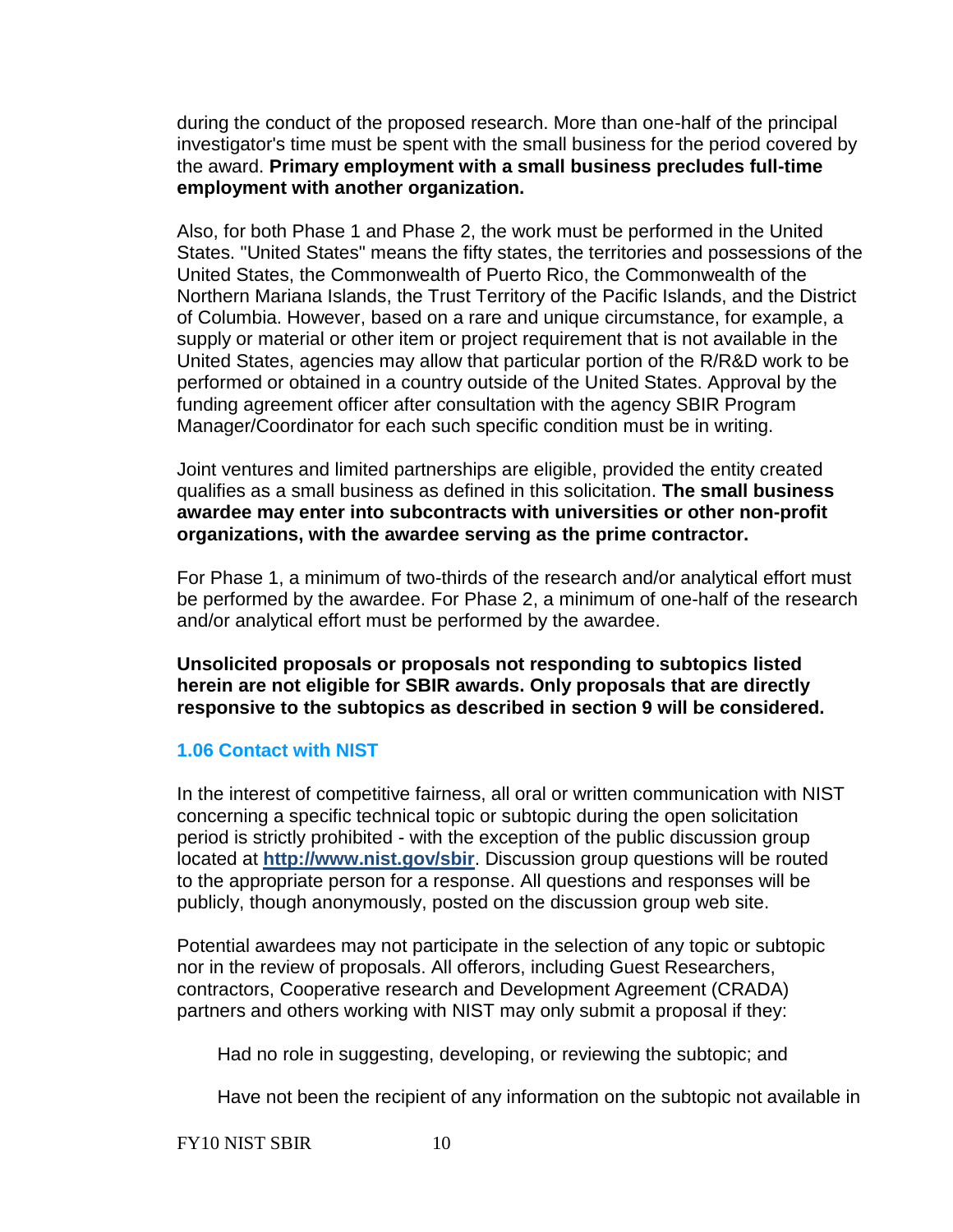the solicitation or other public means; and

Have not received any assistance from DOC in preparing the proposal (including any 'informal' reviews) prior to submission.

An Agency may not enter into, or continue an existing CRADA with an awardee on the subtopic of the award.

**Requests for general information on the NIST SBIR program may be addressed to:** 

SBIR Program 100 Bureau Drive, Stop 2200 Gaithersburg, MD 20899-2200

Telephone: (301) 975-3085, Fax: (301) 975-3482

email: **[sbir@nist.gov](mailto:sbir@nist.gov)**

#### **For information on contractual issues contact:**

Maria Gray Acquisitions and Logistics Division

Telephone: (301) 975- 5577. Fax: (301) 975-8884 email: **[maria.gray@nist.gov](mailto:maria.gray@nist.gov)**

or

Mario Checchia Acquisition Management Division

Telephone: (301) 975 – 8407. Fax: (301) 975-8884 email: **[mario.checchia@nist.gov](mailto:mario.checchia@nist.gov)**

## <span id="page-10-0"></span>**2.0 DEFINITIONS**

#### <span id="page-10-1"></span>**2.01 Commercialization**

The process of developing marketable products or services and producing and delivering products or services for sale (whether by the originating party or by others) to the Government or commercial markets.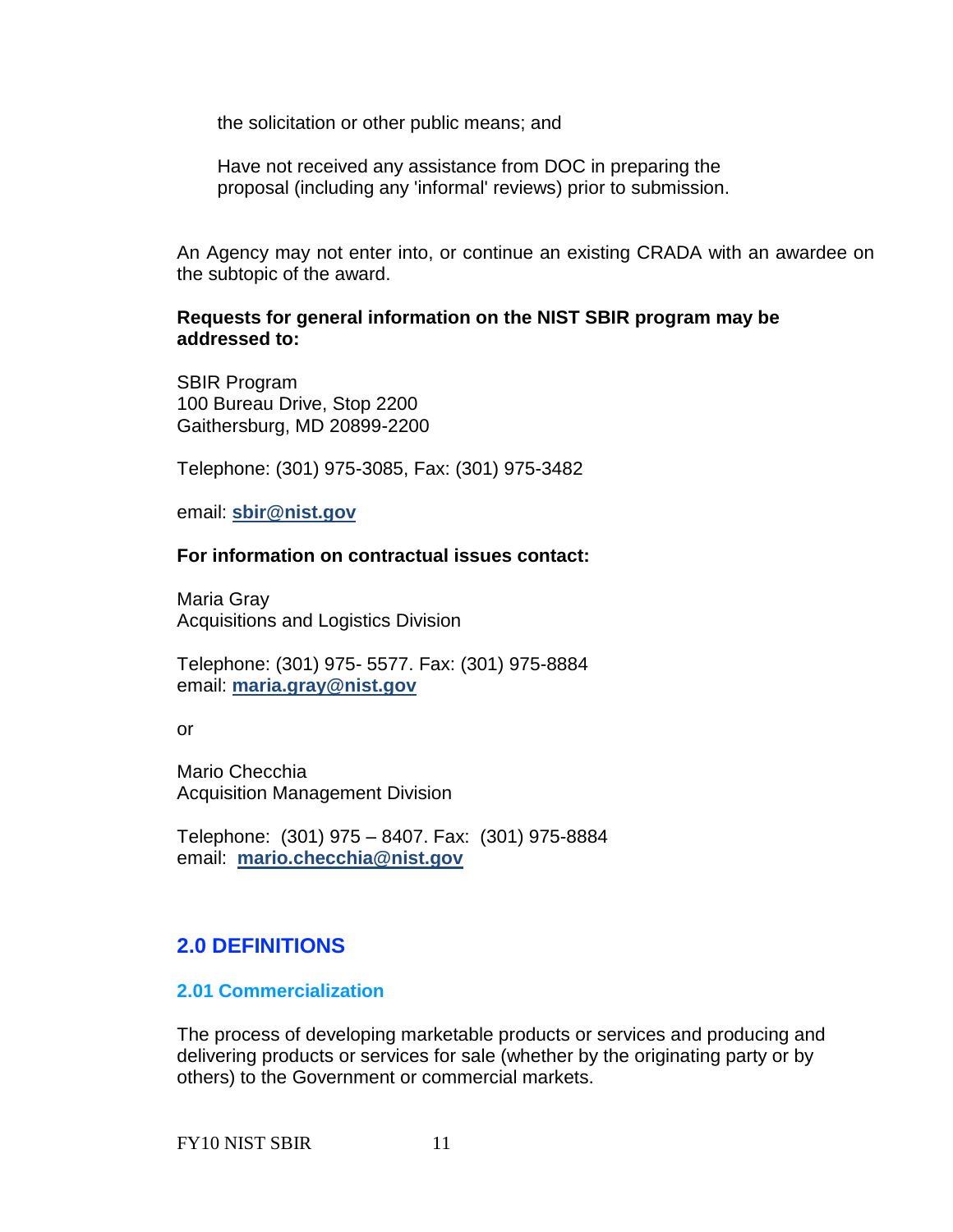#### <span id="page-11-0"></span>**2.02 Essentially Equivalent Work**

This occurs when (1) substantially the same research is proposed for funding in more than one contract proposal or grant application submitted to the same Federal agency;

(2) substantially the same research is submitted to two or more different Federal agencies for review and funding consideration; or (3) a specific research objective and the research design for accomplishing an objective are the same or closely related in two or more proposals or awards, regardless of the funding source.

#### <span id="page-11-1"></span>**2.03 Feasibility**

The practical extent to which a project can be performed successfully.

## <span id="page-11-2"></span>**2.04 Funding Agreement**

Any contract, grant, or cooperative agreement entered into between any Federal agency and any small business concern (SBC) for the performance of experimental, developmental, or research work, including products or services, funded in whole or in part by the Federal Government. **For purposes of this Solicitation, NIST intends to award purchase orders and/or contracts in accordance with the Federal Acquisition Regulation.** 

#### <span id="page-11-3"></span>**2.05 Historically Underutilized Business Zone (HUBZone) Small Business Concern**

Status as a qualified HUBZone Small Business Concern is determined by the Small Business Administration in accordance with 13 CFR Part 126.

#### <span id="page-11-4"></span>**2.06 Joint Venture**

An association of persons or concerns with interests in any degree or proportion by way of contract, express or implied, consorting to engage in and carry out a single specific business venture for joint profit, for which purpose they combine their efforts, property, money, skill, or knowledge, but not on a continuing or permanent basis for conducting business generally. A joint venture is viewed as a business entity in determining power to control its management and is eligible under the SBIR and STTR Programs provided that the entity created qualifies as a "small business concern" as defined in herein.

#### <span id="page-11-5"></span>**2.07 NIST-Owned Patented Background Inventions**

There is a background NIST technology, for each "TT" subtopic contained in this Solicitation, some of which are patent protected. NIST-Owned Patented Background Inventions are those patented technologies that NIST owns and has retained patent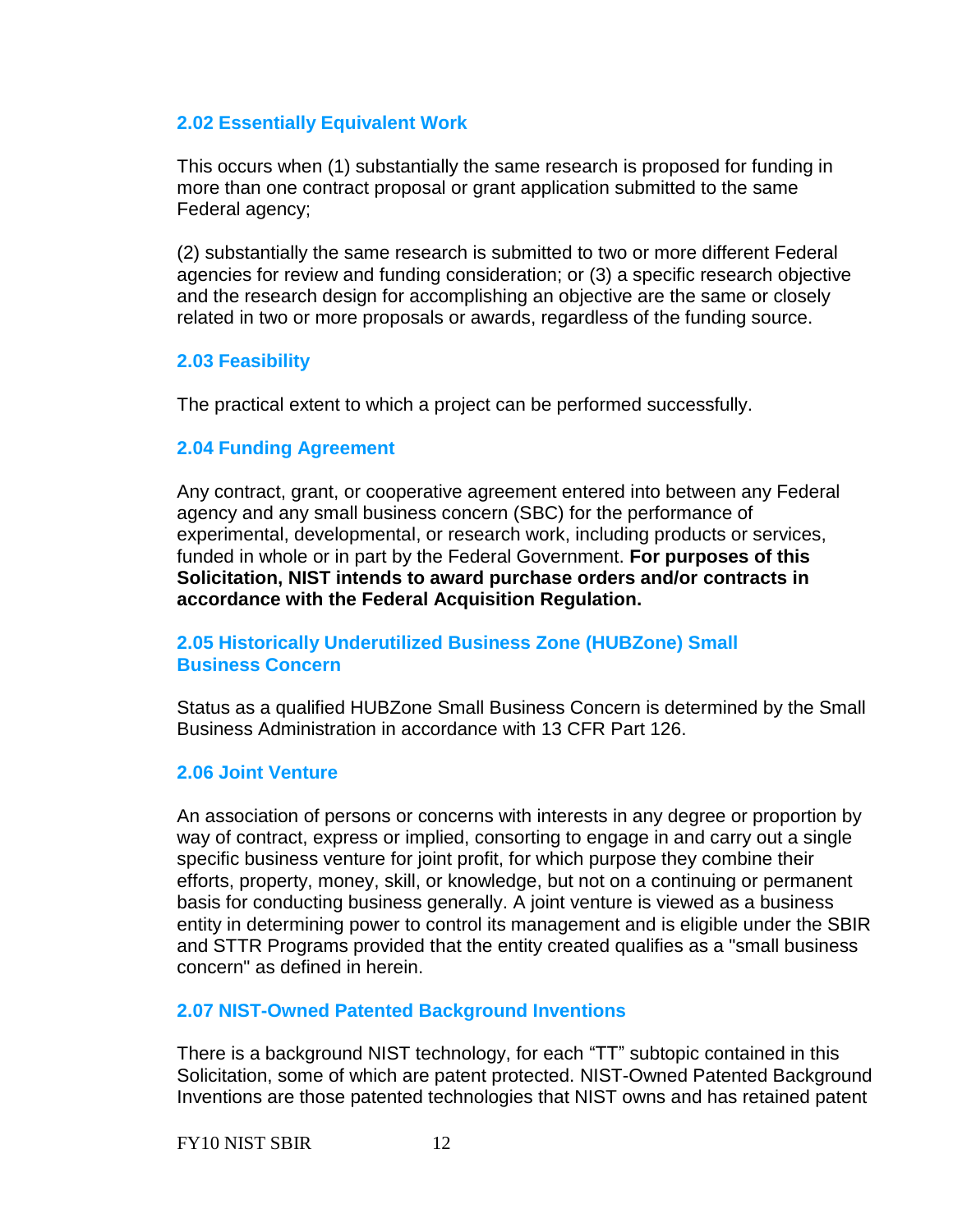rights.

#### <span id="page-12-0"></span>**2.08 Primary Employment**

Primary employment means that more than one half of the principal investigator's time is spent in the employ of the small business concern. This requirement extends also to "leased" employees serving as the principal investigator. Primary employment with a small business concern precludes full time employment at another organization.

#### <span id="page-12-1"></span>**2.09 Research or Research and Development**

Any activity that is (a) a systematic, intensive study directed toward greater knowledge or understanding of the subject studied; (b) a systematic study directed specifically toward applying new knowledge to meet a recognized need; or (c) a systematic application of knowledge toward the production of useful materials, devices, services, or methods, and includes design, development, and improvement of prototypes and new processes to meet specific requirements.

In general, the NIST SBIR program will fund Phase 1 and 2 proposals with objectives that can be defined by (b) and (c) above.

## <span id="page-12-2"></span>**2.10 SBIR Technical Data**

All data generated during the performance of an SBIR award.

## <span id="page-12-3"></span>**2.11 SBIR Technical Data Rights**

The rights an SBC obtains in data generated during the performance of any SBIR Phase 1, Phase 2, or Phase 3 award that an awardee delivers to the Government during or upon completion of a Federally-funded project, and to which the Government receives a license.

## <span id="page-12-4"></span>**2.12 Small Business Concern (SBC)**

A concern that, on the date of award for both Phase 1 and Phase 2 funding agreements:

(1) is organized for profit, with a place of business located in the United States, which operates primarily within the United States or which makes a significant contribution to the United States economy through payment of taxes or use of American products, materials or labor;

(2) is in the legal form of an individual proprietorship, partnership, limited liability company, corporation, joint venture, association, trust or cooperative,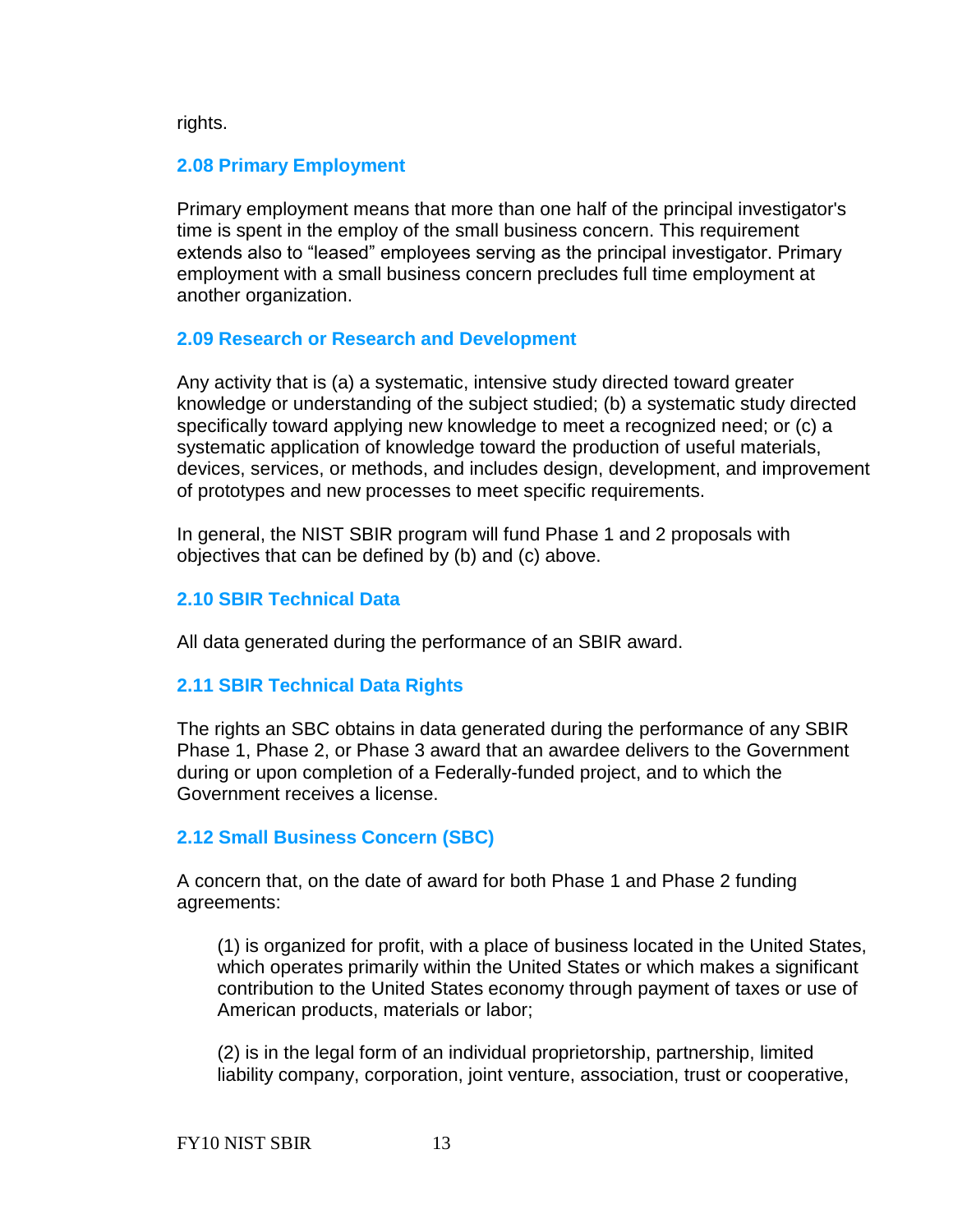except that where the form is a joint venture, there can be no more than 49 percent participation by business entities in the joint venture;

(3) is (i) at least 51 percent owned and controlled by one or more individuals who are citizens of the United States or permanent resident aliens in the United States, (ii) at least 51% owned and controlled by another business concern that is itself at least 51% owned and controlled by individuals who are citizens of, or permanent resident aliens in the United States; or (iii) a joint venture in which each entity to the venture must meet the requirements of either (i) or (ii) of this section.

(4) has, including its affiliates, not more than 500 employees.

Control can be exercised through common ownership, common management, and contractual relationships. The term "affiliates" is defined in greater detail in 13 CFR 121.103. The term "number of employees" is defined in 13 CFR 121.106.

A business concern may be in the form of an individual proprietorship, partnership, limited liability company, corporation, joint venture, association, trust, or cooperative. Further information may be obtained a[t](http://www.sba.gov/size,) **[http://www.sba.gov/size](http://www.sba.gov/size,)**, or by contacting the Small Business Administration's Government Contracting Area Office or Office of Size Standards.

## <span id="page-13-0"></span>**2.13 Socially and Economically Disadvantaged Small Business Concern**

A socially and economically disadvantaged small business concern is one that is at least 51% owned and controlled by one or more socially and economically disadvantaged individuals, or an Indian tribe, including Alaska Native Corporations (ANCs), a Native Hawaiian Organization (NHO), or a Community Development Corporation (CDC). Control includes both the strategic planning (as that exercised by boards of directors) and the day-to-day management and administration of business operations. See 13 CFR 124.109, 124.110, and 124.111 for special rules pertaining to concerns owned by Indian tribes (including ANCs), NHOs or CDCs, respectively.

## <span id="page-13-1"></span>**2.14 Subcontract**

This is any agreement, other than one involving an employer-employee relationship, entered by the awardee of a Federal Government funding agreement, calling for supplies or services required solely for the performance of the original funding agreement.

## <span id="page-13-2"></span>**2.15 Women-Owned Small Business**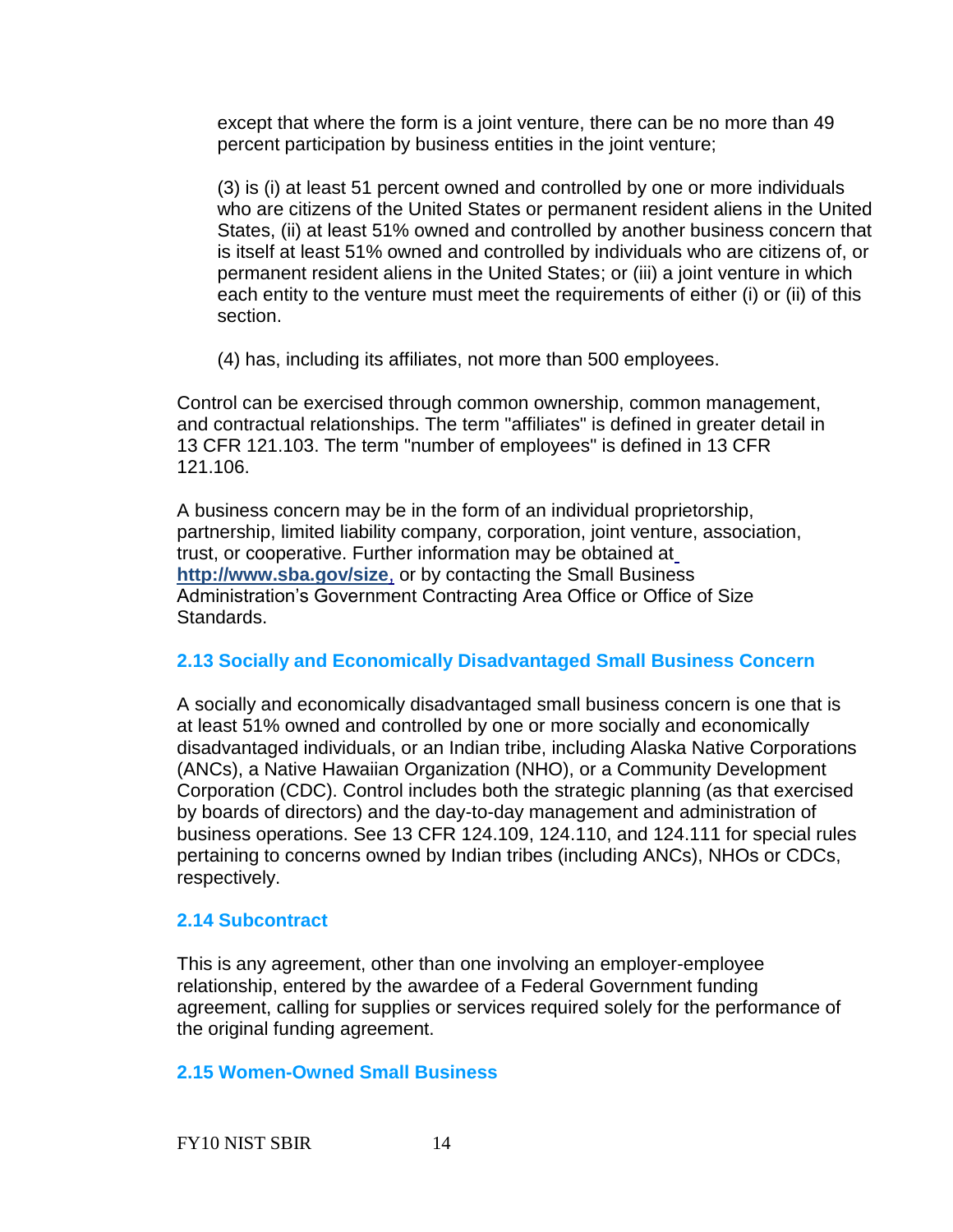A small business concern that is at least 51% owned and controlled by a woman or women in accordance with 13 CFR 127.200, 127.201, and 127.202.

## <span id="page-14-0"></span>**3.0 PROPOSAL PREPARATION GUIDELINES**

#### <span id="page-14-1"></span>**3.01 Proposal Requirements**

NIST reserves the right to not submit to technical review any proposal which it determines has have insufficient scientific and technical information, or one which fails to comply with the administrative procedures as outlined on the Checklist of Requirements in **[Section 8.04](#page-35-3)**. Proposals that do not successfully pass the screening criteria given in **[Section 4.02](#page-21-2)** will be returned to the offeror without further consideration.

The offeror must provide sufficient information to demonstrate that the proposed work represents a sound approach to the investigation of an important scientific or engineering innovation worthy of support. **The proposal must meet all the requirements of the subtopic in [Section 9](#page-36-0) it addresses**.

A proposal must be self-contained and written with all the care and thoroughness of a scientific paper submitted for publication. It should indicate a thorough knowledge of the current status of research in the subtopic area addressed by the proposal. Each proposal should be checked carefully by the offeror to ensure inclusion of all essential material needed for a complete evaluation. The proposal will be peer reviewed as a scientific paper. All units of measurement should be in the metric system.

The proposal must not only be responsive to the specific NIST program interests described in Section 9 of the solicitation, but also serve as the basis for technological innovation leading to new commercial products, processes, or services that benefit the public. An offeror may submit proposals on multiple subtopics or multiple proposals on one subtopic under this solicitation. When the proposed innovation applies to more than one subtopic, the offeror must submit its proposal under the subtopic that is most relevant to the offeror's technical concept.

#### **Proposals principally for the commercialization of proven concepts or for market research must not be submitted. Such efforts are considered the responsibility of the private sector.**

The proposal should be direct, concise, and informative. Promotional and other material not related to the project shall be omitted. The complete proposal application must contain four copies of the following:

(a) Cover Sheet (required form, see **[Section 8.0](#page-34-0)**)

(b) Project Summary (required form, see **[Section 8.0](#page-34-0)**)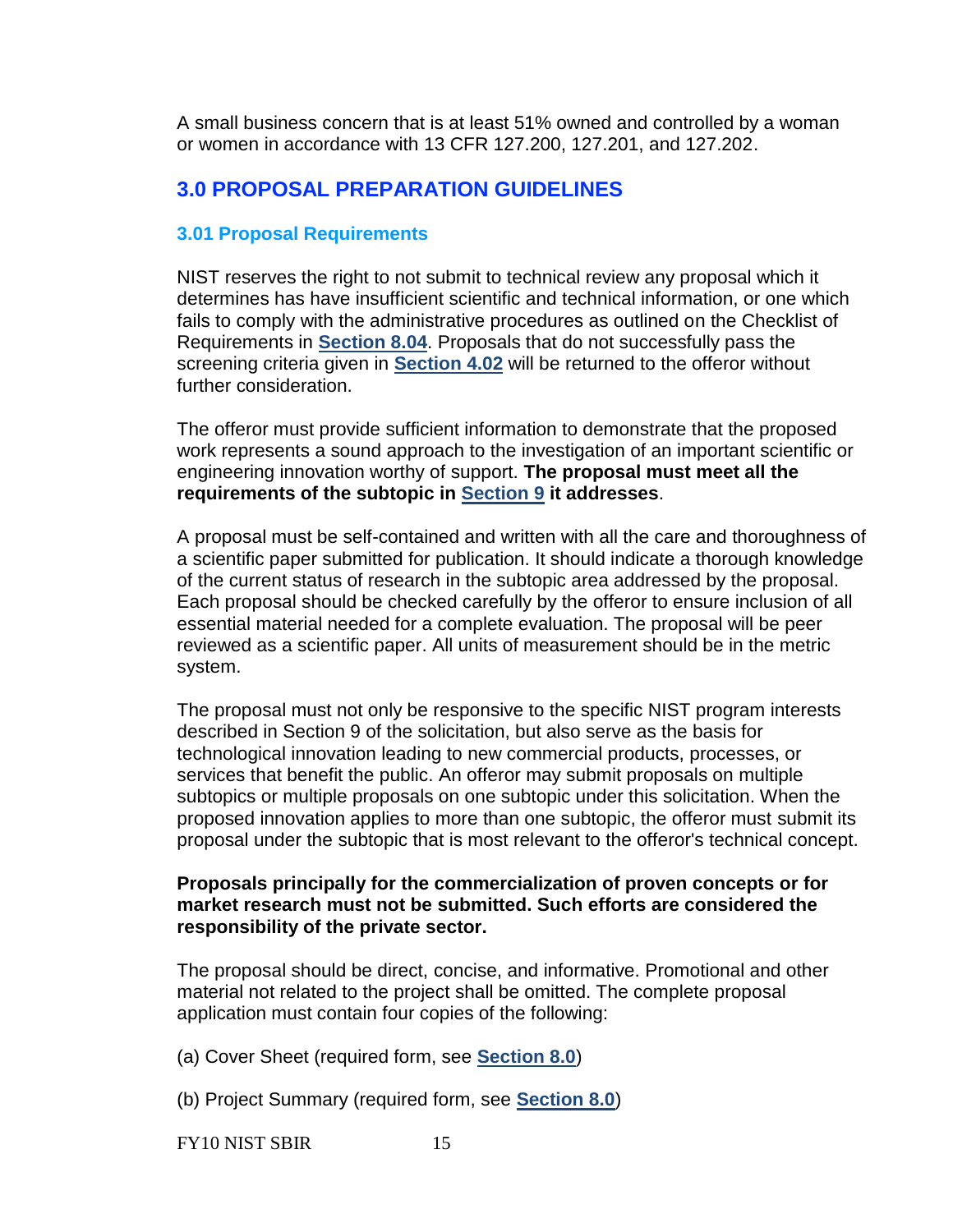- (c) Technical Content
- (d) Proposed Budget (required form, see **[Section 8.0](#page-34-0)**)

**One original proposal – this includes original signatures in each of the three required forms along with the technical section - plus three copies of the proposal are required.** 

#### <span id="page-15-0"></span>**3.02 Phase 1 Proposal Limitations**

Page length must be **no more than 25 pages**. Each page is to be consecutively numbered, including the cover sheet (2 pages count as one – for the cover sheet only), project summary, main text, references, resumes, any other enclosures or attachments, and the proposal summary budget. The only exception to the page count limitation are those pages necessary to comply with the itemization of prior SBIR phase 2 awards, per **[Section 3.03.03.02](#page-19-0)**.

Paper size used for the submission must be 21.6 cm  $X$  27.9 cm (8  $\frac{1}{2}$ " X 11"). Print size used for the submission must be easy to read with a fixed pitch font of 12 or fewer characters per inch or proportionally spaced font of point size 10 or larger with no more than 6 lines per inch.

Supplementary material, revisions, substitutions, audio or video tapes, or computer floppy disks will **not** be accepted. If submitted these items will not be reviewed by evaluators.

The original and all copies of each proposal must be mailed in one package. **The bottom right corner of the outside of the package must be clearly marked "SBIR – Subtopic (fill in the subtopic # \_\_\_\_\_\_\_\_)".**

#### <span id="page-15-1"></span>**3.03 Instructions for Phase 1 Proposal Submission Forms and Technical Content**

This section includes instructions for completing each of the three required forms as well as the format required for the Technical Content section. A complete proposal [application must include four copies of each of the following:](http://tsapps.nist.gov/ts_sbir/cover_10.pdf) **Cover Sheet**, **[Project](http://tsapps.nist.gov/ts_sbir/cover_10.pdf)  Summary**, Technical Content (up to 22 pages), and **[Proposed Budget](http://tsapps.nist.gov/ts_sbir/budget_10.pdf)**. Any applications received missing any of these required items will be returned without review.

#### **3.03.01 [Cover Sheet](http://tsapps.nist.gov/ts_sbir/cover_10.pdf)**

Complete all items in the "Cover Sheet" required form and use as page 1 of the proposal. **NO OTHER COVER WILL BE ACCEPTED.**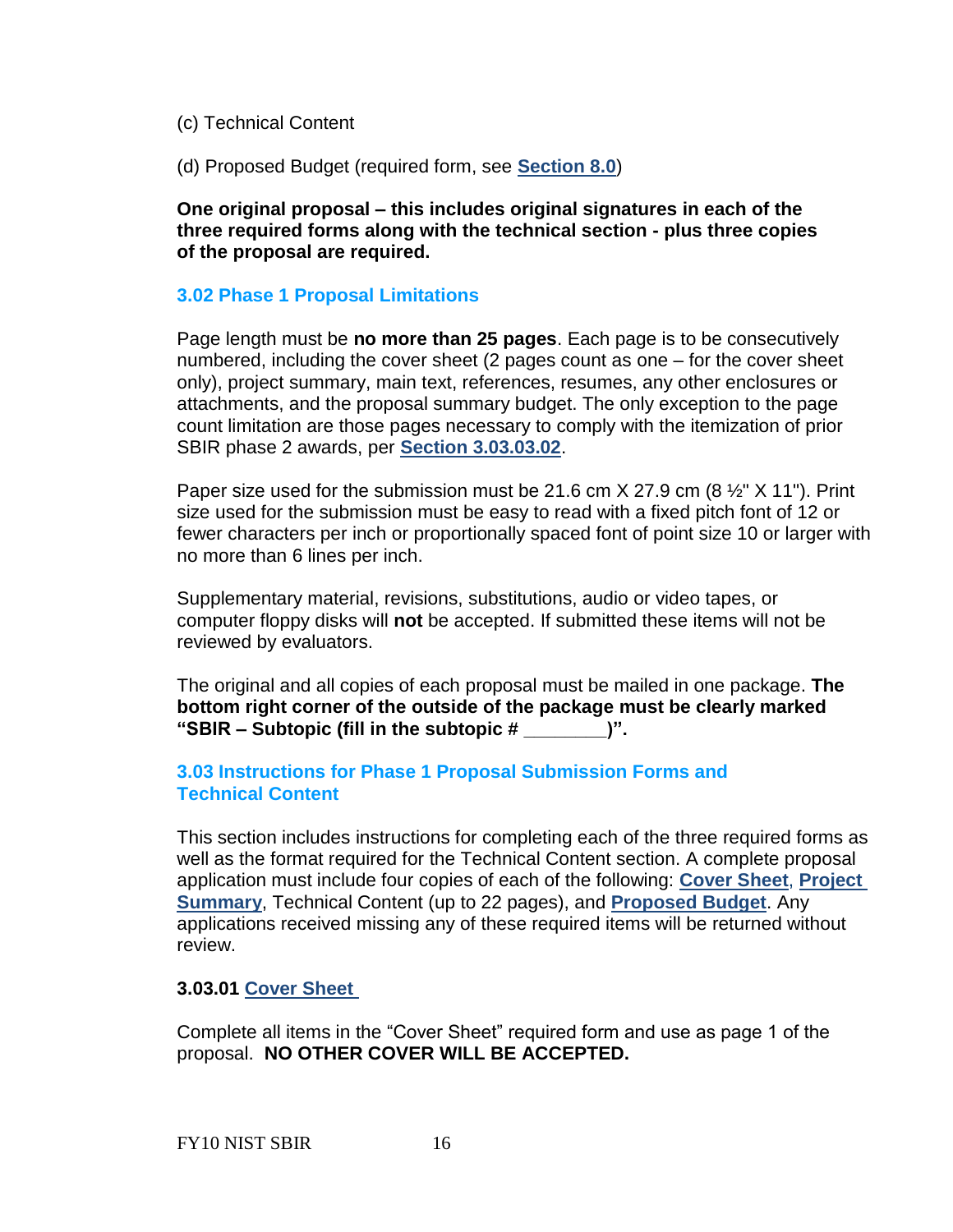Before NIST can award a contract to a successful offeror under this solicitation, the offeror must be registered in the DoD Central Contractor Registration (CCR) database. The CCR allows Federal Government contractors or firms interested in conducting business with the federal government to provide basic information on business capabilities and financial information. To register, visit **[http://www.ccr.gov](http://www.ccr.gov/)** or call 1-888-227-2423.

The DUNS number is a nine-digit number assigned by Dun and Bradstreet Information Services. If the offeror does not have a DUNS number, it should contact Dun and Bradstreet directly to obtain one. A DUNS number will be provided immediately by telephone at no charge to the offeror. For information on obtaining a DUNS number, the offeror, if located within the United States, should call Dun and Bradstreet at 1-800-333-0505, or access their website at **[http://sbs.dnb.com](http://sbs.dnb.com/)**.

No award shall be made under this solicitation to a small business concern without registration in CCR or a DUNS number.

Offerors are cautioned to identify proposal page numbers that contain their confidential information in the Proprietary Notice section at the end of the Cover Sheet.

#### **3.03.02 [Project Summary](http://tsapps.nist.gov/ts_sbir/project_summary_10.pdf)**

Complete all sections of the "Project Summary" form as page 2 of your proposal. The technical abstract should include a brief description of the problem or opportunity, the innovation, project objectives, and technical approach. Keywords should be chosen to describe the proposed work both generally and specifically. In summarizing anticipated results, include technical implications of the approach and the potential commercial applications of the research. **Each awardee's Project Summary will be published by NIST and, therefore, must not contain proprietary information.** 

#### <span id="page-16-0"></span>**3.03.03 Technical Content**

Commercialization of SBIR research results is an important factor in the evaluation of all proposals. Because of the nature of the "TT" subtopics, special attention must be given to identify not only the technical approach to the research problem identified in the subtopic but the proposed means for commercializing the core NIST technology being exploited through the proposed research.

Beginning on **page 3 of the proposal**, include the following items with headings as shown:

(a) **Identification and Significance of the Problem or Opportunity.** Make a clear statement of the specific research problem or opportunity addressed, its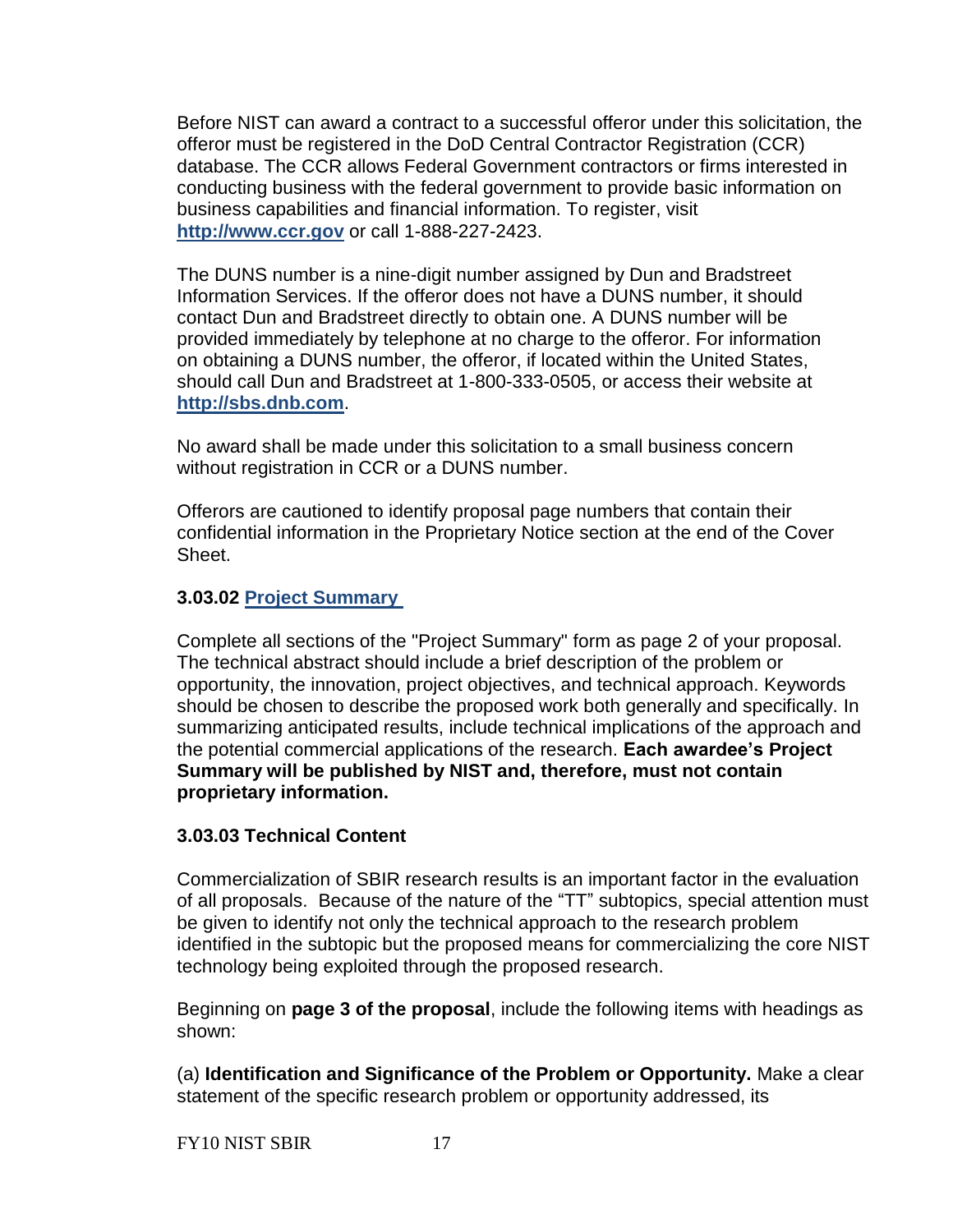innovativeness, commercial potential, and why it is important. Show how it applies to a specific subtopic in Section 9.

(b) **Phase 1 Technical Objectives.** State the specific objectives of the Phase 1 effort, including the technical questions it will try to answer, to determine the feasibility of the proposed approach.

(c) **Phase 1 Work Plan**. Include a detailed description of the Phase 1 feasibility research plan. The plan should indicate what will be done, where it will be done, and how the research will be carried out. The methods planned to achieve each objective or task should be discussed in detail. This section should be at least onethird of the proposal.

#### **NIST technical support or assistance will be available to awardees in the conduct of the research only if specifically provided for in the subtopic description.**

(d) **Related Research or R&D.** Describe research or R&D that is directly related to the proposal, including any conducted by the principal investigator or by the offeror. Describe how it relates to the proposed effort, and describe any planned coordination with outside sources. The purpose of this section is to demonstrate the offeror's awareness of recent developments in the specific topic area.

(e) **Key Personnel and Bibliography of Related Work.** Identify key personnel involved in Phase 1, including their related education, experience, and publications. Where resumes are extensive, summaries that focus on the most relevant experience and publications are suggested. List all other commitments that key personnel have during the proposed period of contract performance.

(f) **Relationship with Future R&D.** Discuss the significance of the Phase 1 effort in providing a foundation for the Phase 2 R&D effort. Also state the anticipated results of the proposed approach, if Phases 1 and 2 of the project are successful.

(g) **Facilities and Equipment.** The conduct of advanced research may require the use of sophisticated instrumentation or computer facilities. The offeror should provide a detailed description of the availability and location of the facilities and equipment necessary to carry out Phase 1. **NIST facilities and/or equipment will be available for use by awardees only if specifically provided for in the subtopic description.** All related transportation/shipping/insurance costs shall be the sole responsibility of the contractor. If expressed in the subtopic description that access to NIST resources will be made available, then under mutual agreement between awardee and NIST staff, arrangements will be planned prior to NIST labs visits, samples testing or exchange, and any collaborative discussions.

(h) **Consultants and Subcontracts.** The purpose of this section is to show that: research assistance from outside the firm materially benefits the proposed effort,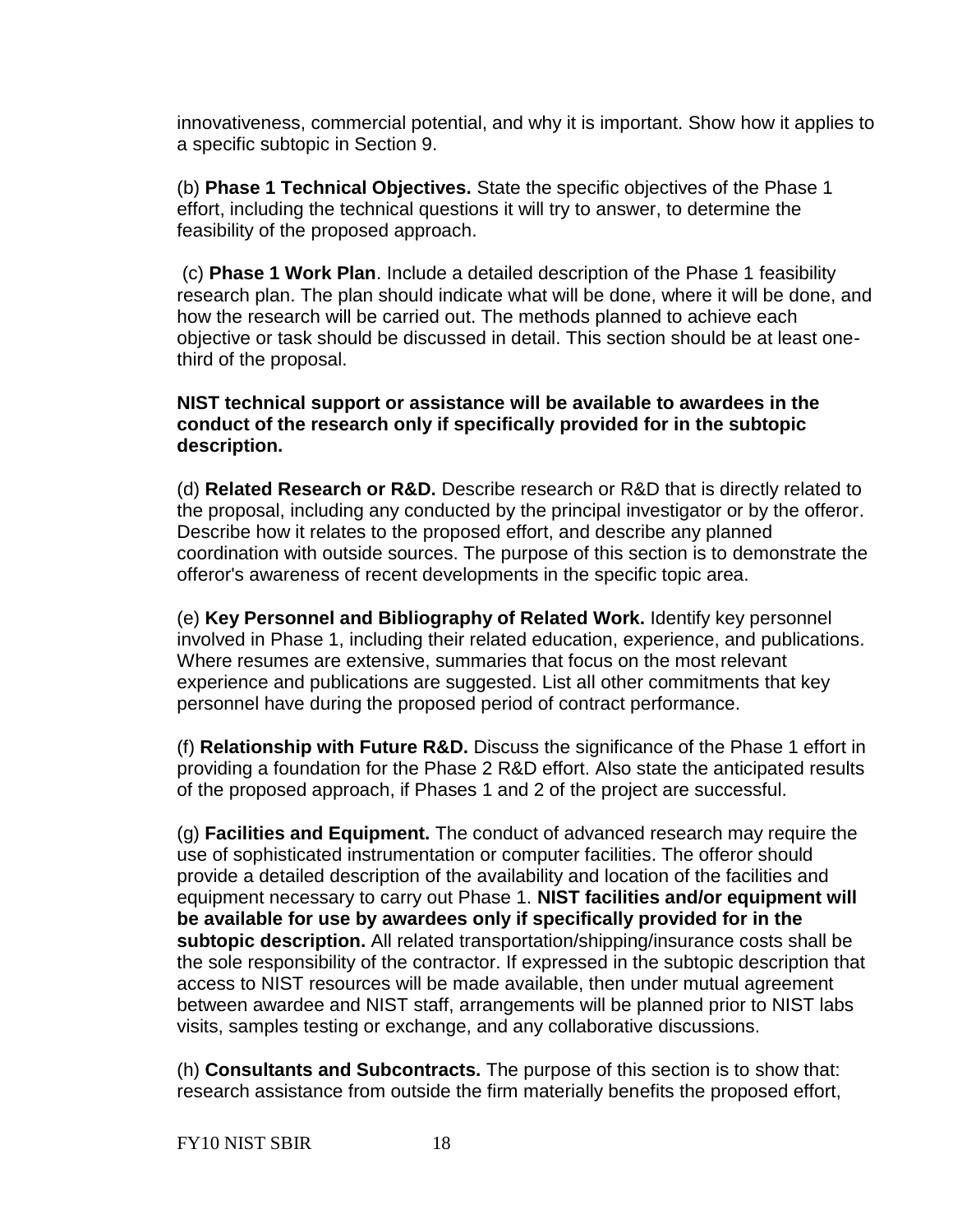and arrangements for such assistance are in place at time of proposal submission..

Outside involvement in the project is encouraged where it strengthens the conduct of the research. Outside involvement is not a requirement of this solicitation. Outside involvement is limited to no more than 1/3 of the research and/or analytical effort in Phase 1, per **[Section 1.05](#page-8-2)**.

1. Consultant - A person outside the firm, named in the proposal as contributing to the research, must provide a signed statement confirming his/her availability, role in the project, and agreed consulting rate for participation in the project. This statement is part of the page count.

2. Subcontract - Similarly, where a subcontract is involved in the research, the subcontracting institution must furnish a letter signed by an appropriate official describing the programmatic arrangements and confirming its agreed participation in the research, with its proposed budget for this participation. This letter is part of the page count.

Absence of such documents explaining such a consultant or subcontract, if cited elsewhere in the proposal and/or the budget, may disqualify the offeror from consideration.

No individual or entity may serve as a consultant or subcontractor if they:

Had any role in suggesting, developing, or reviewing the subtopic; or

Have been the recipient of any information on the subtopic not available to the public.

(i) **Potential Commercial Application.** Describe in detail the commercial potential of the proposed research, how commercialization would be pursued and potential use by the Federal Government.

(j) **Cooperative Research and Development Agreements (CRADA).** State if the offeror is a former or current CRADA partner with NIST, or with any other Federal agency, naming the agency, title of the CRADA, and any relationship with the proposed work. An Agency may not enter into, nor continue, a CRADA with an awardee on the subtopic of the award.

(k) **Guest Researcher.** State if the offeror or any of its consultants or subcontractors is a guest researcher at NIST, naming the sponsoring laboratory.

(l) **Cost Sharing.** Offerors may propose cost-sharing. Except where required by other statutes, NIST does not require or give preference to offerors proposing cost sharing in Phase 1. NIST will not consider whether an offeror proposes cost sharing in its evaluation of proposals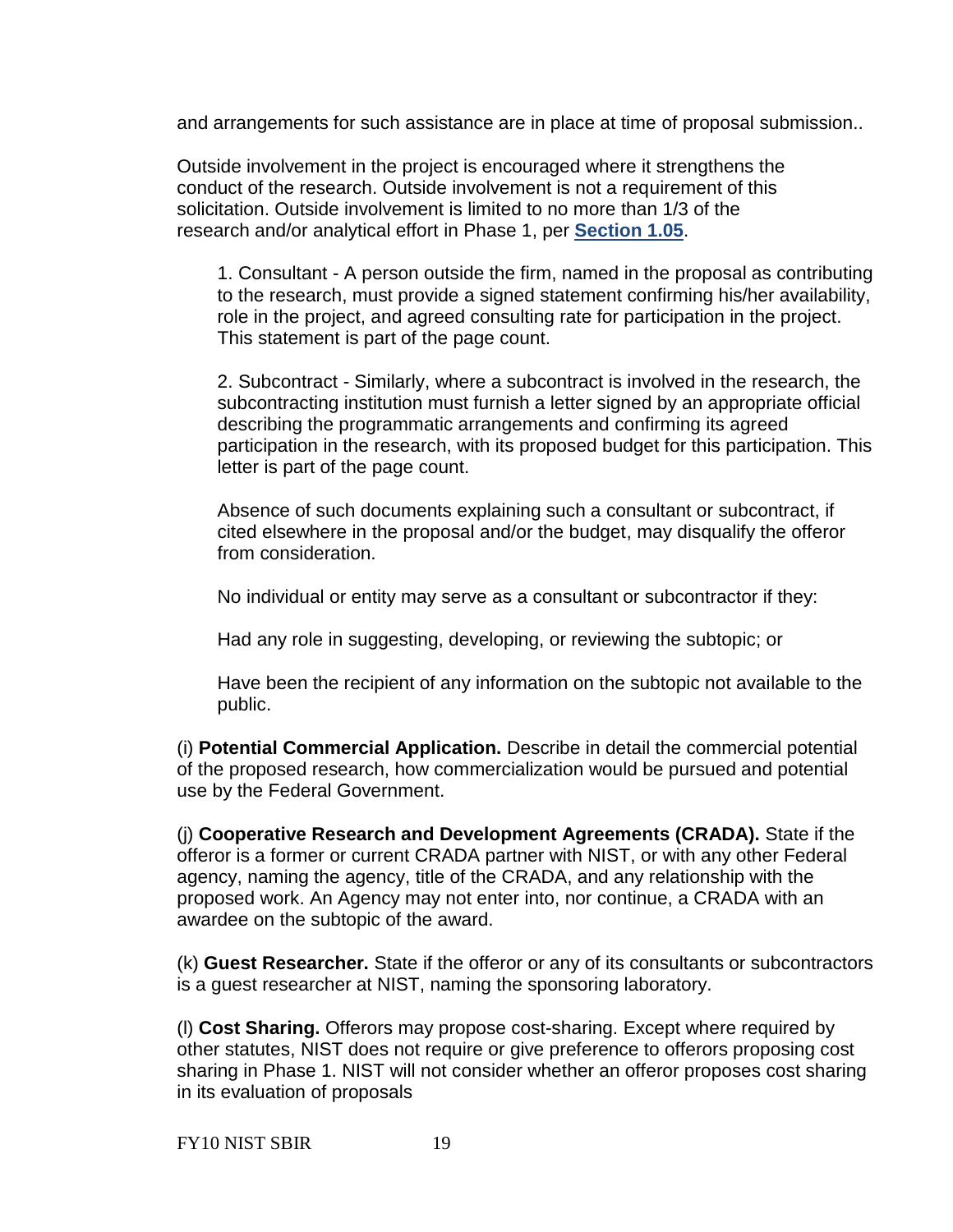#### **3.03.03.01 Similar Proposals or Awards**

**NOTE -** While it is permissible, with proposal notification, to submit identical proposals or proposals containing a significant amount of essentially equivalent work for consideration under numerous Federal program solicitations, it is unlawful to enter into funding agreements requiring essentially equivalent work. If there is any question concerning this, it must be disclosed to the soliciting agency or agencies before award.

If an offeror elects to submit identical proposals or proposals containing a significant amount of essentially equivalent work under other Federal program solicitations, a statement must be included in each such proposal indicating:

(i) The name and address of the agencies to which proposals were submitted or from which awards were received.

(ii) Date of proposal submission or date of award.

(iii) Title, number, and date of solicitations under which proposals were submitted or awards received.

(iv) The specific applicable research topics for each proposal submitted or award received.

(v) Titles of research projects.

(vi) Name and title of principal investigator or project manager for each proposal submitted or award received.

If no equivalent proposal is under consideration or equivalent award received, a statement to that effect must be included in this section of the technical content area of the proposal and certified within the Cover Sheet.

## <span id="page-19-0"></span>**3.03.03.02 Prior SBIR Phase 2 Awards**

If the small business concern has received more than 15 Phase 2 awards in the prior five fiscal years, it must submit in its Phase 1 proposal: name of the awarding agency; date of award; funding agreement number; amount of award; topic or subtopic title; follow-on agreement amount; source and date of commitment; and current commercialization status for each Phase 2 award. **This required information shall not be part of the 25 page count limitation.** 

NOTE: The Small Business Administration is mandated to establish an SBIR awardee database containing demographic, technical, outcome and output information on all SBIR awards. The database is being developed as of the date of release of this solicitation. When it becomes available, all NIST SBIR awardees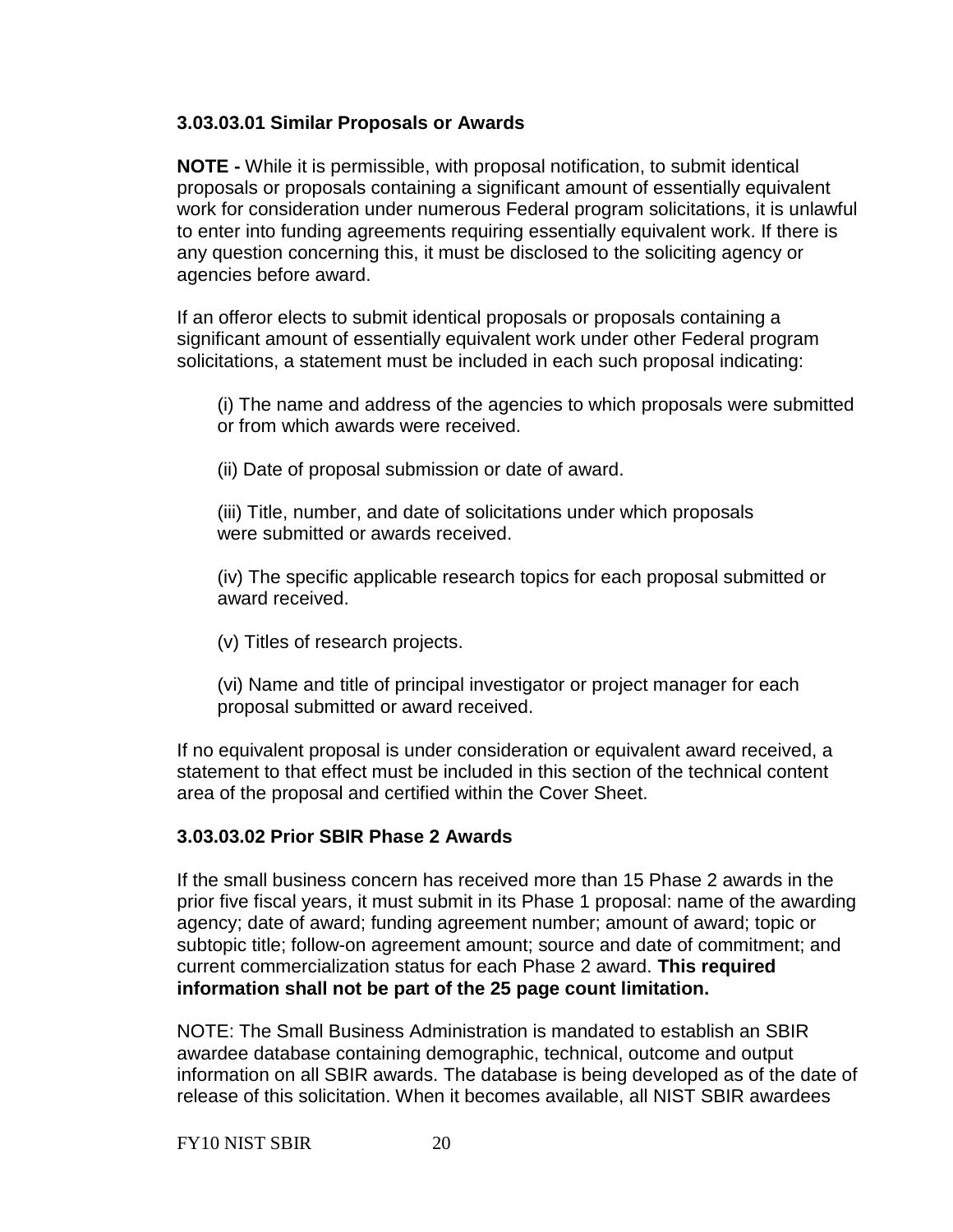will be required to supply the required data in a timely fashion.

#### **3.03.04 [Proposed Budget](http://tsapps.nist.gov/ts_sbir/budget_10.pdf)**

NIST will not issue SBIR awards that include provisions for subcontracting any portion of the contract back to the federal government.

For Phase 1, a minimum of two-thirds of the research and/or analytical effort must be performed by the proposing small business concern. For Phase 2 a minimum of one-half of the research and/or analytical effort must be performed by the proposing small business concern.

Complete the **[Proposed Budget](http://tsapps.nist.gov/ts_sbir/budget_10.pdf)** required form for the Phase 1 effort, and include it as the last page of the proposal. Some items of this form may not apply to every proposal. Enough information should be provided to allow NIST to understand how the offeror plans to use the requested funds if the award is made. A complete cost breakdown should be provided giving labor rates, proposed number of hours, overhead, G&A, and profit. A reasonable profit will be allowed.

The offeror is to submit a cost estimate with detailed information for each Line Item, consistent with the offeror's cost accounting system. This does not eliminate the need to fully document and justify the amounts requested in each category. Such documentation should be contained, as appropriate, within the proposal technical content.

**Lines A and B, Labor.** List the key personnel and consultants by name and function or role in the project. Other direct personnel need not be named, but their role, such as "technician," and total hours should be entered. Personnel whose costs are indirect (e.g. administrative personnel) should be included in Line D. Fringe benefits can be listed for each employee in the space provided, or they may be included within the indirect costs in Line G. The PI must be employed by the small business concern at the time of contract award and during the period of performance of the research effort. Additionally, more than half of the PI's time must be spent with the awardee during the contract performance.

**Line C, Equipment.** List items costing over \$5,000 and exceeding one year of useful life. Lesser items may be shown in Line E. Indicate if equipment is to be purchased or leased. Where equipment is to be purchased or leased, list each individual item with the corresponding cost. The inclusion of equipment will be carefully reviewed relative to need and appropriateness for the research proposed.

Line D, Travel. Itemize by destination, purpose, period and cost for both staff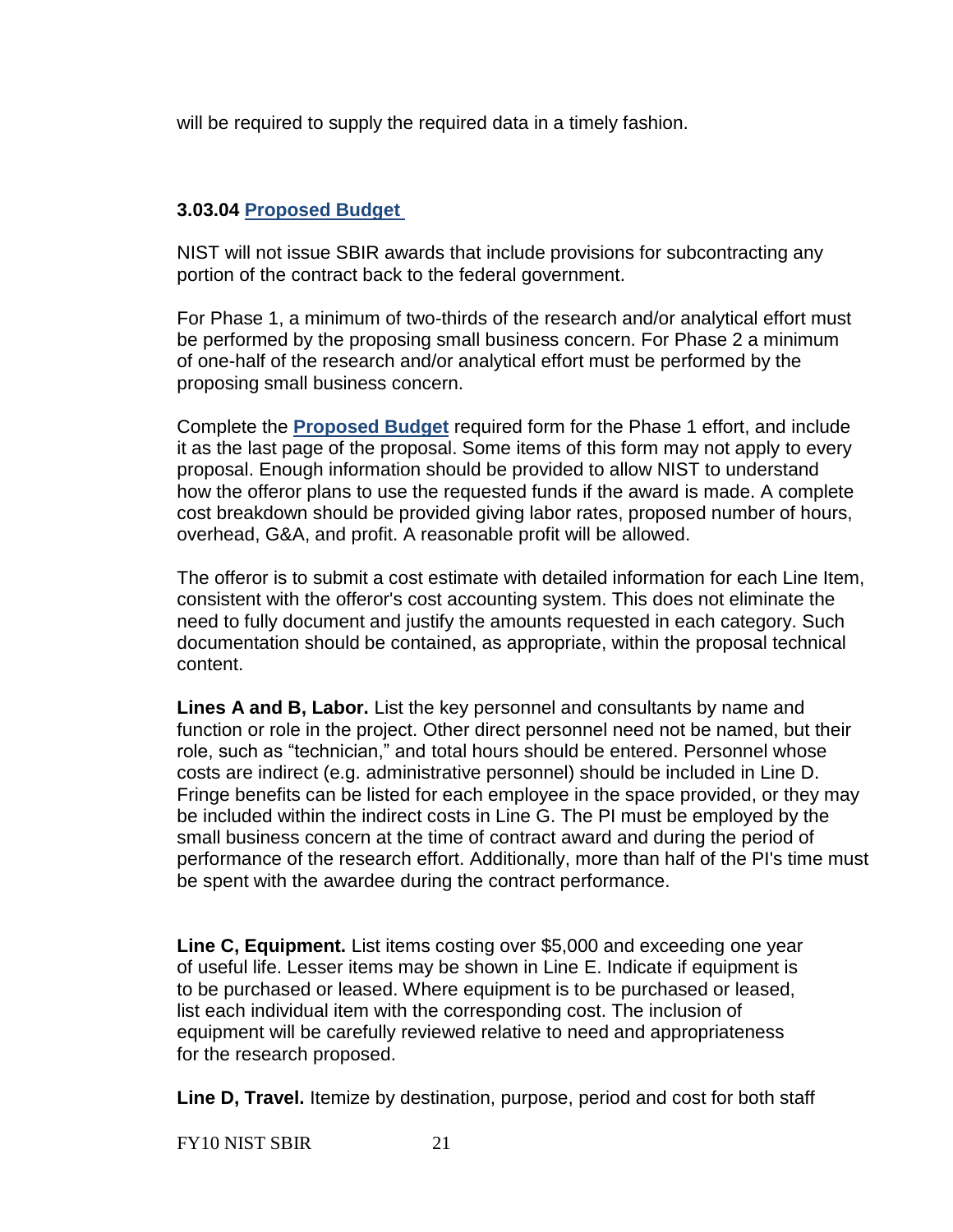and consultants. Budgets including travel funds must be justified and related to the needs of the project. Inclusion of travel expenses will be carefully reviewed relative to need and appropriateness for the research proposed. Foreign travel is not an appropriate expense.

**Line E, Other Direct Costs.** The materials and supplies, testing and/or computer services, and subcontracts required for the project must be identified. Specify type, quantity and unit cost (if applicable), and total estimated cost of these other direct costs.

**Line F, Total Direct Costs.** Enter the sum of Lines A through E.

**Line G, Indirect Costs.** Cite your established Overhead (OH) and General and Administrative (G&A) rate, if any. Otherwise include all indirect costs (e.g. facilities, shared equipment, utilities, property taxes, administrative staff) for the period of the project. Indirect costs are costs not directly identified with a single final cost objective.

**Line H, Total Costs.** Enter the total amount of the proposed project, the sum of Lines F and G.

**Line I, Profit.** The small business concern may request a reasonable profit.

**Line J, Total Amount of this request.** Enter the sum of Lines H and I. This amount must equal the amount entered in the Cover Sheet Form.

**Line K, Corporate/Business Authorized Representative.** A signature of someone with the authority to commit the company must be given.

## <span id="page-21-0"></span>**4.0 METHOD OF SELECTION AND EVALUATION CRITERIA**

## <span id="page-21-1"></span>**4.01 Introduction**

All Phase 1 and 2 proposals will be evaluated and judged on a competitive basis. Proposals will be initially screened to determine responsiveness. Proposals passing this initial screening will be technically evaluated by engineers or scientists to determine the most promising technical and scientific approaches. Each proposal will be judged on its own merit. NIST is under no obligation to fund any proposal or any specific number of proposals in a given topic. It also may elect to fund several or none of the proposed approaches to the same topic or subtopic.

## <span id="page-21-2"></span>**4.02 Phase 1 Screening Criteria**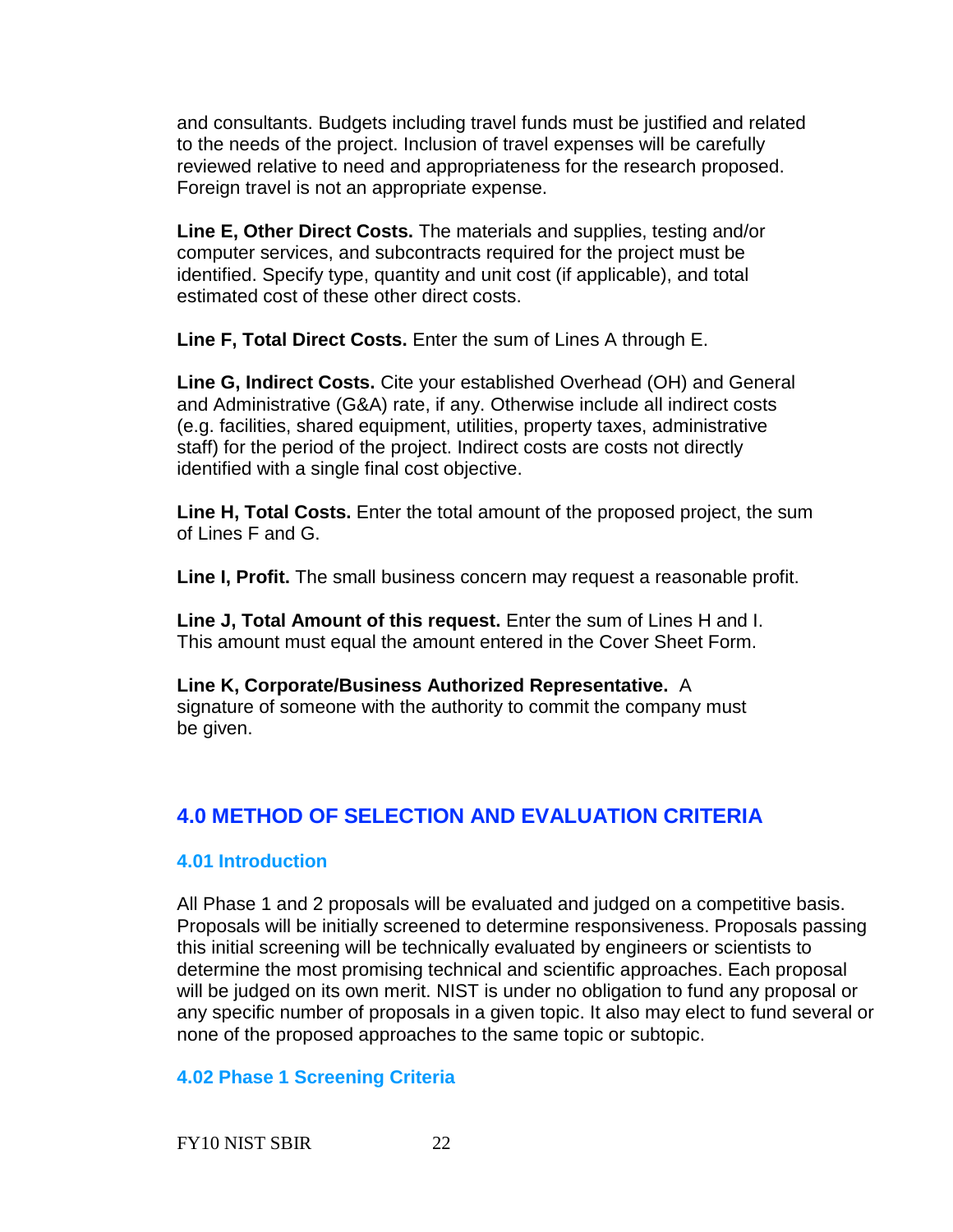Phase 1 proposals that do not satisfy all the screening criteria shall be returned to the offeror without further review and will be eliminated from consideration for award. Proposals may not be resubmitted (with or without revision) under this solicitation. The screening criteria are:

(a) The proposing firm must qualify as eligible according to the criteria set forth in **[Section 1.05](#page-8-2)**.

(b) The Phase 1 proposal must meet **all** of the requirements stated in **[Section 3.0](#page-14-0)**.

(c) The Phase 1 proposal must be limited to one subtopic and clearly address research for that subtopic.

(d) **Phase 1 total proposal budget must not exceed \$90,000.**

(e) **The feasibility research duration for the Phase 1 project must not exceed 6 months.** 

(f) The proposal must contain information sufficient to be peer reviewed as research.

## <span id="page-22-0"></span>**4.03 Phase 1 Evaluation Criteria**

Phase 1 proposals that comply with the screening criteria will be rated by NIST scientists or engineers in accordance with the following criteria:

- (a) The scientific and technical merit of the proposed research (25 points)
- (b) Innovation, originality, and feasibility of the proposed research (20 points)

(c) Relevance and responsiveness of the proposed research to the subtopic to which it is addressed (20 points)

(d) Quality and/or adequacy of facilities, equipment, personnel described in the proposal (15 points)

(e) Quality of the proposal's commercialization potential as evidenced by the offerors record of commercializing other research products; existence of outside, non-SBIR, funding or partnering commitments; or the presence of other indicators of commercial potential of the idea (20 points)

Technical reviewers will base their ratings on information contained in the proposal. It cannot be assumed that reviewers are acquainted with any experiments referred to, key individuals, or the firm. No technical clarifications may be made after proposal submission.

Final award decisions will be made by NIST based upon ratings assigned by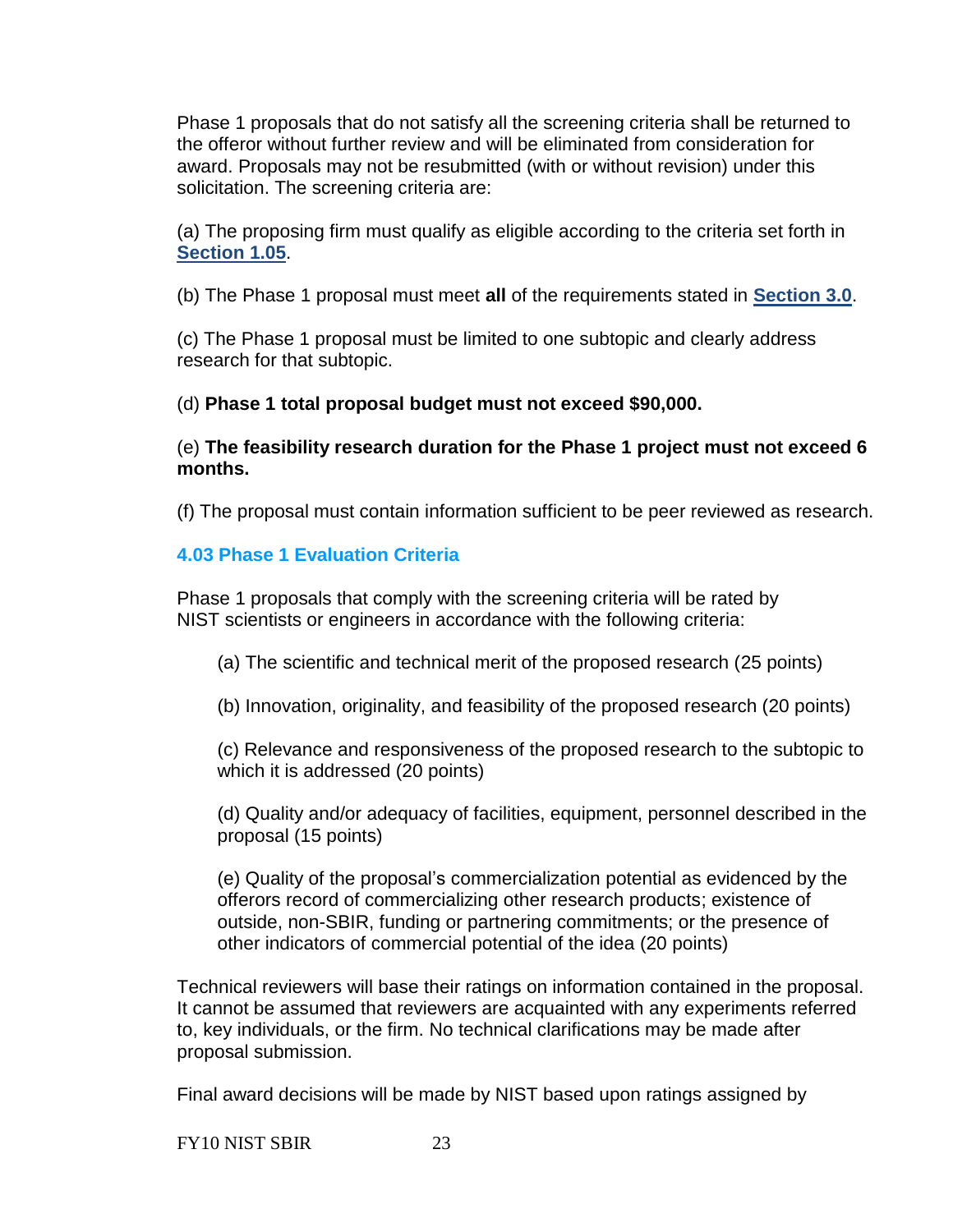reviewers and consideration of evaluation of additional factors such as possible duplication of other research, the importance of the proposed research as it relates to NIST needs, and the availability of funding. In the event of a "tie" between proposals, manufacturing-related projects as well as those regarding energy efficiency and renewable energy system will receive priority in the award selection process. NIST may elect to fund several or none of the proposals received on a given subtopic. Upon selection of a proposal for a Phase 1 award, NIST reserves the right to negotiate the amount of the award.

#### <span id="page-23-0"></span>**4.04 Phase 2 Evaluation Criteria**

During the feasibility study project performance period, Phase 1 awardees will be provided instructions for preparation and submission of Phase 2 proposals. Phase 2 proposals that comply with the screening criteria as stated in those instructions will be rated by NIST scientists or engineers in accordance with the following criteria:

1. Degree to which Phase 1 objectives were met (25 points)

2. The scientific and technical merit of the proposed research, including innovation, originality, and feasibility (25 points)

3. Quality and/or adequacy of facilities, equipment, personnel described in the proposal (25 points)

4. Quality of the proposal's commercialization potential as evidenced by either the offerors record of commercializing other research products, existence of outside, non-SBIR, funding or partnering commitments, or the presence of other indicators of commercial potential of the idea. (25 points)

#### <span id="page-23-1"></span>**4.05 Release of Proposal Review Information**

<span id="page-23-2"></span>After final award decisions have been announced, the technical evaluations of proposals that passed the screening criteria will be provided to the offeror with written notification of award/non-award. The identity of the reviewers will not be disclosed.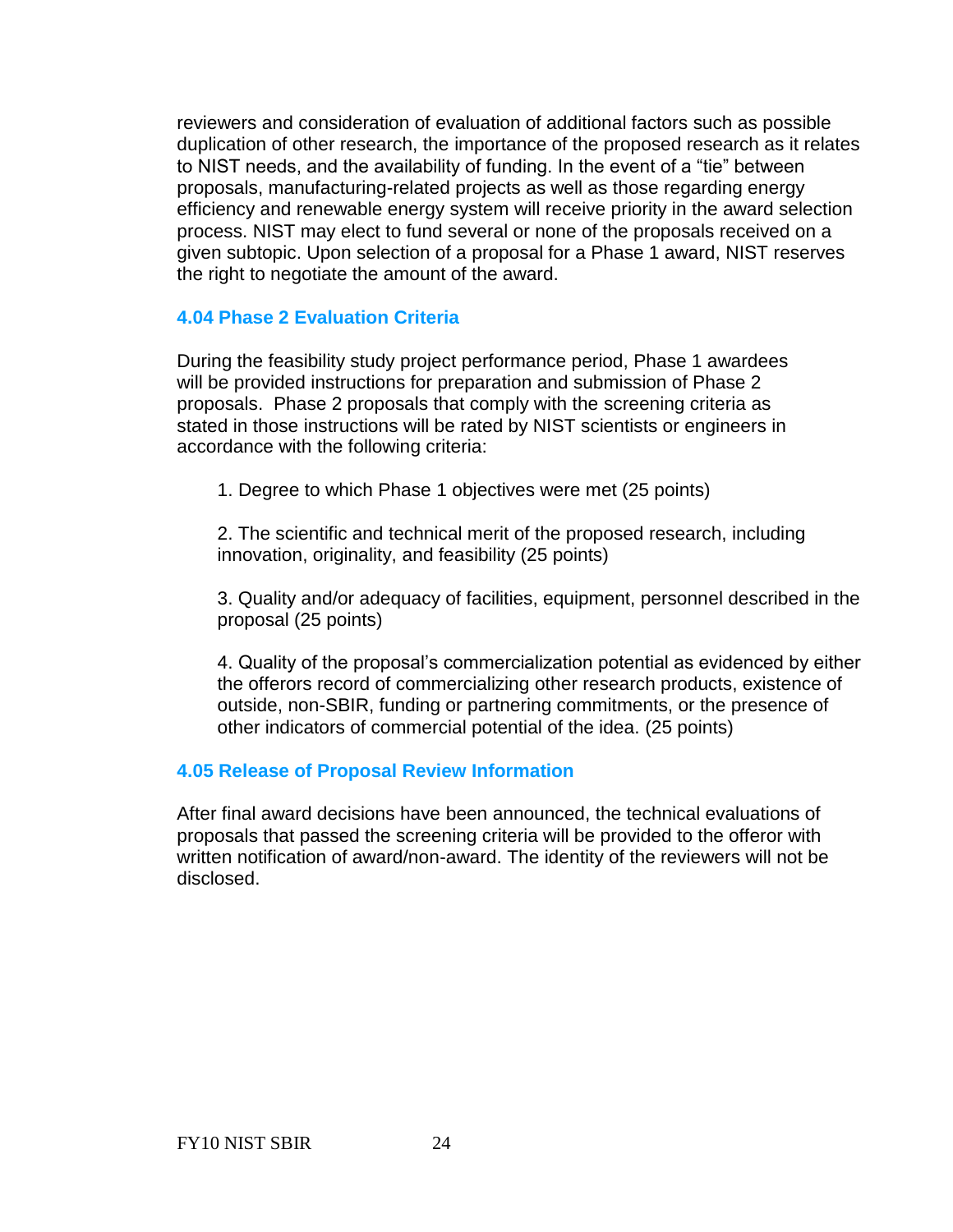## **5.0 CONSIDERATIONS**

#### <span id="page-24-0"></span>**5.01 Awards**

NIST will award **firm-fixed-price purchase orders and/or contracts** to successful offerors. A firm-fixed-price purchase order or contract identifies a price that is not subject to any adjustment on the basis of the contractor's cost experience in performing the effort. This agreement type places upon the contractor the risk and full responsibility for all costs and resulting profit or loss. It provides maximum incentive for the contractor to control costs and perform effectively and imposes a minimum administrative burden upon both parties. NIST also does not allow any advance payments to be made on its awards. The firm-fixed-price shall be inclusive of all transportation/shipping/insurance costs for government furnished property made available for use by awardee and all deliverables/prototypes to be furnished to NIST.

Contingent upon availability of funds, NIST anticipates making a total number of approximately 14 Phase 1 firm-fixed-price SBIR awards of no more than **\$90,000** each. The total performance period shall be no more than seven (7) months beginning on the contract start date. A period of one (1) month is allotted after the six (6) month R&D duration for the awardee to prepare and submit a final report.

Phase 2 awards shall be for no more than **\$300,000**. The R&D activity period of performance in Phase 2 will depend upon the scope of the research, but should not exceed 25 months. One year after completing the R&D activity, the awardee shall be expected to report on their commercialization activities. The total period of performance for Phase 2 is 37 months.

It is anticipated that approximately one-fourth of the Phase 1 awardees will receive Phase 2 awards, depending upon the availability of funds. To provide for an in-depth review of the Phase 1 final report and the Phase 2 proposal and commercialization plan, Phase 2 awards will be made approximately 5 months after the completion of Phase 1, contingent upon availability of funds.

#### **This solicitation does not obligate NIST to make any awards under either Phase 1 or Phase 2. Furthermore, NIST is not responsible for any monies expended by the offerors before awards are made.**

Upon award, the awardee will be required to make certain legal commitments through acceptance of numerous clauses in Phase 1 funding agreements. The outline that follows is illustrative of the types of clauses to which the contractor would be committed. This list is not a complete list of clauses to be included in Phase 1 funding agreements, and is not the specific wording of such clauses. Copies of complete terms and conditions are available upon request.

These statements are examples only and may vary depending upon the type of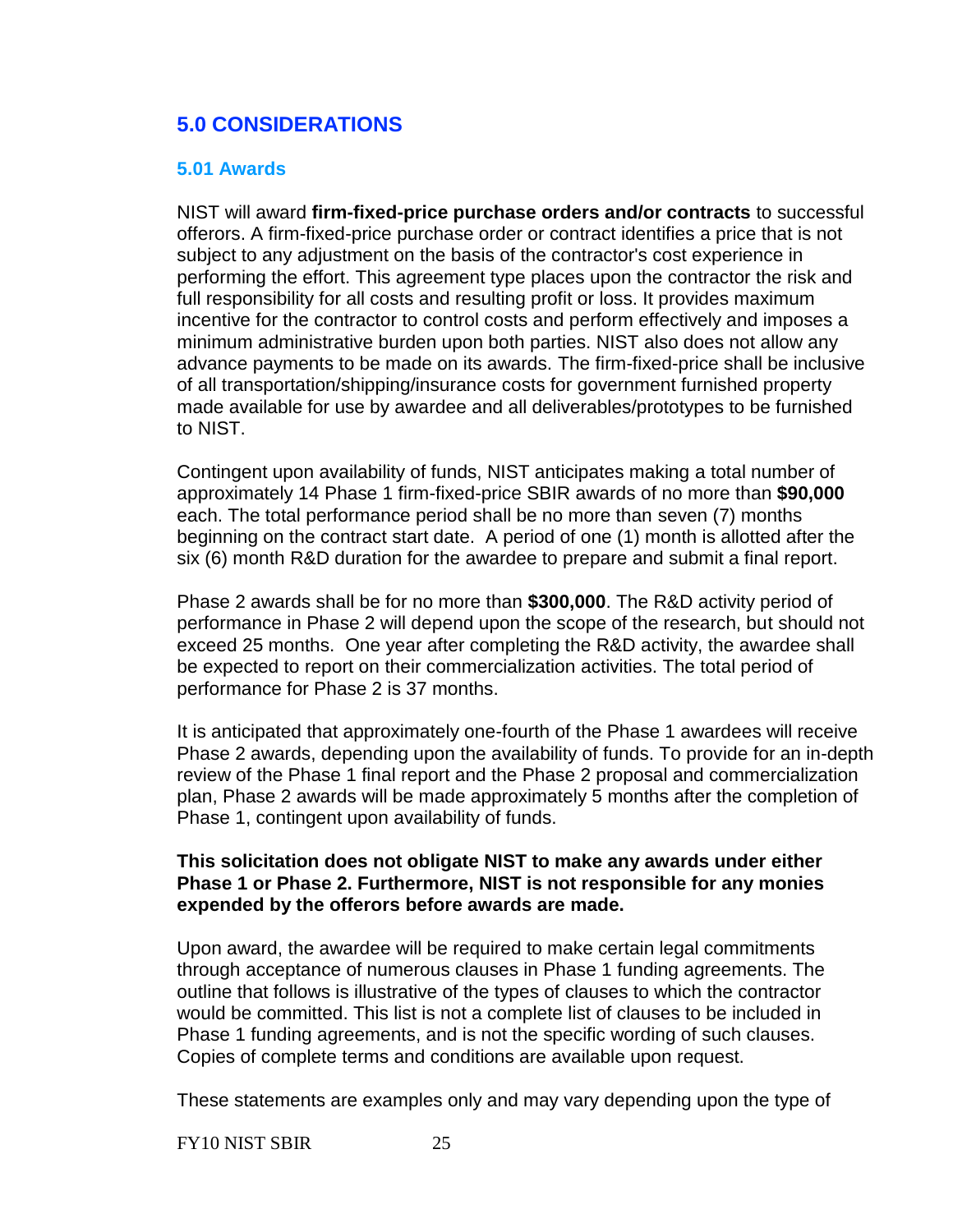funding agreement used.

(1) Standards of Work. Work performed under the funding agreement must conform to high professional standards.

(2) Inspection. Work performed under the funding agreement is subject to Government inspection, evaluation, and acceptance at all times.

(3) Examination of Records. The Comptroller General (or a duly authorized representative) must have the right to examine any pertinent records of the awardee involving transactions related to this funding agreement.

(4) Default. The Government may terminate the funding agreement if the contractor fails to perform the work contracted.

(5) Termination for Convenience. The funding agreement may be terminated at any time by the Government if it deems termination to be in its best interest, in which case the awardee will be compensated for work performed and for reasonable termination costs.

(6) Disputes. Any dispute concerning the funding agreement that cannot be resolved by agreement must be decided by the contracting officer with right of appeal.

(7) Contract Work Hours. The awardee may not require an employee to work more than 8 hours a day or 40 hours a week unless the employee is compensated accordingly (for example, overtime pay).

(8) Equal Opportunity. The awardee will not discriminate against any employee or offeror for employment because of race, color, religion, sex, or national origin.

(9) Affirmative Action for Veterans. The awardee will not discriminate against any employee or application for employment because he or she is a disabled veteran or veteran of the Vietnam era.

(10) Affirmative Action for Handicapped. The awardee will not discriminate against any employee or offeror for employment because he or she is physically or mentally handicapped.

(11) Officials Not To Benefit. No Government official must benefit personally from the SBIR funding agreement.

(12) Covenant Against Contingent Fees. No person or agency has been employed to solicit or secure the funding agreement upon an understanding for compensation except bona fide employees or commercial agencies maintained by the awardee for the purpose of securing business.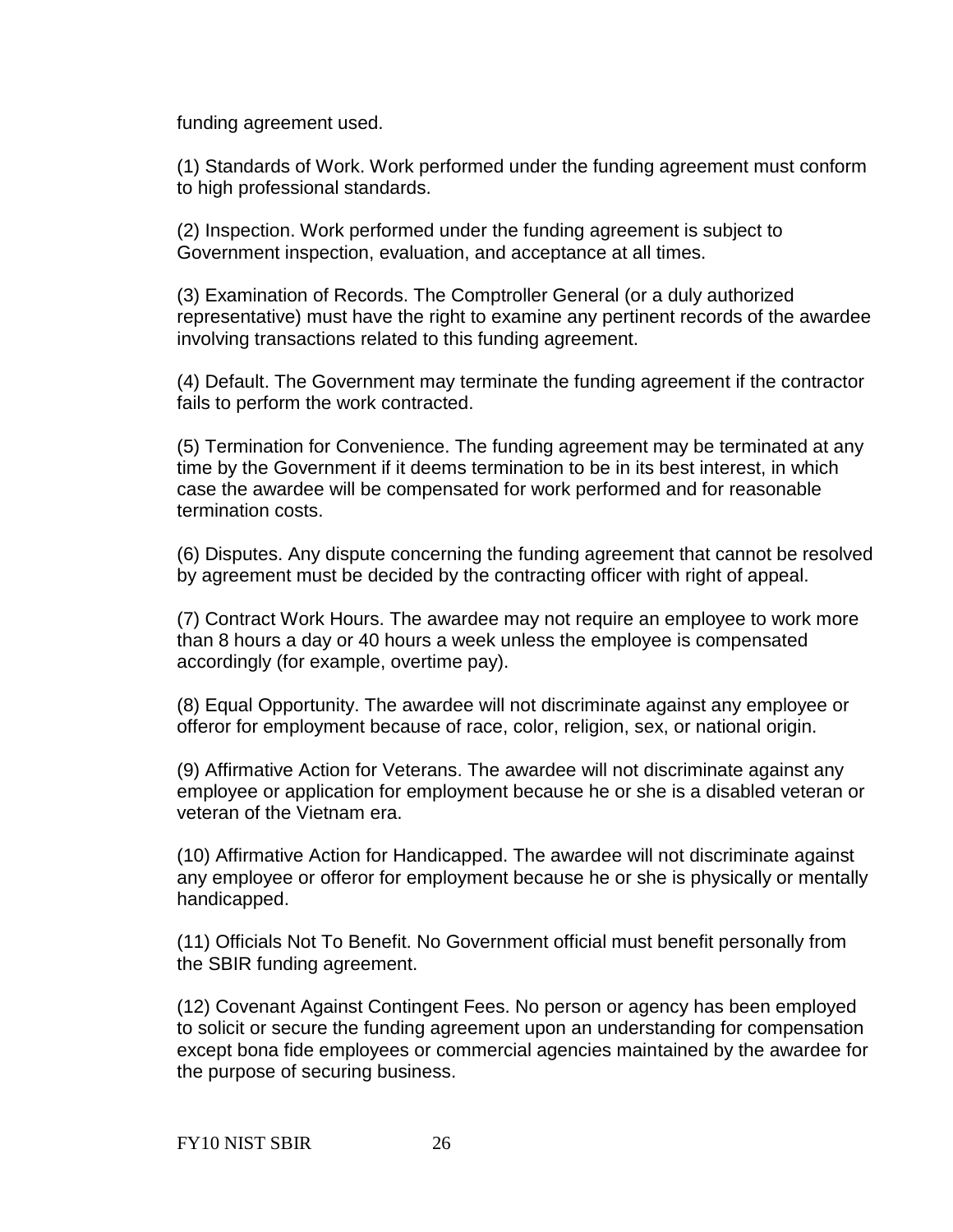(13) Gratuities. The funding agreement may be terminated by the Government if any gratuities have been offered to any representative of the Government to secure the award.

(14) Patent Infringement. The awardee must report each notice or claim of patent infringement based on the performance of the funding agreement.

(15) American Made Equipment and Products. When purchasing equipment or a product under the SBIR funding agreement, purchase only American-made items whenever possible.

## <span id="page-26-0"></span>**5.02 Reports**

Progress reports scheduled periodically during the Phase 1 and Phase 2 periods of performance will include all technical details regarding the research conducted up to that point in the project and will provide detailed plans for the next stages of the project. The acceptance of each progress report will be contingent upon appropriate alignment with the solicited and proposed milestones. Consideration will be given to changes from the solicited and proposed milestones if results from experimentation warrant a deviation from plan. Inclusion of proprietary information within the progress reports and final report may be necessary in order to effectively communicate progress and gain appropriate consultation from NIST experts regarding next steps. All such proprietary information will be marked according to instructions provided in section 5.05.03.

An R&D final report on the Phase 2 project shall be submitted to NIST within 30 calendar days after completion of the two-year Phase 2 R&D activity period. A commercialization update report on the SBIR project shall be submitted to NIST within 30 calendar days three years after the Phase 2 award date, i.e. one year after the completion of the two-year Phase 2 R&D activity period. The total period of performance for Phase 2 is 37 months.

Final reports submitted under Phase 1 and Phase 2 shall include a single-page project summary as the first page, identifying the purpose of the research, and giving a brief description of the research carried out, the research findings or results, and the commercial applications of the research in a final paragraph. The remainder of the report should indicate in detail the research objectives, research work carried out, results obtained, and estimates of technical feasibility.

All final reports must carry an acknowledgment on the cover page such as: "This material is based upon work supported by the National Institute of Standards and Technology (NIST) under contract \_\_\_\_\_\_\_\_\_\_\_\_\_\_\_. Any opinions, findings, conclusions or recommendations expressed in this publication are those of the author(s) and do not necessarily reflect the views of NIST."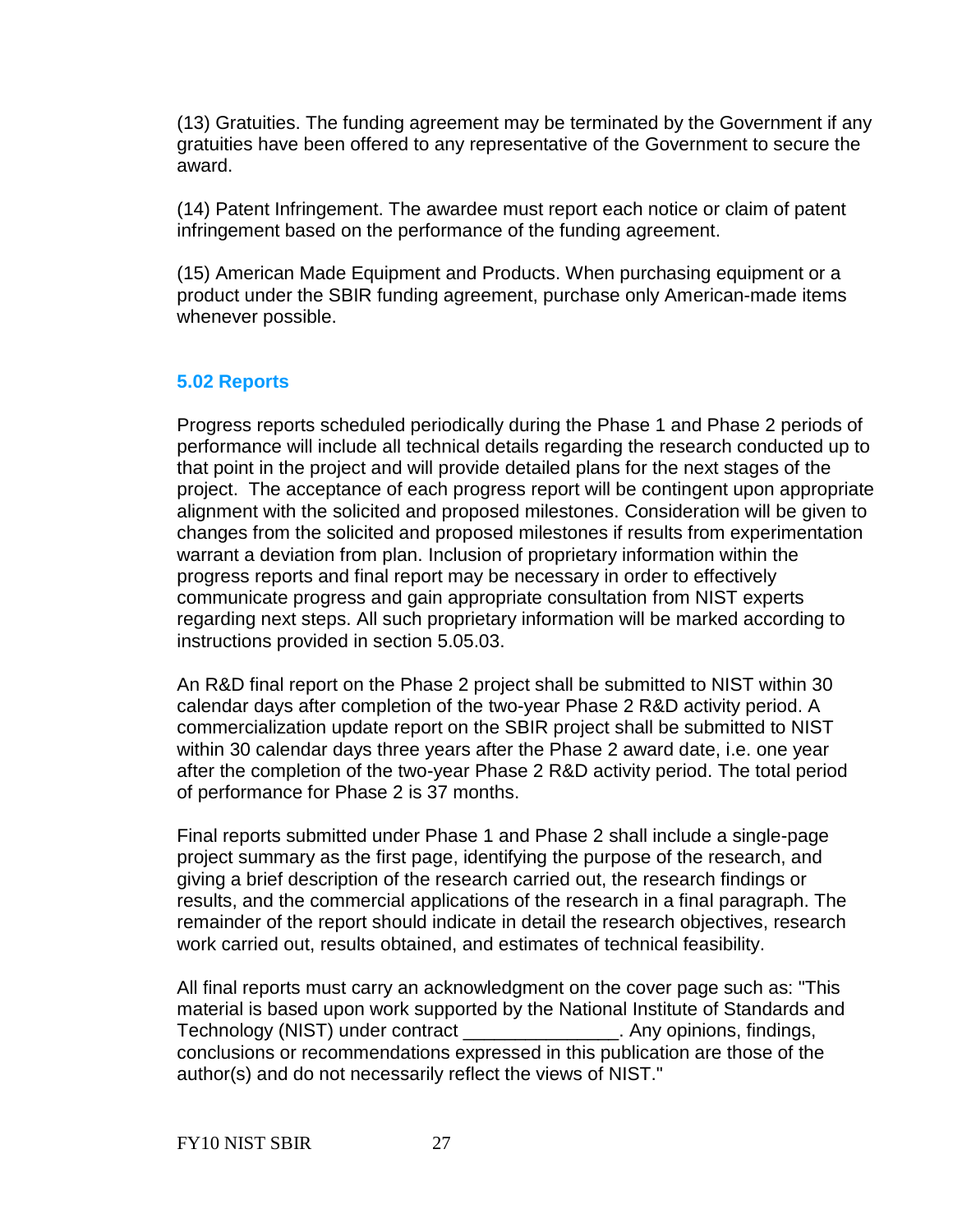The commercialization update report will include the target markets and customers that have been identified for the technology developed under the SBIR project. The report shall include details about additional activities that have been planned and executed along with future plans to derive revenues from the technology; these may include but are not limited to: pricing, partners, licensing, production plans, manufacturing partners, follow-on R&D funding. Resources committed by the awardee to effectively commercialize technologies developed under the SBIR project will be clearly demonstrated as well as projections for further commercialization. Further details regarding the exact requirements for the commercialization update report will be provided during the Phase 2 period of performance.

#### <span id="page-27-0"></span>**5.03 Deliverables**

Offers submitted in response to subtopics that require delivery of a prototype should state in the proposal, the plan to develop and deliver the specified prototype. Notwithstanding the absence of such an explicit statement in the offeror's proposal, delivery of the developed prototype as called for by the solicitation subtopic is required.

#### <span id="page-27-1"></span>**5.04 Payment Schedule**

The specific payment schedule (including payment amounts) for each award will be incorporated into the purchase order and/or contract.

No advance payments will be allowed.

NIST will allow the Phase 1 award amount to be paid on a bimonthly interim basis upon delivery and technical acceptance of three progress reports that describe services performed, and one final payment upon delivery and technical acceptance of the final report.

<span id="page-27-2"></span>NIST will allow the Phase 2 award amount minus \$10,000 to be paid in five equal increments on an interim basis upon delivery and acceptance of four progress reports (at the  $2^{nd}$ ,  $6^{th}$ ,  $12^{th}$ , and  $18^{th}$  months of the project) that describe services performed, and one final equal increment payment upon delivery of the final R&D report and prototype, if applicable per subtopic requirement, at the  $25<sup>th</sup>$  month of the project. The final \$10,000 will be paid upon delivery and acceptance of the commercialization update report at the 37th month of the project. Failure to submit the report within thirteen months of the completion of the R&D activity period for Phase 2 will result in a de-obligation of the \$10,000.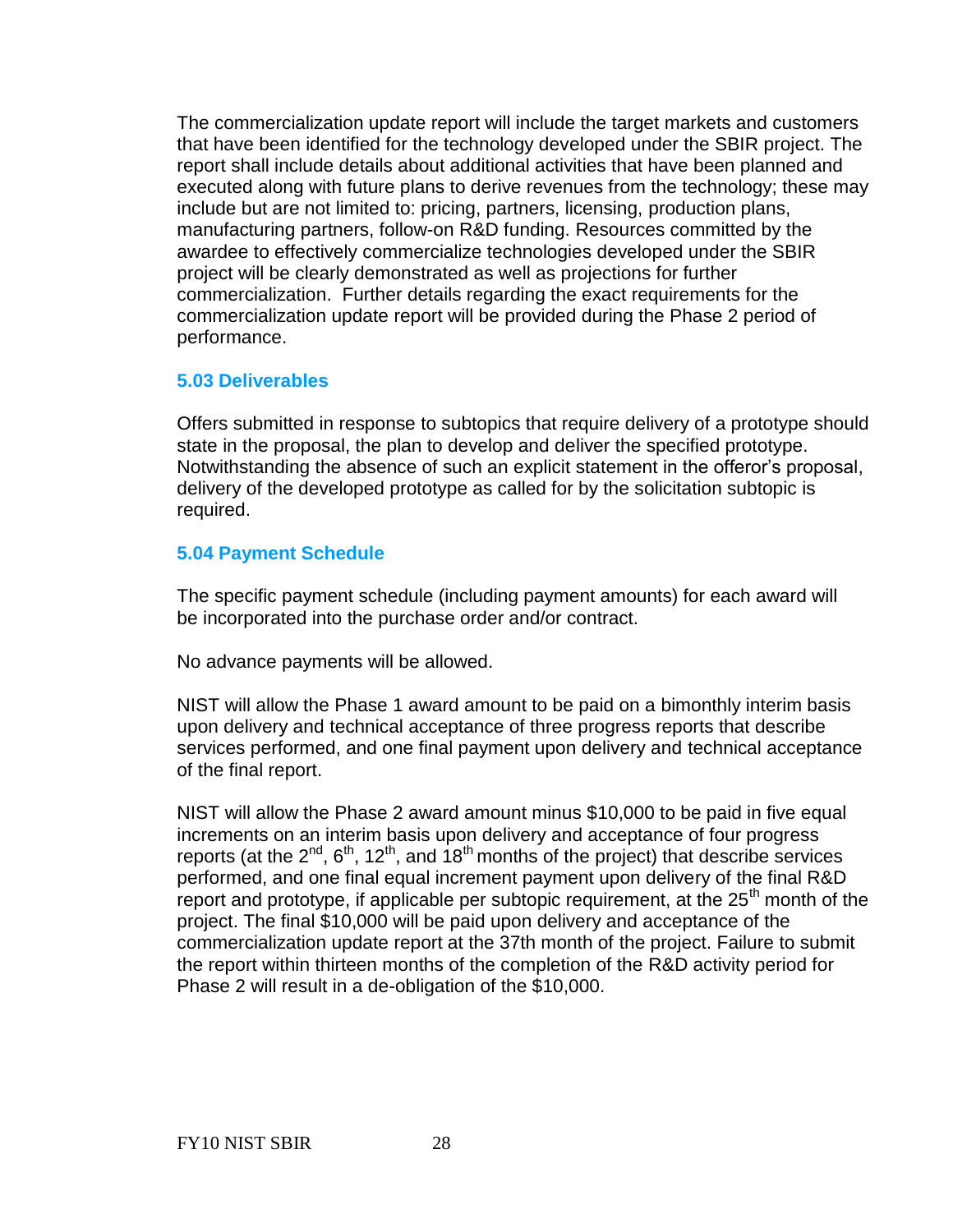#### **5.05 Proprietary Information, Inventions, and Patents**

#### **5.05.01 Limited Rights Information and Data**

Information contained in unsuccessful proposals will remain the property of the offeror. Any proposal which is funded will not be made available to the public, except for the "Project Summary" page.

The inclusion of proprietary information is discouraged unless it is necessary for the proper evaluation of the proposal. Information contained in unsuccessful proposals will remain the property of the offeror. The Government may, however, retain copies of all proposals. Public release of information in any proposal submitted will be subject to existing statutory and regulatory requirements. If proprietary information is provided by an offeror in a proposal, which constitutes a trade secret, proprietary commercial or financial information, confidential personal information or data affecting the national security, it will be treated in confidence, to the extent permitted by law. This information must be clearly marked by the offeror with the term "confidential proprietary information" and the following legend must appear on the first page of the technical section of the proposal:

"These data shall not be disclosed outside the Government and shall not be duplicated, used, or disclosed in whole or in part for any purpose other than evaluation of this proposal. If a funding agreement is awarded to this offeror as a result of or in connection with the submission of these data, the Government shall have the right to duplicate, use, or disclose the data to the extent provided in the funding agreement and pursuant to applicable law. This restriction does not limit the Government's right to use information contained in the data if it is obtained from another source without restriction. The data subject to this restriction are contained on pages \_\_\_\_ of this proposal."

Any other legend may be unacceptable to the Government and may constitute grounds for removing the proposal from further consideration, without assuming any liability for inadvertent disclosure. The Government will limit dissemination of such information to within official channels.

Examples of laws that restrict the government to protect confidential/proprietary information about business operations and trade secrets possessed by any company or participant include: Freedom of Information Act (FOIA)—5 U.S.C. § 552(b); Economic Espionage Act—18 U.S.C. § 1832; and Trade Secrets Act—18 U.S.C. § 1905.

In view of the above, proposers are cautioned that proposals are likely to be less competitive if significant details are omitted due to the proposer's reluctance to reveal confidential/proprietary information.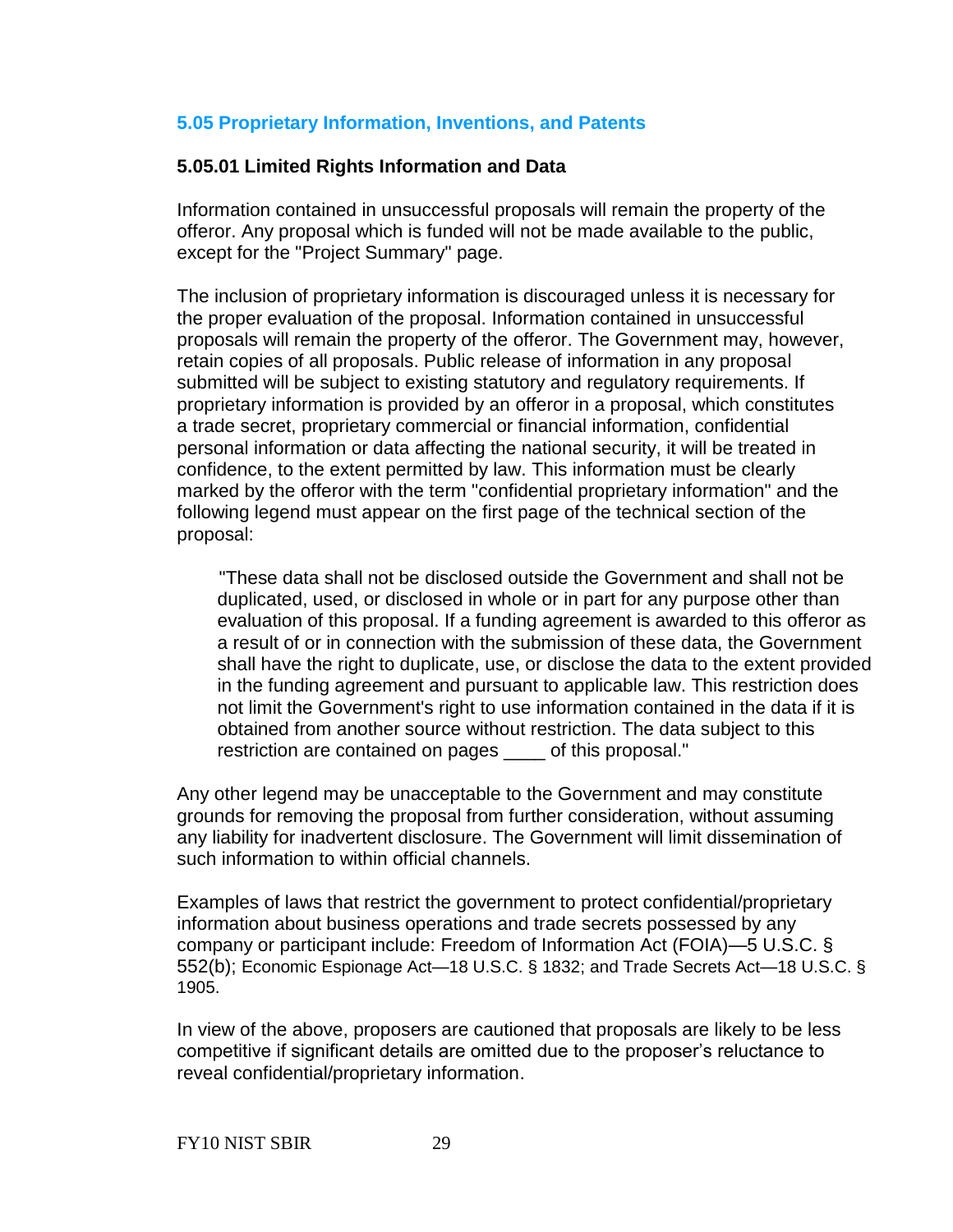#### **5.05.02 Copyrights**

The contractor may normally establish claim to copyright any written material first produced in the performance of an SBIR contract. If a claim to copyright is made, the contractor shall affix the applicable copyright notice of 17 U.S.C. 401 or 402 and acknowledgment of Government sponsorship (including funding agreement number) to the material when delivered to the Government, as well as when the written material or data are published or deposited for registration as a published work in the US Copyright Office. For other than computer software, the contractor gives to the Government, and others acting on its behalf, a paid-up, nonexclusive, irrevocable, worldwide license to reproduce, prepare derivative works, distribute copies to the public, and perform publicly and display publicly, by or on behalf of the Government.

For computer software, the contractor gives to the Government a paid-up, nonexclusive, irrevocable, worldwide license for all such computer software to reproduce, prepare derivative works, and perform publicly and display publicly, by or on behalf of the Government.

## **5.05.03 Rights in Data Developed Under SBIR Contracts**

To preserve the SBIR data rights of the awardee, the legend (or statements) used in the SBIR Data Rights clause included in the SBIR award must be affixed to any submissions of technical data developed under that SBIR award. If no Data Rights clause is included in the SBIR award, the following legend, at a minimum, should be affixed to any data submissions under that award:

## **SBIR RIGHTS NOTICE**

"These SBIR data are furnished with SBIR rights under Contract No. \_\_\_\_\_\_\_\_\_\_ (and subcontract No. \_\_\_\_\_\_\_\_\_\_\_\_\_\_ if appropriate), Awardee Name \_\_\_\_\_\_\_ Address, Expiration Period of SBIR Data Rights \_\_\_\_\_\_\_\_\_\_. The Government may not use, modify, reproduce, release, perform, display, or disclose technical data or computer software marked with this legend for (choose four (4) or five (5) years). After expiration of the (4- or 5-year period), the Government has a royalty-free license to use, and to authorize others to use on its behalf, these data for Government purposes, and is relieved of all disclosure prohibitions and assumes no liability for unauthorized use of these data by third parties, except that any such data that is also protected and referenced under a subsequent SBIR award shall remain protected through the protection period of that subsequent SBIR award. Reproductions of these data or software must include this legend."

## **(END OF NOTICE)**

The Government's sole obligation with respect to any properly identified SBIR data shall be as set forth in the paragraph above.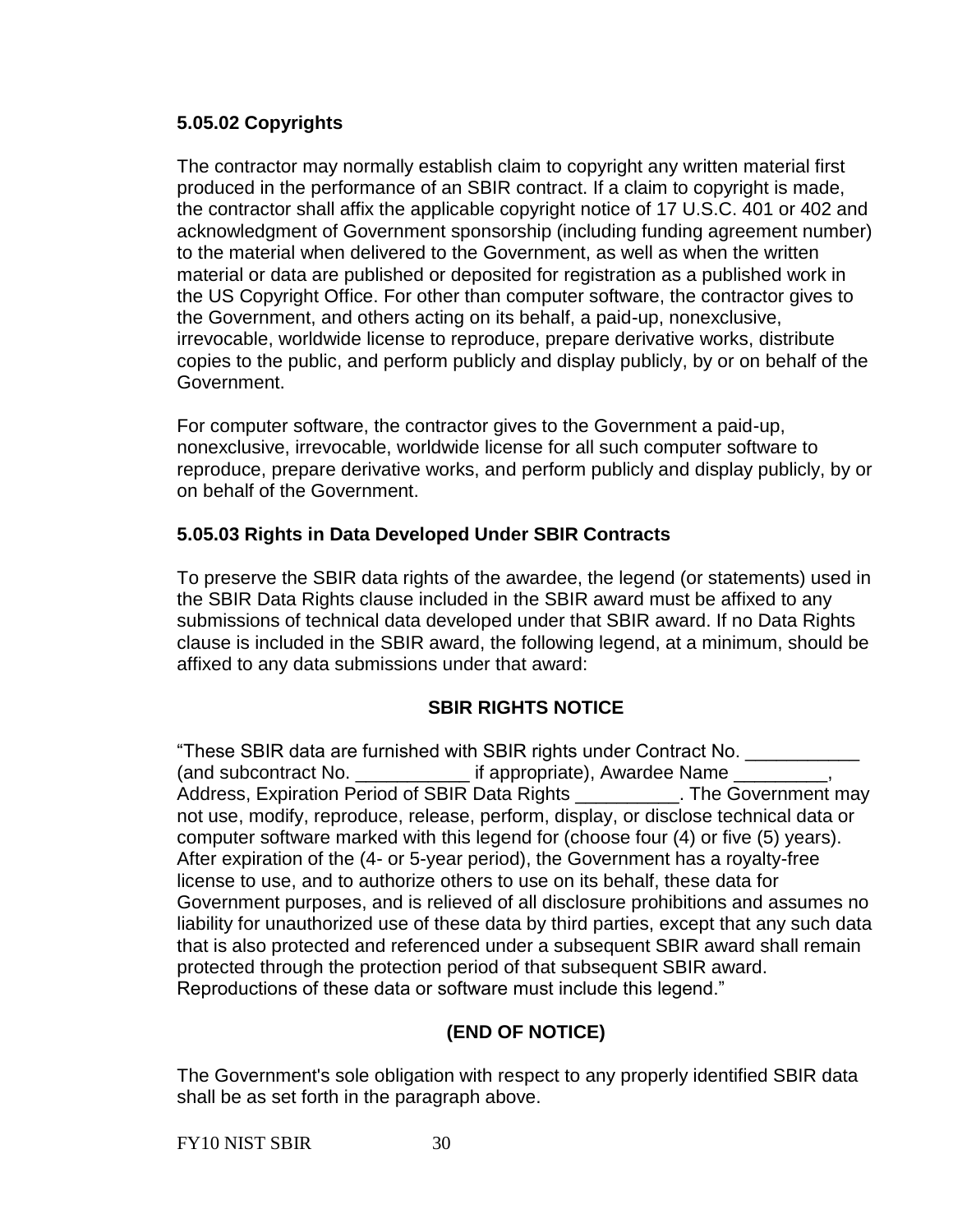#### **5.05.04 Patents**

Small business concerns normally may retain the principal worldwide patent rights to any invention developed with Government support. The Government receives a royalty free license for Federal Government use, reserves the right to require the patent holder to license others in certain circumstances, and requires that anyone exclusively licensed to sell the invention in the United States must normally manufacture it domestically. To the extent authorized by 35U.S.C. 205, the Government will not make public any information disclosing a Government supported invention for a minimum 4-year period (that may be extended by subsequent SBIR funding agreements) to allow the awardee a reasonable time to pursue a patent**.** 

#### **5.05.04.01 NIST-Owned Patented Background Inventions**

SBIR awards made subsequent to "TT" subtopics in this Solicitation, will, upon the request of the awardee to a NIST licensing officer, include the grant of a nonexclusive research license to use NIST-owned patented background inventions which are specifically identified within the subtopic being awarded. SBIR offerors are hereby notified that no exclusive or non-exclusive commercialization license to make, use or sell products or services incorporating the NIST background invention is granted until an SBIR awardee applies for, negotiates and receives such a license. Awardees of solicited subtopics that identify specific NIST-owned patented background inventions will be given the opportunity to negotiate a non-exclusive commercialization license to such background inventions. If available, awardees may be given the opportunity to negotiate an exclusive commercialization license to such background inventions. License applications will be treated in accordance with Federal patent licensing regulations as provided in 37 CFR Part 404.

Any invention developed by awardee during the course of the SBIR contract period of performance is subject to the terms of section 5.05.04.

#### **5.05.05 Invention Reporting**

SBIR awardees must report inventions to the NIST SBIR Program within 2 months of the inventor's report to the awardee. The reporting of inventions may be accomplished by submitting paper documentation, including fax or through the iEdison Invention Reporting System at **[www.iedison.gov.](http://www.iedison.gov/)**

#### <span id="page-30-0"></span>**5.06 Additional Information**

(1) If there is any inconsistency between the information contained herein and the terms of any resulting SBIR funding agreement, the terms of the funding agreement are controlling.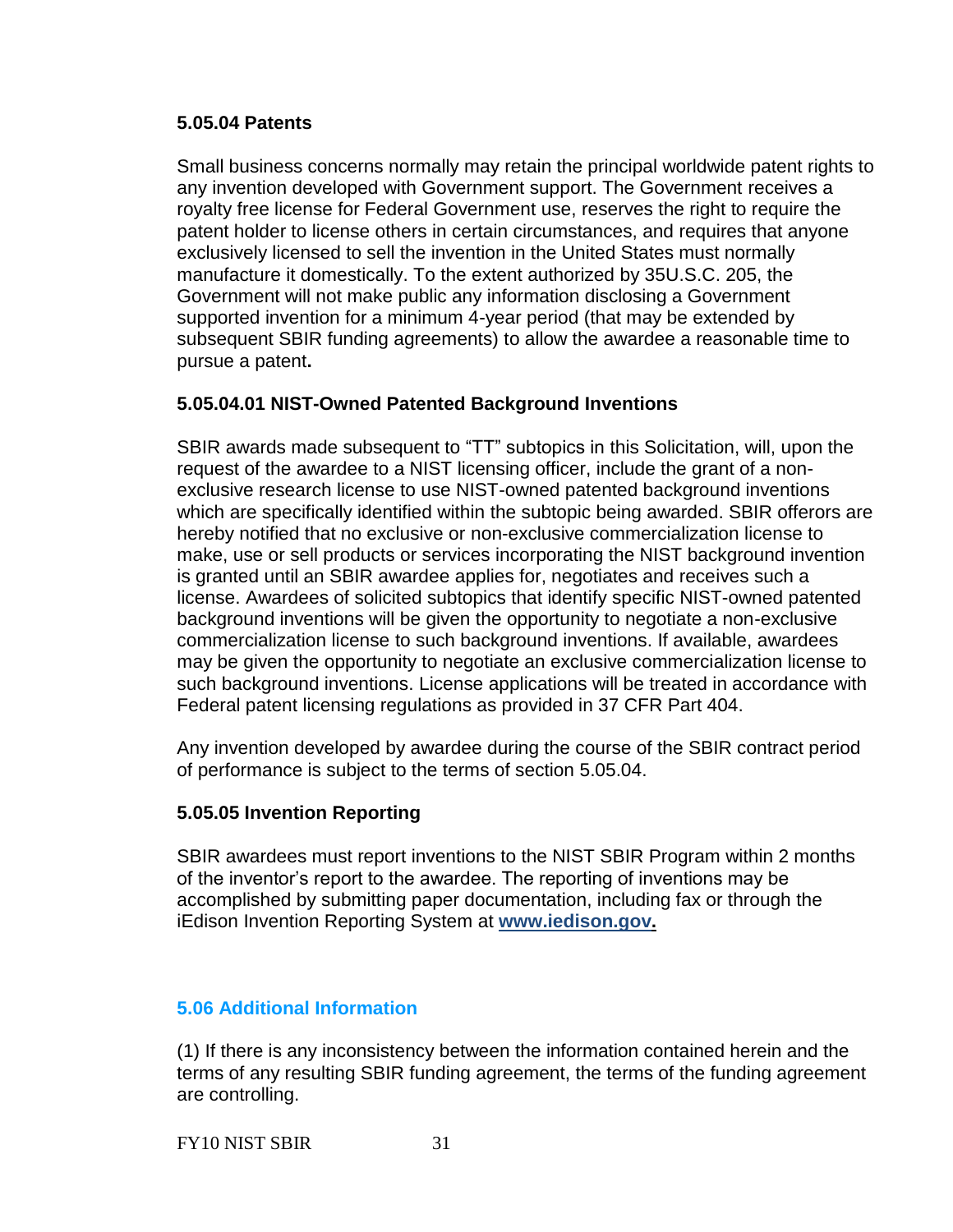(2) Before award of an SBIR funding agreement, the Government may request the offeror to submit certain organizational, management, personnel, and financial information to assure responsibility of the offeror.

(3) The Government is not responsible for any monies expended by the offeror before award of any funding agreement.

(4) This program solicitation is not an offer by the Government and does not obligate the Government to make any specific number of awards. Also, awards under the SBIR Program are contingent upon the availability of funds.

(5) The SBIR Program is not a substitute for existing unsolicited proposal mechanisms. Unsolicited proposals will not be accepted under the SBIR Program in either Phase 1 or Phase 2.

(6) If an award is made pursuant to a proposal submitted under this SBIR Program solicitation, a representative of the contractor will be required to certify that the concern has not previously been, nor is currently being, paid for essentially equivalent work by any Federal agency.

(7) The responsibility for the performance of the principal investigator, and other employees or consultants who carry out the proposed work, lies with the management of the organization receiving an award.

(8) Cost-sharing is permitted for proposals under this program solicitation; however, cost-sharing is not required. Cost-sharing will not be an evaluation factor in consideration of your Phase 1 proposal.

## <span id="page-31-0"></span>**5.07 Research Projects with Human Subjects, Human Tissue, Data or Recordings Involving Human Subjects**

Any proposal that includes research involving human subjects, human tissue, data or recordings involving human subjects must meet the requirements of the Common Rule for the Protection of Human Subjects, codified for the Department of Commerce at [15 CFR Part 27. In addition, any proposal that includes such](http://www.nist.gov/cgi-bin/exit_nist.cgi?url=http://www.access.gpo.gov/nara/cfr/waisidx_99/15cfr27_99.html)  research on these topics must be in compliance with any statutory requirements imposed upon NIH and other federal agencies regarding these topics, all regulatory policies and guidance adopted by NIH, FDA, and other federal agencies on these topics, and all Presidential statements of policy on these topics. Any questions regarding these requirements should be addressed to Melissa Lieberman at (301) 975-4783 or **[melissa.lieberman@nist.gov](mailto:melissa.lieberman@nist.gov)**.

**IRB Education Documentation.** A signed and dated letter is required from the Organizational Official who is authorized to enter into commitments on behalf of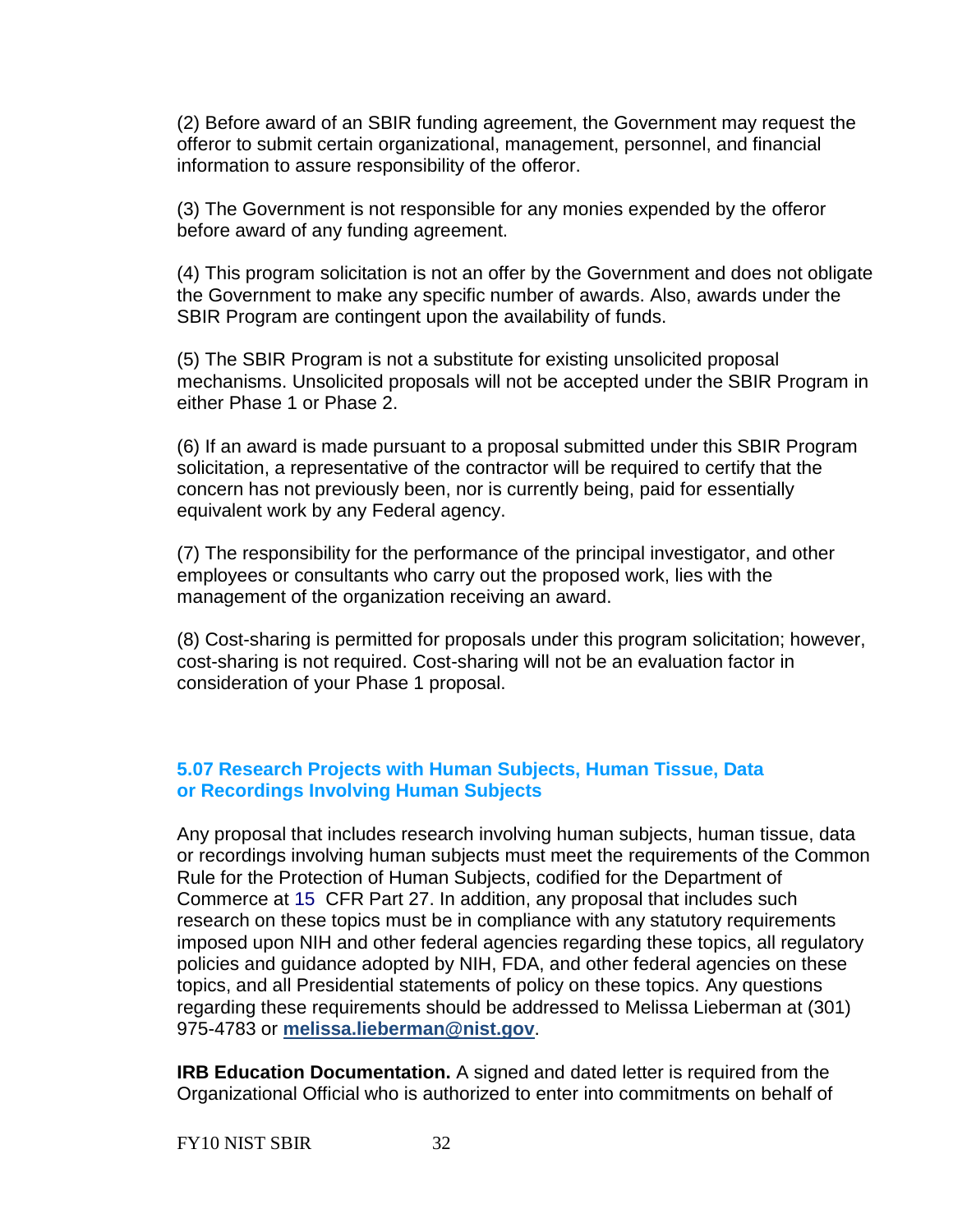the organization documenting that appropriate IRB education has been received by the Organizational Official, the IRB Coordinator or such person that coordinates the IRB documents and materials if such a person exists, the IRB Chairperson, all IRB members and all key personnel associated with the proposal. The NIST requirement of documentation of education is consistent with NIH notice OD-00-039 (June 5, 2000). Although NIST will not endorse an educational curriculum, there are several curricula that are available to organizations and investigators which may be found at: **<http://grants.nih.gov/grants/guide/notice-files/NOT-OD-00-039.html>**.

#### <span id="page-32-0"></span>**5.08 Research Projects Involving Vertebrate Animals**

Any proposal that includes research involving vertebrate animals (including fish) must be in compliance with the National Research Council's "Guide for the Care and Use of Laboratory Animals" which can be obtained from National Academy Press, 2101 Constitution Avenue, NW, Washington, D.C. 20055. In addition, such proposals must meet the requirements of the Animal Welfare Act (7 U.S.C. 2131 et seq.), 9 CFR Parts **[1, 2,](http://www.access.gpo.gov/nara/cfr/waisidx_01/9cfr1_01.html)** and **[3,](http://www.access.gpo.gov/nara/cfr/waisidx_01/9cfr3_01.html)** and if appropriate, **[21 CFR Part 58](http://www.access.gpo.gov/nara/cfr/waisidx_01/21cfr58_01.html)**. These regulations do not apply to proposed research using pre-existing images of animals or to research plans that **do not** include live animals that are being cared for, euthanized, or used by the project participants to accomplish research goals, teaching, or testing. These regulations also do not apply to obtaining animal materials from commercial processors of animal products or to animal cell lines or tissues from tissue banks.

## <span id="page-32-1"></span>**5.09 Technical Assistance For Proposal Preparation and Project Conduct**

Proposers may wish to contact the NIST Hollings Manufacturing Extension Partnership (MEP), a nationwide network of locally managed extension centers whose sole purpose is to provide small- and medium-sized manufacturers with the help they need to succeed. The centers provide guidance to high-technology companies seeking resources and teaming relationships. To contact an MEP center, call 1-800-MEP-4-MFG (1-800-637-4634) or visit MEP's website at **[www.mep.nist.gov.](http://www.mep.nist.gov/)**

<span id="page-32-2"></span>Proposers may wish to contact independent state, regional, or area specific resources, for example, economic development agencies for additional assistance and resources.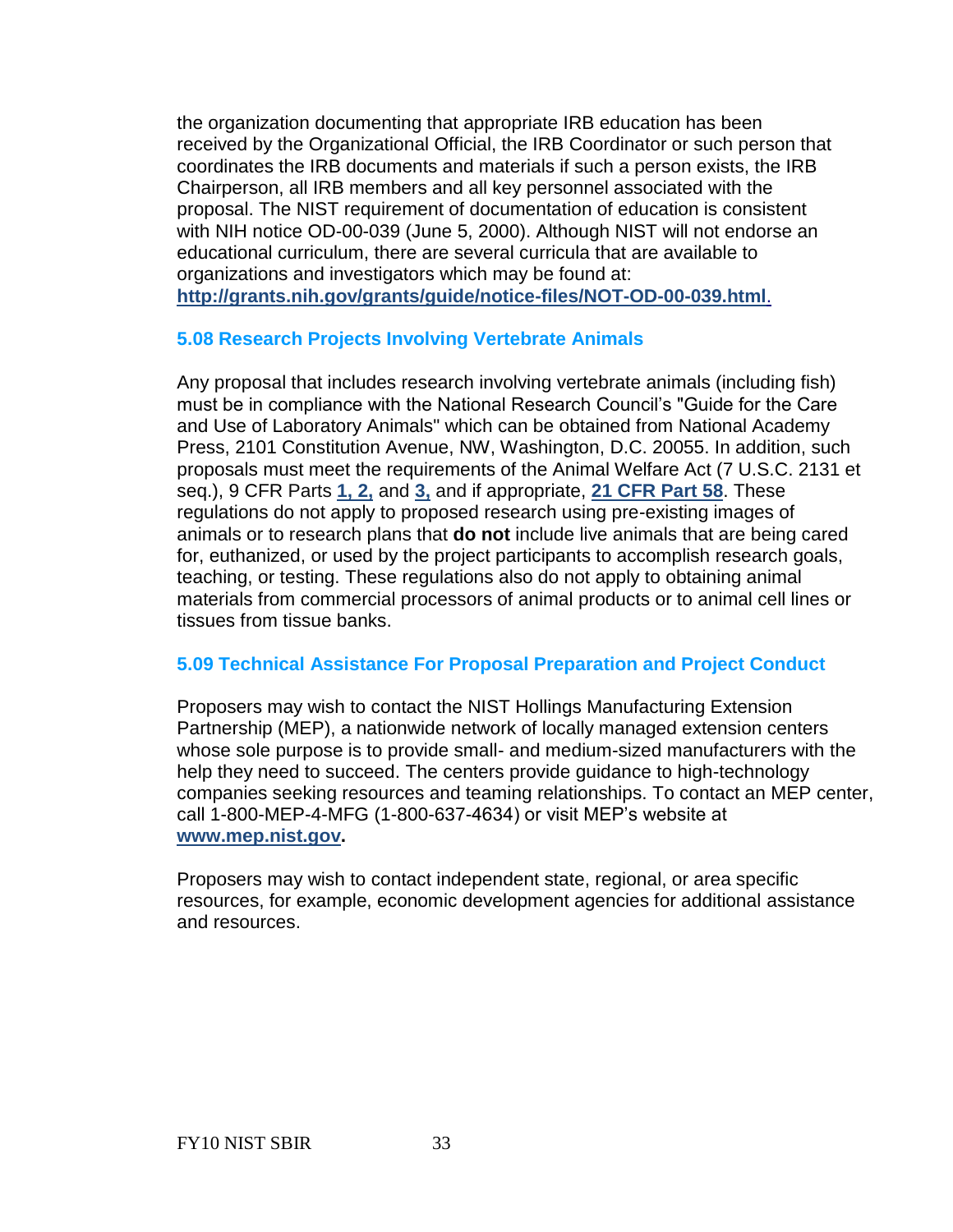## **6.0 SUBMISSION OF PROPOSALS**

#### <span id="page-33-0"></span>**6.01 Deadline for Proposals**

**Deadline for Phase 1 SBIR proposal receipt is 3:00 pm on Friday, January 22, 2009 at the Contracts Office address below.** 

#### **NIST does not accept electronic submission of proposals.**

All Offerors should expect delay in delivery due to added security at NIST. It is the responsibility of the Offeror to make sure delivery is made on time.

Because of the heightened security at NIST, USPS, FED-EX, UPS or similar-type service is the preferred method of delivery of proposals.

If proposals are to be hand delivered prior to the due date, delivery must be made by the actual deadline date and a 24-hour notice must be made to the NIST Contracts Office prior to delivery. All Offerors must notify Maria Gray at 301-975- 5577 or **[maria.gray@nist.gov](mailto:maria.gray@nist.gov)**. The name of the individual or courier company making the delivery must be included in the notification.

NIST will not for evaluate proposals received after the stated deadline or that do not adhere to the other requirements of this solicitation (see checklist in section 8.04).

**[Federal Acquisition Regulation](http://www.arnet.gov/far/loadmainre.html)** (FAR 52 215-1) regarding late proposals shall apply.

Offerors are cautioned to be careful of unforeseen delays, which can cause late arrival of proposals at NIST, resulting in them not being included in the evaluation procedures. No information on the status of proposals under scientific/technical evaluation will be available until formal notification is made.

#### <span id="page-33-1"></span>**6.02 Proposal Submission**

**If courier delivered,** the Offeror must submit the Proposal Packages **(four (4) copies)** as defined in **[Section 3.03](#page-15-1)** to:

National Institute of Standards and Technology Acquisitions and Management Division Attn: Mario Checchia, NIST–10-SBIR 100 Bureau Drive STOP 1640 Building 301, Room B129 Gaithersburg, MD 20899-1640

Phone Number: (301) 975-3976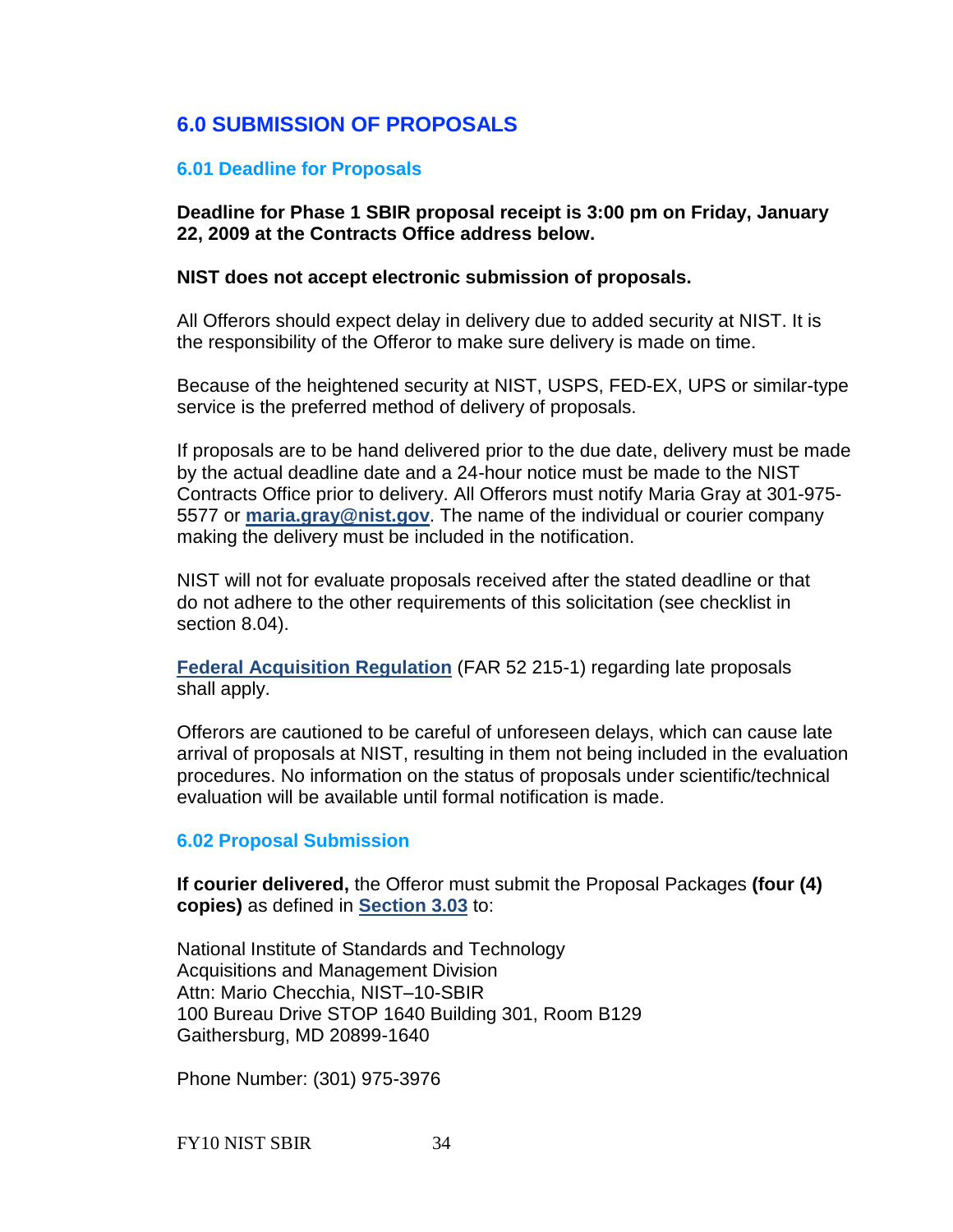#### **Hand delivery will be accepted ONLY at the following location on the due date, Friday, January 22, 2010, from 8:00 AM EST until closing time at 3:00 PM EST:**

National Institute of Standards and Technology 100 Bureau Drive (Off Clopper Road) **Visitor Center ONLY** Gaithersburg, MD 20899

#### **Photocopies will be accepted.**

Acknowledgment of receipt of a proposal by NIST will be made. All correspondence relating to proposals must cite the specific **proposal number** identified on the acknowledgment.

(a) **Packaging--Secure packaging is mandatory. NIST cannot process proposals damaged in transit. All 4 copies of the proposal must be sent in the same package. Do not send separate "information copies," or several packages containing parts of a single proposal, or two packages of 4 copies of the same proposal. Clearly mark the bottom right-hand corner of the package with the subtopic number to which the proposal is responding.**

(b) Bindings--**Do not use special bindings or covers.** Staple the pages in the upper left hand corner of each proposal. Separation or loss of proposal pages cannot be the responsibility of NIST.

## **7.0 SCIENTIFIC AND TECHNICAL INFORMATION SOURCES**

<span id="page-34-0"></span>Background information related to the NIST research programs referenced within the subtopics may be found within the NIST website at: **[www.nist.gov](http://www.nist.gov/)**. The NIST Virtual Library, **<http://nvl.nist.gov/>** may also provide valuable scientific and technical information resources. Wherever possible, reference citations are provided within the individual subtopics.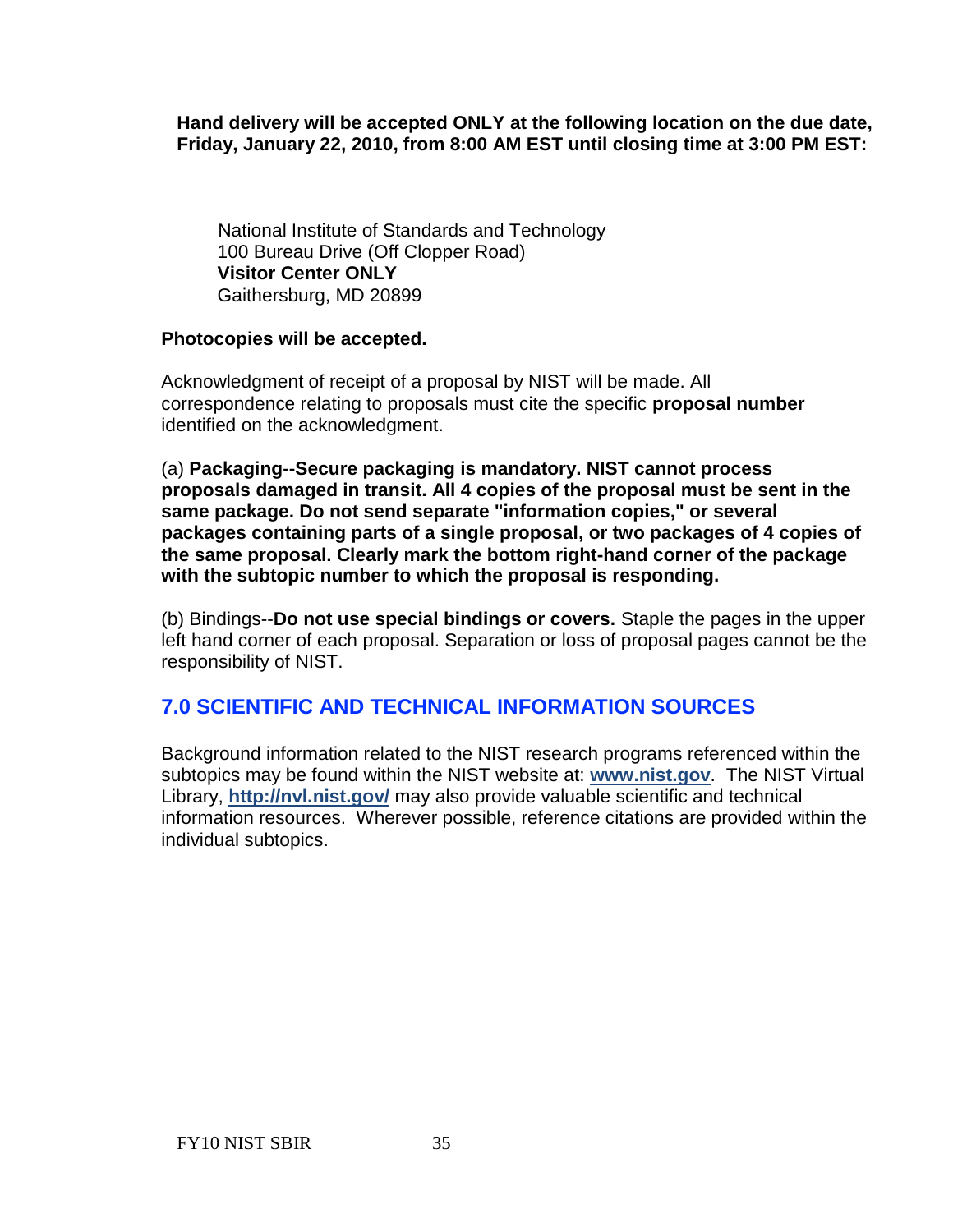## **8.0 SUBMISSION FORMS**

<span id="page-35-0"></span>**8.01 Click on this link: [Cover Sheet](http://tsapps.nist.gov/ts_sbir/cover_10.pdf) in order to access the required form (2 pages) in pdf format.** 

<span id="page-35-1"></span>**8.02 Click on this link: [Project Summary](http://tsapps.nist.gov/ts_sbir/project_summary_10.pdf) in order to access the required form in pdf format.** 

<span id="page-35-2"></span>**8.03 Click on this link: [Proposed Budget](http://tsapps.nist.gov/ts_sbir/budget_10.pdf) in order to access the required form in pdf format.**

<span id="page-35-3"></span>**8.04 Checklist of Requirements** Please review this checklist carefully to assure that your proposal meets the NIST requirements. Failure to meet these screening requirements will result in your proposal being returned without consideration. **Four copies of the proposal must be received by 3:00p.m. EST January 22, 2010.** 

1. The **[COVER SHEET](http://tsapps.nist.gov/ts_sbir/cover_10.pdf)** (both pages combined count as one toward page count) has been completed and is **PAGE 1** of the proposal.

2. The **[PROJECT SUMMARY i](http://tsapps.nist.gov/ts_sbir/project_summary_10.pdf)s PAGE 2** of the proposal.

3. The **TECHNICAL CONTENT** of the proposal **begins on PAGE 3** and includes the items identified in **[SECTION 3.03.03](#page-16-0)** of the solicitation. The technical content section of the proposal is limited to 22 pages in length.

4. The SBIR PROPOSAL **[PROPOSED BUDGET](http://tsapps.nist.gov/ts_sbir/budget_10.pdf)** has been completed and is the **LAST PAGE** of the proposal.

5. The entire proposal, including forms and the technical content, is **25 PAGES OR LESS** in length.

6. The proposal is limited to only **ONE** of the subtopics in Section 9.

7. The proposal budget is for **\$90,000 or LESS**. No more than one-third of the budget is allocated to consultants and/or subcontractors.

8. The abstract contains **no proprietary information** and does **not exceed** space provided on the Project Summary.

9. The proposal contains only pages of 21.6cm X 27.9cm size (8 ½" X 11").

10. The proposal contains an **easy-to-read font (fixed pitch of 12 or fewer characters per inch or proportional font of point size 10 or larger) with no more than 6 lines per inch,** except as a legend on reduced drawings, but not tables.

11. The P.I. will be employed by the company at least 51% time during the award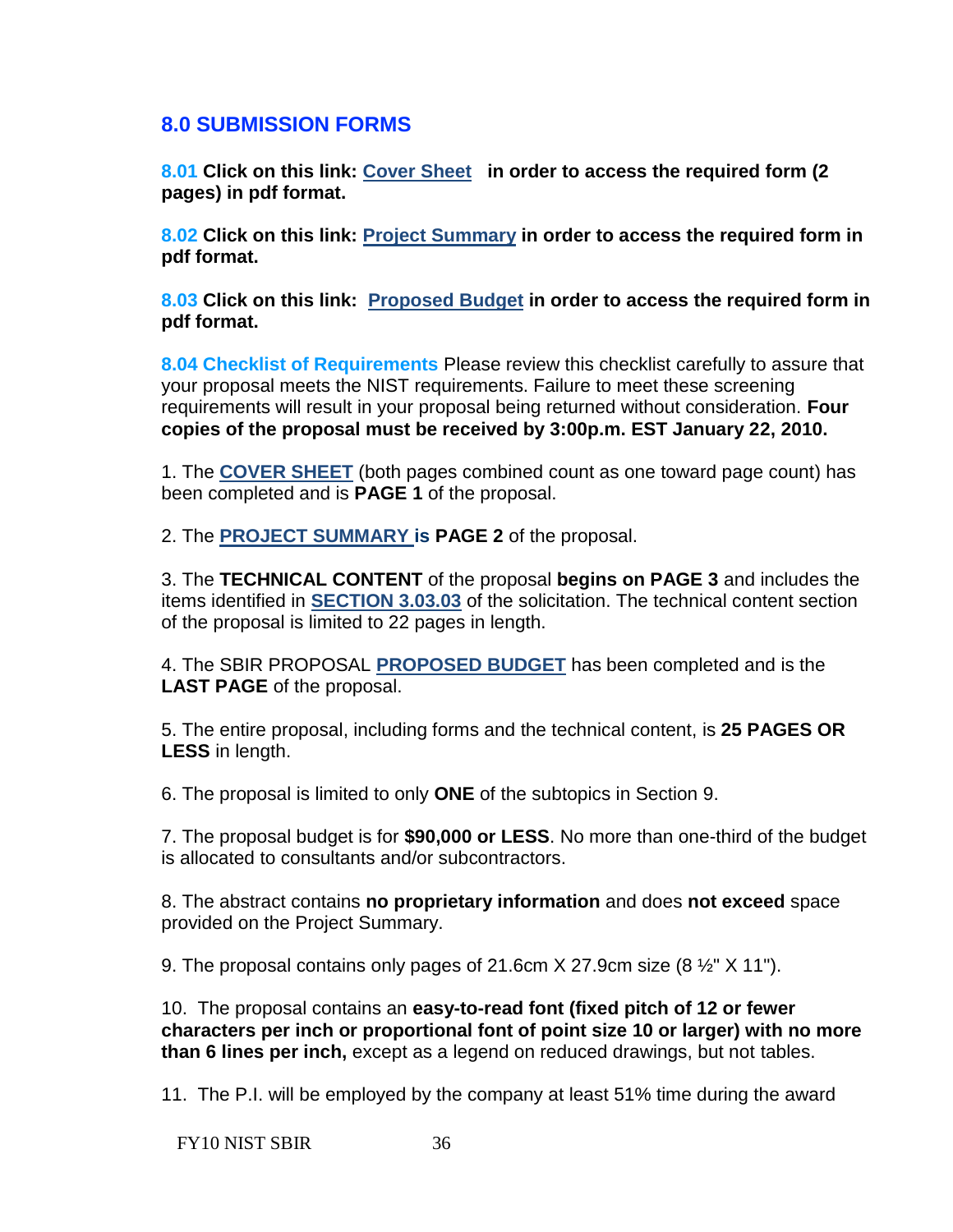period.

12. If proposal addresses a subtopic that depends on patented background NIST technology, a non-exclusive, royalty-free patent license **[application](http://tsapps.nist.gov/ts_sbir/NonExclusiveRoyaltyFreePatentLicenseSBIR.pdf)** is required. One signed original application is to be sent along with the proposal package. Each subtopic that references patented background technology and requires a license application is denoted with an asterisk.

NOTE: Offerors are cautioned to be careful of unforeseen delays that can cause late arrival of proposals, with the result that they **WILL** not be forwarded for evaluation.

**Potential offerors are advised to sign up within [http://www.fedbizopps.gov](http://www.fedbizopps.gov/) to receive notification of any amendment to the solicitation that may be released after opening date. Also, potential offerors are advised to check the public Q&A website located at [www.nist.gov/sbir](http://www.nist.gov/sbir) for up to date information concerning specific subtopics that may be posted during the Solicitation open period.** 

# **9.0 RESEARCH TOPIC AREAS**

# <span id="page-36-0"></span>**9.01 [Advanced Biological and Chemical Sensing](#page-36-0)**

# **9.01.01.3-TT Microfluidic Palette for Cellular Response to Chemical Stimuli**

*\* This subtopic requires that a license [application](http://tsapps.nist.gov/ts_sbir/NonExclusiveRoyaltyFreePatentLicenseSBIR.pdf) be submitted in conjunction with the proposal. Be sure to include one, signed copy along with the proposal package.*

Microfluidic devices hold great promise for advancing measurements of cellular response to environmental stimuli. Previous methods for measuring cell motility toward a chemical stimulus, called chemotaxis, have required bulk measurements of community response with little information on individual cell dynamics. NIST has recently developed an innovative device called the microfluidic palette that produces multiple, steady-state chemical gradients in a miniature chamber about the diameter of a pinhead. The tool can be used to study the complex cellular responses critical in cancer metastasis, wound healing, biofilm formation and other fluid-related processes. The advantage of the NIST system is that the gradients are generated by diffusion and the due to the unique configuration of the chamber, individual cell dynamics can be observed. NIST is soliciting proposals to develop this technology to a commercially viable stage. Aspects to be considered are optimizing fluid handling capabilities to facilitate integration of the palette into automated cell imaging systems and microarray readers resulting in faster and cheaper measurements of biological response to chemical gradients while maintaining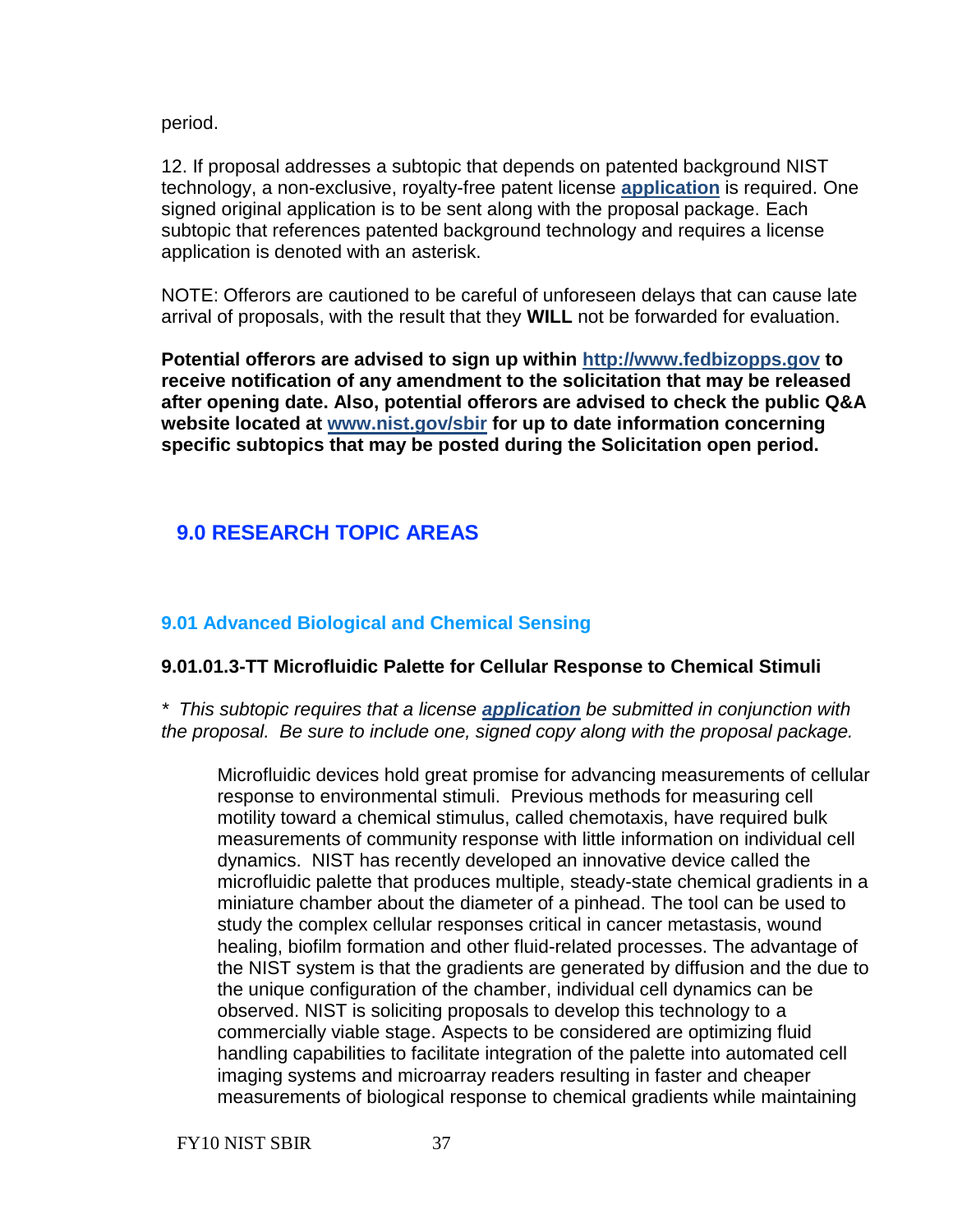individual cell resolution.

Research needed to develop this into a commercial technology:

1. Optimize world-to-chip interfacing to reduce the complexity of the current palette design;

2. Optimize fluid handling design to reduce sample and reagent consumption;

3. Optimize palette design to enhance the interface with mature imaging technologies including microarray readers, cellular imaging and microscopy, histology and pathology tools and integration with cellular measurement protocols;

4. Optimize scalability through a design that promotes ease of manufacturing and handling

Phase 1 deliverables:

1. Report and demonstrate a prototype design for reduced fluid handling and world-to-chip interfacing; reduce device footprint by 50%.

2. Report and demonstrate a prototype design capable of integrating with accepted and mature imaging capabilities.

Phase 2 deliverables:

1. Report and demonstrate palette integration with imaging capabilities currently used for histology and pathology as well as to adapt to developed technologies marketed with limited application, microarray readers, which can be utilized for measurements of cell dynamics.

2. Report and demonstrate ease of manufacturing through nominal material use and time for construction, while maintaining capabilities achieved in phase 1.

### References:

J. Atencia, J. Morrow and L.E. Locascio. The microfluidic palette: A diffusive gradient generator with spatio-temporal control. Lab on a Chip, Online June 22, 2009, 9(10): p. 2707-2714.

\* Provisional Patent Application Filed. Atencia J., Locascio L., ―Microfluidic palette for the simultaneous generation of multiple chemical gradients" NIST Docket Number: 08–013, Federal Register, Vol. 74, No. 73, page 17819 (April 17, 2009).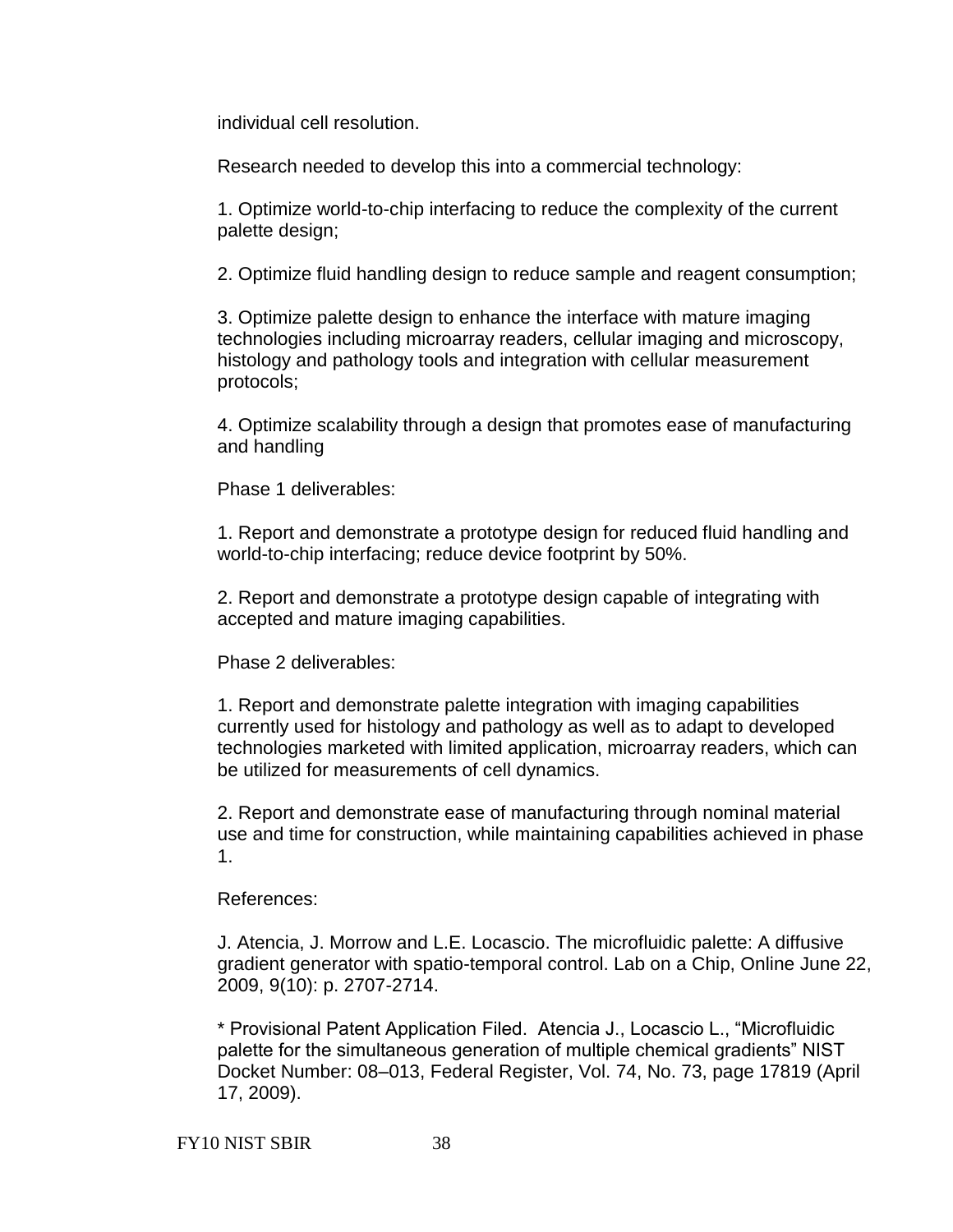# **9.01.02.3-TT Multi-well Cell Culture Plate for Oxygen Measurement**

*\* This subtopic requires that a license [application](http://tsapps.nist.gov/ts_sbir/NonExclusiveRoyaltyFreePatentLicenseSBIR.pdf) be submitted in conjunction with the proposal. Be sure to include one, signed copy along with the proposal package.*

Recently, NIST has developed a thin film oxygen sensor capable of monitoring changes of in vitro oxygen levels during culture [1]. In comparison with available commercial products, the NIST oxygen sensor is compatible with conventional cell imaging techniques (i.e. phase-contrast and quantitative fluorescence microscopy) allowing simultaneous monitoring of oxygen levels and other cell behavior. In addition, this sensor exhibits high sensitivity ( $K_{SV}$  = 584  $\pm$  71 atm<sup>-1</sup>) and is capable of detecting small changes in oxygen level due to cellular oxygen consumption. The NIST sensor design employs a multiple layers that eliminate dye cytotoxicity and is compatible with multi-well cell culture plates used in conventional cell culture methods. However, the current design required the sensor to be individually placed in each well, and was labor-intensive for multi-well plates.

Motivation and Research Goals:

Cells based assays are a powerful tool widely utilized in the study of diseases and the development of new therapeutics and pharmaceuticals. By isolating cells from their native tissue, researchers can examine cell behavior and responses under controlled conditions. Due to the complexity of the biological response, these experiments must be performed with many replicates, and multi-well plate formats enable high throughput cell culture experiments.

A number of parameters defining the cell culture environment are monitored and controlled (e.g. temperature,  $pH$ ,  $CO<sub>2</sub>$  partial pressure). In contrast, oxygen tension is rarely considered, even though oxygen is tightly regulated in vivo and can significantly affect cell function (e.g. wound healing, necrosis). Rather, current cell culture methodology generally calls for atmospheric oxygen levels (21%) that are much higher than the in vivo environment (3%-5%). Recent research has shown important systems where this practice leads to misleading conclusions (e.g. HIV infection, stem cell differentiation). These findings point to the critical need of monitoring and controlling oxygen levels in cell culture.

Research Goals:

The primary goals of the current SBIR is to develop a high throughput fabrication method to incorporate the NIST oxygen sensor into multi-well cell culture plates in a cost effective manner.

Milestones for Phase 1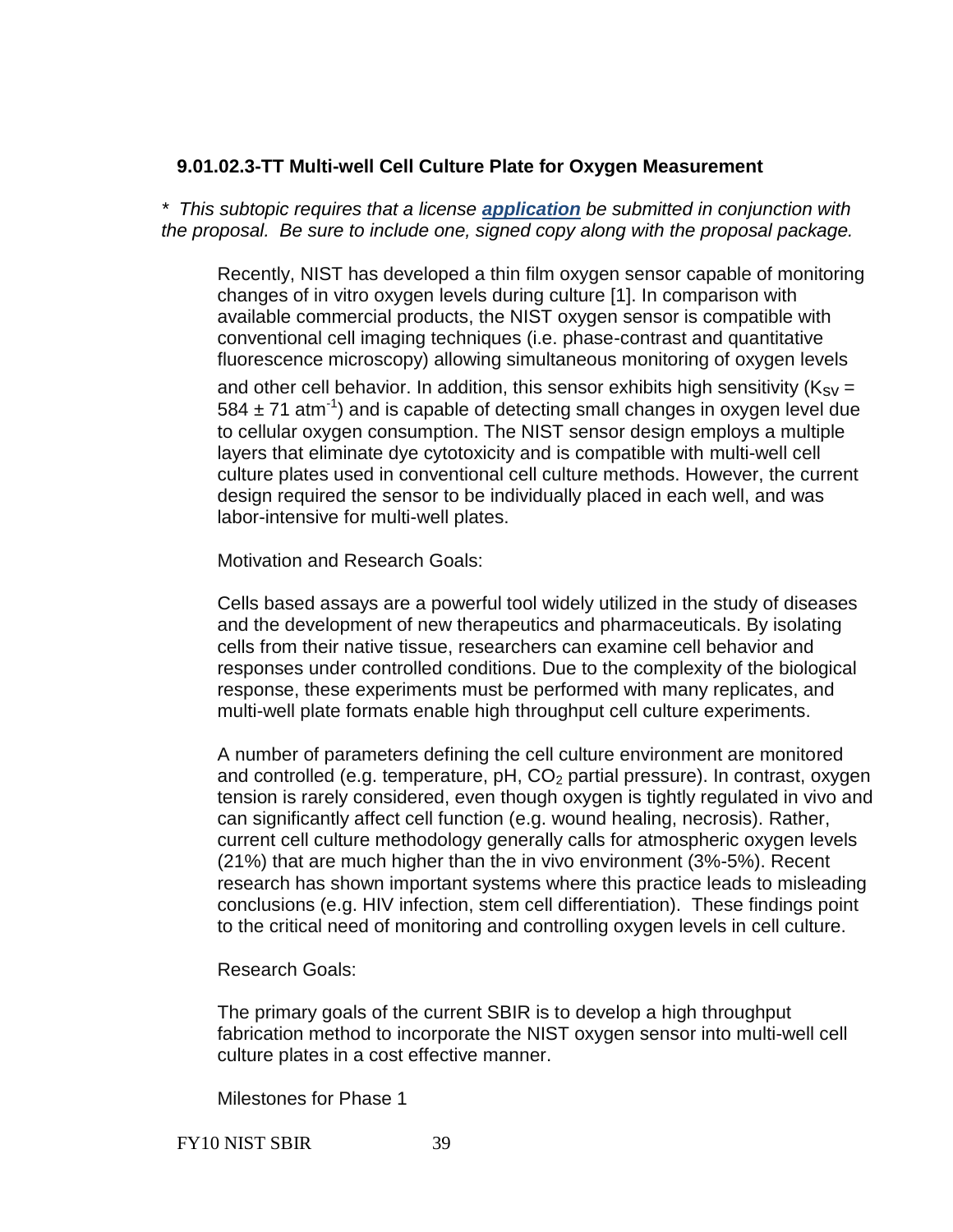The overall goal of the Phase 1 SBIR is to develop a strategy of incorporating NIST oxygen sensor into multi-well cell culture plates.

1. Design a high throughput method for placing an oxygen sensor in each well of a multi-well cell culture plates. This method should be fast and automated to minimize cost.

2. Establish and demonstrate a robust measurement protocol for sensitive determination of oxygen level that is compatible with conventional high throughput plate reader formats.

Milestones for Phase 2

The overall goal of the Phase 2 SBIR is the development and testing of multiwell cell culture plates with oxygen sensor.

1. Test fabrication method on 6, 12, 24, 48 and 96 well plates.

2. Demonstrate comparable cell culture on the oxygen sensing multi-well plates as compared to non-sensing control plates (no cytotoxicity).

3. Determine the sensitivity and reproducibility of the oxygen level measurement in each multi-well plate size.

4. Utilize the new design to monitor oxygen levels during live cell culture.

NIST Involvement

During Phase 1, NIST authors on this solicitation will be available to address questions about the previous oxygen sensor development and help evaluate proposed new sensor designs and measurement strategies.[1] Further, samples of earlier oxygen sensors will be made available. During Phase 2, NIST authors will expect to test prototype multi-well plate sensors for comparison to previous designs and are willing to assist with screening the new sensors during live cell culture (4th milestone).

# References:

P. C. Thomas, M.Halter, A. Tona, S. R. Raghavan, A. L. Plant and S.P. Forry. A Noninvasive Thin Film Sensor for Monitoring Oxygen Tension during in Vitro Cell Culture, Analytical Chemistry, online publication October 27, 2009. **<http://pubs.acs.org/doi/abs/10.1021/ac9013379>**

\* US provisional patent application has been filed on the background NIST technology, Docket # 09-036, "Highly Sensitive Oxygen Sensor For Cell Culture."

FY10 NIST SBIR 40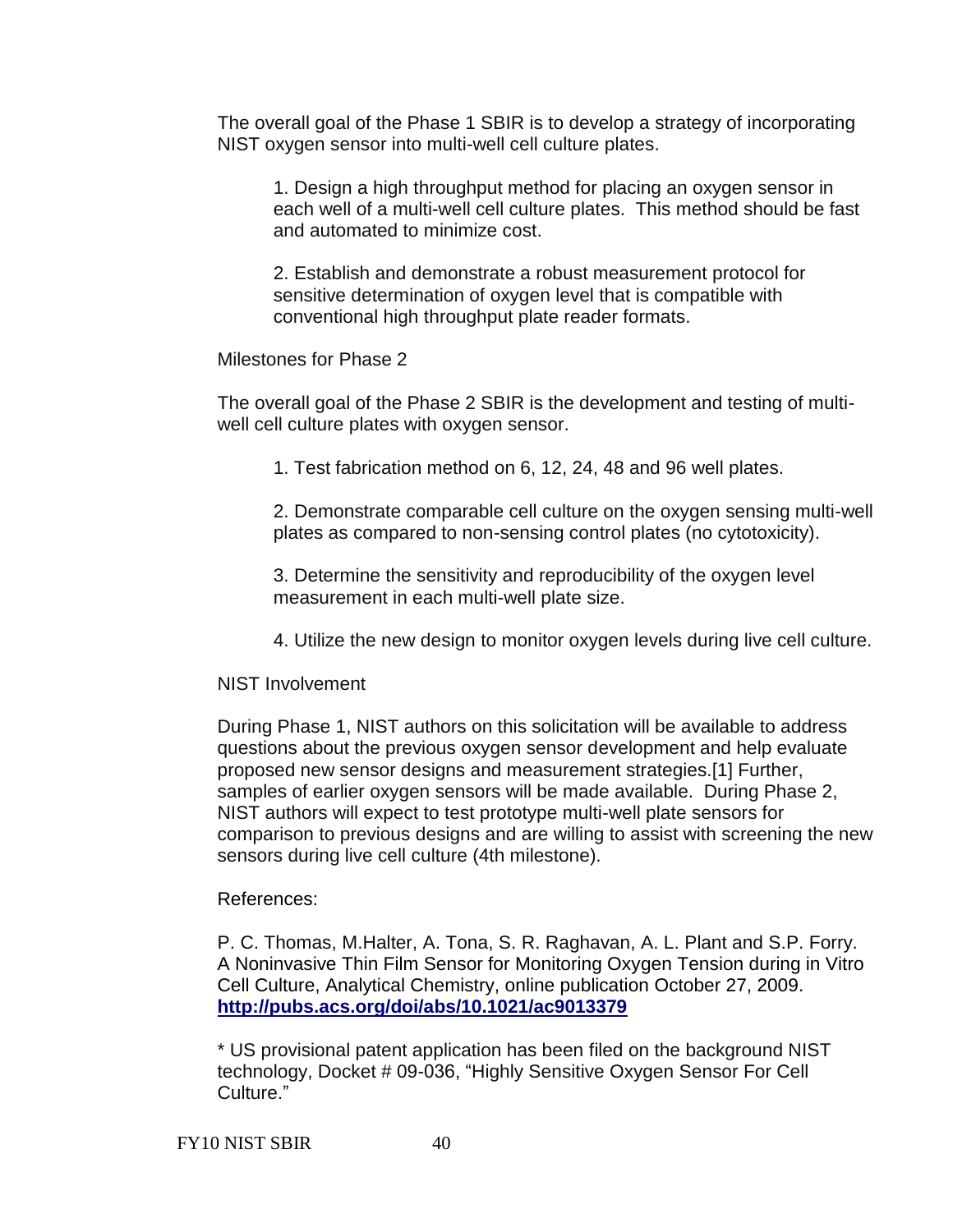### <span id="page-40-0"></span>**9.02 [Analytical Methods](#page-40-0)**

### **9.02.01.3-R Signal Processing Methods for High-Dimensional Microsensor Data Streams**

There exists a growing need for gas phase chemical analyses that can be performed reliably by portable systems. The application areas driving these needs are highly diverse, ranging from long-term environmental monitoring and process control to homeland security and medical diagnostics. Sensors and microsensors are expected to fulfill the detection role for many of the numerous application sectors, often because instruments (even when they can be miniaturized) are too expensive and/or labor intensive, and because they cannot be easily configured into network monitoring schemes.

This demand for sensors creates a significant set of challenges for sensor and microsensor performance. They must also be able to work under differing background conditions and identify a wide variety of target species. In fact, many applications (e.g. - personal safety or breath analysis for health screening) require that very low levels  $(-1)$  ppb to 100 ppb) of target compounds be tracked against complex and dynamic backgrounds that are mixtures of 10's to 100's of chemicals. Recognition, classification and quantification of the target analytes in such situations by sensors (not spectroscopic instruments) can require extremely rich datastreams as well as signal processing techniques that extract critical analytical information efficiently, rapidly and successfully.

NIST seeks the design and development of high performance signal processing routines to mate with microsensor technology being developed at its Gaithersburg, MD campus. Rich signal streams are produced from multielement (9 to 36) arrays, which are controlled and interrogated via circuitry that can individually address each element and also modulate the transduction properties of each microsensor within the arrays. Varied sensing materials populate the arrays so that differing responses are produced [1]. An example of "higher dimensionality" modulation of the elements is temperature programming (over a range of  $\sim$  450 °C in 10 s), which temporally alters interfacial phenomena contributing to orthogonal signals coming from the sensor elements [2]. Data from a 16-element array can be obtained at a rate of up to  $\sim$  200/s, with tests lasting weeks or even months. Training/testing sequences can also be rich in the variety of conditions they seek to examine (moving through ~ 40 conditions with specific exposure times of minutes). Signal processing methods are required that can model responses under known conditions, and then use those models for recognition of species during test sequences. It is expected that successful signal analysis will also require signal preprocessing subroutines that adapt to certain levels of signal offset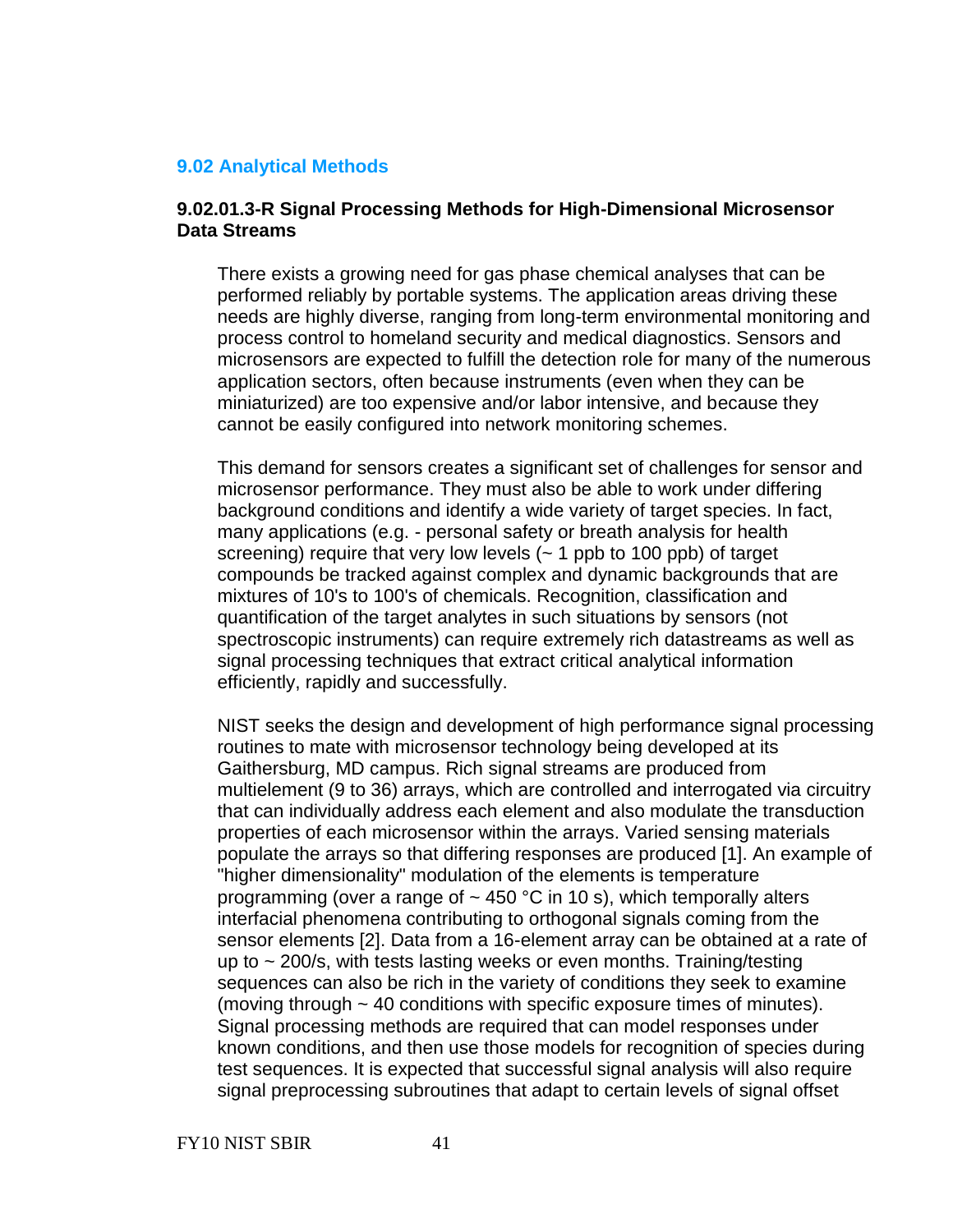and drift in order to track useable response (shape) features. The models and signal analysis must quickly probe the rich datastreams to locate the most useful data for recognizing chemical events in time, discriminate between test flow constituents, and then identify and quantify target compounds. Certain aspects of the NIST technology can also benefit from software capabilities for tracking microsensor element "fatigue." Ultimately, the signal processing software would be refined to operate with the sensing hardware for near-real time detection and quantification. Many mathematical approaches can be considered to achieve these tasks, but it is imperative that the selected components work effectively together in the assembled signal processing system.

NIST researchers will work closely with awardee to provide databases that will be used in the development project.

Databases will be delivered for both training and testing experiments. Provided data will be accompanied by full descriptions of the experimental protocol and an explanation of any special operational aspects programmed into the microsensors in order to enrich or supplement the signal stream. During Phase 1, the awardee would develop methods for determining the most valuable portions of the data as a means of constructing recognition algorithms, and as appropriate, target libraries. Recognition models would be delivered to NIST, initially for off-line testing, and after refinements including integration with the NIST sensor control system, for on-line testing. Success would be measured by percentage of target analyte recognition the model allows (for multiple "on-off" presentations of from 3 to 4 compounds) in on-line testing demonstrations under a variety of backgrounds (including several interferences). Recognition from the coupled hardware-signal processing system must be indicated within 6 operational cycles (typical cycles running from 15 s to 30 s).

Phase 2, if awarded, would seek to improve the performance of the signal processing software, in terms of both percentage of proper recognition of targets, and the speed with which those assignments are made (down from 6 operational cycles to 3 cycles). In addition, NIST would require the demonstration of a number of other features, including a target quantification software module, flexibility to respond to adaptive operational modes, and a sensor fatigue tracking metric. Close collaboration with NIST researchers is envisioned for optimization of the system efficiency.

References:

1. K. D. Benkstein and S. Semancik "Integration of Nanostructured Materials with MEMS Microhotplate Platforms to Enhance Chemical Sensor Performance", Journal of Nanoparticle Research 8, 809-822 (2006).

2. D. C. Meier, J. K. Evju, Z. Boger, B. Raman, K. D. Benkstein, C. J. Martinez,

FY10 NIST SBIR 42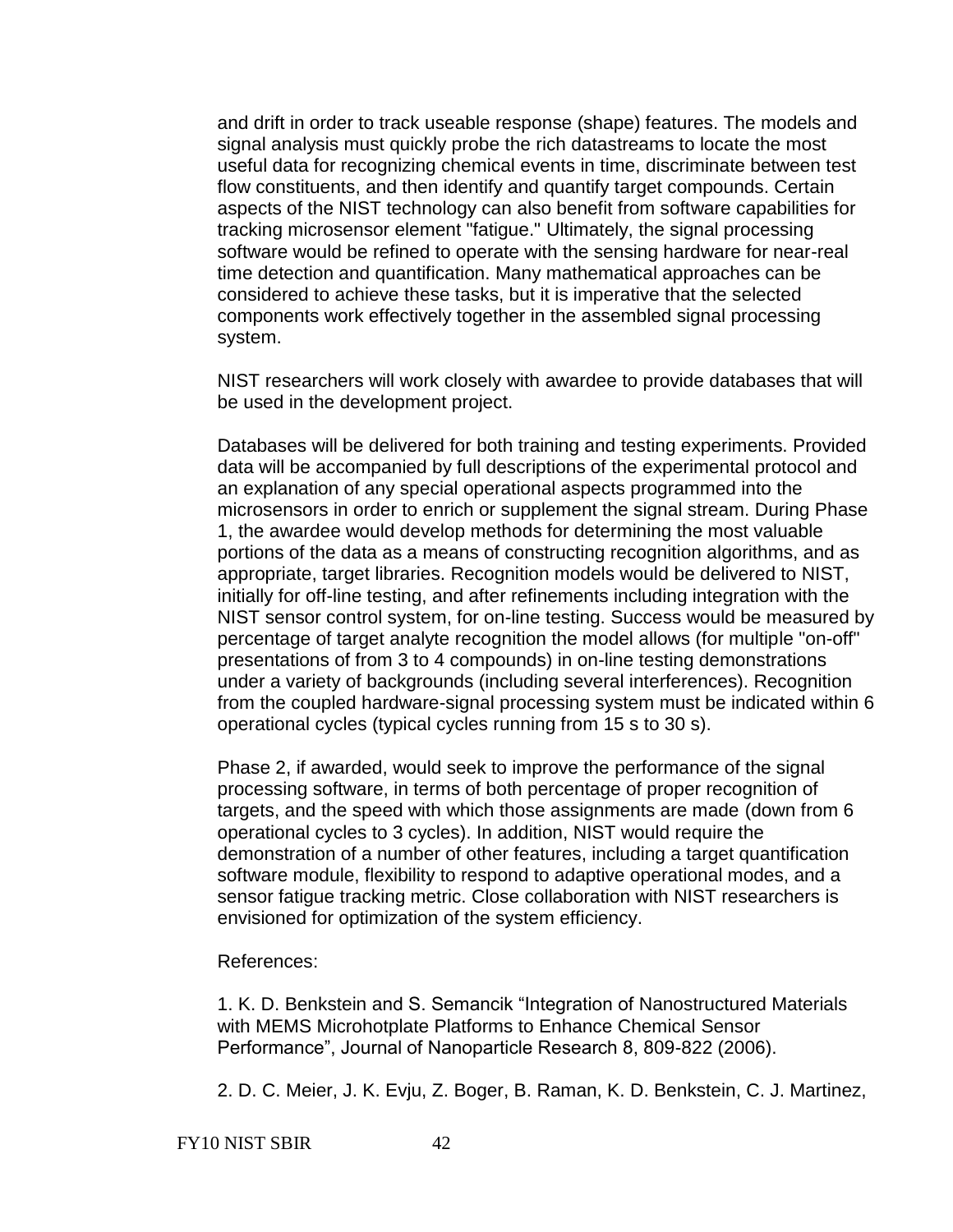C. B. Montgomery, and S. Semancik, "The Potential for and Challenges of Detecting Chemical Hazards with Temperature-Programmed Microsensors", Sensors and Actuators B 121, 282-294 (2007).

# **9.02.02.3-TT Ultra-rapid Microtiter Plate Reader with "Detectorless" Electrophoresis Detection**

*\* This subtopic requires that a license [application](http://tsapps.nist.gov/ts_sbir/NonExclusiveRoyaltyFreePatentLicenseSBIR.pdf) be submitted in conjunction with the proposal. Be sure to include one, signed copy along with the proposal package.*

The ability to acquire large amounts of high quality data very rapidly is increasingly important for progress in the biological sciences (e.g. drug discovery and systems biology). Capillary electrophoresis (CE) has a number of advantages that make it well suited to provide the kind of quantitative assays that are necessary in this area. In particular, it is relatively fast, requires only small amounts of sample and reagents, and can be applied to a wide variety of biochemical analysis problems. Although capillary array electrophoresis systems have been described for high throughput operation, they are complicated, expensive, and difficult to operate.

NIST has recently described a new approach to multiplexed electrophoresis which is much simpler and less expensive than conventional CE. It is expected that this approach will provide the ability to read an entire microtiter plate in less than one second, with no optical components, and without the need for expensive fluorescent or colorigenic reagents. In the new approach, the complex and expensive optical detection system of the conventional plate readers or CE systems is replaced by an array of very short (30-300 μm long) electrophoresis channels (1-10 µm diameter) and an array of electrical resistors used to measure the current through the electrophoresis channels. Measurements can be made by dipping the electrophoresis channel array into the samples to be analyzed and applying a controlled pressure and voltage to the array. The electrophoresis device can be easily and inexpensively arrayed into a format compatible with existing robotic systems for high throughput microtiter plate based measurements.

The "detectorless" electrophoresis approach is an implementation of the gradient elution moving boundary electrophoresis (GEMBE) technique with very short channels. With GEMBE, a combination of an electric field and controlled, variable buffer counterflow is used to achieve high resolution separations of multiple analyte species. Typically, the polarity of the applied voltage is set so that the analytes of interest are driven by electrophoresis from the sample toward the separation channel. At the beginning of a separation, the counterflow is high so that none of the analytes of interest will enter the channel. Over the course of the separation, the counterflow is gradually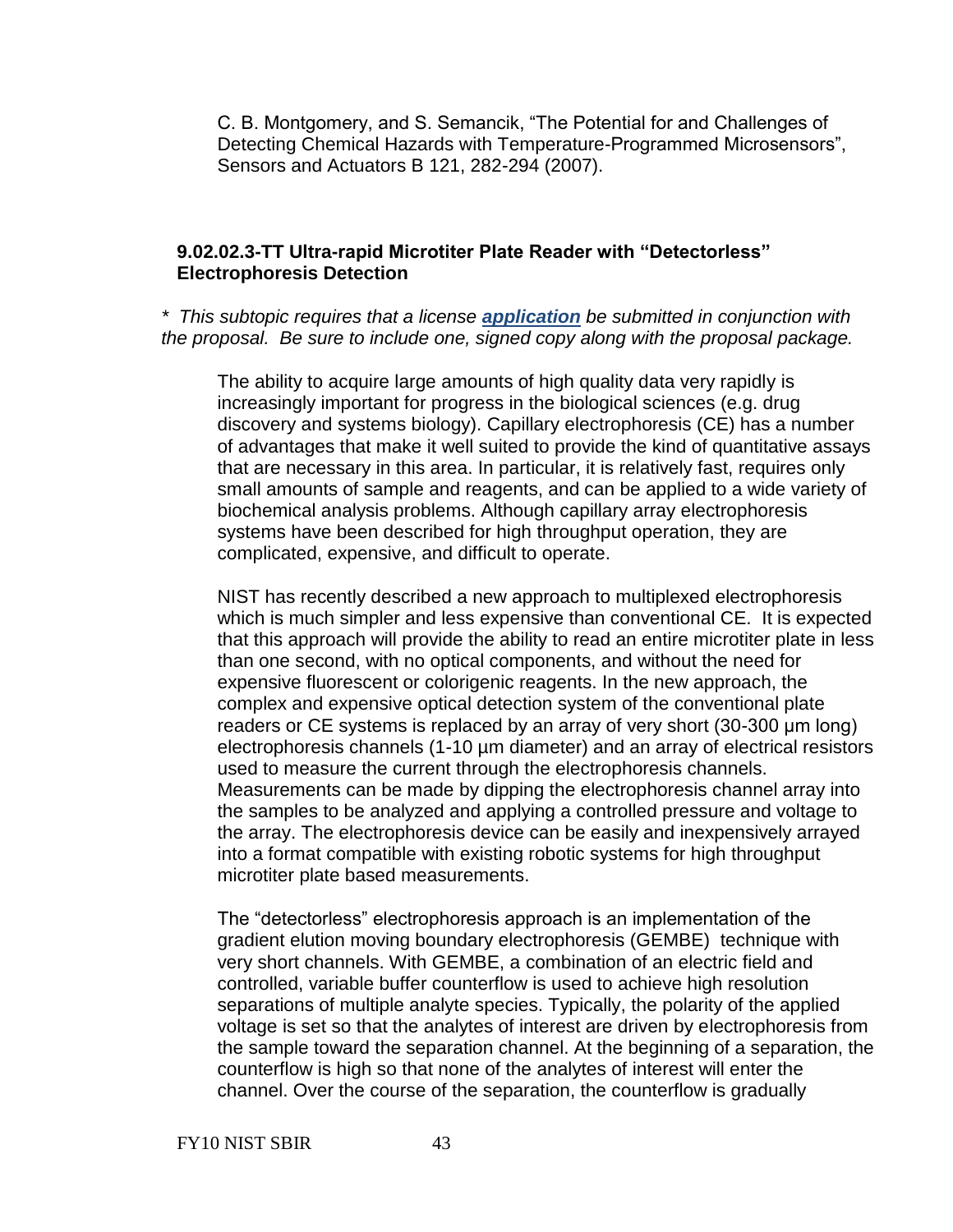reduced so that each analyte, in turn, will enter the channel as a moving boundary or step2. With very short channels, only one step at a time is present in the channel, and the channel current can be used as a detector signal, with minimal detector hardware. The time derivative of the current is then equivalent to a conventional electropherogram. Because of the simplicity of the hardware used, the "detectorless" electrophoresis approach is simple and inexpensive to multiplex; making it ideally suited to high throughput measurements.

NIST seeks the design and construction of a prototype apparatus for multiplexed, microtiter plate-based "detectorless" electrophoresis. NIST is willing to work collaboratively with the awardee on all aspects of the project. A proof-of-concept apparatus will be developed for evaluation for Phase 1. The Phase 1 apparatus will be capable of automated electrophoretic analysis of at least 16 samples simultaneously.

Phase 2, if awarded, will involve the design of an improved prototype taking into account the results obtained with the Phase 1 apparatus. The Phase 2 prototype will be integrated with a robotic system for automated sample mixing and will be capable of automated analysis of at least 96 samples simultaneously.

References:

1. D. Ross and J.G. Kralj, Anal. Chem. 2008, 80, 9467–9474.

2. D. Ross and E.F. Romantseva, Anal. Chem. 2009, 81, 7326–7335.

3. J.G. Shackman, M.S. Munson, and D. Ross, Anal. Chem. 2007, 79, 565-571.

\* US Patent Applications have been filed, NIST Docket #06-011 and #06- 011CIP, "Gradient Elution Moving Boundary Electrophoresis"

# **9.02.03.1-R Pulse Tube Cryocoolers Optimized for Cooling Massive Payloads**

Pulse tube cryocoolers capable of reaching temperatures of 4 K or below have enabled a new generation of liquid cryogen-free refrigerators that are the tools of choice for a wide variety of medical and scientific applications. These cryostats often use the pulse tube to cool a massive payload, such as a superconducting magnet for magnetic resonance imaging, or an additional refrigeration stage to reach yet lower temperatures. NIST is particularly interested in the use of pulse tubes to precool an adiabatic demagnetization or dilution refrigerator. These two-stage systems provide reliable, robust access to 50 mK, and are increasingly used to cool sensors for applications ranging from materials analysis to measurements of the cosmic microwave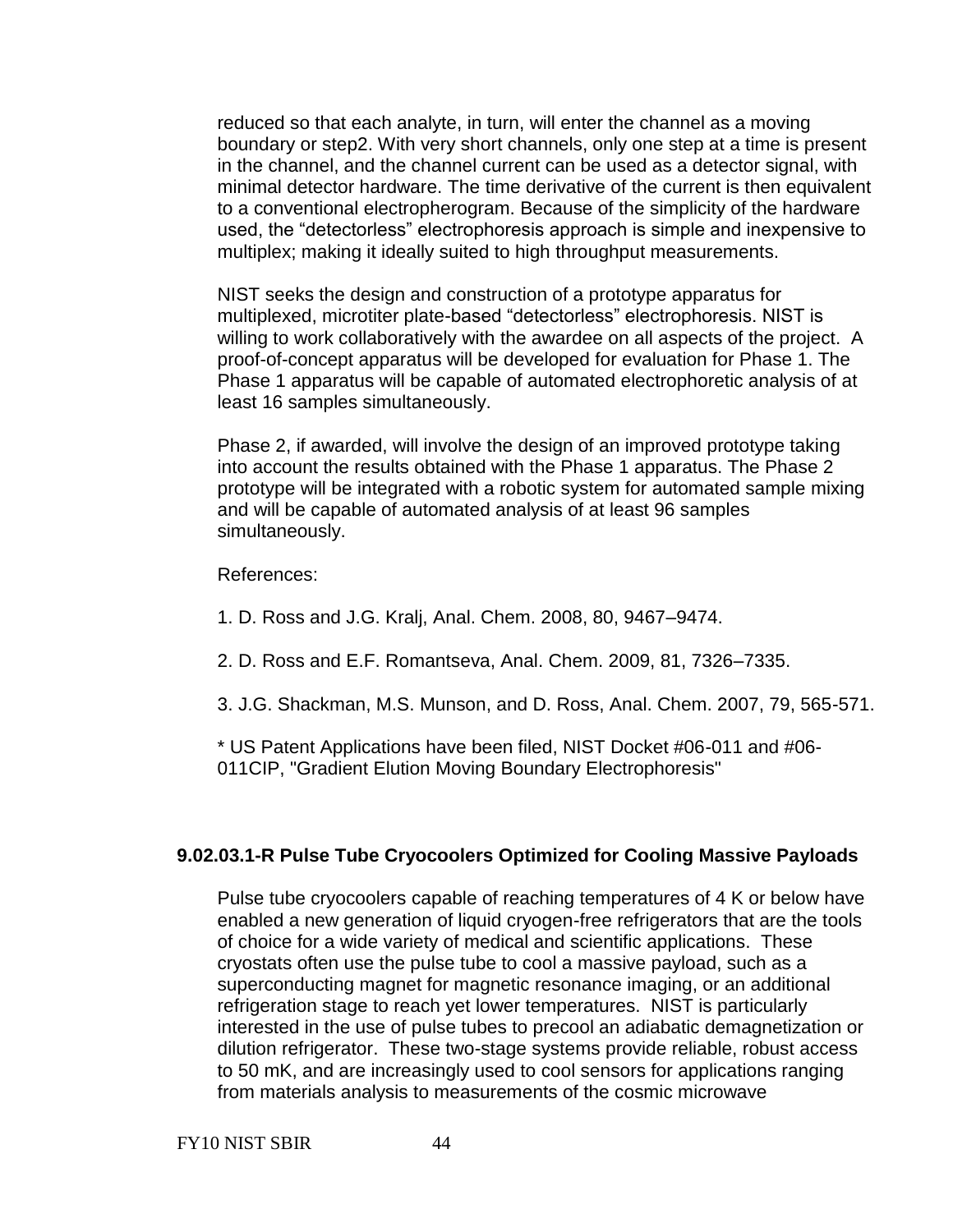background. In all these scenarios, a significant amount of thermal mass is attached to the 4 K pulse tube and, as a result, the initial cool-down from room temperature is long: about 14 hours in small sensor systems used for homeland security applications and several days for large astronomical instruments. A key constraint on the speed of the initial cool-down is the low cooling capacity of the pulse tube's 4 K stage at higher temperatures.

NIST seeks pulse tube cryocoolers with design improvements that significantly reduce the cool-down time of massive loads (>10 kg) on the 4 K stage. Suggested methods for this include, but are not limited to, adjustable or switchable orifices, variable rotary valve speeds, and the use of heat pipes or heat switches between the pulse tube stages.

Secondary goals of this project are the reduction of vibrations and better power efficiency. Presently, the primary source of vibrations is not elongation of the cold head. Instead, the dominant source is the pressure wave in the flexible line between the remote valve and cold head. Alternative line materials and geometries that reduce this vibration are of interest. To improve efficiency, dynamic compressor settings are of interest to provide peak power when cooling and reduced power during steady-state operation. Dynamic compressor behavior may also reduce vibration in the line between the remote valve and cold head during steady-state operation. Alternative techniques to reduce vibrations, improve efficiency, and reduce cool down times are also of interest.

NIST is willing to work collaboratively with the awardee. In particular, NIST will provide representative data on cryostat requirements, such as typical thermal masses and steady state heat loads.

Milestones for the project are:

Phase 1: Proof-of-concept demonstration of techniques to reduce the cooling time to 4 K of massive payloads. Demonstrations of reduced vibration and higher efficiency are also desirable.

Phase 2: Development of commercializable hardware, including final design and fabrication of components and design and fabrication of a controller and compressor. A functioning 4 K pulse tube system that incorporates the design improvements described above will be delivered to NIST for its retention and ownership.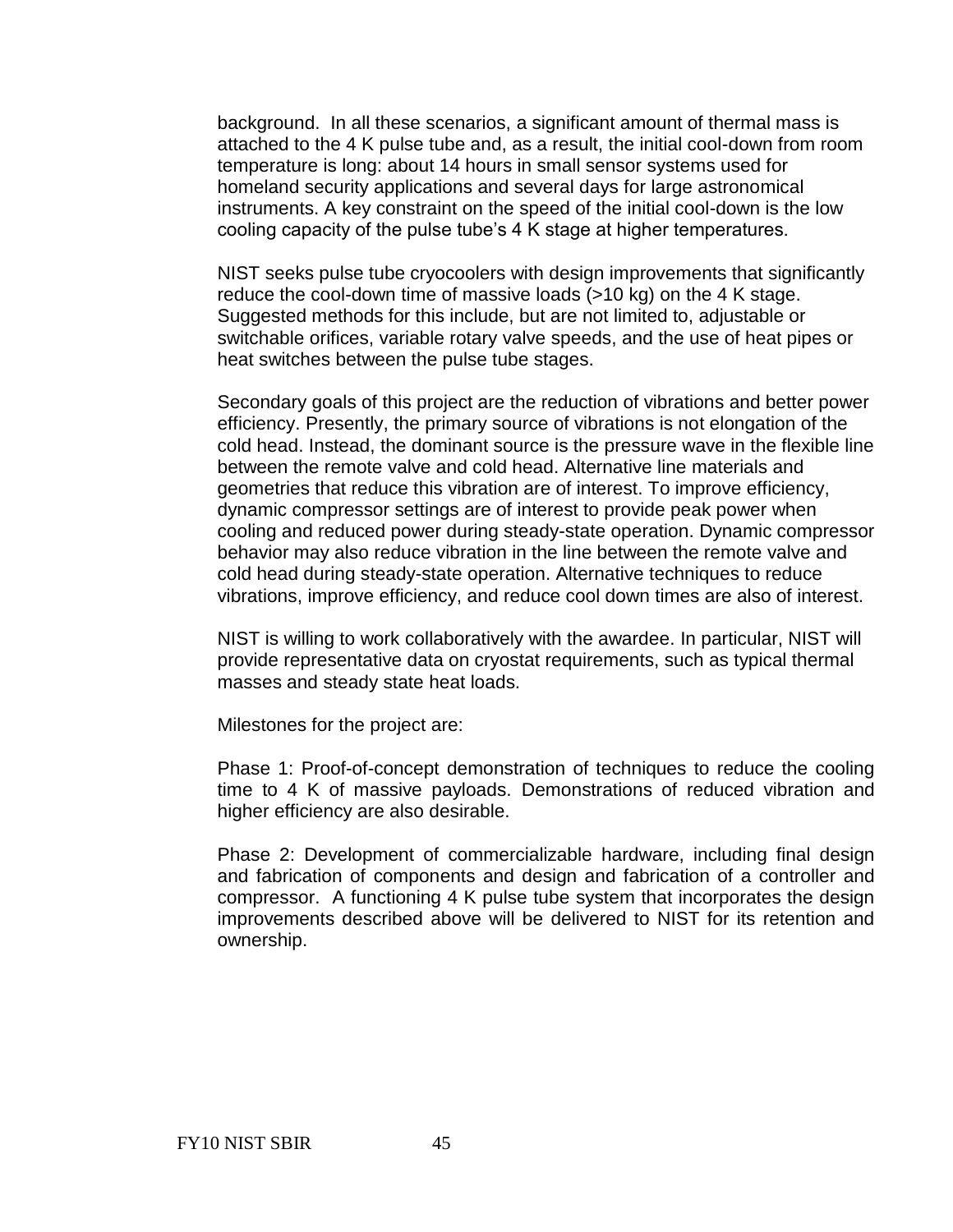### **9.03 Healthcare and Medical**

### **9.03.01.2-TT Semi-Autonomous, Articulated Forklift (SAAF) in Close Proximity to Workers**

*\* This subtopic requires that a license [application](http://tsapps.nist.gov/ts_sbir/NonExclusiveRoyaltyFreePatentLicenseSBIR.pdf) be submitted in conjunction with the proposal. Be sure to include one, signed copy along with the proposal package.*

The NIST HLPR Chair [1, 2, 3, 4] was developed based on forklift technology. The HLPR Chair included a unique articulation design allowing "lift-from-above" patient transfer, positioning, and mobility. Replacing the chair with the original forks or a gripper, HLPR provides much more than a forklift with load: accessibility, acquisition, rotation, measurement and transport capabilities of boxes and other heavy (up to 250 Lbs.) and bulky loads. HLPR, built using a manual forklift frame with added rear drive and steer, and wheel encoders, can be manually or computer controlled. Typically in manufacturing and distribution facilities, humans inefficiently or unsafely access, lift, maneuver and carry boxes, bags, and other loads causing worker injuries similar to patient lift and maneuverability by healthcare workers. Manual and powered lift devices and carts are available but, require humans to awkwardly maneuver loads throughout facilities. Workers knowledge and load accessibility are required to keep material handling costs down, although these operations could be safer and more efficient with intelligent, robotic worker-assistance. Therefore, lacking is a crossover between manually-controlled, powered forklift technology (improved with sizing comparable to humans and forks/gripper articulation for better load access) and automated guided vehicle technology with safe vehicle use around humans and in unstructured environments. Hence, a Semi-Autonomous, Articulated Forklift (SAAF) is needed. Manually accessing a load and then autonomously sending the load to another worker, equipment rack, truck or other area would eliminate many inefficient worker activities and reduce worker injuries if the vehicle can be made safe between loading and unloading areas. Also lacking is perception of the environment required for semi-autonomous vehicle technology to be used around humans. Manuallycontrolled forklifts are notorious for being unsafe since forklift framing and loads block driver views putting both the driver and pedestrians at risk. [5] 3D LIDAR (light detection and ranging) sensors are becoming useful for measuring volumes in tanks. These sensors also have potential for vehicle application although they have not been integrated and tested on forklift or other industrial vehicles. Similarly, ceiling- or wall-mounted absolute position measurement technology is new and untested on semi-autonomous vehicle technology. Therefore, research that is needed to advance SAAF toward the marketplace includes:

- Applying HLPR to access box, bag or palletized loads from + 90º to - 90º of the HLPR front while lifting/stacking loads from/onto shelves (articulation of forks or gripper) and supporting the load for safe, autonomous mobility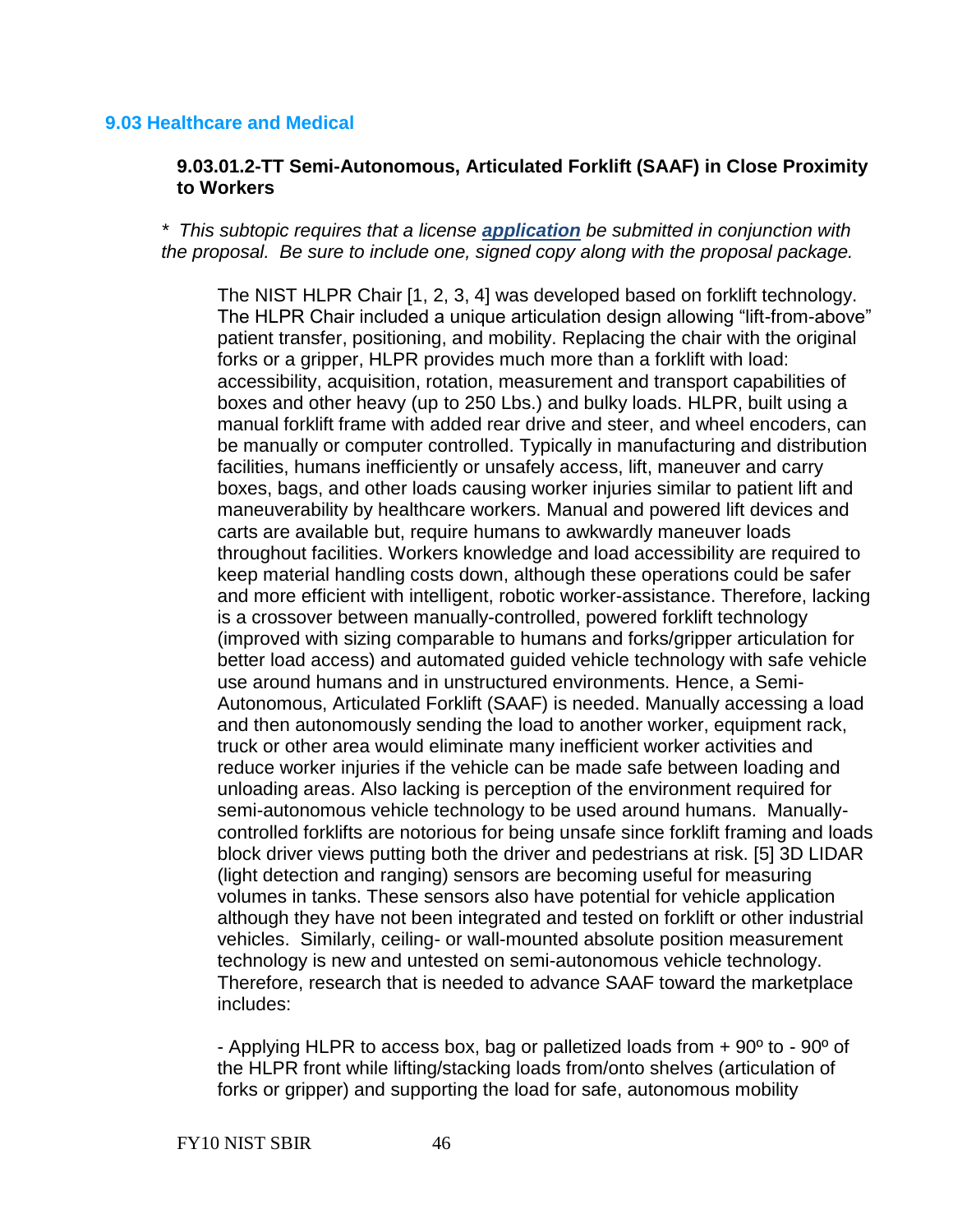- 3D measurement of humans, equipment, and overhanging obstacles in the vehicle path integrated with SAAF

- Model based 3D recognition of doorways (human passageways and truck doors) and other path attributes for safe, efficient vehicle navigation.

- Point-to-point, load transfer around humans and through unstructured environments with knowledge of absolute vehicle position for navigation and tracking.

- Semi-autonomous control using developed open-source NIST control technology advanced with manual-to-autonomous and autonomous-to-manual control modes allowing human/robot intervention.

NIST is willing to work collaboratively with the awardee to help with evaluation of the operating parameters, but will not be involved in actual software development and vehicle testing. The awardee(s) will work closely with NIST staff members who are developing manufacturing vehicle standards by providing consultation, drawings, and prototype assistance with background knowledge of the device. Prototype modifications are to be made by the awardee.

Phase 1 will include design and demonstration of interchangeable and articulated forks and box gripper with robust load measurement ready for integration into the SAAF computer control system; design of the SAAF vehicle control code using MOAST [6, 7] ready to accept: absolute positioning sensor (APS) inputs, obstacle detection inputs from a 3D LIDAR sensor, and reactive vehicle control based on APS and 3D LIDAR inputs including vehicle stop and/or slow and modify vehicle path.

In Phase 2, a functioning SAAF, using HLPR 1, will be delivered to NIST for its retention and ownership, including:

- manually-controlled, powered, load measured, articulated pallet, box, bag lift and carry system with onboard, integrated vacuum gripper,

- fully functional SAAF vehicle control code using MOAST including:

- sensor processing using wheel encoders, steering potentiometer, absolute positioning sensor (APS), and obstacle detection inputs from a 3D LIDAR sensor, model based door frame point cloud processing

- world modeling showing path traveled and vehicle tracking, model based door frame recognition

- behavior generation reacting to input commands (e.g., go to loading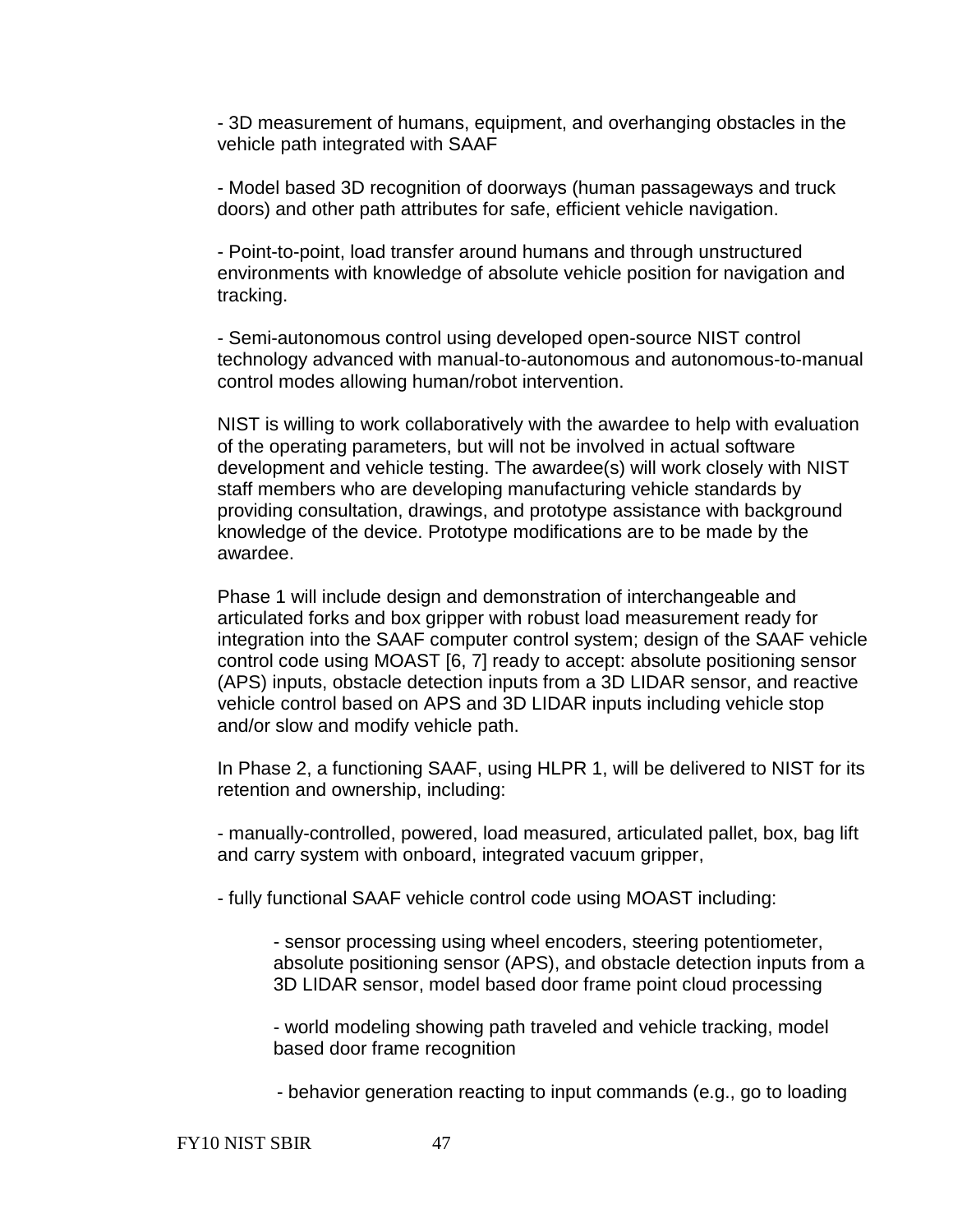dock or robot workcell) and processed world models to control SAAF to carry an onboard load or unloaded vehicle from one end of the building to another and dock with a shelf while adapting to humans in and along the path to apply: vehicle stop, modify vehicle path, and/or drive slow. Reacts to door frames as obstacles rotating to the right or left as needed to pass through.

Example plan execution will be as follows:

Worker A loads SAAF with boxes using onboard vacuum gripper and secures load to the vehicle; commands vehicle with a pushbutton command to carry load to the loading dock from current robot workcell position.

SAAF traverses out of robot workcell, down the hallways making turns as needed and stopping or avoiding humans, overhanging obstacles or other obstacles along the way to the loading dock

SAAF stops at the loading dock, is unloaded by Worker B onto shelves or in a truck; worker B commands through a pushbutton to return the SAAF back to worker A at the robot workcell.

Phase 2 Demonstration will occur at NIST in the Shops Building between the robot workcell and the loading dock.

**[Figure 1](http://tsapps.nist.gov/ts_sbir/figure_1_9_03_01_2_TT.docx)** – Concept for box loading (left and middle) onto the SAAP and then (right) sending the vehicle on its way to another location. Only 2D LADAR is shown (red dotted line on right figure).

References:

[1] Roger Bostelman, James Albus, "Home Lift, Position and Rehabilitation (HLPR) Chair" (patent pending), filed January 2009. NIST Docket #08-002

[2] "Static and Dynamic Stability Measurements of the Home Lift, Position and Rehabilitation (HLPR) Chair/Forklift," Joshua Johnson, Roger Bostelman, NISTIR, October 2009.

[3] Roger Bostelman, James Albus, "HLPR Chair – A Service Robot for the Healthcare Industry," 3rd International Workshop on Advances in Service Robotics, Vienna, Austria, July 7, 2006.

[4] Roger Bostelman, James Albus, Tommy Chang, Tsai Hong, Sunil K. Agrawal, Ji-Chul Ryu, "HLPR Chair: A Novel Indoor Mobility – Assist and Lift System," DETC-35295, Proceedings of IDETC/CIE 2007, ASME 2007 International Design Engineering Technical Conferences & Computers and Information in Engineering Conference, September 4-7, 2007, Las Vegas,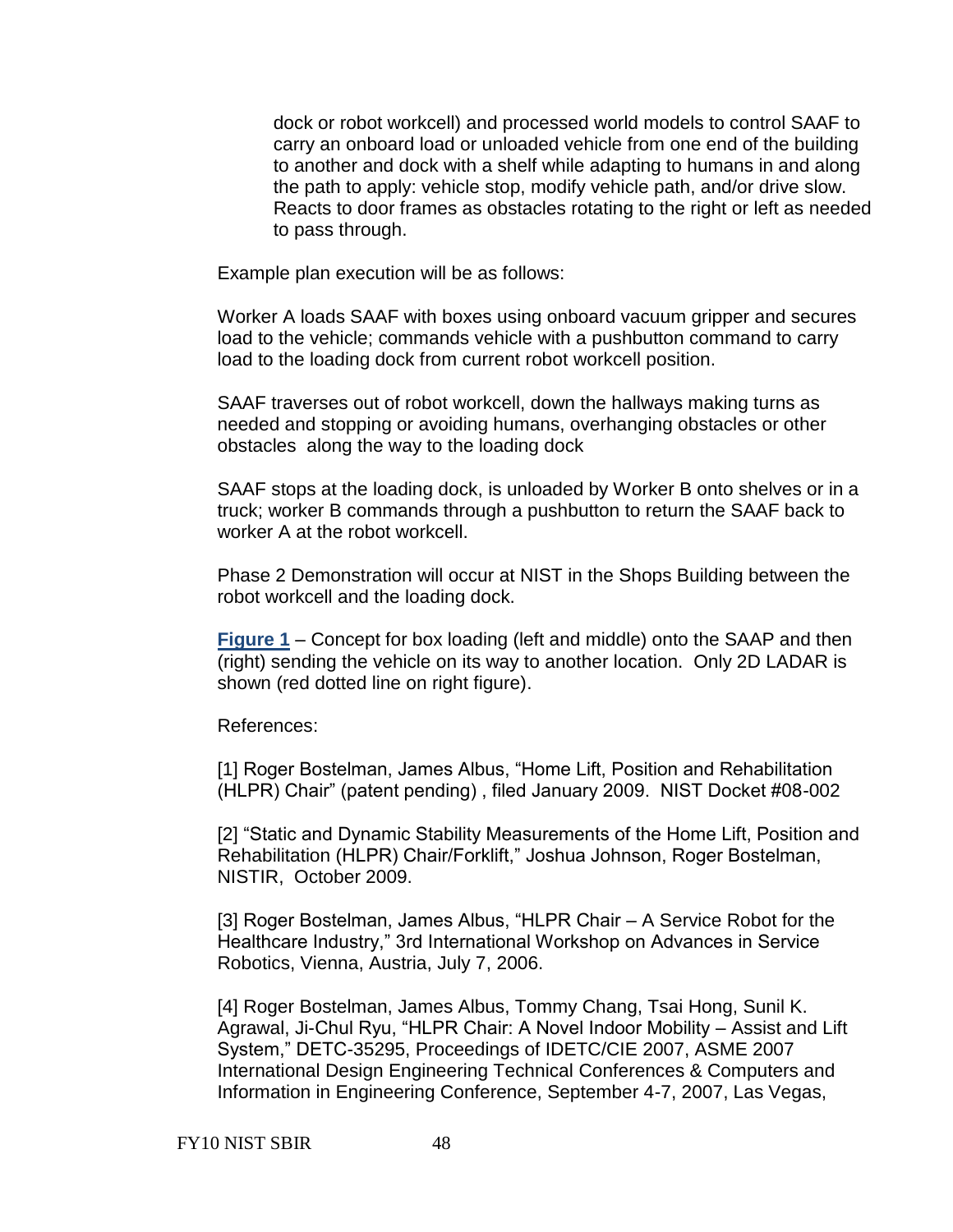Nevada.

[5] Roger Bostelman, "White Paper – Towards Improved Forklift Safety," PerMIS 09 Special Session, October 2009.

[6] Balakirsky, S. Carpin, G. Dimitoglou, B. Balaguer, "From Simulation to Real Robots with Predictable Results: Methods and Examples," in: R. Madhavan, E. Messina, and E. Tunstel (Eds.), Performance Evaluation and Benchmarking of Intelligent Systems, Springer, 2009.

[7] Balakirsky, F. Proctor, C. Scrapper, T. Kramer, "An Integrated Control and Simulation Environment for Mobile Robot Software Development," Proc. of the ASME Computers and Information in Engineering Conference. New York, August 3, 2008.

\* US Patent Application #20090144895, Home Lift Position and Rehabilitation (HLPR) Apparatus **[http://appft.uspto.gov/netacgi/nph-](http://appft.uspto.gov/netacgi/nph-Parser?Sect1=PTO2&Sect2=HITOFF&p=1&u=%2Fnetahtml%2FPTO%2Fsearchadv.html&r=1&f=G&l=50&d=PG01&S1=20090144895&OS=20090144895&RS=20090144895)[Parser?Sect1=PTO2&Sect2=HITOFF&p=1&u=%2Fnetahtml%2FPTO%2Fse](http://appft.uspto.gov/netacgi/nph-Parser?Sect1=PTO2&Sect2=HITOFF&p=1&u=%2Fnetahtml%2FPTO%2Fsearchadv.html&r=1&f=G&l=50&d=PG01&S1=20090144895&OS=20090144895&RS=20090144895) [archadv.html&r=1&f=G&l=50&d=PG01&S1=20090144895&OS=2009014489](http://appft.uspto.gov/netacgi/nph-Parser?Sect1=PTO2&Sect2=HITOFF&p=1&u=%2Fnetahtml%2FPTO%2Fsearchadv.html&r=1&f=G&l=50&d=PG01&S1=20090144895&OS=20090144895&RS=20090144895) [5&RS=20090144895](http://appft.uspto.gov/netacgi/nph-Parser?Sect1=PTO2&Sect2=HITOFF&p=1&u=%2Fnetahtml%2FPTO%2Fsearchadv.html&r=1&f=G&l=50&d=PG01&S1=20090144895&OS=20090144895&RS=20090144895)**

# **9.04 [Homeland Security](#page-54-0)**

# **9.04.01.2-R RFID-Integrated Sensor Systems**

Background:

Radio Frequency Identification (RFID) technologies are rapidly emerging as a means for tracking products and assets. Sensors can provide information about the condition of the products. The IEEE 1451.7 standard [1] was developed to provide methods for interfacing transducers (sensors or actuators) to RFID tags, and for reporting transducer data within the RFID and IEEE 1451 infrastructure.

# Scope:

Innovative solutions are sought that create new ways to integrate RFID with networked sensor systems based on the IEEE 1451.7 standard. The IEEE 1451.7 standard provides a command set for accessing IEEE 1451.7 transducer data and parameters, such as the transducer electronic data sheet (TEDS) and timestamp information, but does not dictate use of a particular air interface format. Proposals submitted under this subtopic may address access to or cooperation with NIST staff. NIST is willing to work collaboratively with the awardee(s) to help with the evaluation of operating parameters, but will not be involved in the system design.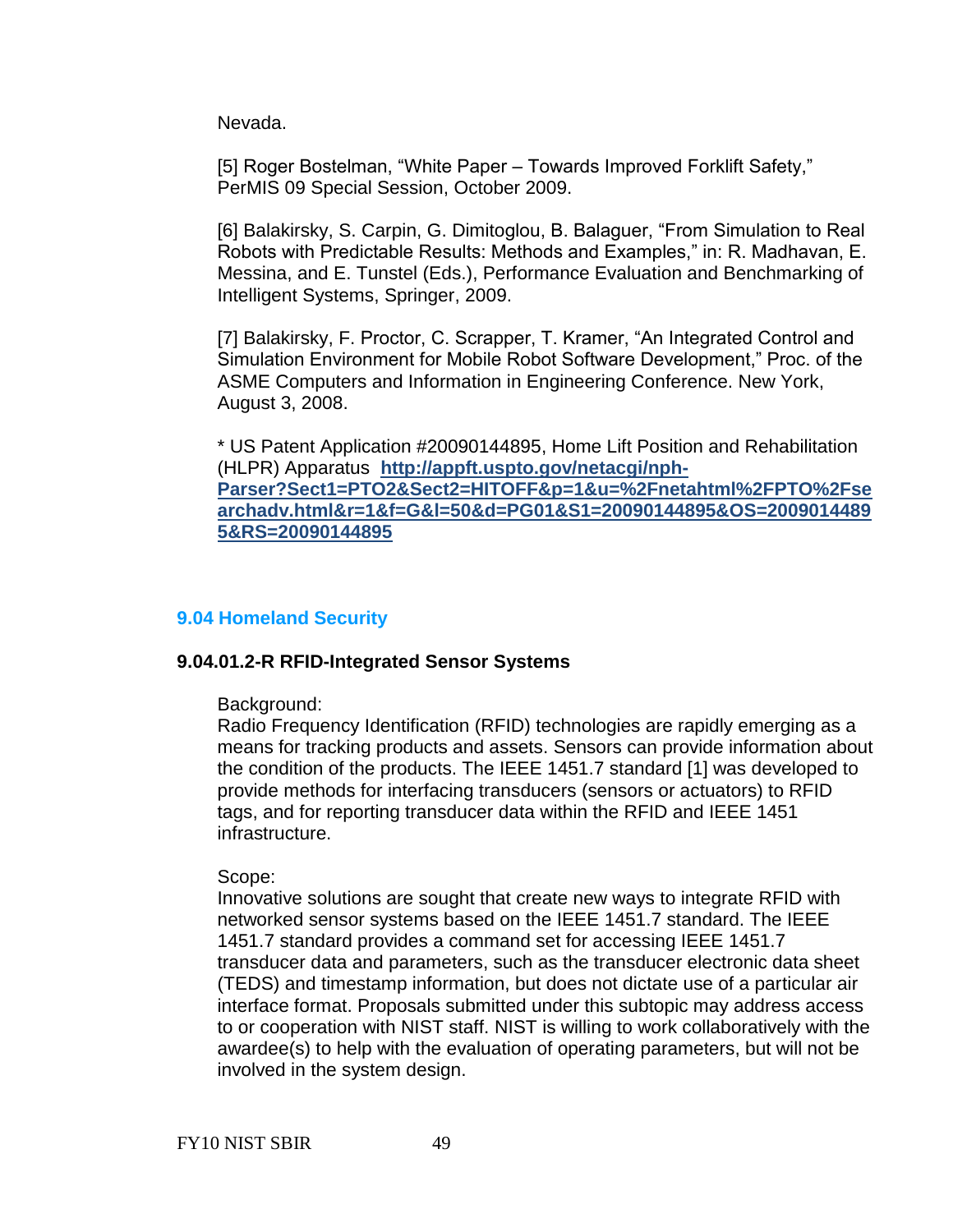A successful Phase 1 awardee will deliver to NIST a prototype IEEE 1451.7 RFID-integrated wireless sensor network consisting of at least one network capable application processor (NCAP) with a transducer interface module (TIM) (see Appendix D of Reference 1), and at least two IEEE 1451.7 transducers. The NCAP/TIM must include a PC-compatible Ethernet network interface, a microprocessor-based command generator, and a radio-frequency (RF) unit for the UHF (902-928 MHz) or SHF (2.4 GHz) RFID frequency bands to communicate with the IEEE 1451.7 transducers. A partial list of standardized commands that must be supported include:

- (1) Read-Sensor-Identifier,
- (2) Read-Primary-Characteristics-TEDS,
- (3) Write-Sample-And-Configuration,
- (4) Read-Sample-And-Configuration, and

(5) Read-Single-Memory-Record, as defined in the IEEE 1451.7 standard. Each IEEE 1451.7 transducer must include a compatible RF unit, a microprocessor-based command interpreter, memory for the TEDS data accessed by the required commands, at least two sensors (e.g., temperature and vibration), and the means to digitize the sensor output with at least 8-bit resolution. Fully licensed Windows-compatible software and source code for demonstration of all required capabilities must also be delivered for NIST use.

A successful Phase 2 awardee would deliver to NIST a full function prototype IEEE 1451.7 RFID-integrated wireless sensor network NCAP/TIM and six IEEE 1451.7 transducers, along with software and source code for demonstration of all required capabilities in the standards.

### Motivation:

RFID is rapidly emerging as a means for tracking products and assets. RFID standards are being developed to address these needs. Sensors can provide information about the condition of the products. There is a great need to provide sensor data as part of the supply chain reporting. Therefore combining an RFID tag into a sensor system consisting of sensors and actuators would will not only identify a product, but also determine the conditions and health of the products for public safety. Development of the requested innovative solutions will help accelerate the implementation and widespread use of the new IEEE 1451.7 standard and will advance the state of RFID-integrated sensor systems.

### Reference:

1. IEEE P1451.7D1.1 - Proposed Standard for a Smart Transducer Interface for Sensors and Actuators - Transducers to Radio Frequency Identification (RFID) Systems Communication Protocols and Transducer Electronic Data Sheet Formats (available from the IEEE website).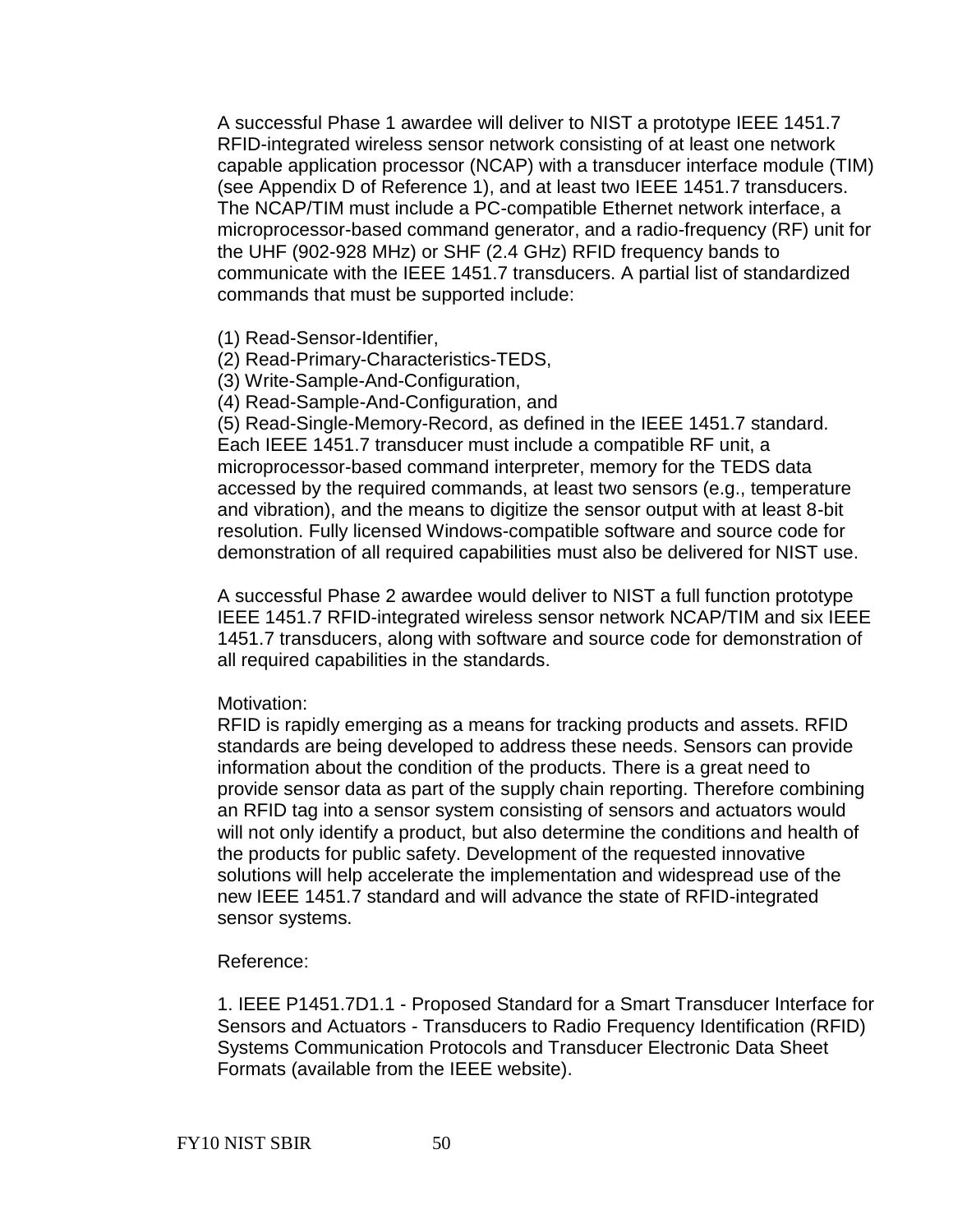### **9.05 [Information Technology](#page-56-0)**

#### **9.05.01.9-R Sound Static Security Analyzer for Software**

Software is crucial in modern society for operations as diverse as jet planes, cell phones, heart pacemakers, electronic commerce, national infrastructure (like water or electricity SCADA), manufacturing machinery, and factories. Many of these have external digital interfaces, for instance to set parameters or control operation.

Severe security vulnerabilities are still frequently found in new code, even for bugs we've known about for decades, like buffer overflow or hard-coded passwords.

Special programs called "static analyzers" have been developed to report some vulnerabilities in software [1]. Unfortunately finding vulnerabilities can be arbitrarily complex, because of the difficulty of analyzing millions of lines of code, looking for dozens of different kinds of vulnerabilities, and explaining findings so programmers can quickly determine appropriate remediation. The challenge of meeting all these goals and others with limited budgets leads developers of static analyzers to use approximations and heuristics.

NIST is investigating software assurance methods to detect, remove, mitigate, or prevent vulnerabilities. Analogous to physical reference measurements, we want to be certain that types of vulnerabilities are (or are not) present in a piece of software. Since perfect manual review is impractical, we need a static analyzer which is sound [2].

That is, if it reports that a vulnerability is present, it is present with mathematical surety. If it reports that it is absent, it is assuredly absent. (Theoretical limitations mean all analyses must sometimes answer "unknown".)

Research is needed to (A) find a theoretical and mathematically sound foundation for the semantics of computer programs, (B) apply such a foundation to an actual programming language, and (C) implement analysis of realistic programs, such as those in the SAMATE Reference Dataset (SRD) [3].

Phase 1 of this research should demonstrate a prototype of such an analyzer for the C programming language, along with delivering a report giving the theoretical foundation of the sound analysis used.

Proposals submitted under this subtopic may address access to NIST's software tools and staff. NIST is willing to work collaboratively with the awardee to help evaluate the scope of analyses which can be handled.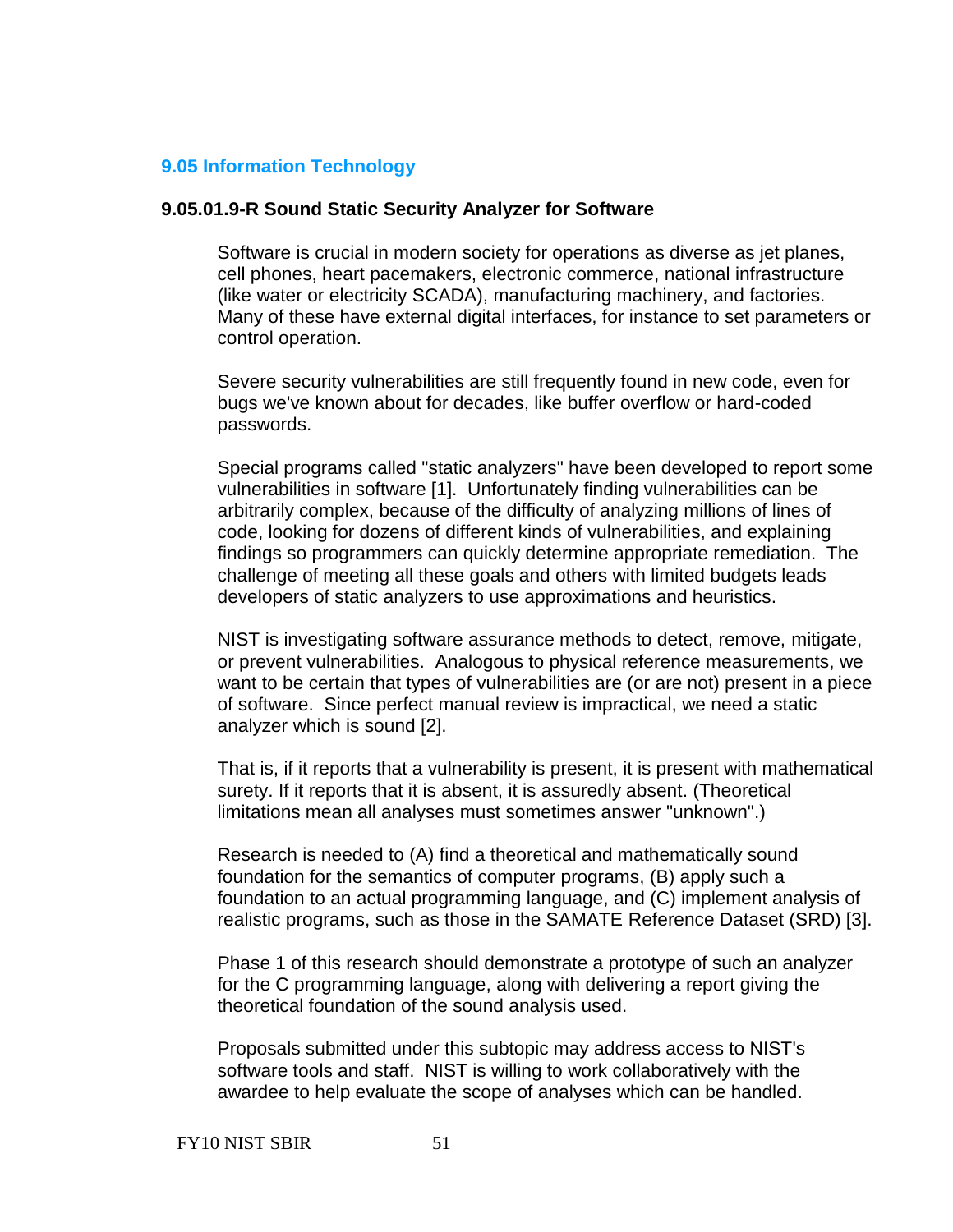In Phase 2 a functioning system for sound analysis of C programs for at least three of the Common Weakness Enumeration (CWE [4]) vulnerabilities listed below will be delivered to NIST for its retention and ownership.

CWE 78 OS Command Injection CWE 89 SQL Injection CWE 121 Stack-based Buffer Overflow (or CWE 122. CWE 121 and 122 cannot be counted as two vulnerabilities.) CWE 134 Uncontrolled Format String CWE 170 Improper Null Termination CWE 244 Failure to Clear Heap Memory Before Release CWE 259 Hard-coded Password CWE 401 Failure to Release Memory CWE 415 Double Free (or CWE 416 Use After Free. CWE 415 and 416 cannot be counted as two vulnerabilities.) CWE 457 Use of Uninitialized Variable

References:

[1] "Static Analyzers in Software Engineering", CrossTalk, The Journal of Defense Software Engineering, 22(3):16-17, March/April 2009.

[2] "Source Code Security Analysis Tool Functional Specification Version 1.0", NIST Special Publication 500-268, May 2007.

[3] "Software Assurance with SAMATE Reference Dataset, Tool Standards, and Studies", Oct 2007, 26th Digital Avionics Systems Conference (DASC).

[4] **<http://cwe.mitre.org/>**, MITRE.

# **9.05.02.4-R Analysis of New WWVB Modulation Schemes for Future Broadcast**

NIST radio station WWVB broadcasts a low frequency (60 kHz) time and frequency signal that delivers accurate time-of-day information to millions of radio receive devices across the United States. The modulation is an Amplitude Shift Keying (ASK) pulse width modulation conveying 1 bit per second. Further details of the WWVB modulation scheme and the data encoding are documented in NIST Special Publication 432, "NIST Time and Frequency Services‖ (**<http://tf.nist.gov/timefreq/general/pdf/1383.pdf>**).

Future low-frequency radio broadcasts are proposed using other transmitters elsewhere in the U.S. We solicit proposals to study and analyze potential future modulation schemes. This includes a detailed analysis of the present ASK technique and possible improvements to its format or form to improve radio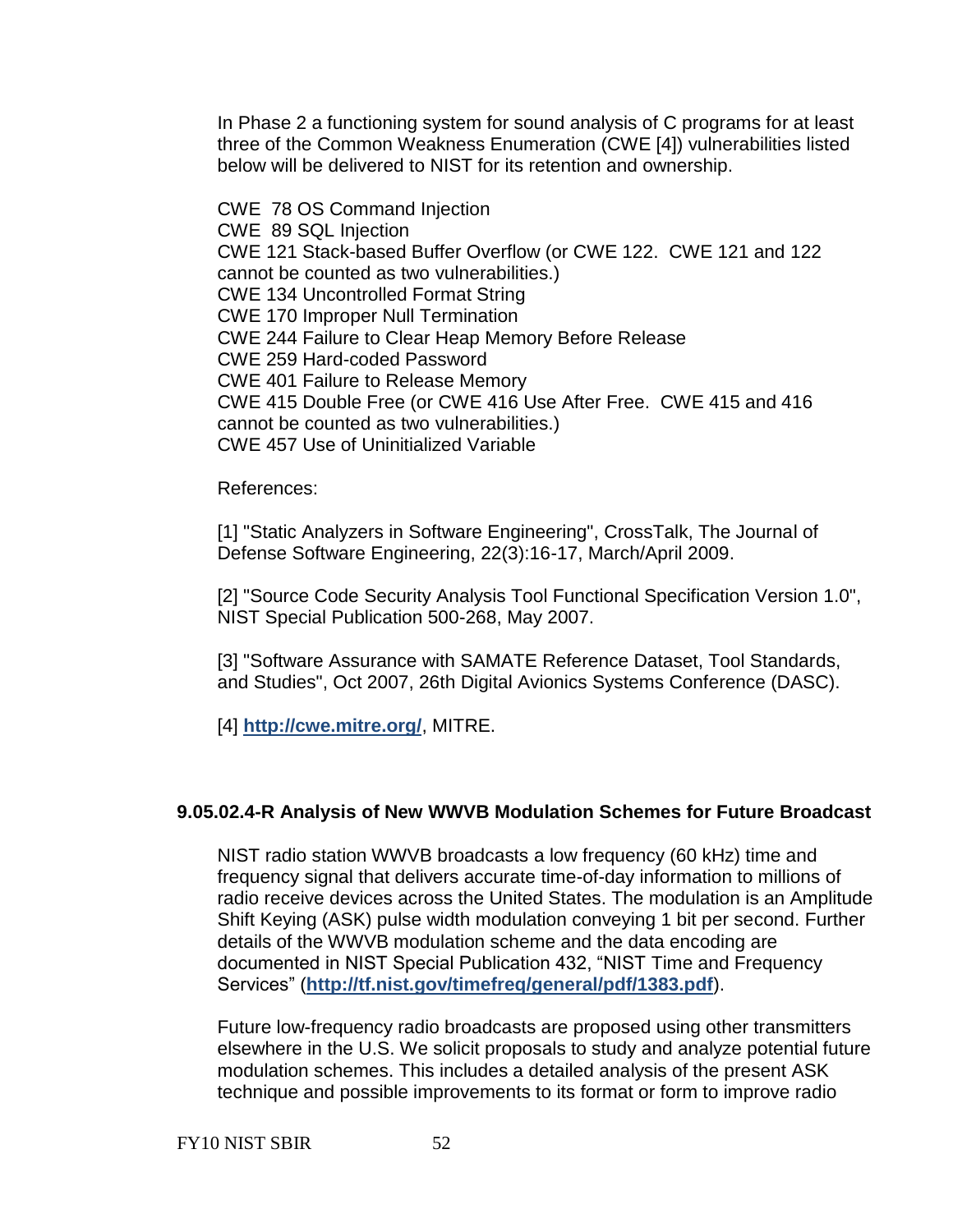reception and processing. It also includes analysis of different modulation schemes such as digital minimum shift keying (MSK), quadriphase shift keying (QSK), and other methods of modulation of a low-frequency carrier. The analysis should detail advantages and disadvantages, including broadcast complexity and power usage, and reception complexity, power usage, and processing gain.

The potential improved broadcast technology could be complemented by improved receivers exploiting the different modulation schemes. These improved receivers could be commercialized to broaden the market for WWVB time code receivers.

Phase 1: The awardee will develop and deliver to NIST a report detailing possible improvements to the existing WWVB modulation schemes to be used on future broadcasts. Also the report shall detail other modulation schemes possible for future low frequency broadcasts and examine advantages and disadvantages of the broadcast from the transmission perspective and from the receivers' perspective. The proposed new modulation schemes should be backwards compatible with existing WWVB ASK broadcast techniques.

Phase 2: The awardee will develop a working modulator based upon results of the Phase 1 report. This modulator will be a fully developed and assembled circuit board with detailed schematics that will be capable of immediate implementation into a transmission operation. The awardee will also develop at least one prototype receiver based on the improved modulation scheme. The prototype receiver must demonstrate a clear potential for being compatible with existing commercial WWVB receivers in terms of size, power requirements, and other salient features, to enable the receiver to potentially augment the commercial market for WWVB receivers.

#### **9.05.03.9-R Ontologies for Enterprise Level Security Metrics**

Currently, it is difficult to answer simple questions such as "are we more secure than yesterday" or "how should we invest our limited security budget." Decision makers in other areas of business and engineering often use metrics for determining whether a projected return on investment justifies its costs. Spending for new cyber-security measures is such an investment. Therefore, security metrics that can quantify the overall risk in an enterprise system are essential in making sensible decisions in security management.

Information Security is a critical part for any enterprise. Often wrong decisions are made due to insufficient knowledge about the security domain, threats, possible countermeasures and the company's assets. There are several reasons for this. First, security terminology is not precisely defined, which leads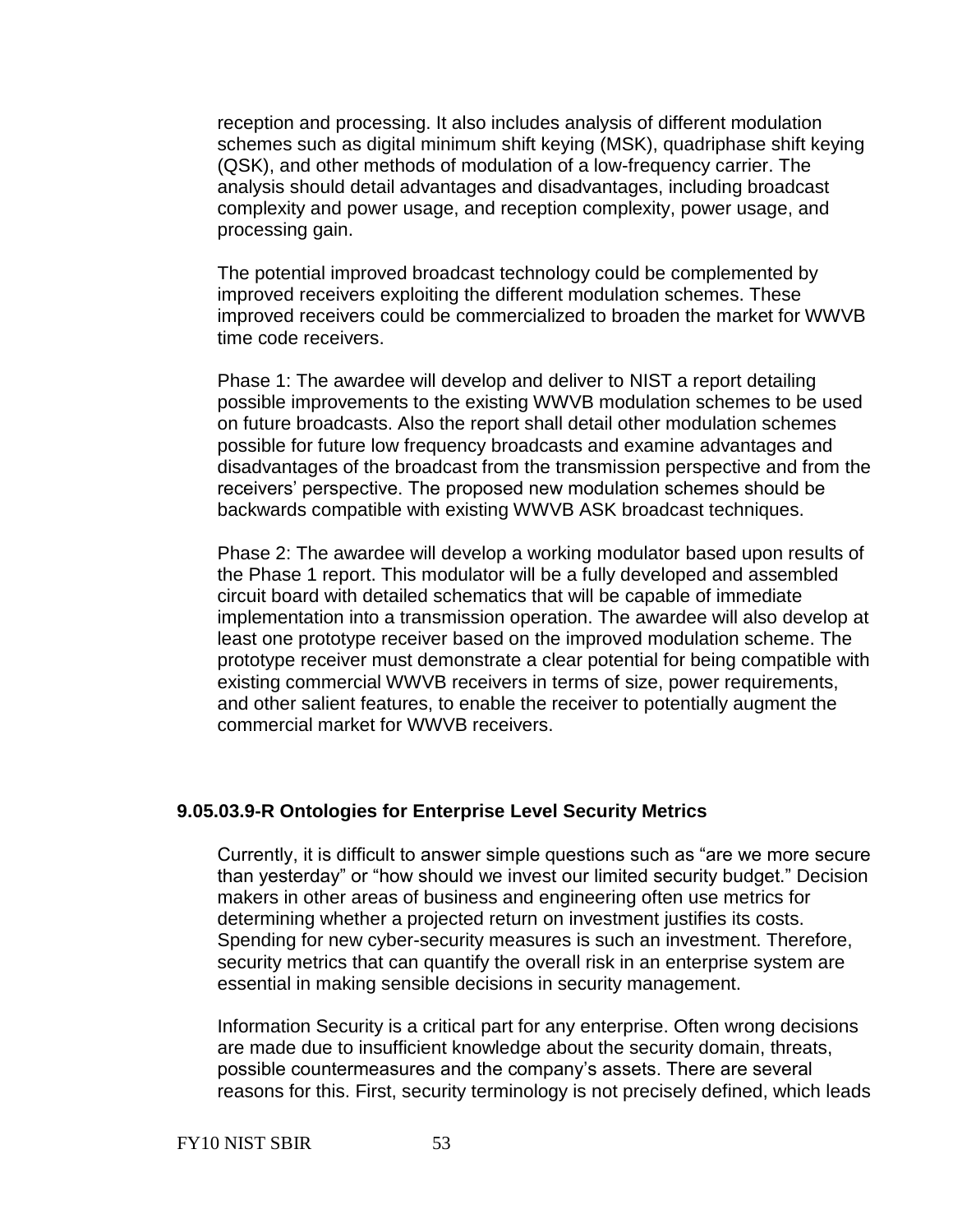to confusion among the security experts and the customers who should be served. Security ontologies are a viable solution for this problem because they allow a precise definition of the entities and their relationships to each other. Secondly, decisions about security are based on intuition rather than a thorough cost/benefit analysis. The main goal of the ontology is to develop a data model that has knowledge about which threats endanger which assets and which counter measures can reduce the probability of damage.

Proposals should include what sort of things that we need to measure for security and how to gather the data to compute the metrics. It should also include a data model using entities and relations for enterprise level security metrics. NIST is willing to work collaboratively with the awardee to help in the design and reference implementation. Phase 1 will demonstrate the feasibility of the design of ontology for enterprise level security metrics. In Phase 2 a functioning and tested implementation using OWL will be completed.

### **9.05.04.9-TT Technology Transfer of Multimodal Biometric Application Resource Kit (MBARK)**

Despite existing efforts, building modern biometric applications (or clients) that are flexible with respect to changes in sensors, workflow, configuration, and responsiveness remains both difficult and costly. The Multimodal Biometric Application Resource Kit, or MBARK reduces the complexity and costs of implementing such an application. MBARK is public domain source code that may be leveraged to develop the next-generation of biometric and personal identity verification applications.

Incorporating the MBARK libraries can yield a variety of enhancements critical for the success of any real-world system. For example, MBARK provides a usability-tested and consistent user interface. MBARK provides operators means to quickly recover from both minor mistakes and major hardware failures. In addition, the use of Extensible Markup Language (XML) facilitates true sensor interoperability via plug-ins and allows for changes in workflow onthe-fly.

NIST seeks innovative proposals that would facilitate the technology transfer of MBARK. Potential activities include:

- Integration of commercial or research sensors
- Removal of third-party components and dependencies
- Migration to additional computing platforms (such as Mono, **[http://www.mono-project.com](http://www.mono-project.com/)**)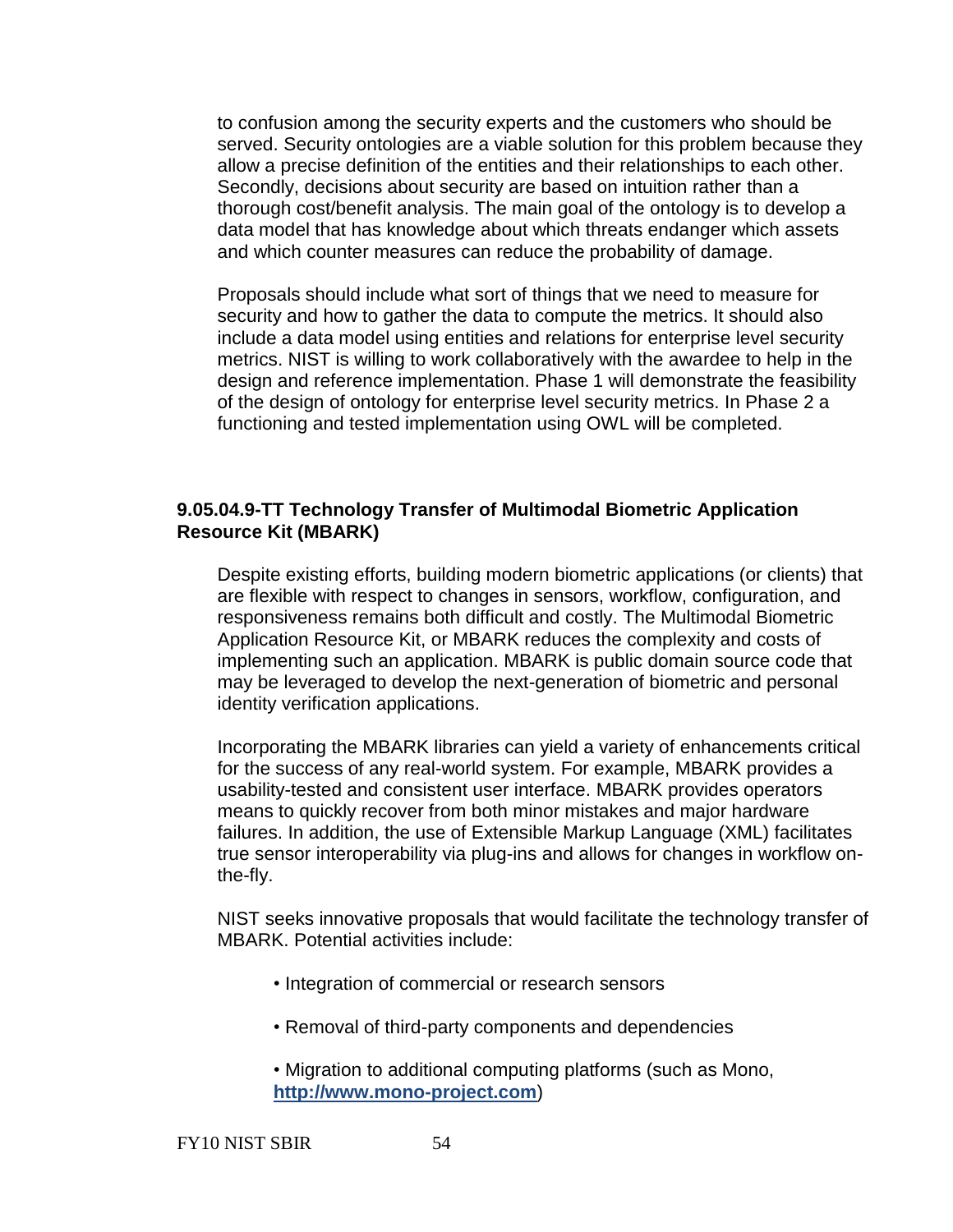• A comprehensive suite of unit, integration, interaction, and/or user acceptance tests

Applicants are encouraged to propose technology transfer activities not listed above—all reasonable activities will be considered. NIST is prepared to collaborate closely with the applicants should the proposed activity warrant so.

MBARK was developed at the National Institute of Standards and Technology (NIST) by employees of the Federal Government in the course of their official duties. Pursuant to Title 17 Section 105 of the United States Code, this software is not subject to copyright protection and is in the public domain. Proposals should clearly describe the disposition of any generated intellectual property. Applicants are encouraged to include a component that returns both major and minor changes to the core MBARK source-code back to the public domain. Applicants are encouraged to use an open source license for their value-added components, although this is not a hard requirement of the proposal.

Delivery is expected in two phases. Source code, documentation, and accompanying tools are the expected deliverables for both phases. Phase 1 should demonstrate the technical feasibility of the proposed research. Phase 2 is the full development and implementation phase. Should the proposal be accepted, the applicant should expect to collaborate with NIST to further refine the phases to better reflect the particular activity proposed.

# <span id="page-54-0"></span>**9.06 Intelligent Control**

### **9.06.01.6-R Self-Calibrating Camera Networks for Rapid Deployment**

Camera networks have been recently proposed as a new sensor modality to provide 3D tracking for manufacturing, construction, and research applications. A major obstacle in commercializing camera networks is the expensive and time-consuming calibration process.

This project calls for the development of an integrated hardware/software solution that comprises a network of cameras that can robustly self-calibrate.

Requirements for the solution include:

1) Automatic measurement of intrinsic parameters, including focal length, image center, and lens distortion parameters

2) Automatic measurement of extrinsic parameters, including rotation and translation values. Together with (1), these measurements capture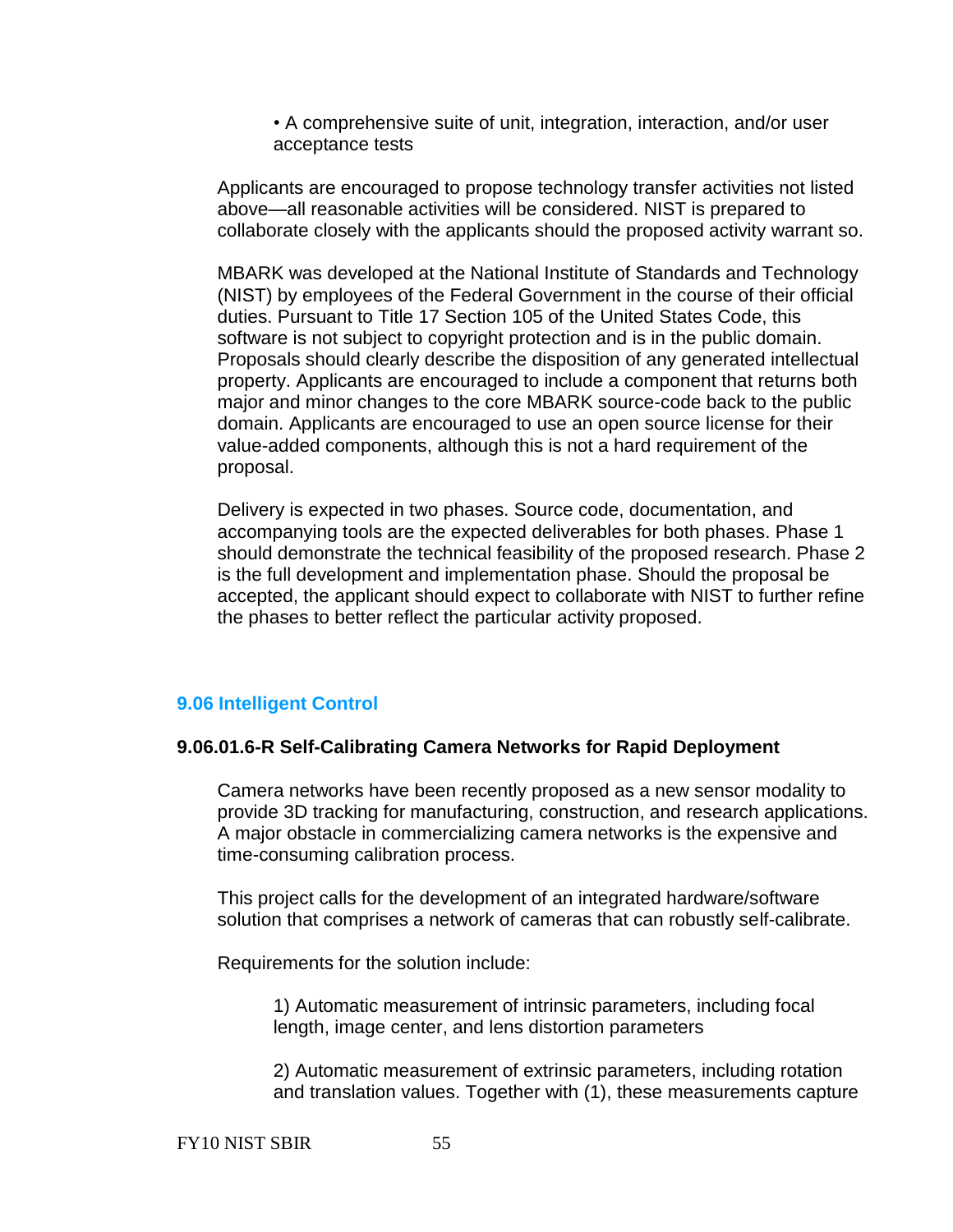the camera's projection matrix P.

3) A method to synchronize all cameras to a common time

4) Total calibration time < 10 min

5) At least 4 cameras in the network

6) Successful solutions may include auxiliary devices to aid in calibration (beacons, targets, pan/tilt heads, etc.)

The ultimate vision of this project is to be able to place cameras throughout a work volume and begin 3D tracking operations within minutes, rather than hours as is the current practice. The realization of this goal will substantially reduce the barrier to entry by allowing the end user without advanced calibration training to quickly get a camera network operational.

NIST will work collaboratively with the awardee by providing feedback through testing the system in various environments (laboratory as well as field scenarios).

Phase 1: As a minimum demonstration of feasibility, the awardee will develop and deliver to NIST one prototype system meeting the above requirements. This prototype will contain the cameras, any external devices, and algorithms needed to perform the calibration. This portion may be completed in a simulation. NIST will test and evaluate the prototype calibration accuracy and setup time, and use these data to inform the review process for Phase 2 proposals.

Phase 2 (if awarded): The awardee will then proceed with refined development of the system, and construct a physical prototype if Phase 1 was conducted in simulation only.

# **9.06.02.2-R Dynamic Six Degree of Freedom (6DOF) Vision System**

Automated assembly systems in factories typically measure the pose of an object only in highly constrained situations, such as when parts move at a fixed speed in a rigid conveyance, or by stopping an assembly line to sense the position of the part. Next generation flexible and reconfigurable automation processes will remove these constraints using sensor technology that can perceive the position of an arbitrary part under unconstrained motion to either inspect the part or direct a robot to manipulate it while still in motion. This advanced, dynamic six degree of freedom pose sensing technology will promote flexibility and cost savings by replacing expensive fixed installations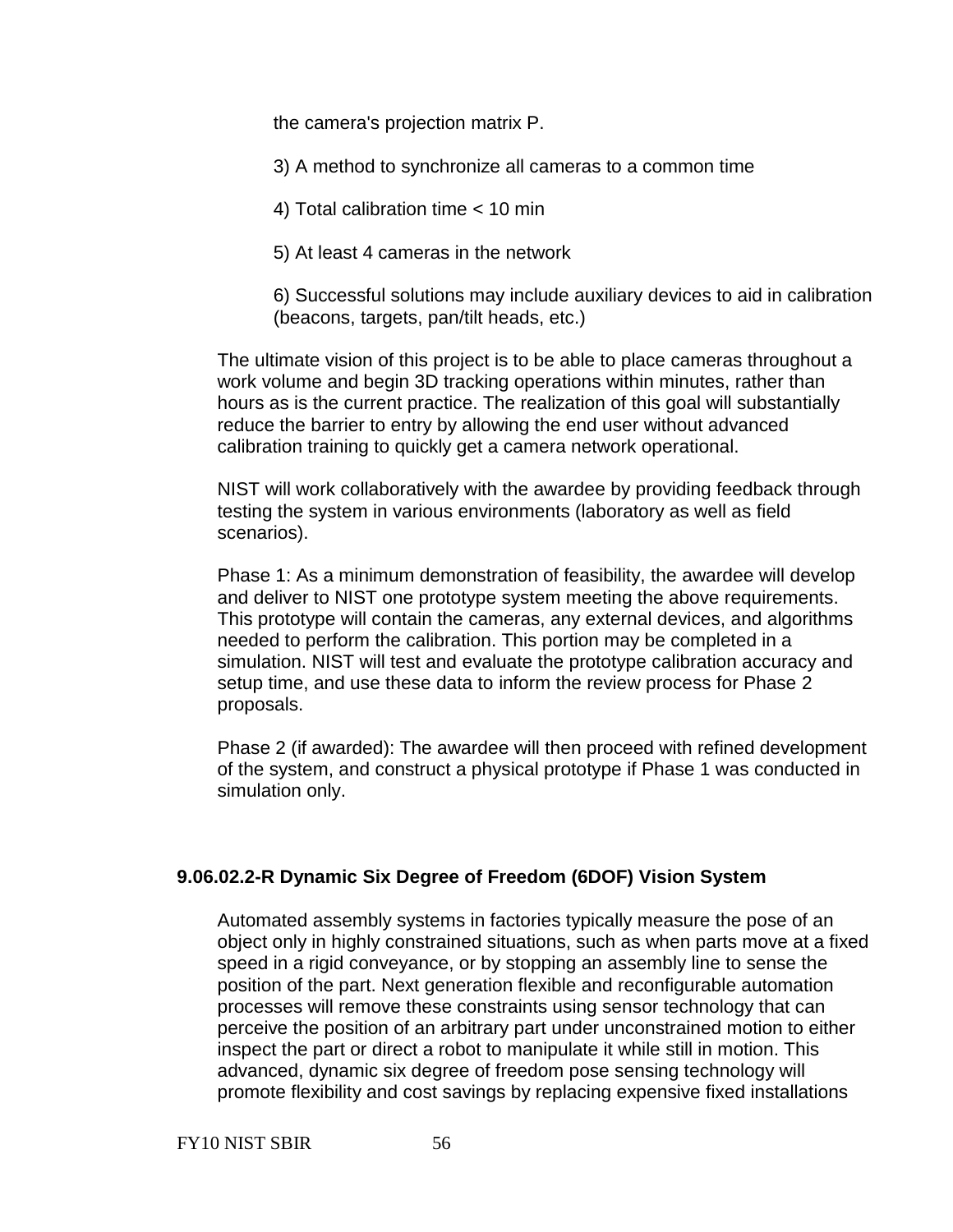with more intelligent combinations of sensing and automation, and enable human operators to work and collaborate in close proximity to robots using validated 6DOF sensing. The technology will enable US manufacturers to compete more effectively with foreign firms where greater investments have been made recently in robotic technology.

The goal of this SBIR topic is to build a robust 6DOF parts/object measurement system for next generation agile manufacturing. The system must: 1) selfcalibrate when combined with a robot arm or an arm attached to a rail (i.e., 7 DOF arm and rail) or when disconnected from the robot; 2) continuously measure the 6DOF location and orientation of an unconstrained moving object; and 3) report location and orientation for use by a supervisory level computer used to send high level commands to work cell factory equipment such as a robot arm, an automated vehicle, and conveyers. Part location and orientation information must be in the form of x, y, z, roll, pitch, yaw parameters or an equivalent representation suitable for locating the part in the larger workspace.

Phase 1 deliverables will include a detailed document describing the proposed approach to each of the steps above, together with results of experiments for each subcomponent providing evidence that the approach is feasible. NIST researchers will be available to work with the awardee(s), and NIST will make laboratory and measurement facilities available to support this work.

Phase 2 deliverables will include a prototype system that carries out the dynamic 6DOF measurements in unstructured environments, ready for testing at NIST facilities.

# <span id="page-56-0"></span>**9.07 [Manufacturing System Integration](#page-64-0)**

# **9.07.01.2-R Decision Support Tools for Sustainable Manufacturing**

Sustainable Manufacturing is a systems approach for the creation and distribution (supply chain) of innovative products and services that minimizes resources (inputs such as materials, energy, water, and land), eliminates toxic substances, and produces zero waste that in effect reduces carbon (including carbon equivalent) intensity across the entire lifecycle of products and services. Sustainable manufacturing stresses the importance of understanding manufacturing as a science of producing things taking into account sustainability factors during design, manufacture, distribution (supply chain and reserve supply chain), use, and post use. Traditional engineering tools such as CAD/CAM/CAE/PDM/PLM relied heavily on mathematical algorithms (geometry), information modeling, and interoperability standards to enable data aggregation, analysis, and decision support system.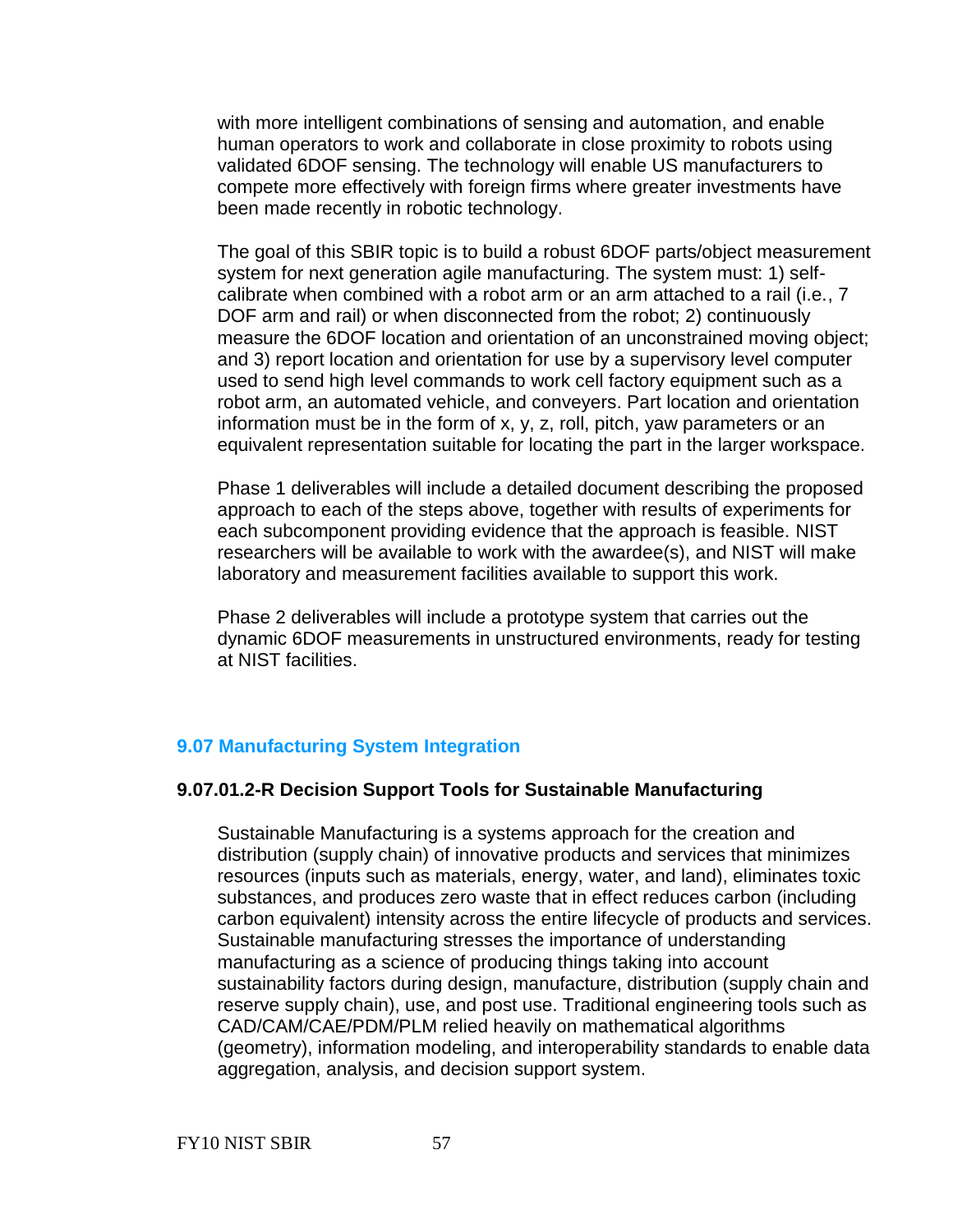In order to include total lifecycle synthesis and sustainability in to the early design stage of products we need to develop appropriate information infrastructure, and tools. Current LCA tools are mainly suitable for post-design, production, and distribution. However, in order to do "what-if" analysis and synthesis in the early design phase it is critical to integrate environmental aspects into product design and development, product lifecycle management and total lifecycle analysis. This SBIR solicitation seeks development of a tool that uses identified data and defined analysis and synthesis procedures to support interoperability among design engineering tools (such as CAD, CAE, CAM, PDM, PLM), enterprise business tolls (such as ERP, SCM, CRM) and LCA tools. Such a tool should support energy and material monitoring, recyclability and reuse analysis, as well as other methods to measure the impact of a product and process on the environment.

The awardee will work with NIST staff members involved in sustainable manufacturing R&D to develop requirements for lifecycle assessment (LCA) tools to calculate GHG (green house gases, including CO2) footprints and integrate with design tools.

A successful Phase 1 awardee will deliver to NIST:

• Requirement analysis and data models to integrate environmental aspects that is beyond regulatory compliance into product design and development, product lifecycle management and total lifecycle analysis.

- Survey analysis of LCA tools and its scope
- Proof of concept case study to demonstrate the integration of design tools with LCA tools

A successful Phase 2 awardee will deliver to NIST:

• Develop necessary standards based application programming nterfaces (APIs) between design tools, business tools, and LCA tools.

• Maximize the application of available standards such as PLCS (ISO 10303-239), BPMN, ebXML etc.

• Develop service oriented architecture based solution for such integration.

• Enable open standards for interfacing design tools, business tools, and LCA tools.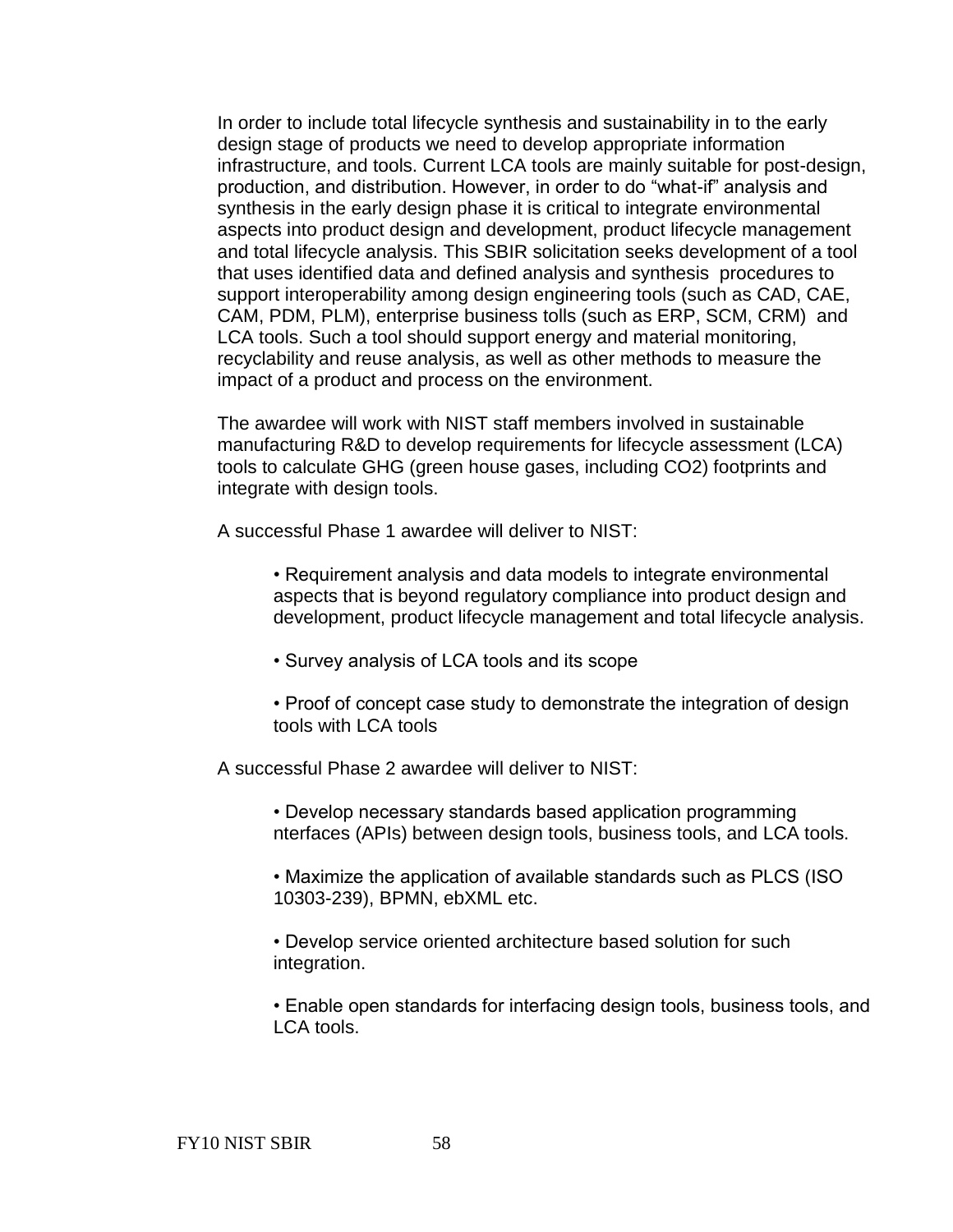### **9.07.02.1-R Printed Circuit card Assembly (PCA) Testability Coverage Analysis in a Three-Dimensional Visualization Environment**

Printed Circuit Board Assembly technology is trending towards higher complexity, many boards have significantly more components and solder joints today than just a few years ago. In addition, board assembly process variations may lead to board failures due to the change of process parameters. The sooner process and electrical defects are caught, the lower the total cost of ownership will be. Defect detection early in the manufacturing process is critical to lower cycle time and cost for high-volume production. Therefore, a key challenge facing electronics manufacturers of high complexity boards is the issue of board testing; no single test technology is capable of providing full test coverage

High-density printed circuit card assemblies that mix digital, video, and RF technologies require multiple coordinated approaches to achieve sufficient test coverage to ensure proper operation. Currently it requires at least three different testing methodologies to achieve minimal testing coverage. Firstly, boundary-scan (IEEE Std 1149.1) supports digital integrated circuits. The second, "in circuit and flying probe" support analog circuits, including video. And lastly, RF functional testers support RF circuits. An application is desired that can integrate data from all three testing methodologies and provide a combined schematic and layout level display of test coverage of the entire circuit board; so the results are easily interpreted visually. Artificial coloring for the contribution from each testing methodology to the solution set should be displayed visually. Geometrically accurate three-dimensional component models will allow detailed examination of cases where simple rule based model declares the component untestable in a flying probe tester. SMEs shall be able to feed this test analysis tool with design information in the form of rich AP210 product models (the ISO 10303 standard for electronics). This effort shall apply these general techniques to create capabilities that will aid printed circuit board (PCB) fabricators and designers in the electronics domain.

NIST is soliciting proposals for innovative software and technology infrastructure that will overcome these challenges. The following capabilities are required:

Phase 1: Integrate flying probe rules results with boundary-scan results in a 3- D visualization showing in the layout the coverage achieved by each methodology (signified by different colors).

Phase 2: Integrate RF test coverage and cost models into the visualization. Combine the schematic and layout into the visualization. Provide back annotation to the layout tool of proposed changes.

The result of this effort will be a software tool, (can be web based) with the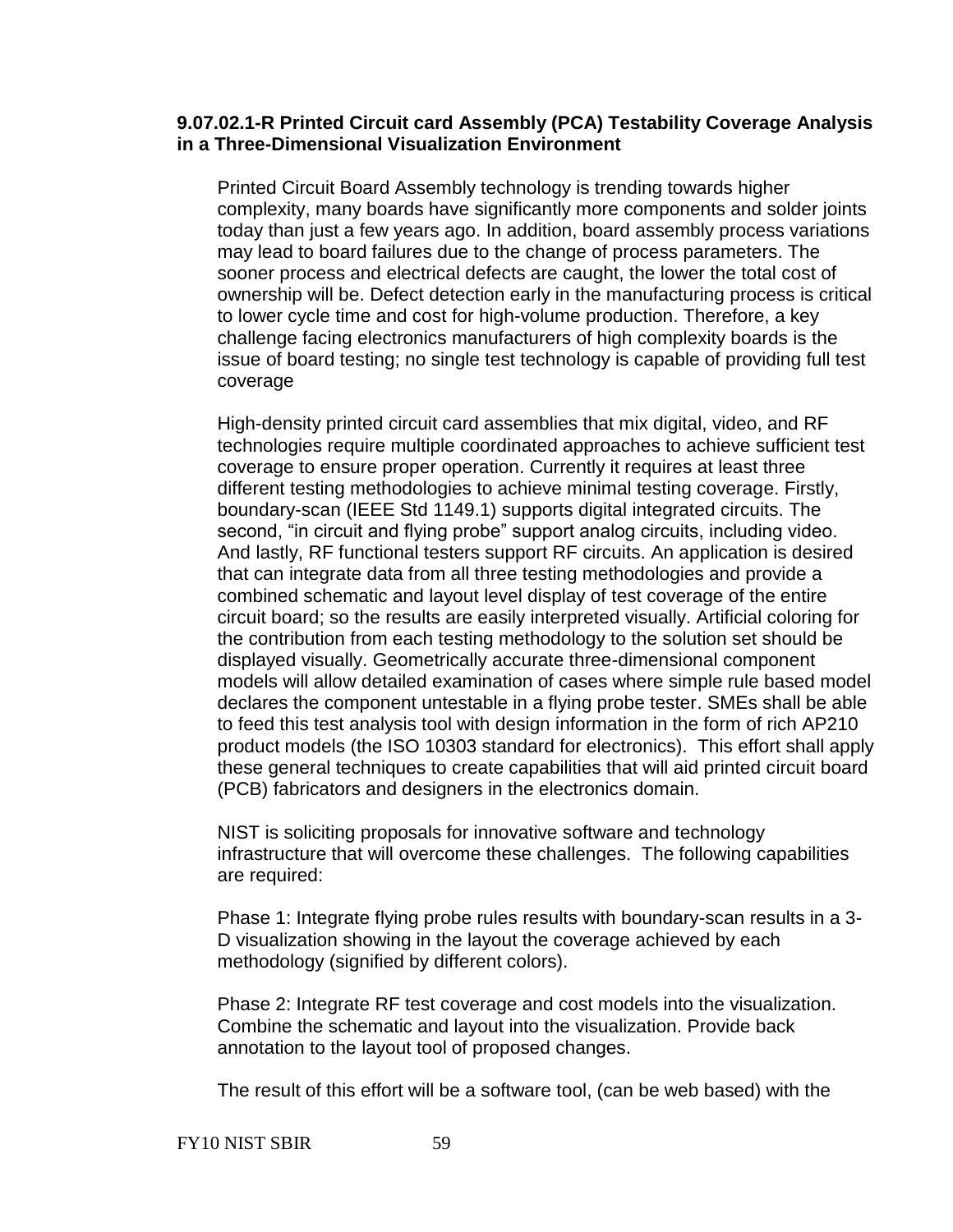above capabilities. Awardee will provide prototype version in phase 1. It is expected that NIST will collaborate extensively with awardee.

### **9.07.03.2-R Standard OWL Reasoning Support for Physical Quantities and Units**

The OWL Web Ontology Language [1] is emerging as an important tool to enable manufacturing enterprises to manage their information intensive activities such as product design for sustainability, supply chain planning, and systems and information integration. What OWL brings to this environment is the ability to capture knowledge in a precise way that then can be reasoned over by software systems. This reasoning can support merging of data and detection of inconsistencies among other capabilities. Previous NIST supported work has enhanced these capabilities by providing an additional formal interpretation and associated tooling that extends OWL such that it can be used as a schema language. OWL is now a nearly complete tool for model driven integration.

However, for use in technical domains and for eBusiness environments, it still has some weaknesses. Values describing physical quantities such as length or electric current are key elements of data in these domains. Physical quantity values are associated with aspects of things or phenomena, and logically contain both a numerical component and a unit (although the unit may be implicit or assumed). Physical quantities can be represented using many different units yet indicate the same value, and machine reasoning is needed to properly recognize when these values are the same, inconsistent, or out of range. Currently OWL has only basic support for expressing and reasoning over plain numerical values and no means to operate on physical quantity values with unit components. While there are ways to work around this, to be useful for manufacturing applications, these ways need to be standardized and support reasoning such as simple forms of dimensional analysis. There have been various models proposed for handling units in OWL, but none have any widespread use or generally available reasoning support. Without a full and explicit handling of units in OWL, OWL based reasoning will not fully understand technical data used in product design or supply chain planning and management. This may lead to missed opportunities, from lack of recognition of compatible values, or it may lead to disaster due to lack of recognition of different or incompatible values.

This subtopic seeks a model for units and measures for OWL that:

• supports physical quantities such as length, electric current, luminous intensity, etc. as supported by the International System of Units (SI) [2,3],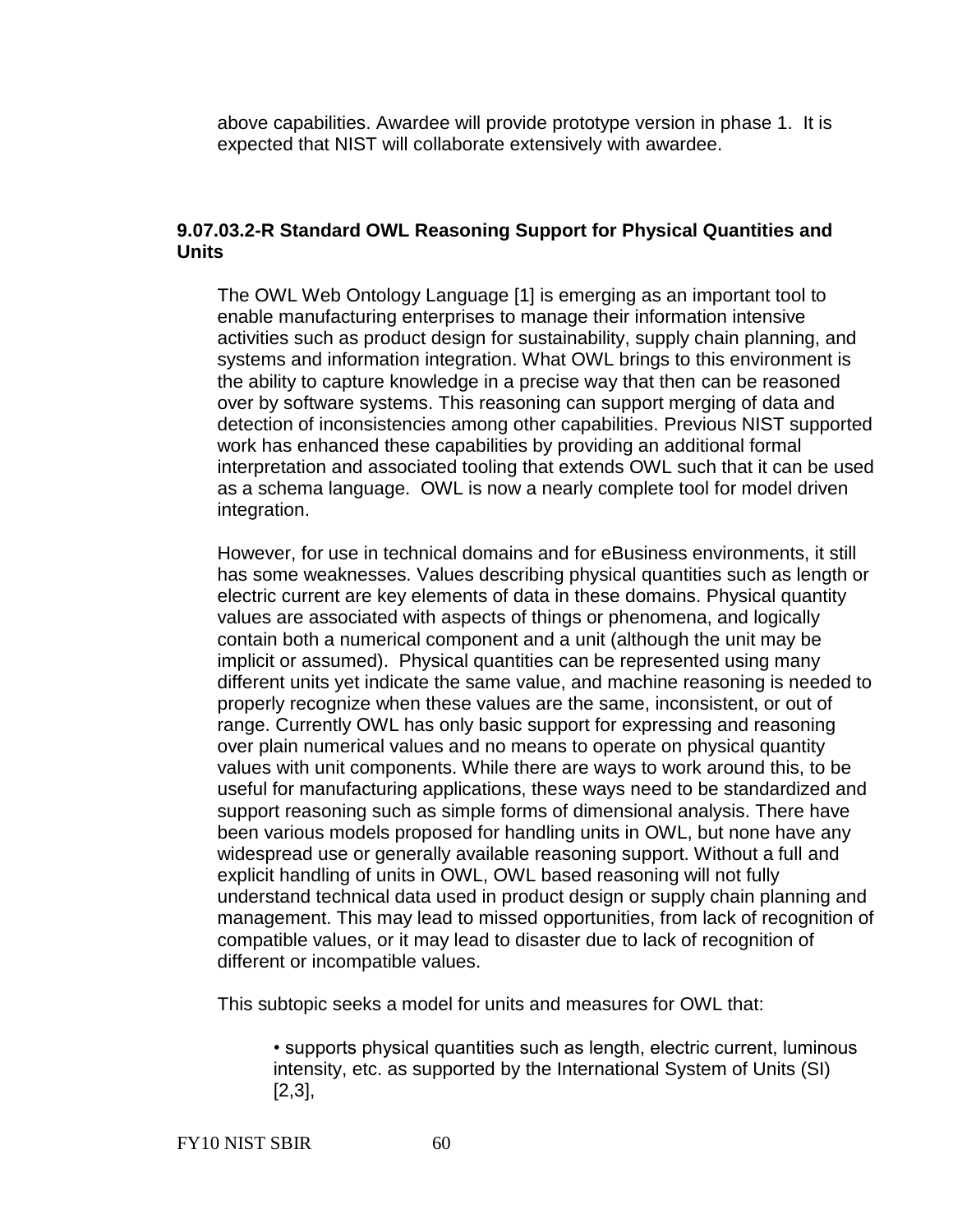• supports all units and quantities in SI,

• is largely consistent the International Vocabulary for Measurement – VIM [4],

• can support additional units and quantities needed for commerce, including alternative unit systems, counts, mixtures of counts and quantities, and ratios, and

• maintains information about quantity kinds in ratios and other quantities despite the dimension vector (e.g., torque and work must be distinguishable).

The standard model must also be accompanied by software capable of machine reasoning that extends OWL description logic reasoning and supports:

• the detection of inappropriate comparison of quantity kinds,

• detection of incompatible use of quantity kinds in the model (as in subsumption relationships or OWL domain or range constraints),

• correct interpretation of sets of quantity values with different numerical values, but with units of measure such that they represent the same values (e.g., 2.54 CM and 1 inch) [5] to work with OWL cardinality restrictions (a.k.a. number restrictions) and

• that supports a data range extension for OWL such as the OWL 2 Data Range Extension: Linear Equations **[http://www.w3.org/TR/2009/WD](http://www.w3.org/TR/2009/WD-owl2-dr-linear-20090611/)[owl2-dr-linear-20090611/](http://www.w3.org/TR/2009/WD-owl2-dr-linear-20090611/)** .

Some of the issues and a suggested approach for quantities and units in OWL are discussed in a paper at the OWLED 2008 workshop entitled "Quantities in OWL‖ by Bijan Parsia and Michael Smith [6] that respondents may fine helpful.

Phase 1 awardee would deliver to NIST:

• a specification of an extension to OWL and/or the OWL model used to support physical quantities, units, and quantity values as described above,

• a paper explaining the extension, its means of extensibility, and any issues expected in tool implementation to support reasoning over quantity types and quantity values, and

• a proof of concept implementation of quantities with units reasoning that works with existing or emerging OWL reasoners such as Pellet or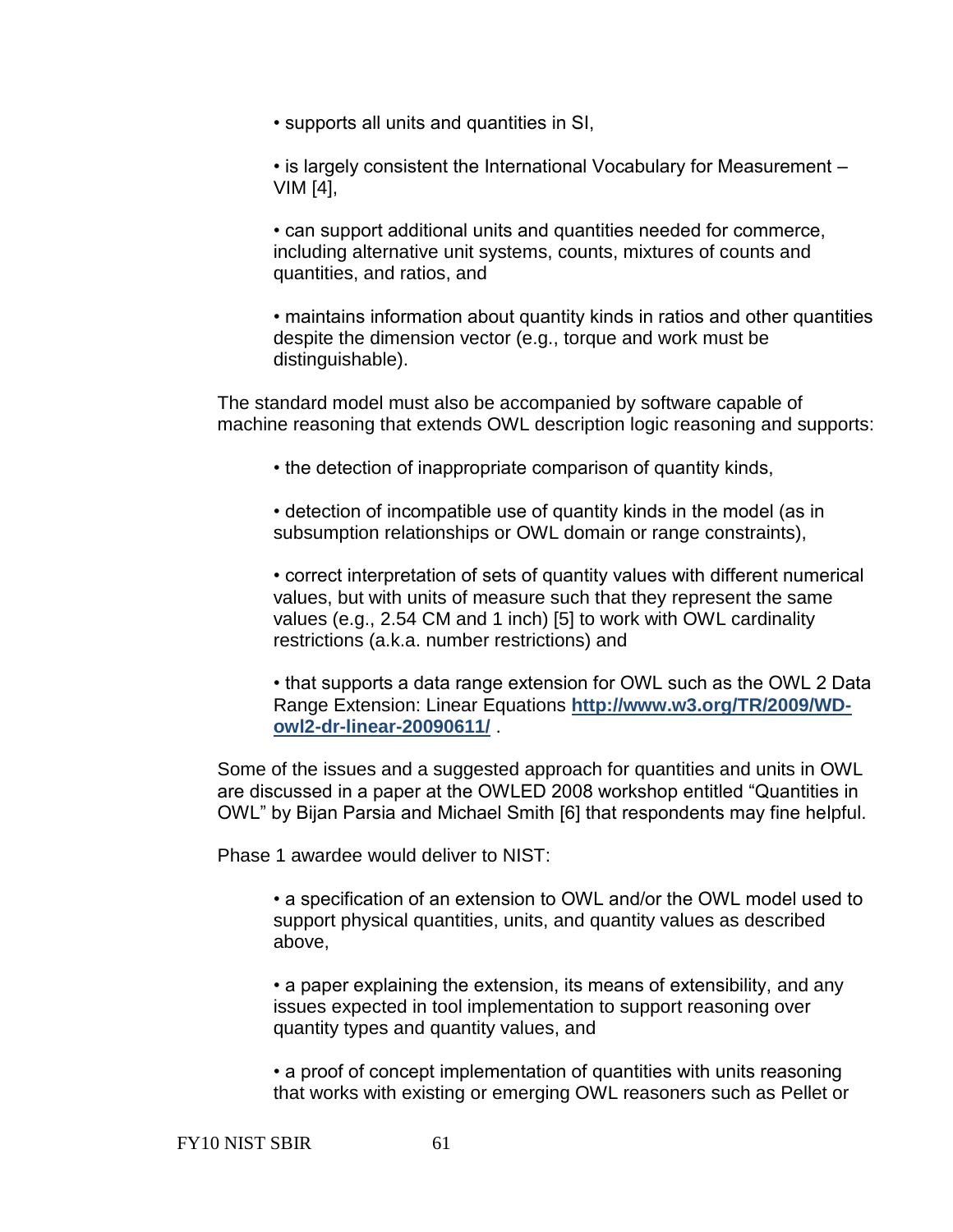Hermit.

Phase 2 awardee would deliver to NIST:

• a specification for an extension to OWL that adds the expressivity and reasoning support for quantities, units, and quantity values described above that is sufficiently complete to be used as the basis for a future revision of OWL,

• a robust beta version of the quantities and units reasoning implementation integrated with one or more of the popular OWL reasoners.

References:

1. **<http://www.w3.org/TR/owl-ref/>**

2. International System of Units, SI Units **[http://www.bipm.org/en/si/si\\_brochure/](http://www.bipm.org/en/si/si_brochure/)**

3.The International System of Units (SI), NIST Special Publication 330, 2008 Edition, Barry N. Taylor and Ambler Thompson, Editors **<http://physics.nist.gov/Pubs/SP330/contents.html>**

4. International Vocabulary of Metrology, VIM (3rd ed, 2008) **<http://www.bipm.org/en/publications/guides/vim.html>**

5.Note that this capability requires unit conversion across systems of units, and not merely within a system of units.

6. **[http://www.webont.org/owled/2008/papers/owled2008eu\\_submission\\_](http://www.webont.org/owled/2008/papers/owled2008eu_submission_%2034.pdf)  [34.pdf](http://www.webont.org/owled/2008/papers/owled2008eu_submission_%2034.pdf)**

# **9.07.04.2-R Sustainable Manufacturing Maturity Modeling Tool Development**

Sustainable manufacturing (SM) uses advanced manufacturing sciences and technologies that span the entire lifecycle of products and services to minimize negative environmental impacts, conserve energy and natural resources, are safe for employees, communities, and consumers, and are economically sound. Yet progress toward SM is hindered as industry lacks the quantifiable measurement techniques, data and tools to objectively evaluate progress against selected aspects of product lifecycle. This includes aspects such as energy efficiency, emissions, key process technologies, modeling and simulation and standards and associated regulatory requirements. Companies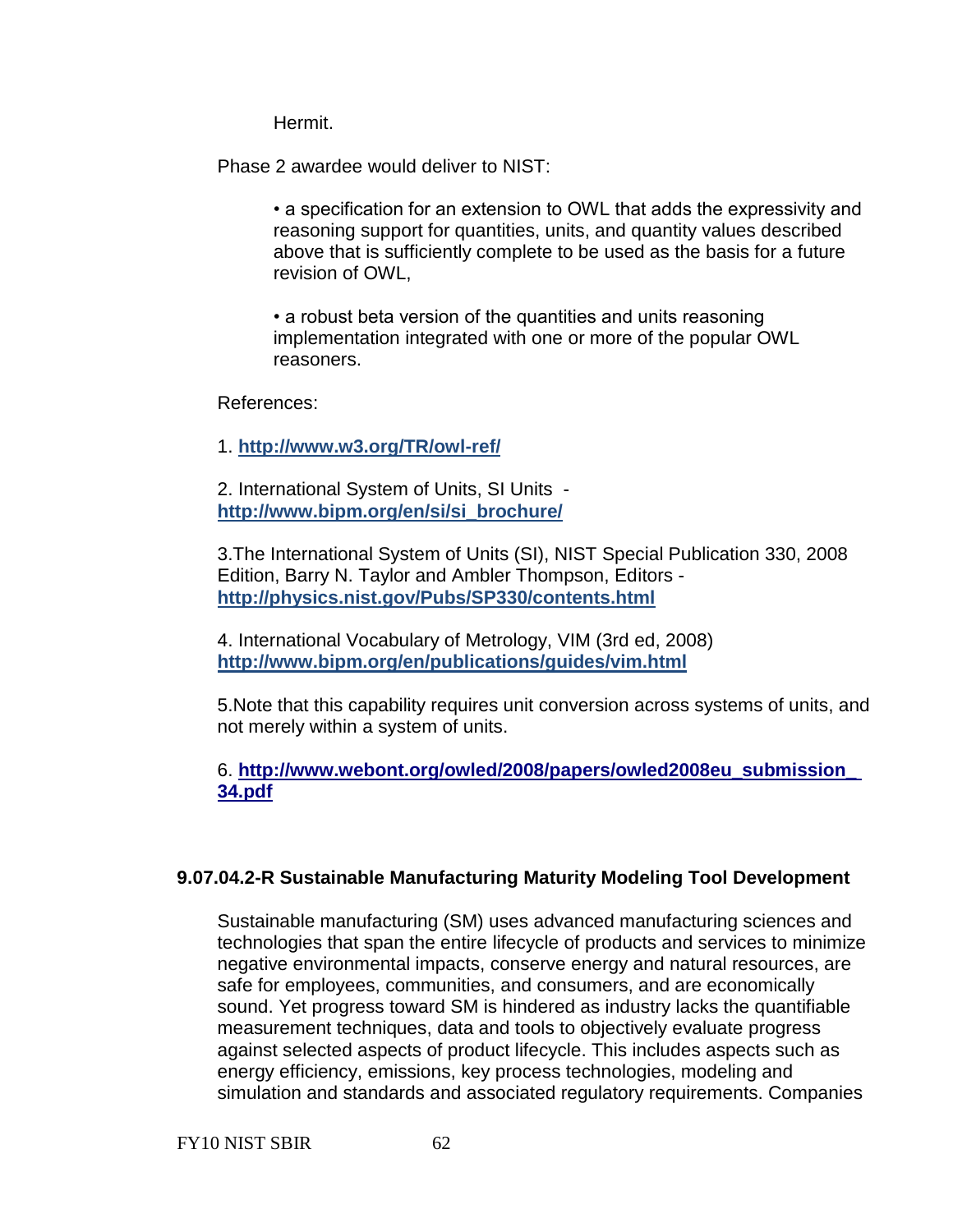need new tools to plan effectively for the near, intermediate and long-term and to objectively evaluate their progress toward their SM goals. We envision an evolving SM maturity model that includes a set of performance indicators that can be quantifiably measured with derived uncertainties. This maturity model will facilitate effective planning and standards conformance. The model will be useful beyond just measuring a single manufacturing process. It will allow one to prioritize activities and view progression within the enterprise towards the goal of becoming sustainable. It will also allow decision makers to compare the impact of one decision versus another on the enterprise.

The maturity model is expected to provide useful management insight through objective evaluation of initial and evolving states with regards to SM. It will promote the integration of traditionally separate organizational functions, set process improvement goals and priorities, provide guidance for quality processes, and provide a point of reference for appraising sustainability in current manufacturing processes. It will further promote:

- identification of complex intertwined issues,

- use of statistical controls/methods,

- use measurement principles to allow reporting/conformance to standards,

- meet/control requirements thus supporting cost and schedule control,

- support mutual understanding of requirements by product development and manufacturing team members,

- support implementation of new technologies and processes with ability to evaluate performance,

- promote continuous improvement culture, and
- support to interface with appropriate standards

This SBIR solicitation seeks development of a tool that uses identified data and defined analysis procedures to support functionality described in the preceding paragraph. A successful Phase 1 submitter would deliver to NIST:

• Specification for the tool and framework for a sustainable manufacturing maturity model, and

• Beta-level tool that illustrates its functionality and ability to provide measure of a company's SM maturity level through a case study demonstration.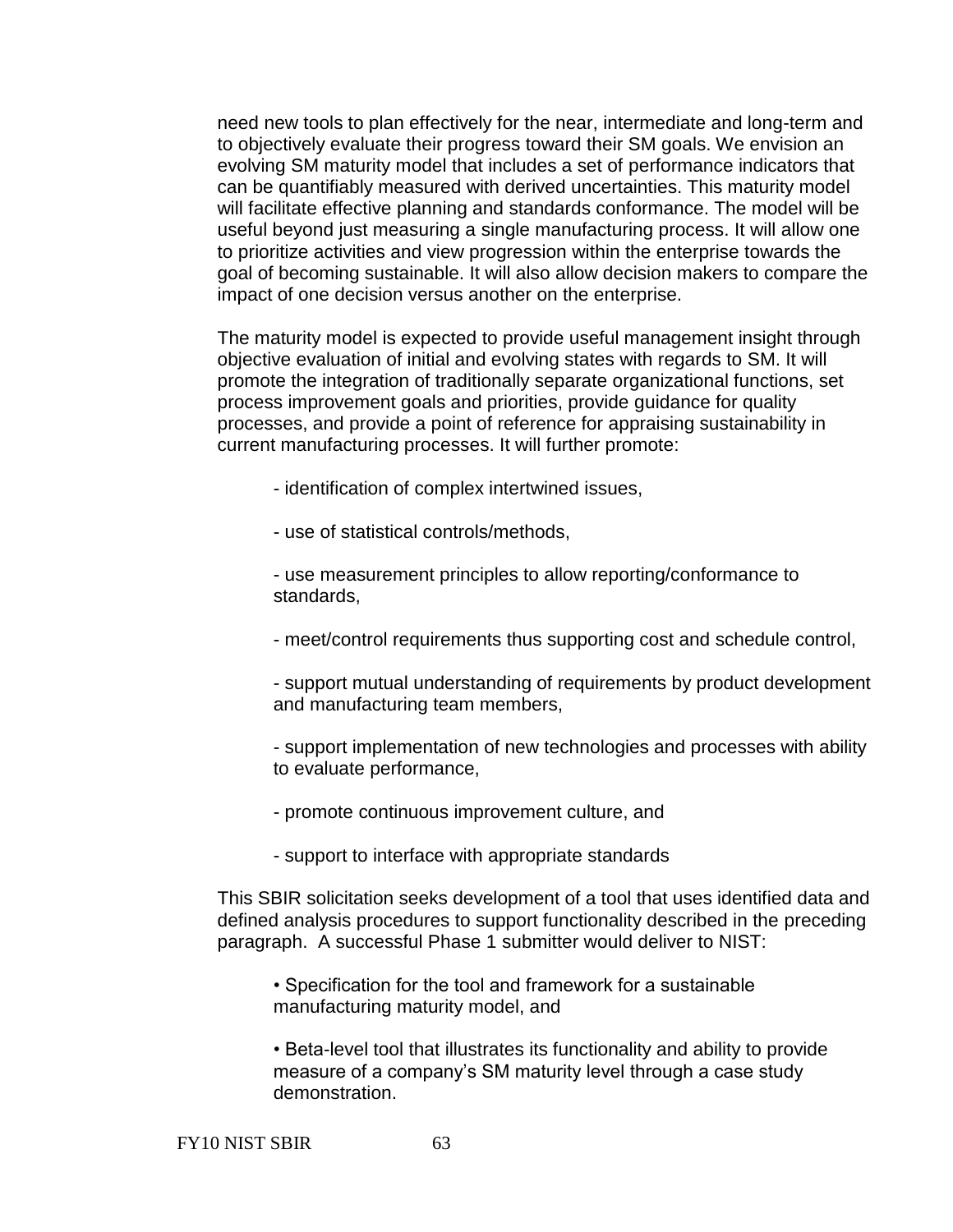Phase 2 deliverables:

An initial tool and toolkit that will provide useful management insight through objective evaluation of initial and evolving states of a company's evolution to achieving SM goals. The tool will also incorporate key functionality stated in the SBIR description.

A comprehensive industry case study/s that demonstrates the capabilities of the tool/toolkit in evaluating a company's overall performance, expected direction, and SM maturity. Further, this will include the company's perception regarding the impact of the tool on meeting the company's SM goals.

The awardee(s) will work with NIST staff members involved in sustainable manufacturing R&D to develop requirements for evaluating the tool functionality and performance against industry needs

# **9.07.05.2-R Sustainability Performance Analysis Tools for Evaluating Manufacturing Processes**

Sustainable indicators and metrics provide the measurement foundation to evaluate the performance of manufacturing processes. Many sustainable indicators and metrics have been published by the Global Reporting Initiative (**[http://www.globalreporting.org](http://www.globalreporting.org/)**) as well as some others, such as Dow Jones Sustainability Index (**[http://www.sustainability-index.com](http://www.sustainability-index.com/)**). However, specific indicators and metrics for evaluating the sustainability performance for specific manufacturing processes are rarely available. Software tools for analyzing the sustainability of a given manufacturing process are necessary for factory management to identify problem areas within the process. With this information, managers can make the necessary changes or improvements to the manufacturing process to achieve performance goals in sustainability. These tools would also be useful data for anyone using a sustainability manufacturing maturity model.

This SBIR solicitation seeks development of tools implementing publicly available indicators that are relevant to manufacturing and identify any missing indicators that are necessary to be included, and implement those too. Analytical capability enables manufacturing companies to benchmark current performance against company goals or regulations, track performance in time, and identify problems.

Phase 1 Milestones:

• A set of indicators used to evaluate sustainability performance in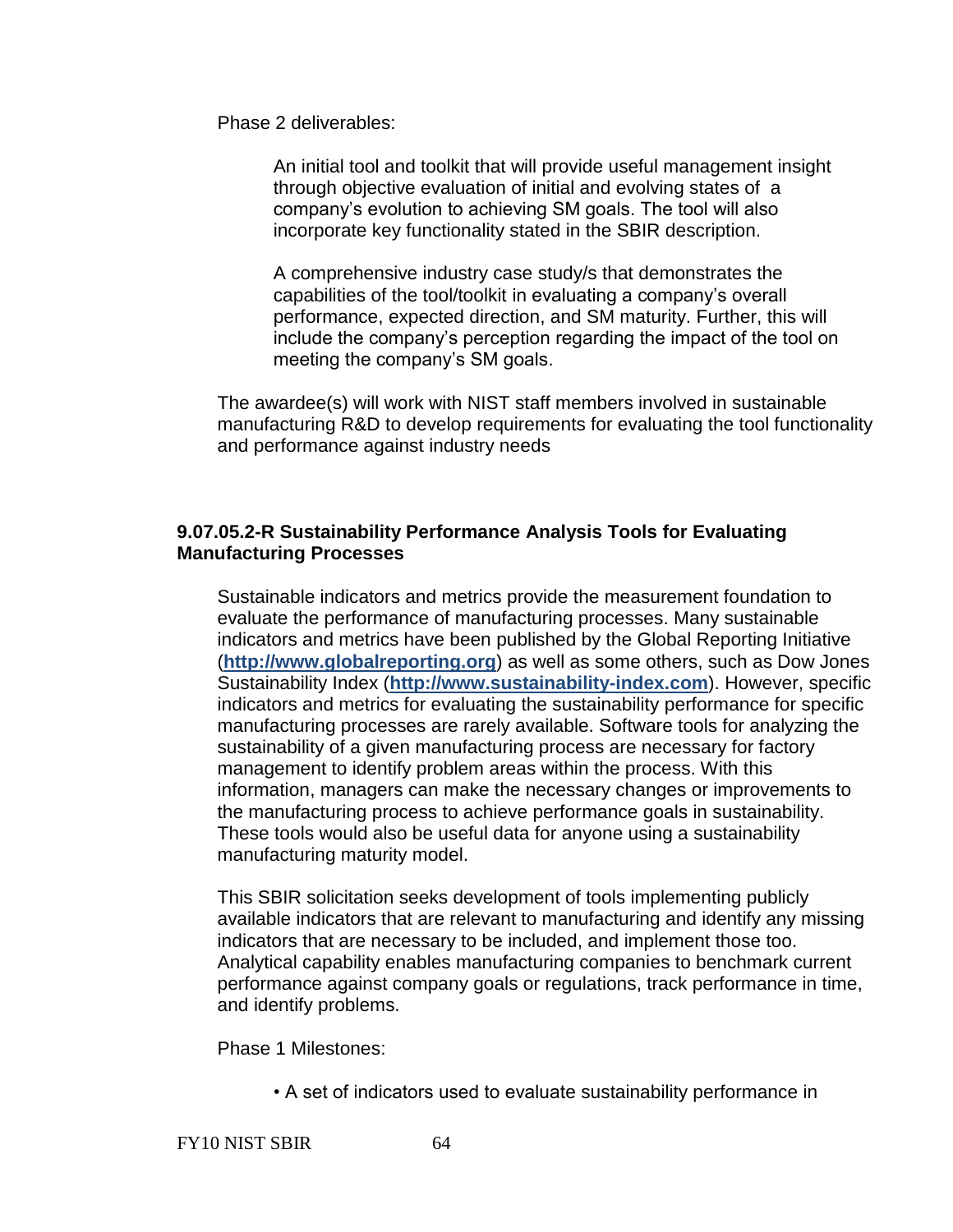manufacturing processes

• A set of benchmark metrics corresponding to the above mentioned indicators

- Prototype of an analysis software toolset
- A detailed project plan for developing software tools

Phase 2 Milestones:

- A ready-for-commercialization software toolset for the performance analysis of and reporting sustainability
- Document of the software architecture, functions, limitation, and user manual of the toolset
- Demonstration of the toolset using a selected manufacturing process

The awardee(s) will work with NIST staff members who are involved in sustainable manufacturing measurement and testing to develop requirements for performance analyses.

### <span id="page-64-0"></span>**9.08 Materials Characterization**

### **9.08.01.5-R Tensile Pulse Generator for Heated Kolsky Bar Apparatus**

The Kolsky Bar technique, also known as a Split Hopkinson Pressure Bar [1], is the method of choice for obtaining the stress-strain response of metals at high rates of strain. NIST has developed a unique electrically pulse-heated Kolsky bar facility [2] for measuring the compressive strength of metals subjected to rapid loading at high temperature, such as occurs in machining. These measurements are needed for advancing the state-of-the-art in high speed machining modeling and control. NIST is currently expanding our measurement capability in this area to include a pulse-heated tension Kolsky bar, which will enable measurements of ductility and failure of metals subject to machining-like conditions and thereby enhance confidence in material models developed for machining simulations from the data. NIST currently seeks the development of tensile pulse generator hardware for the tensile pulse-heated Kolsky bar we are currently constructing out of maraging steel.

NIST requires the pulse generator to consist of a pneumatically driven striker bar, following methods described in [1], which will require mechanical coupling to the existing NIST tensile Kolsky bar hardware and conform to the following specifications:

(1) The projectile must be made from maraging steel and must be impedance matched to the NIST tensile Kolsky bar. At present, the NIST Kolsky bar diameter has yet to be finalized, but it will be in the range of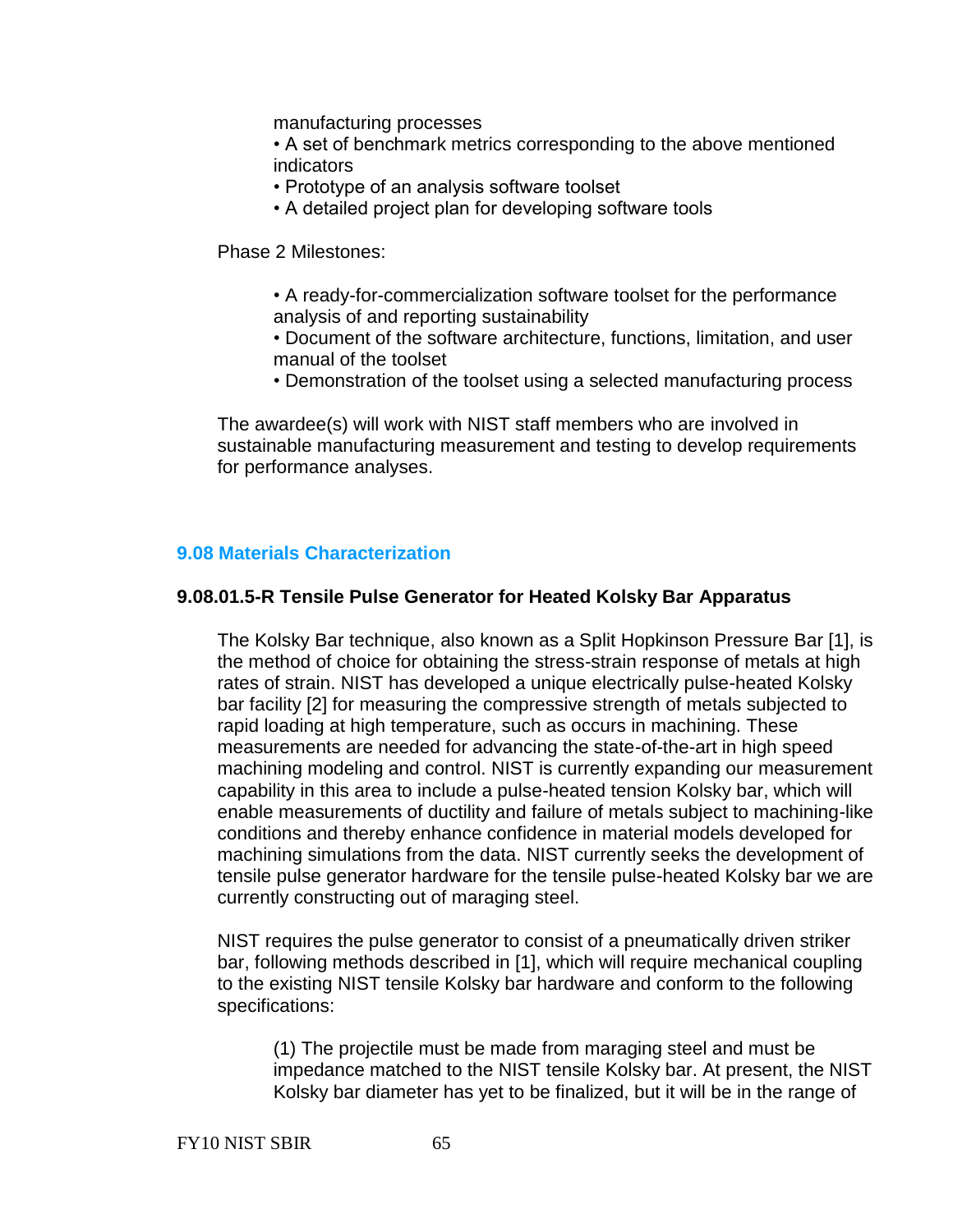15 mm to 25 mm. (All necessary technical information regarding the NIST bar design will be made available to the awardee on the award date).

(2) The striker velocity must be repeatable within  $\pm$  0.2 m/s and userselectable up to 25 m/s at impact.

(3) The pulse duration must be selectable by being able to use different striker bar lengths, up to a maximum length of 0.5 m.

(4) The pulse shape must be adjustable using engineered pulse shaping materials placed at the striker impact surface to obtain constant strain rate tests for a wide variety of test materials. Software for the design of the pulse shaper material and dimensions must be supplied.

(5) The pulse generator must be electrically isolated from the struck bar at all times.

(6) The pulse generator must be triggered electrically, both from a pushbutton and a suitable control voltage signal.

(7) The striker velocity must be measured each test.

(8) The pulse generator must not, through design or performance, cause the test specimen to be optically obstructed in any way.

(9) The design will eliminate the need for any significant unsupported length of the incident bar, which can result in non-planar tensile pulses.

Note that it is expected that NIST will collaborate extensively with awardee(s) on the development of this device and its integration into the NIST tensile Kolsky bar.

Phase 1 Milestones:

Delivery to NIST of prototype pneumatic pulse generator with pneumatic actuator, one striker bar, firing mechanism, striker velocity measurement, and coupling hardware and mating threads for integrating into the NIST tensile Kolsky bar. The actuator will then be integrated into the NIST system and preliminary tests will be conducted to assess the design

Phase 2 Milestones:

Phase 2 will be to complete the design including any modifications that may be suggested by the preliminary test results. Final actuator design including multiple striker bars, pulse shaping design software, and any modifications that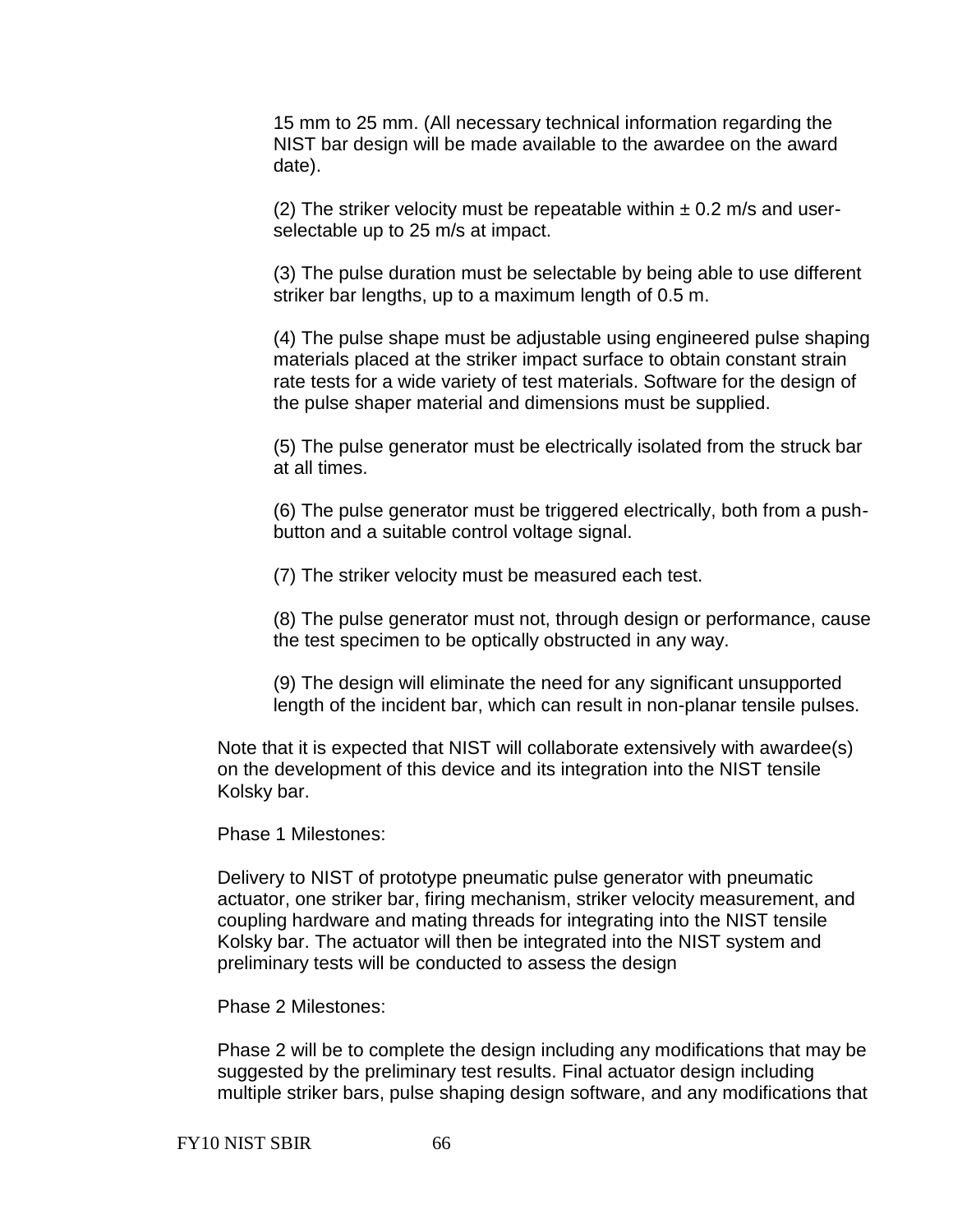have been incorporated as the result of Phase I testing. Tests to assess striker bar repeatability, pulse width and pulse shaping design will be conducted on a variety of materials, both with room temperature and elevated temperature samples using pulse-heating.

References:

[1] Gray III, G.T., Classic Split-Hopkinson Pressure Bar Testing, ASM Handbook, Vol. 8, Materials Park, Ohio, 1990, pp.462-476.

[2] S.P. Mates, R. Rhorer, E. Whitenton, T. Burns and D. Basak, "A Pulse-Heated Kolsky Bar Technique for measuring Flow Stress of metals Subjected to High Loading and Heating Rates," Exp. Mech., 48 (2008), 799-807.

### **9.08.02.5-R Integrated Actuator for Contact Resonance AFM**

Contact resonance force microscopy (CR-FM) is an emerging technique for nanoscale materials characterization that utilizes the atomic force microscope (AFM). In CR-FM, one or more resonant vibrational modes of the AFM cantilever are excited while the tip of the cantilever is in contact with a material. By measuring the frequency of the resonant mode in contact, surface mechanical properties can be determined. NIST is developing advanced CR-FM methods to quantitatively image the spatial distribution in nanomechanical properties [1,2]. The resonant cantilever modes are typically excited using an external piezoelectric actuator mounted beneath the sample. This requires twosided access to the sample: the top for the AFM cantilever tip, and the bottom for the actuator. However, two-sided access is either unavailable or undesirable in many applications. Single-sided access would also facilitate widespread use of CR-FM techniques. A possible solution to this problem involves the "tuning" or "shake" piezoelectric element within the AFM head or cantilever holder [1,3]. However, this element was designed for another purpose (intermittent contact mode) and produces inferior results when used for CR-FM. In particular, spurious signals are often observed that may result from plate modes of the element. Also, the output vibration amplitude of this element for a given input voltage is usually highly dependent on frequency. Therefore, it can be difficult to detect resonant peaks across a wide range of frequencies.

NIST solicits proposals to develop an improved means to excite the cantilever in CR-FM experiments. The device must be integrated into the AFM head or cantilever holder so that two-sided sample access is not required. Although its initial use will be in a NIST laboratory environment, the approach must be suitable for eventual implementation in an industrial or commercial setting. NIST will provide the awardee with information regarding CR-FM technology development. NIST will also work with the awardee to test the device during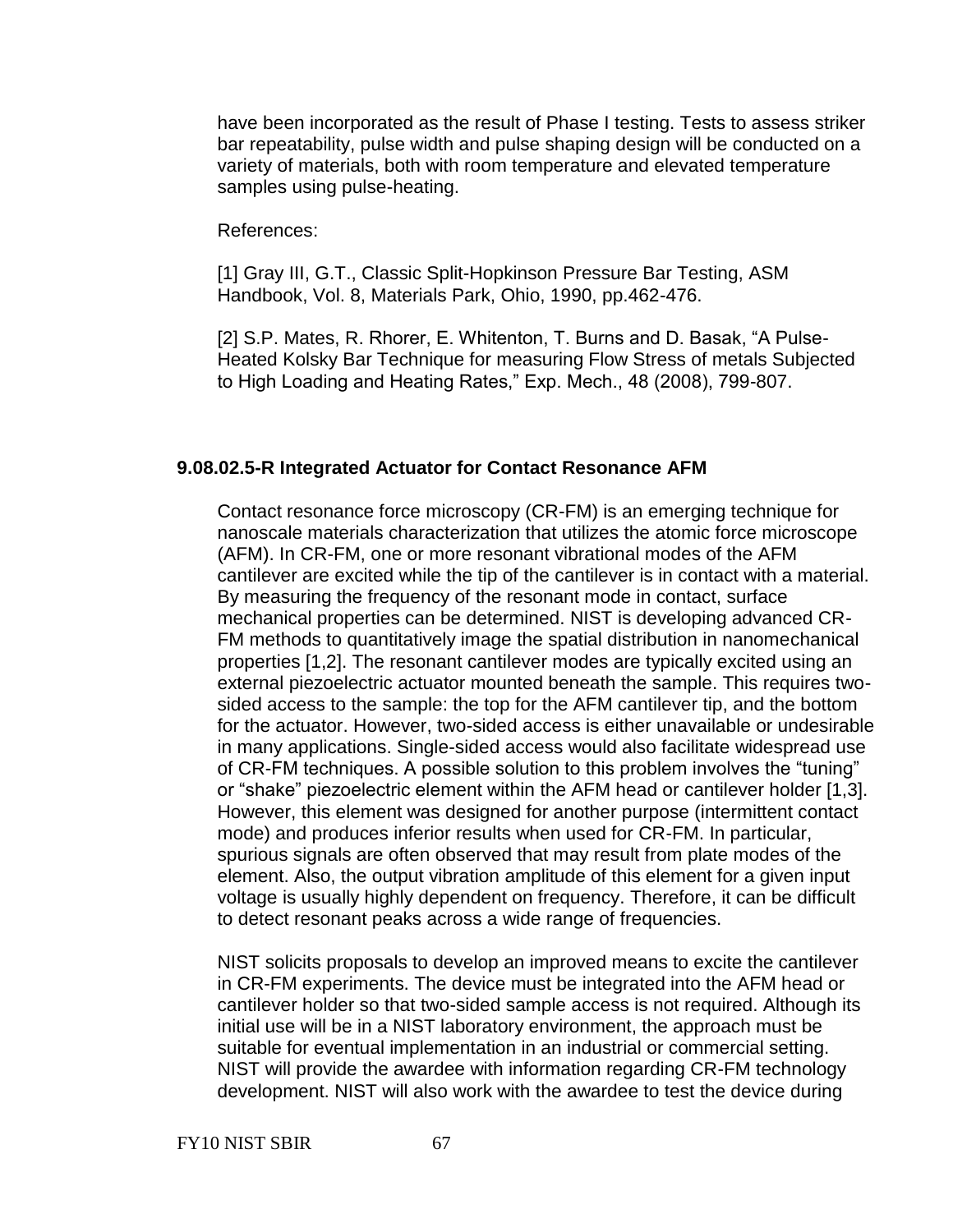development in order to provide feedback regarding its performance.

At the end of Phase 1, the awardee will deliver to NIST a prototype device suitable for use in laboratory CR-FM experiments with the following characteristics:

• Able to be used on one of NIST's existing AFMs.

• Able to be used with a wide range of commercial cantilevers. Selfactuating cantilevers will be considered, but the geometry of a selfactuated cantilever must not preclude the use of CR-FM analysis models.

• Capable of driving the cantilever with a continuous sine wave vibration at arbitrary frequencies in the range of approximately 10 kHz to 2 MHz (higher if possible).

• Capable of exciting the cantilever's resonant modes with sufficient amplitude for CR-FM experiments (typical photodiode output voltages of 0.05 to 0.5 mV at resonance).

• Easy to adjust and control the excitation frequency and amplitude in software, for instance to perform a frequency sweep. Control within the AFM software is preferred, but control by external commercial software (e.g., LabView) will be considered.

At the end of Phase 2, the awardee will provide NIST with a refined device suitable for commercial use. In addition to the required specifications for the laboratory prototype created in Phase 1, the Phase 2 device should have the following refinements:

• Improved flatness of vibration amplitude – as flat as possible over the entire frequency range. For comparison, the amplitude of bottommounted actuators used in current experiments typically decreases by approximately 50 % (-6 dB) at ±50 % of the center frequency.

• Demonstrable reduction in both number and amplitude of spurious modes compared to existing top-mounted actuators (and to the prototype device, if possible).

• Able to be easily substituted for an existing component of a commercial AFM (e.g., cantilever holder) by someone trained in AFM use but without specialized expertise.

References:

FY10 NIST SBIR 68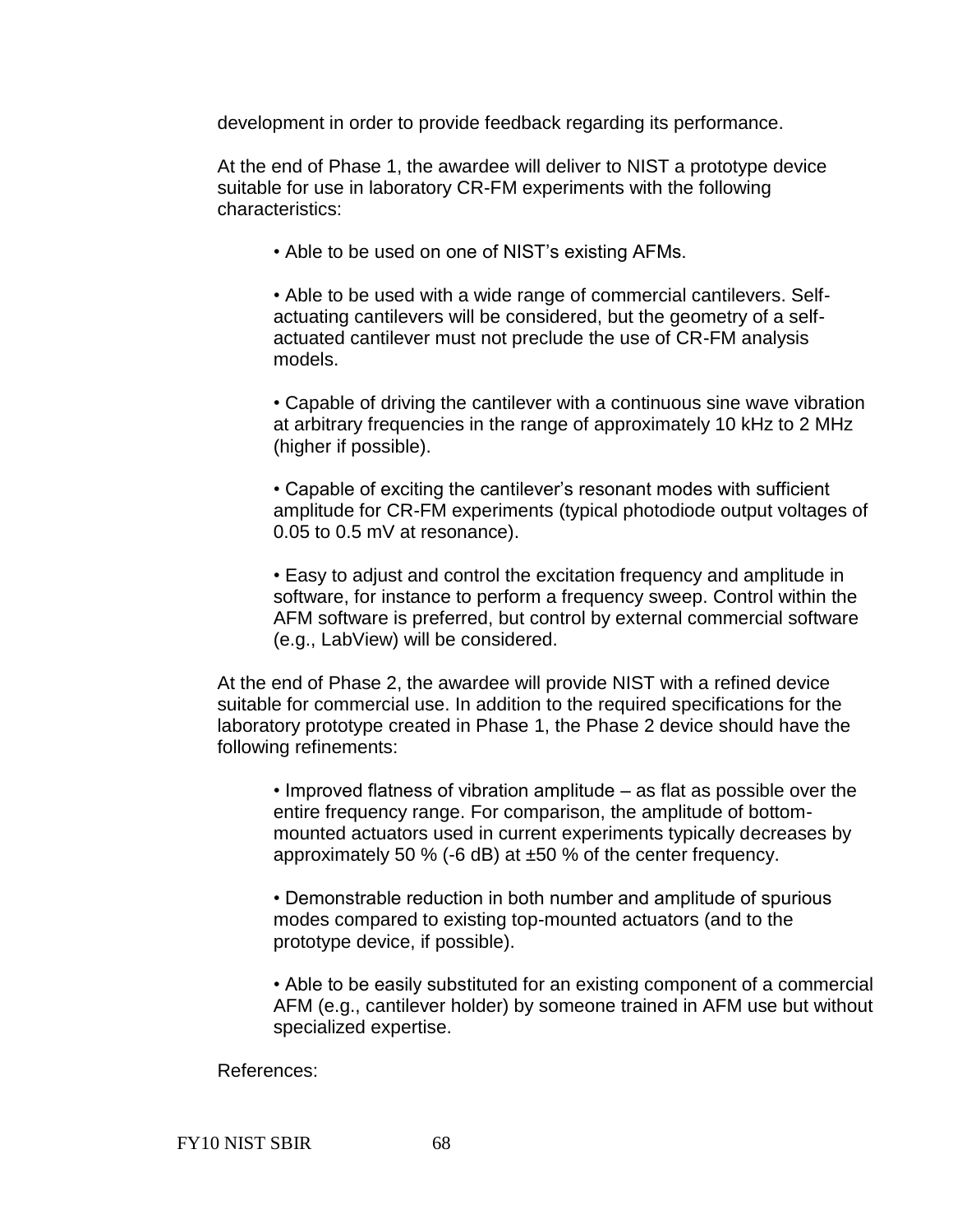1. D. C. Hurley, in Applied Scanning Probe Methods Vol. XI (Springer-Verlag, Berlin, 2009), Ch. 5, pp. 97-138.

2. D. C. Hurley, K. Shen, N. M. Jennett, and J. A. Turner, J. Appl. Phys. 94, 2347 (2003).

3. K. Yamanaka, K. Kobari, and T. Tsuji, Japanese J. Phys. 47, 6070 (2008).

# **9.08.03.5-R Elevated Temperature Microbalance Instrument for Nanomaterial Characterization**

Carbon nanotubes will enable future electronics, composites, and biomedical devices, among many other applications. Determining nanotube chemistry, purity, homogeneity, and extent of surface coverage of functional moieties is challenging due to the extremely small dimensions coupled with the small quantities of these materials that are often available for analysis. Determining these chemical parameters is particularly important for materials analysis, as many different carbon-containing species can be produced under similar thermodynamic conditions. Subtle changes in nanotube composition and geometry can lead to substantial differences in performance (e.g., multi-walled vs. single-walled tubes). As a result, new methods are needed to quickly assess nanotube quality and homogeneity during purification processes.

As the need for high-purity and well-characterized nanotube samples grows, it is anticipated researchers and manufacturers will need methods to characterize samples on the small scale. Quartz crystal microbalances (QCMs) offer significant promise for characterization of nanotubes in a similar manner to thermogravimetric analysis with significant reduction in sample size. These devices are highly sensitive mass detectors and can determine changes on the order of picograms. Currently, however, most QCM devices are operated at or near ambient temperature conditions to avoid measurement error. We seek proposals for new fixtures and instrumentation that enable elevated temperature operation of QCMs in controlled environments to investigate material behavior in small volume. Control and equilibration of temperature prior to measurement are highly desired. Ease of application of the test material (e.g., via automated drop casting), rapid analysis of results, and the potential for either re-use (or ease of replacement) of the mass sensor are important metrics for future adoption of the approach in nanotube characterization. The potential to adapt the instrument for other nanoparticle characterization (e.g., iron oxides, gold nanoparticles, etc.) is also desirable.

Temperature ranges of interest include: 25-250 ºC for analysis of organic materials and surface species; 100-500 ºC for comprehensive decomposition studies. Acquisition of data in temperature increments of 1 °C is required, with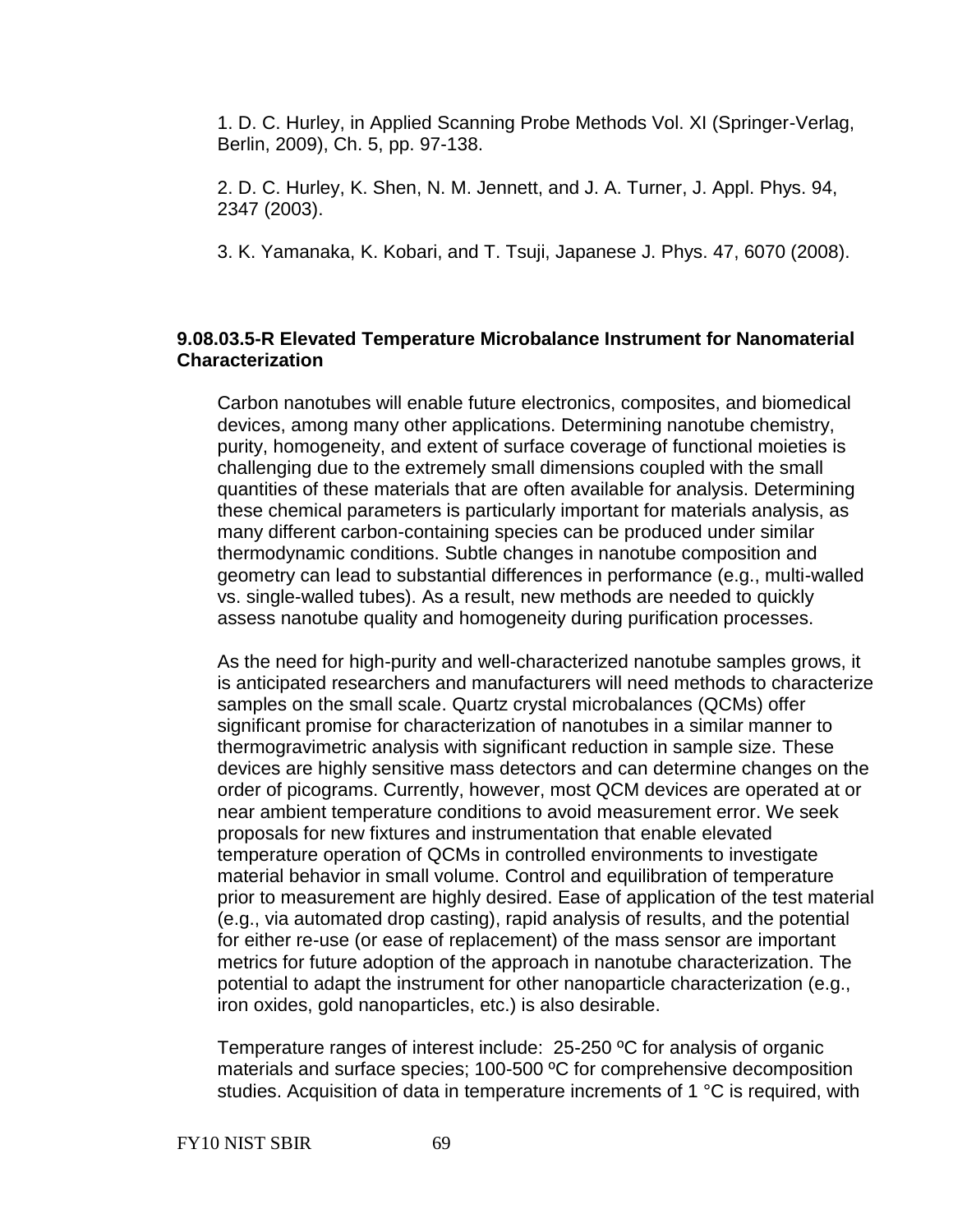0.25°C increments preferred.

Phase 1 Milestone

At the completion of the Phase 1, the awardee will deliver a QCM test fixture to NIST with the following specifications:

• Capability to heat the microbalance from room temperature to 500 ºC.

• Capability to measure and record temperature during heating (1 ºC increment preferred) .

• Capability to control the heating rate from 1 °C/min to 20 °C/min.

• Capability to monitor QCM impedance during heating using standard electrical connections (e.g., BNC to impedance analyzer).

• Capability to access the top surface of the QCM prior to analysis to apply coatings, reagents, etc.

• Capability to minimize mechanical stress at the QCM edge (i.e., clamping) to avoid reduction in Q factor.

Phase 2 Milestone

At the completion of the Phase 2, the awardee will deliver a QCM instrument to NIST that includes the Phase 1 fixture with the following additional attributes:

• Capability to record and display all measurement parameters in realtime.

• Software to analyze acquired data and generate mass change vs. temperature graphs.

• Capability to flow fluids (liquid or gas) across the QCM surface during measurement.

• Capability to uniformly deposit specimens onto the crystal surface using an automated mechanism (e.g., micro-pipette).

• Capability to independently address and control at least 5 QCM sensors simultaneously via a multiplexed arrangement.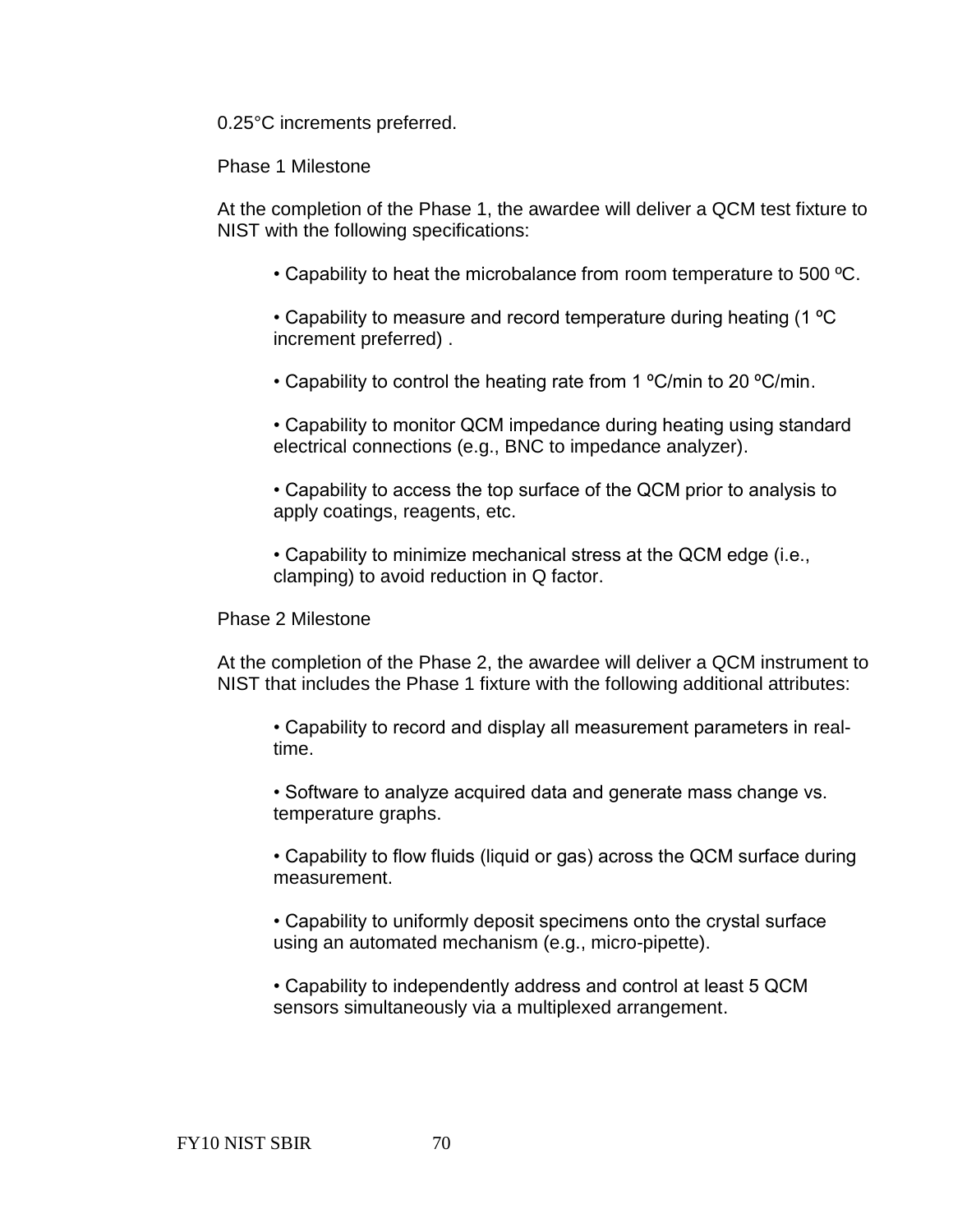### **9.08.04.3-R Instrument for Characterization of Environmental Soot Aggregates**

Particulate matter in the environment is known to have a significant influence on the climate, air quality, and population health. We are currently developing a program to investigate nano-particle effects on health. One of the diagnostic tools to be used in this project is laser-induced incandescence (LII), which can provide quantitative information on particle primary size and volume fraction. We currently have a turn-key system to provide real-time, nonintrusive measurements of these soot characteristics; however, LII measurements are unable to provided information on the soot aggregate characteristics. The current state of the art characterizes the aggregate fractal nature by using Rayleigh-Debye-Gans light scattering theory. Thus, development of an instrument that estimates soot aggregate size, concentration, and other relevant characteristics, and can be integrated into the LII design would represent a more comprehensive particulate characterization. Thus, we seek an innovative approach for a diagnostic system that provides state-of-the-art analysis of aggregate/agglomerate characteristics (e.g.,distributions of particle size and volume fraction via the fractal dimension) for particles as large as 10 µm, and the hardware will function in conjunction with our current LII system. The software must provide access to the raw data so that post processing of statistical information and graphing of data can be carried out on other computing platforms.

Phase 1 should demonstrate the feasibility of this new diagnostic to meet the stated criteria. The objective of Phase 2 is the delivery of a functioning instrument that is integrated into our current LII system. It is expected that this new measurement capability will find immediate commercial applications for a wide range of environmental and health-related technologies.

# **9.08.05.5-TT Development of a MEMS Oscillatory Parallel-Plate Rheometer**

A MEMS Oscillatory Parallel-Plate Rheometer has been developed and demonstrated to measure viscoelastic properties (specifically, viscosity and viscous and elastic moduli) of fluids and gels.

Growing numbers of applications including proteomics, cosmetics, and thin film coatings use novel viscoelastic materials that derive their rheological properties from micro scale structure created by the inclusion of long chain molecules, nano particles and dispersed fluids. These applications also often involve flow through confined geometries which deform the micro structure, altering the materials' rheology and limiting their effectiveness. Characterization of these novel materials is often difficult due to the small volumes initially formulated. Therefore, "micro rheology" and thin film rheology techniques have been employed to characterize these materials. Micro rheology commonly refers to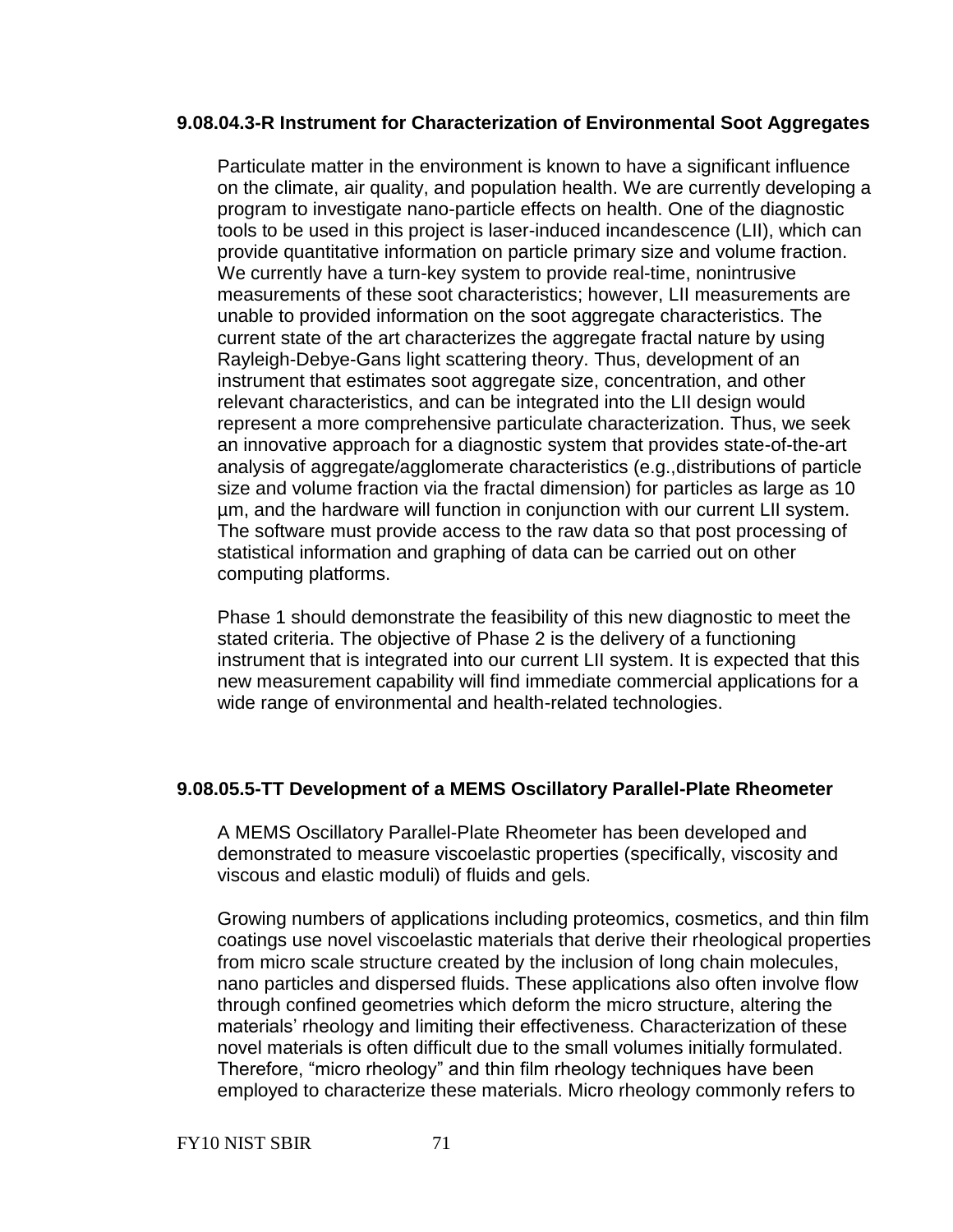analyzing the motion of micro probe particles to measure fluid response at small length scales. This method examines a small area around the probe particle, ignoring a fluid's micro structure. A number of methods exist to study thin films, but they rely on complex modeling of probe geometry, contact area and material properties to extract anything more than the elastic modulus of a film.

We demonstrate a MEMs parallel plate rheometer for micro rheology that confines viscoelastic materials to length scales on the order of a micrometer, but probes the entire material response to dynamic oscillatory shear. The MEMs Parallel Plate rheometer uses a 1 mm square nano positioner stage to apply a controlled sinusoidal strain, with displacement up to 15 micrometers. The instrument monitors two displacements on the MEMS platform, which measure the stress and strain in the sample. The device is suitable therefore for strain- or stress-controlled operation. Through physical modeling of the system, both storage and loss moduli can be extracted for a wide range of frequencies, from 0.5 to 500 Hz. The confinement of the fluid is set by adjusting the gap between the stage and a transparent cover plate that allows optical observation. By decreasing this gap, the increasing effects of confinement can be observed. Because the strain is applied to the entire fluid body, this device examines the effects of confinement on the entire micro structure. Furthermore, this device uses less than 1 nL of material, which is beneficial for these types of novel experimental materials. The current NIST design can be found at **[www.nist.gov/msel/polymers/complex\\_fluids/upload/Christopher-09-SoR-](http://www.nist.gov/msel/polymers/complex_fluids/upload/Christopher-09-SoR-MEMS-rheom-poster-v2.pdf)[MEMS-rheom-poster-v2.pdf](http://www.nist.gov/msel/polymers/complex_fluids/upload/Christopher-09-SoR-MEMS-rheom-poster-v2.pdf)** (see

**[www.nist.gov/msel/polymers/complex\\_fluids/index.cfm%20](http://www.nist.gov/msel/polymers/complex_fluids/index.cfm)**). Awardees will be able to consult with the technical contact about the design and most current developments.

Some developments are needed before commercialization. Primarily, higherresolution displacement sensors are needed to extend the dynamic range of the rheometer. Currently with micrometer-scale resolution afforded by optical observation, the minimum measurable viscosity is approximately 0.1 Pa s. Implementation of real-time electronic sensors approaching nanometer-scale resolution is also needed. Optimization should include the device stiffness in and out of plane. Optimization of sample loading is also required. Accordingly, NIST is soliciting proposals from small companies to meet these challenges and bring the product to market.

Phase 1 deliverable:

• Develop a full design of a linear translational parallel-plate device, including mechanical drawings, displacement sensor components, and specifications for in-plane and out-of-plane device stiffness, sensor resolution, control algorithms and property measurement range.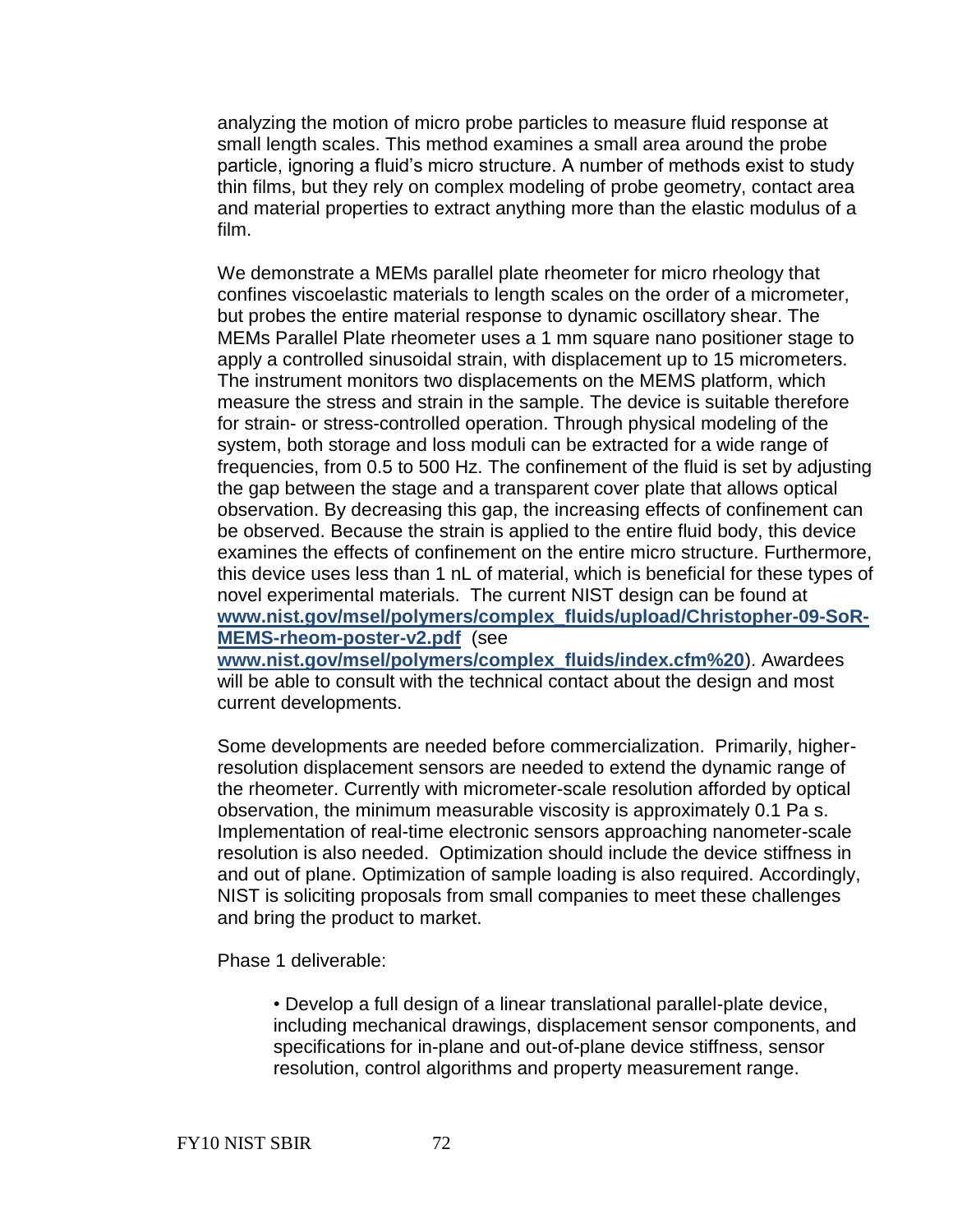• Develop a full design of a torsional parallel-plate device, including mechanical drawings, displacement sensor components, and specifications for in-plane and out-of-plane device stiffness, sensor resolution, control algorithms and property measurement range.

• Development of a commercialization plan for the instrument.

Phase 2 deliverables:

• Construction and demonstration of a prototype device able to measure viscosity as low as 0.001 Pa s, and dynamic moduli as low as 1 Pa.

• Measurements from the two sensors will be monitored in real-time, so that both stress- and strain-controlled measurements may be obtained.

• Temperature control. Two implementations: 5 °C to 40 °C and 30 °C to 200 °C.

• Demonstration of the device to the Technical Contact.

Reference: **[MEMs Parallel-Plate Rheometer for Oscillatory Shear Micro](http://www.nist.gov/msel/polymers/complex_fluids/upload/Christopher-09-SoR-MEMS-rheom-poster-v2.pdf)  [Rheology Measurements](http://www.nist.gov/msel/polymers/complex_fluids/upload/Christopher-09-SoR-MEMS-rheom-poster-v2.pdf)**, Christopher GF, Dagalakis N, Hudson SD, Migler KB, Society of Rheology, 81st Annual Meeting, Madison, WI, October 18-22, 2009.

# **9.08.06.5-TT Resonance Tracking Electronics for Scanned Probe Microscopy**

Contact resonance force microscopy (CR-FM) is an emerging technique for nanoscale materials characterization that utilizes the atomic force microscope (AFM). In CR-FM, one or more resonant vibrational modes of the AFM cantilever are excited while the tip of the cantilever is in contact with a material. By measuring the frequency of the resonant mode in contact, information about near-surface properties such as elastic modulus can be determined. Instrumentation and software for CR-FM measurements while the cantilever tip remains stationary are relatively straightforward to implement with commercial methods. However, such methods are not suitable for CR-FM imaging, which requires rapidly detecting and "tracking" the resonant frequency as the cantilever is scanned. Off-the-shelf methods typically cannot simultaneously provide sufficient frequency resolution and practical scan speeds. One reason is that the resonant frequency can shift significantly as the tip is scanned across regions with different properties.

NIST has developed advanced CR-FM methods to track the resonant frequency during imaging [1,2]. In the NIST approach described in Ref. 1, a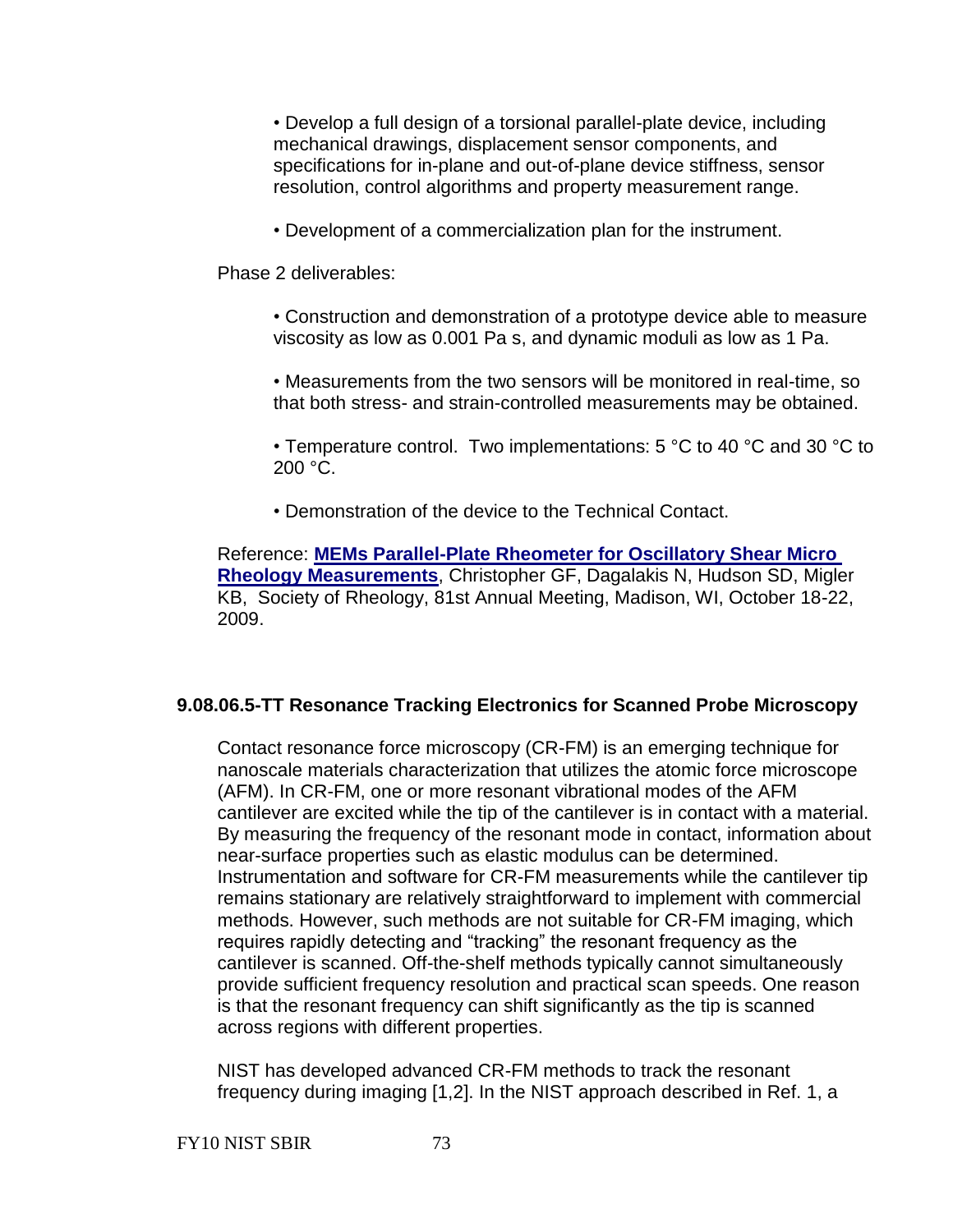swept-frequency sinusoidal signal is applied to a piezoelectric actuator. As the actuator drives the cantilever through its resonant frequency, the AFM photodiode detects the cantilever's vibration amplitude and sends it to a digital signal processor (DSP) circuit. The circuit constructs a complete resonance curve as each sweep completes and finds the frequency corresponding to the maximum amplitude. A feedback-control loop adjusts a voltage-controlled oscillator (VCO) to tune the center frequency of vibration to maintain the cantilever response curve centered on resonance. A voltage corresponding to the resonant frequency is also sent to an input port of the AFM instrument for image acquisition. Each pixel in the resulting image thus contains a value representing the resonant frequency at that position.

Interpretation of CR-FM data involves models for both the cantilever's vibrational response and the tip-sample contact [2]. Standard models usually yield values for the elastic properties of the sample. However, with more sophisticated models and/or additional measurements besides frequency, CR-FM experiments can yield other material properties. For instance, experimental proof of concept has been demonstrated for CR-FM viscoelastic measurements (storage and loss modulus) [3]. Demonstrating the value of CR-FM methods in nanoscale materials characterization has just begun by NIST and other institutions. However, there is currently significant duplication of effort as each research group develops their own software and hardware. NIST would like to facilitate more rapid adoption of CR-FM methods by a broader research community in order to realize its full potential for a wide variety of applications.

Therefore, NIST solicits proposals to develop a commercial system for CR-FM imaging for materials characterization. The system should leverage the NIST approach, but is expected to far exceed its original capabilities to provide a flexible platform for a range of applications. For instance, some electronic components in the original system are now obsolete and must be replaced with either direct substitutes or parts based on new concepts. Other aspects could be improved or refined, such as direct digital synthesis (DDS) to replace the VCO for frequency sweeping. NIST will work collaboratively with the awardee to provide feedback and help with issues such as evaluation of the operating parameters, device needs, and operating performance. NIST will provide the awardee with current information regarding CR-FM technology development.

At the end of Phase 1, the awardee will provide NIST with designs and documentation for CR-FM imaging electronics and software with the primary characteristics as follows:

- Able to be used in conjunction with any commercial AFM that contains a high-frequency photodiode PD output and an auxilliary image input
- Standalone module that is not integrated into a specific AFM or AFM component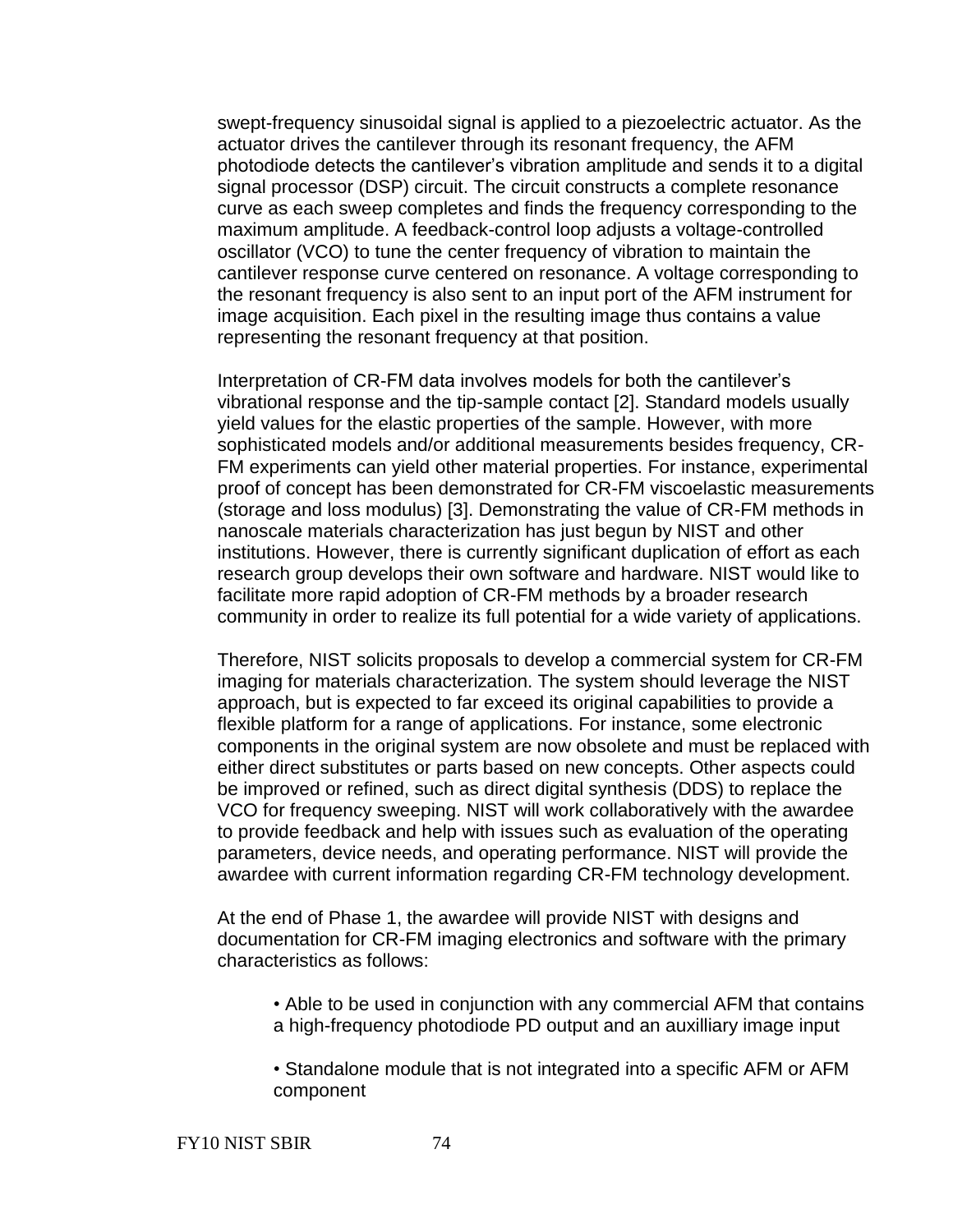• Standalone control software that makes it easy to adjust and control operating parameters. Compatible with Windows operating systems

• Approximate operating bandwidth 10 kHz to 2 MHz, higher (~3 MHz) if possible

• Capable of operating at scan speeds of at least 0.3 Hz per line, faster if possible

• Platform architecture that is sufficiently versatile (e.g., DSP, field programmable gate array, embedded processor) to permit upgrades and modifications in response to new research directions (e.g., signal processing to determine peak frequency or Q-factor)

• Capability to provide at least two output voltages simultaneously (e.g., two resonant frequencies, one resonant frequency and Q-factor)

• Adjustable output voltage to actuator, maximum peak voltage at least  $-2 V$ .

Phase 2 involves manufacture and testing of a commercial prototype based on the Phase 1 design. The work will be achieved with the cooperation of the NIST staff. In order to assist in this work, a functioning device will be delivered to NIST for its retention during Phase 2.

## References:

1. A. B. Kos and D. C. Hurley, "Nanomechanical mapping with resonance tracking scanned probe microscope," Measurement Science and Technolnology 19, 015504 (2008).

2. D. C. Hurley, "Contact Resonance Force Microscopy Techniques for Nanomechanical Measurements," in Applied Scanning Probe Methods Vol. XI (Springer-Verlag, Berlin, 2009), Ch. 5, pp. 97-138.

<span id="page-74-0"></span>3. P. Yuya, D. C. Hurley, and J. A. Turner, "Contact resonance atomic force microscopy for viscoelasticity," Journal of Applied Physics 104, 074916 (2008).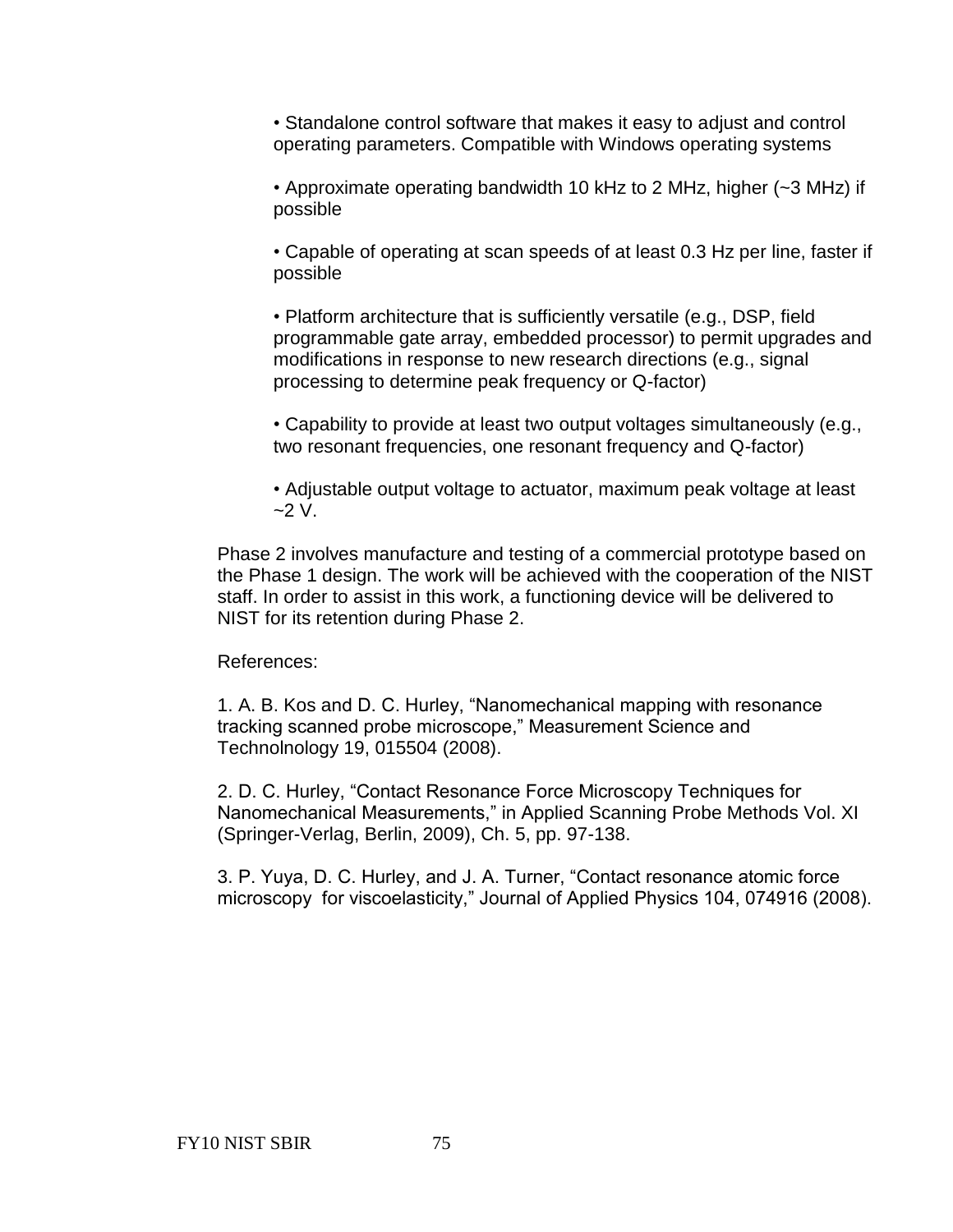## **9.09 Micro- [and Nano-fabrication Micromachining](#page-74-0)**

#### **9.09.01.2-R Avoiding Parasitic Currents on MEMS Devices**

Micro Electro Mechanical System (MEMS) devices are often built on semiconductor surfaces that are conducting because they are doped. When multiple devices, located on the same semiconductor surface, are simultaneously electrically actuated they may form parasitic electrical paths, which connect the electrical pads of these devices. These parasitic electrical paths can generate parasitic currents that result in undesirable cross talk errors.

**[Figure 1](http://tsapps.nist.gov/ts_sbir/image9_09_01_2_R.doc)** shows a planar two degree of freedom NIST MEMS nanopositioner capable of high precision motions along XY orthogonal axes. This device is actuated by two thermal actuators (electrostatic, piezoelectric, etc., actuators could have also been used). Electrical command signals are provided through the four electrical pads in the image (white rectangles). The electrical pads are electrically insulated from their surrounding, but the actuator beams are not, so any electrical potential difference has the potential to generate parasitic electrical currents through the device mechanism that will generate undesirable motion. The beams of the actuators can be insulated from each other with trenches filled with insulating material, but that complicates the fabrication process and weakens the device mechanism, thus a power amplifier solution is more desirable.

#### Objective:

Phase I work should include the design and fabrication of a prototype power amplifier that can minimize or completely eliminate these parasitic currents. The prototype should be delivered to NIST and tested by the awardee for the actuation of a MEMS device with at least two actuators. NIST researchers will be available to work with the awardee(s)

A successful test should meet the following performance criteria:

- A reduction of the measured parasitic cross talk error by at least 50%.
- No dynamic frequency response change below 10 kHz.
- Power capability of 0.5 W per actuator.

A successful Phase 2 awardee is expected to deliver a power amplifier that can minimize or completely eliminate parasitic currents for up to eight MEMS actuators.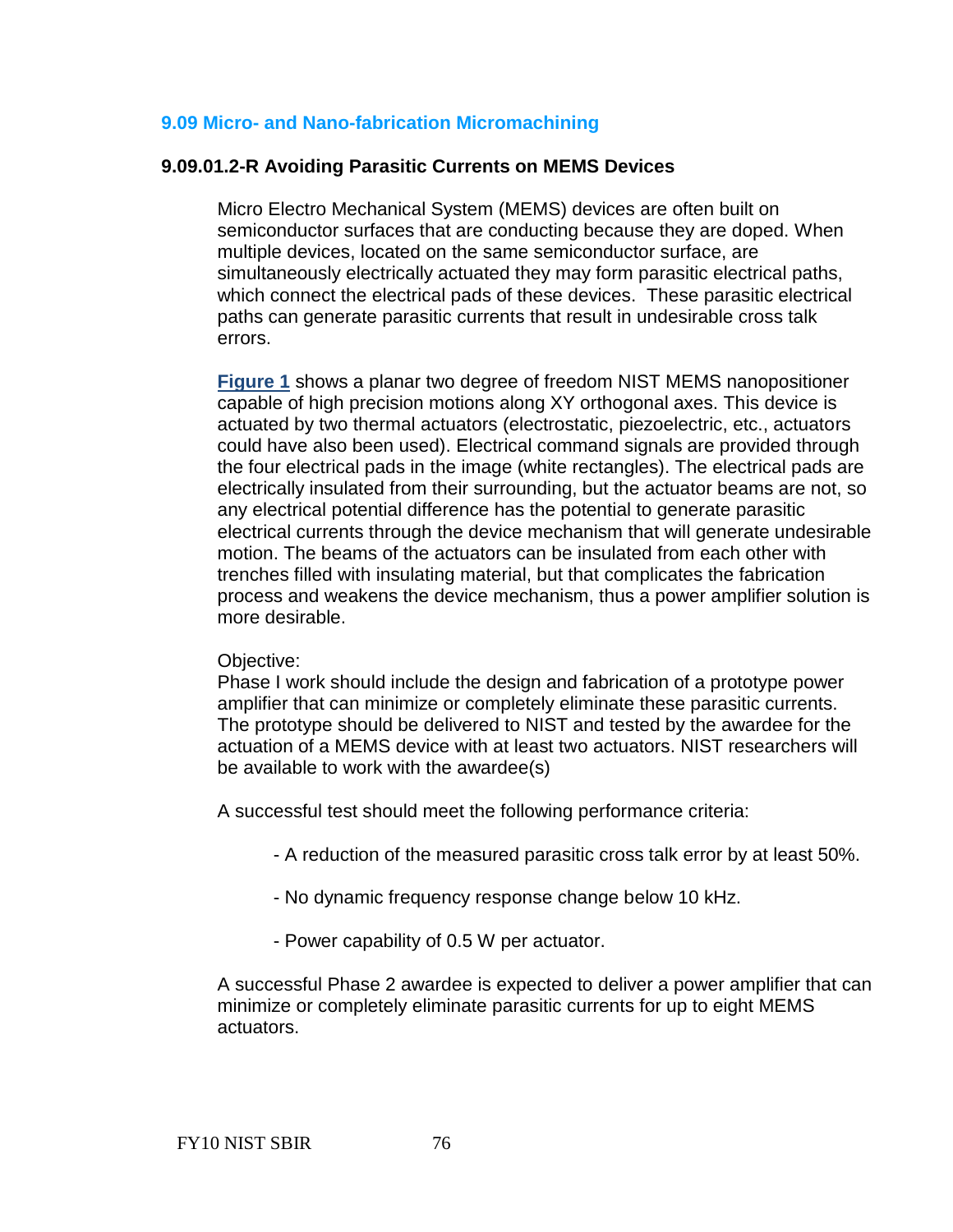### **9.09.02.1-R Common Platform for MicroRobotics Research**

NIST is developing untethered MEMS devices, also referred to as microrobots. These MEMS–scale microrobots have dimensions that are measured in 100's of micrometers and mass measured in nanograms. These microrobots operate by wirelessly broadcast power and control signals from externally applied electrostatic or electromagnetic fields and are fabricated using highly customized MEMS processes to provide specific materials for their stress and/or electromagnetic characteristics. Although a MEMS foundry process may be used to partially process these devices, fabrication cannot now be completed solely using commercially-available processes, but requires nonstandard post-processing. This processing could be done at any number of user facilities including NIST's CNST Nanofab, see for example: **<http://cnst.nist.gov/nanofab/nanofab.html>**.

The NIST research has two goals: The first is research in this nascent technology while the second is using microrobots as a testbed to develop solutions to a range of MEMS metrology needs. In parallel with these internal goals, NIST has organized international competitions to provide a forum for university-based microrobotics researchers to demonstrate the results of their research to others in the field.

#### Motivation:

NIST's research and community leadership efforts have both been hampered by the research challenge of developing new types of functioning microrobots. This challenge is in two areas: process development and microrobot design. Each research group interested in entering this field typically develops their own MEMS process to allow the production of functional microrobots. These development efforts are time consuming, the resulting microfabrication processes are often not easily transferable between different laboratories. Further, the resulting processes are highly focused and applicable only to a single type of microrobot.

The desired Phase 1 outcome of this SBIR is a standard process that will allow production of multiple classes of microrobotic device by different laboratories of a multi-project wafer basis. NIST staff will assist the awardee in identifying key process steps needed to successfully fabricate the different classes of microrobot. In Phase 2 the awardee will demonstrate different types of standard platform microrobots fabricated using the standard process developed in Phase 1. This package would include the microrobotic devices as well as any required substrate or operating environment. Successful completion of this SBIR would put the awardee in the position to serve a role in the microrobotics community similar to the role that MOSIS (**[http://www.mosis.com](http://www.mosis.com/)**) plays for the CMOS community, serving as a virtual microrobotics foundry with well-defined processes and design rules.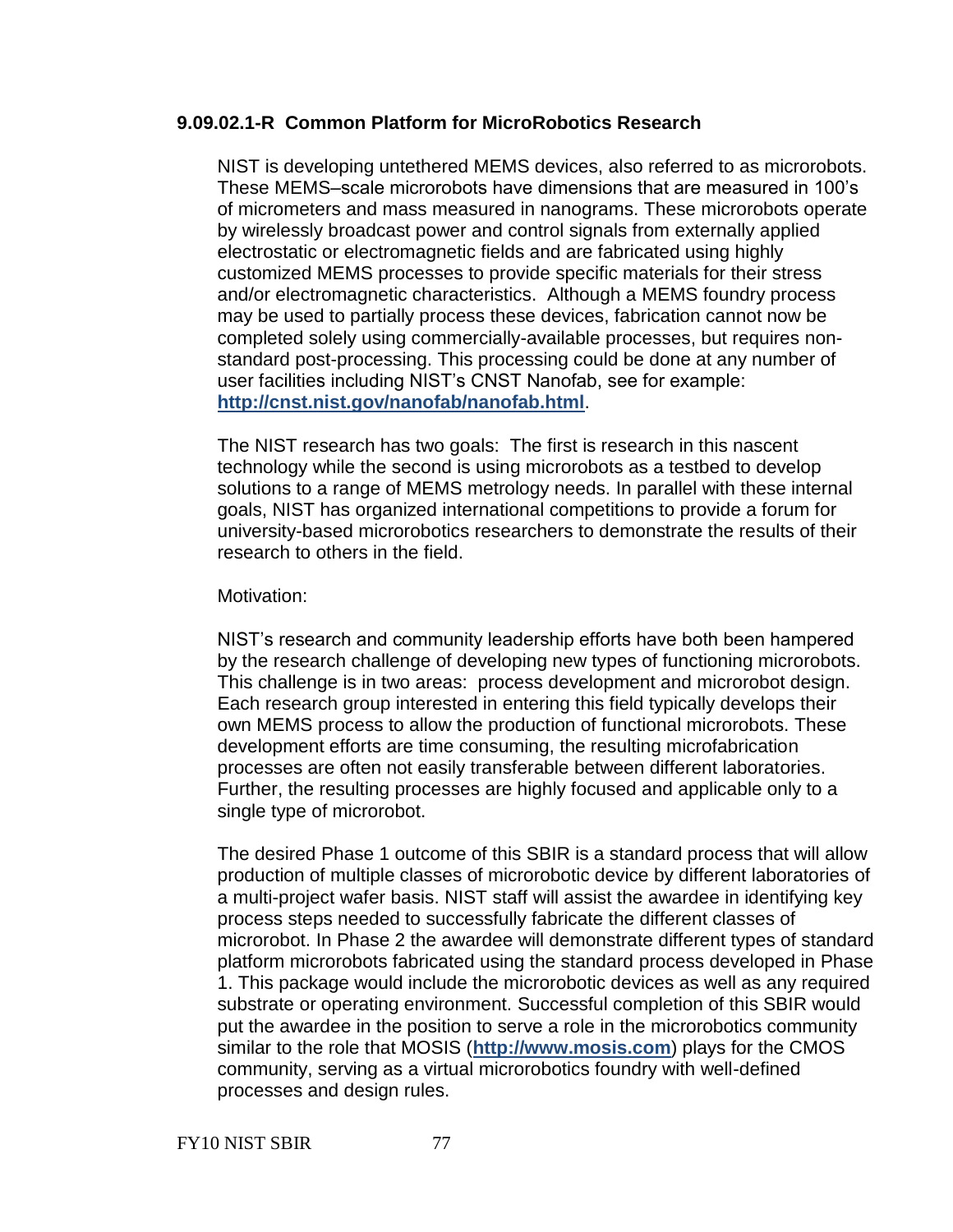Successful accomplishment of this two-phase program would provide NIST with the ability to acquire microrobots, either of our own design or a standard design, to use in our metrology program. In a much wider application, this SBIR will provide universities and other research organizations a quick entre into microrobotics research. Through our outreach activities we have observed that there are a number of universities who would like to enter this nascent field, but who lack the processing expertise and/or tools. This program would overcome this obstacle.

Phase 1 deliverables:

1. Delivery of microrobot fabrication process flow specification including preliminary design rules and identifying the source of each process step.

2. Proof-of-concept demonstration of functional electrostatic and electromagnetic microrobots co-fabricated in the process defined in Deliverable 1.

Phase 2 deliverables:

1. Demonstration of different types of functional, standard platform microrobots using current "best-in-class" processing technology. Successful demonstration will include any needed substrate or operating environment.

2. Delivery of final microrobot design rules and process specification.

# **9.09.03.4-R Miniaturized Magneto-Optical Trap for Advanced Timing Applications**

NIST seeks to develop technology to enable demonstration of a microfabricated laser-cooled atomic clock that could lead to low-cost, massproduced precision time and frequency standards. Our ultimate goal is to improve by a factor of 1000 the performance of existing miniature standards. Success on this project could lead to a crucial component of low-cost, massproduced, precision time and frequency standards, with the potential for a large market in a variety of portable electronic applications, including navigation, telecommunications, and compact gyroscopes and gravimeters.

Our present focus is in the production of miniaturized magneto-optical traps (MOTs). We would like to ultimately produce MOTs in millimeter-scale vapor cells with vacuum chambers (including pumps) with sizes of order a cubic centimeter. In this solicitation, NIST seeks advances in the miniaturization of the MOT apparatus that would lead to a size reduction of a factor of ten over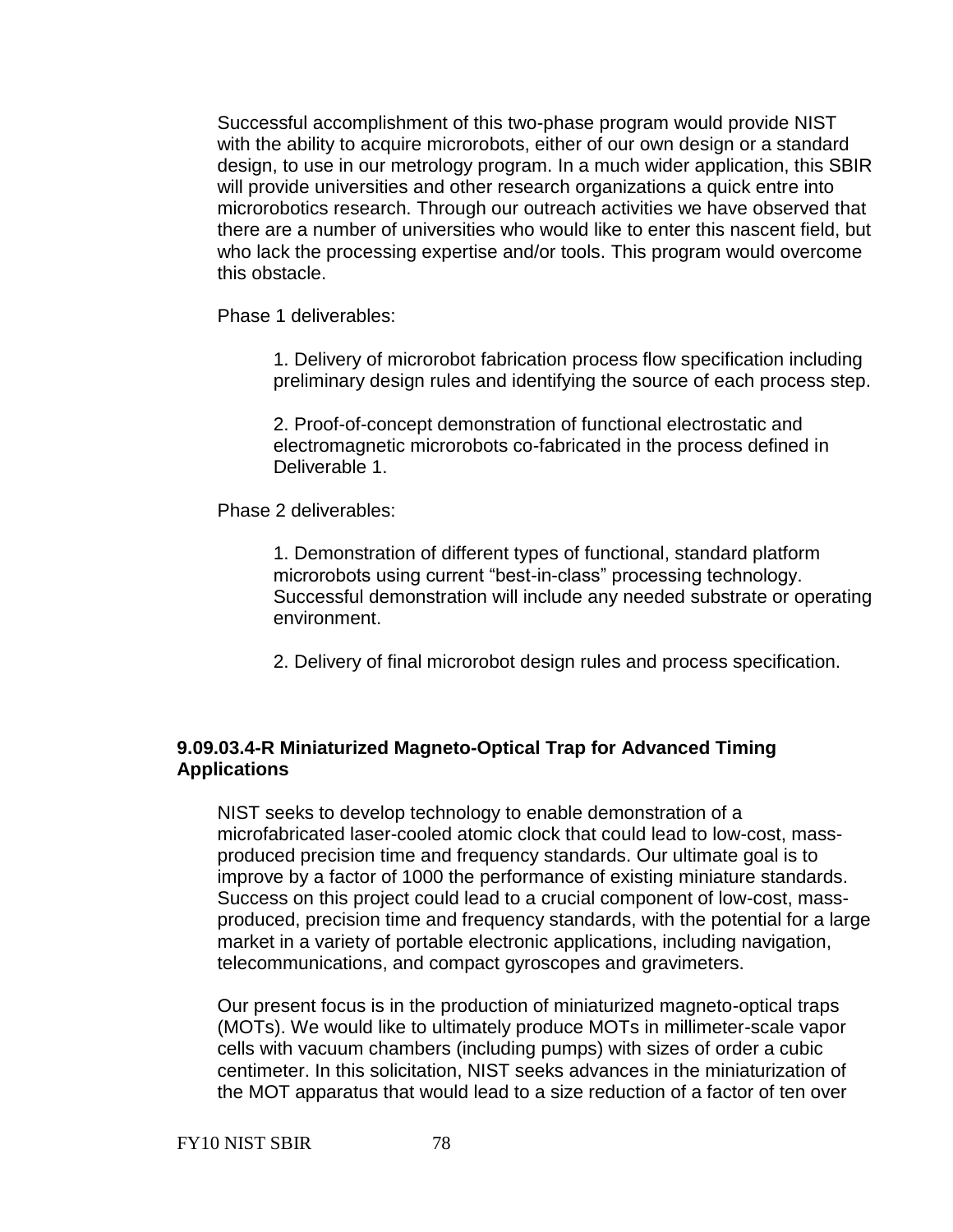current small-scale systems that could sustain background vapor pressures of 10<sup>-8</sup> torr or lower.

Since the number of atoms trappable in a vapor-cell MOT scales as the size of the laser beams to the fourth power, we plan to enhance the atom number by loading the atoms from a laser-cooled atomic beam, which must also be integrated into the design. We intend to cool the longitudinal beam velocity using laser beams directed along the axis of the atomic beam, thus optical access from all sides of the vacuum chamber is required. The transverse velocity of the atomic beam will be determined by apertures in the atomic beam path. Design features enabling magnetic microtraps within the vacuum chamber are expected to be an integral part of the design. [1]

Deliverables:

For Phase 1, the awardee shall provide:

1. A detailed drawing of the instrument

2. Results of simulations and detailed modeling of the apparatus that indicate that the design meets functionality described in the requirements for the Phase 2 deliverable.

For Phase 2, the awardee shall provide:

1. A functioning dual-chamber Rubidium Magneto-Optical Trap delivered to NIST for testing. The instrument is expected to:

a. Arrive under a vacuum of at least 10<sup>-8</sup> torr in the science chamber demonstrated by MOT lifetime.

b. Have a total volume of 200 cm<sup>3</sup> or less (including the vacuum pump)

c. Have an integrated dual-chamber design for loading the MOT from an atomic beam

d. Have optical access along the axis of the atomic beam from both directions, and should have enough optical access on the MOT side of the chamber to produce a MOT with 5 mm diameter laser beams.

Reference:

[1] J. Reichel et al., "Applications of integrated magnetic microtraps," Appl. Phys. B 72, 81–89 (2001).

FY10 NIST SBIR 79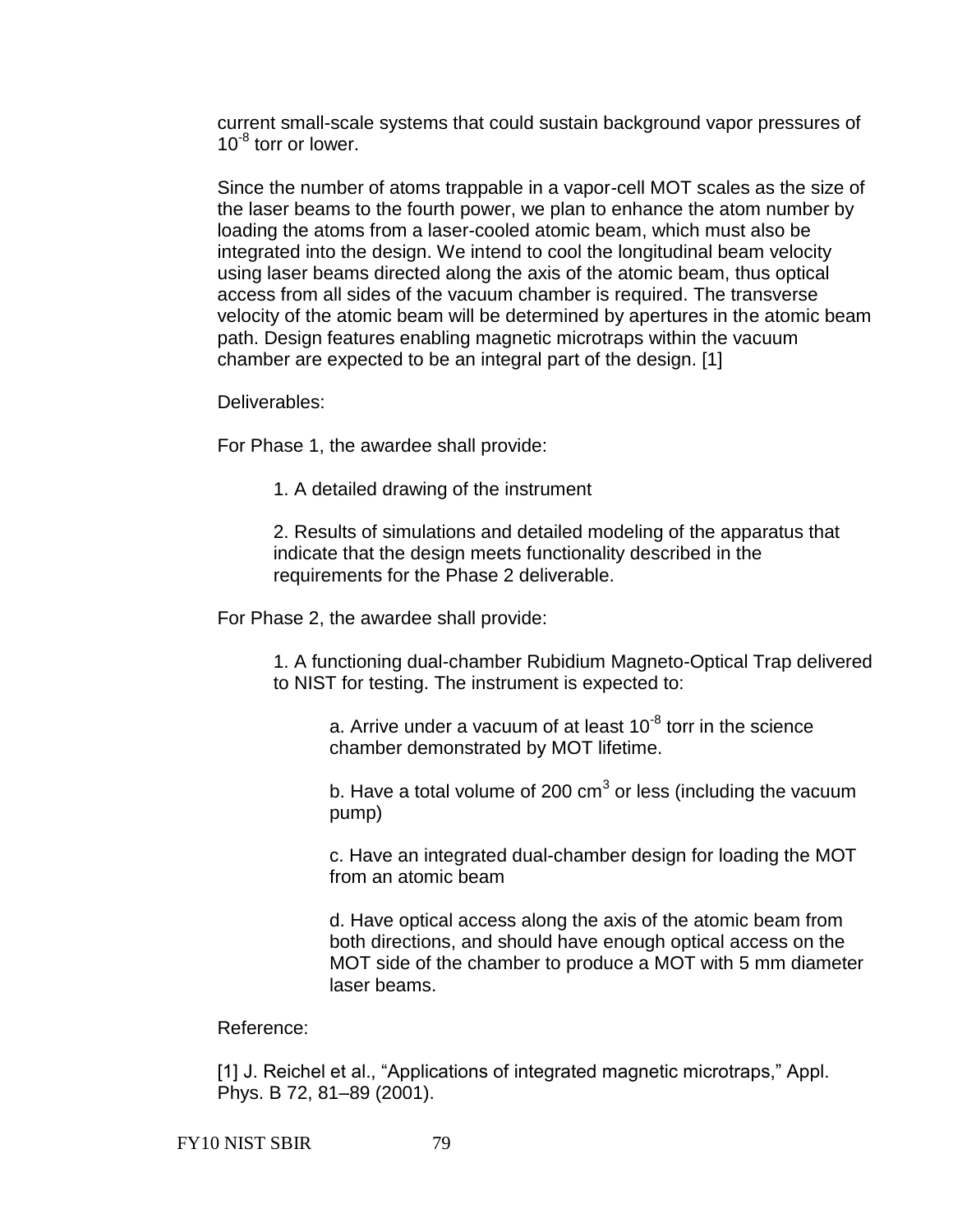### **9.09.04.2-TT Monolithic Highest Precision Planar Two Degree of Freedom and Three Dimensional Space Six Degree of Freedom Nanopositioners**

*\* This subtopic requires that a license [application](http://tsapps.nist.gov/ts_sbir/NonExclusiveRoyaltyFreePatentLicenseSBIR.pdf) be submitted in conjunction with the proposal. Be sure to include one, signed copy along with the proposal package.*

Planar nanopositioner that can be built to any scale that can deliver x-y linear motion from a fraction of a nanometer to 500 micrometers with an angular deviation of less than a tenth of what is currently available in the market. The new design developed by National Institute of Standards and Technology researchers makes use of a dual parallel pairs of levers to generate perfectly straight line motions. This design has negligible wobble and crosstalk error thus eliminating the need for corrective motion action.

Remarkable benefits of this novel design include the use of embedded safety steps (door stops), which prevent the destruction of the deformable kinematic mechanism if it is accidentally overloaded. A displacement sensor can be embedded into the device along the axis of the actuator, thus eliminating Abbe sine displacement measurement error. Zero backlash and stiction are uniquely available due to the patented monolithic design.

Many dozens of these devices have been built and tested in the NIST Laboratories along with various types of controllers and actuators (piezoelectric, thermal, electrostatic and electromagnetic). Their size range from the macroscale (300 mm x 300 mm) (**[http://www.isd.mel.nist.gov/meso\\_micro/MicPosModStdy.pdf](http://www.isd.mel.nist.gov/meso_micro/MicPosModStdy.pdf)**), mesoscale (70 mm x 90 mm, see **[Figure 1](http://tsapps.nist.gov/ts_sbir/image9_09_04_2_TT.doc)**), to MEMS- scale (3 mm x 3 mm, see **[Figure 2](http://tsapps.nist.gov/ts_sbir/image9_09_04_2_TT.doc)**, **[http://www.isd.mel.nist.gov/meso\\_micro/GormanIMECE2006\\_16190.pdf](http://www.isd.mel.nist.gov/meso_micro/GormanIMECE2006_16190.pdf)**, **[http://www.isd.mel.nist.gov/meso\\_micro/NIST\\_micropositioner.avi](http://www.isd.mel.nist.gov/meso_micro/NIST_micropositioner.avi)**, **[http://www.isd.mel.nist.gov/meso\\_micro/video/NIST\\_micropos2\\_SEM.avi](http://www.isd.mel.nist.gov/meso_micro/video/NIST_micropos2_SEM.avi)**). Materials used include aluminum, titanium, Invar®, steel, brass to single crystal silicon for the MEMS devices. Capacitance displacement sensors have been embedded into the macro- and meso- scale devices, interferometers into the MEMS microscale devices.

Computer Assisted Designs (CAD) drawings exist for all the above mentioned devices and would be available to licensee(s). Likewise, lithography mask designs for the MEMS devices are also available. A fully equipped laboratory is available to assist with the testing of the devices.

Six degree of freedom three dimensional (3D) space monolithic nanopositioner can be built to any scale that can deliver x- y- x linear and angular motions from a fraction of a nanometer to 500 µm. The new design developed by National Institute of Standards and Technology (NIST) researchers makes use of a monolithic hexapod. Remarkable benefits of this novel design include the use of embedded safety steps (door stops) which prevent the destruction of the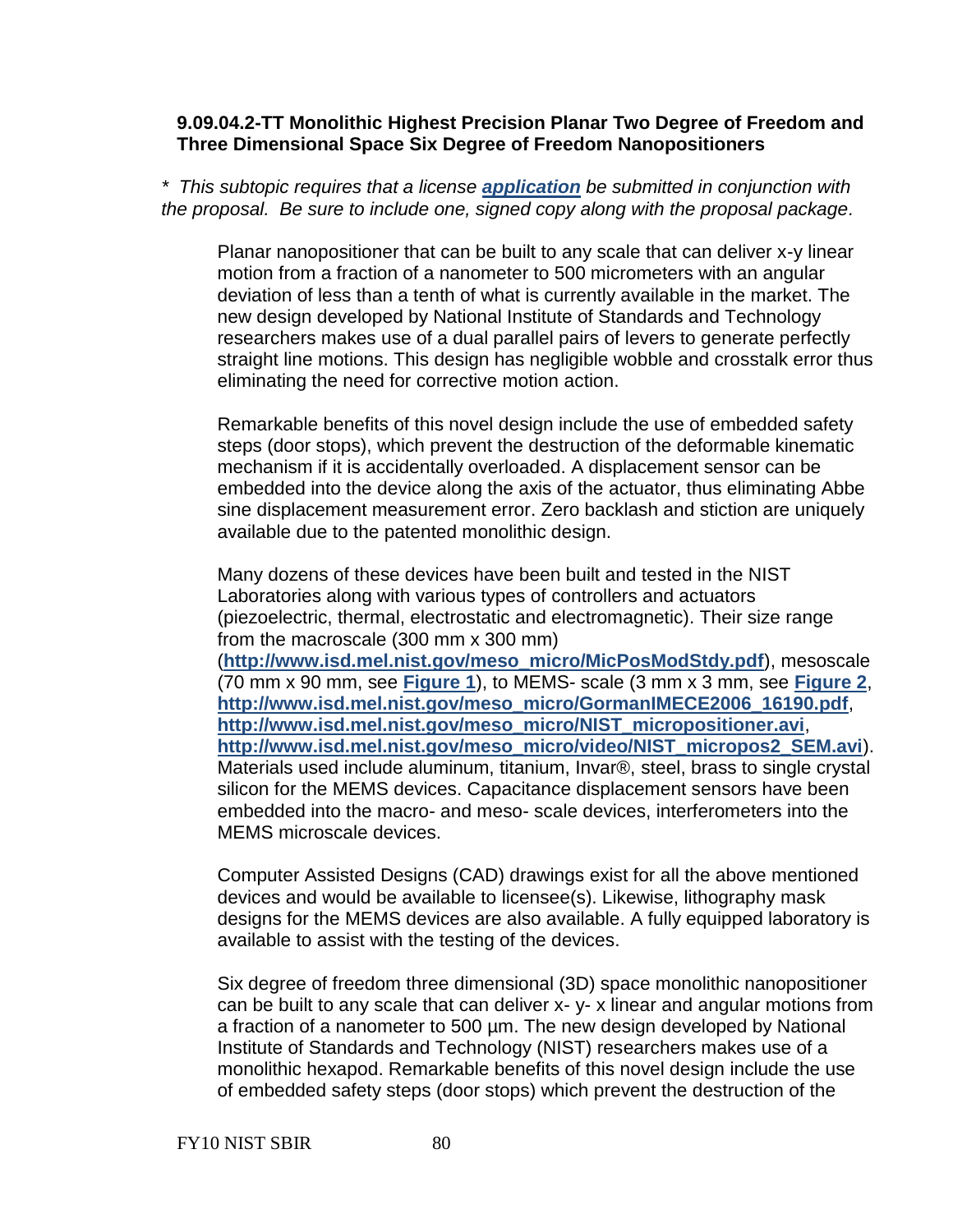deformable kinematic mechanisms if accidentally overloaded. A sensor assembly can be embedded into the device underneath the payload and measure the translational and angular motions about the xyz axes.

Zero backlash and stiction are uniquely available due to the patented monolithic design. A few of these devices have been built and tested in the NIST Laboratories along with various types of controllers. Their size range from the macroscale (300 mm x 300 mm x 300 mm, see **[Figure 3](http://tsapps.nist.gov/ts_sbir/image9_09_04_2_TT.doc)**, **[http://www.isd.mel.nist.gov/meso\\_micro/kinematic\\_modeling.pdf](http://www.isd.mel.nist.gov/meso_micro/kinematic_modeling.pdf)**) to MEMS- scale (6 mm x 6 mm x 3 mm, see **[Figure 4](http://tsapps.nist.gov/ts_sbir/image9_09_04_2_TT.doc)**). Materials used include aluminum, steel, and single crystal silicon for the MEMS devices. Capacitance displacement sensors have been embedded into the macro- and meso- scale devices, optical into the MEMS microscale devices. Computer Assisted Designs (CAD) drawings exist for all the above mentioned devices and would be available to licensee(s). Likewise, lithography mask designs for the MEMS devices are also available. A fully equipped laboratory is available to assist with the testing of the devices.

Possible applications:

Research and Development in the Physical, Engineering, and Life Sciences.

Manufacturing of Reproducing Magnetic and Optical Media.

Semiconductor and Other Electronic Component Manufacturing.

Communications Equipment Manufacturing.

Pharmaceutical and Medicine Manufacturing.

#### Objective:

Phase I work should include the design and fabrication of a prototype.

## **[Figures 1 -](http://tsapps.nist.gov/ts_sbir/image9_09_04_2_TT.doc) 4**

References:

- \* US Patent # **[6,467,761](http://patft.uspto.gov/netacgi/nph-Parser?Sect1=PTO2&Sect2=HITOFF&p=1&u=%2Fnetahtml%2FPTO%2Fsearch-bool.html&r=1&f=G&l=50&co1=AND&d=PTXT&s1=6,467,761.PN.&OS=PN/6,467,761&RS=PN/6,467,761)**, Positioning stage
- \* US Patent # **[6,484,602](http://patft.uspto.gov/netacgi/nph-Parser?Sect1=PTO2&Sect2=HITOFF&p=1&u=%2Fnetahtml%2FPTO%2Fsearch-bool.html&r=1&f=G&l=50&co1=AND&d=PTXT&s1=6,484,602.PN.&OS=PN/6,484,602&RS=PN/6,484,602)**, Six-degree of freedom micro-positioner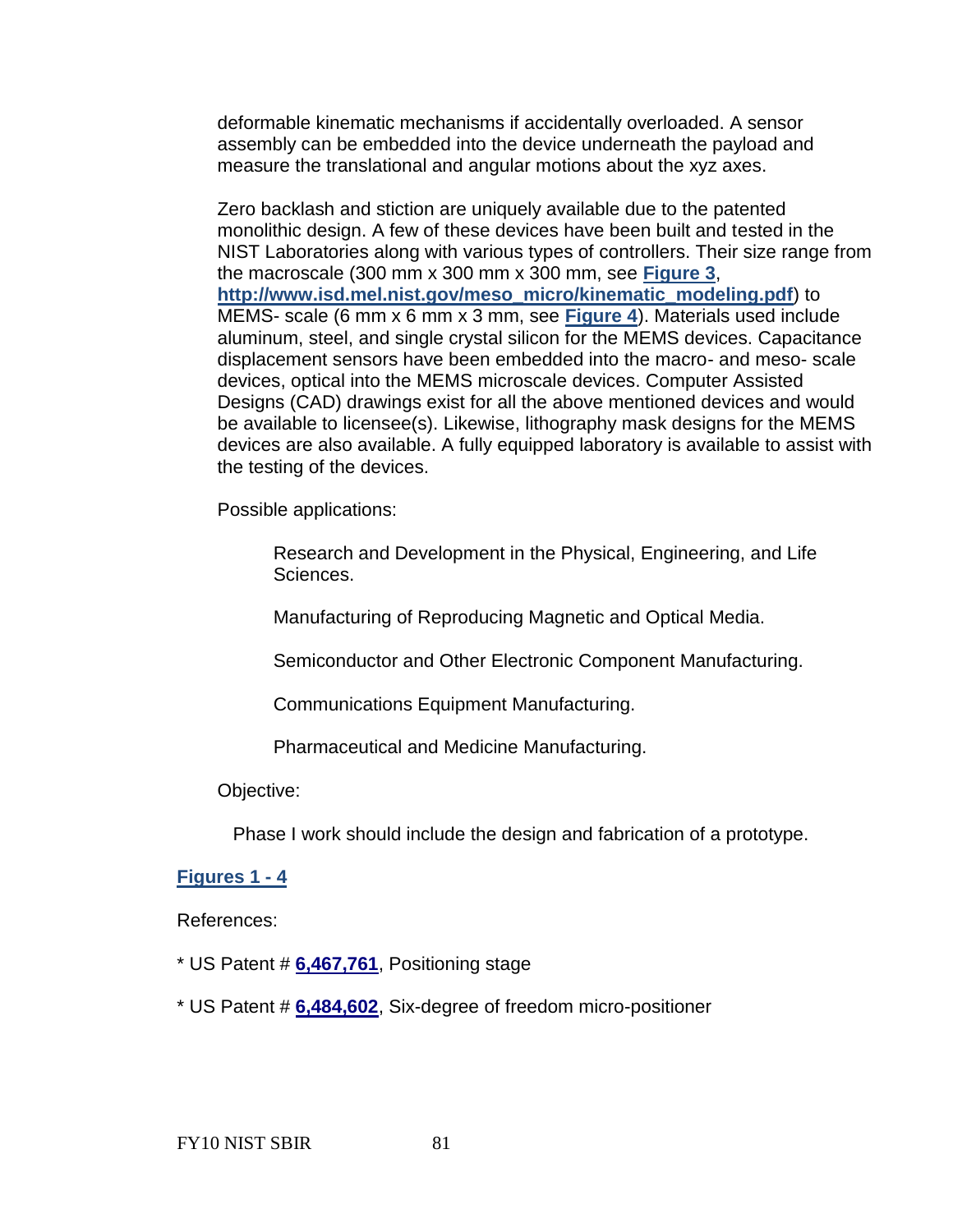## <span id="page-81-0"></span>**9.10 [Microelectronics Manufacturing](#page-81-0)**

## **9.10.01.4-R Vertical Cavity Surface Emitting Lasers for Atomic Clocks**

Vertical cavity surface emitting lasers (VCSELs) are a critical component in compact, low-power atomic clocks. The low threshold current of these devices combined with their high modulation bandwidth and large mode-hope-free tuning range makes them uniquely suited for this application. At present there are no U.S. suppliers of commercial VCSELs at the wavelengths of interest for atomic clocks and having the needed operating characteristics listed below. Because the criticality of VCSELs to the compact clock technology, we solicit proposals that would lead to a domestic source of supply.

Critical characteristics are as follows:

• Lasing wavelength of 795.0 nm, 894.6 nm, or 769.9 nm. The exact wavelength should be achieved at a device temperature between 25 °C and 90 °C and at an injection current sufficient to produce the power as specified below

• Threshold current below 3 mA

• Single longitudinal and transverse laser mode when the laser is operated at the current and temperature required to reach the design wavelength listed above

• Single stable polarization mode when the laser is operated at the current and temperature required to reach the design wavelength listed above

• Laser linewidth below 100 MHz when the laser is operated at the current and temperature required to reach the design wavelength listed above

• Output power of more than 0.5 mW when the laser is operated at the current and temperature required to reach the design wavelength listed above

In Phase 1, we anticipate that a VCSEL design will be developed in collaboration with NIST, if needed. At the end of Phase 1, the vendor must provide five prototype lasers to NIST for testing and evaluation, which will become the property of NIST. The prototypes must have been tested at the awardee's facility with respect to the criteria listed above and the data provided to NIST.

At the end of Phase 2, three wafers of lasers are to be delivered to NIST, with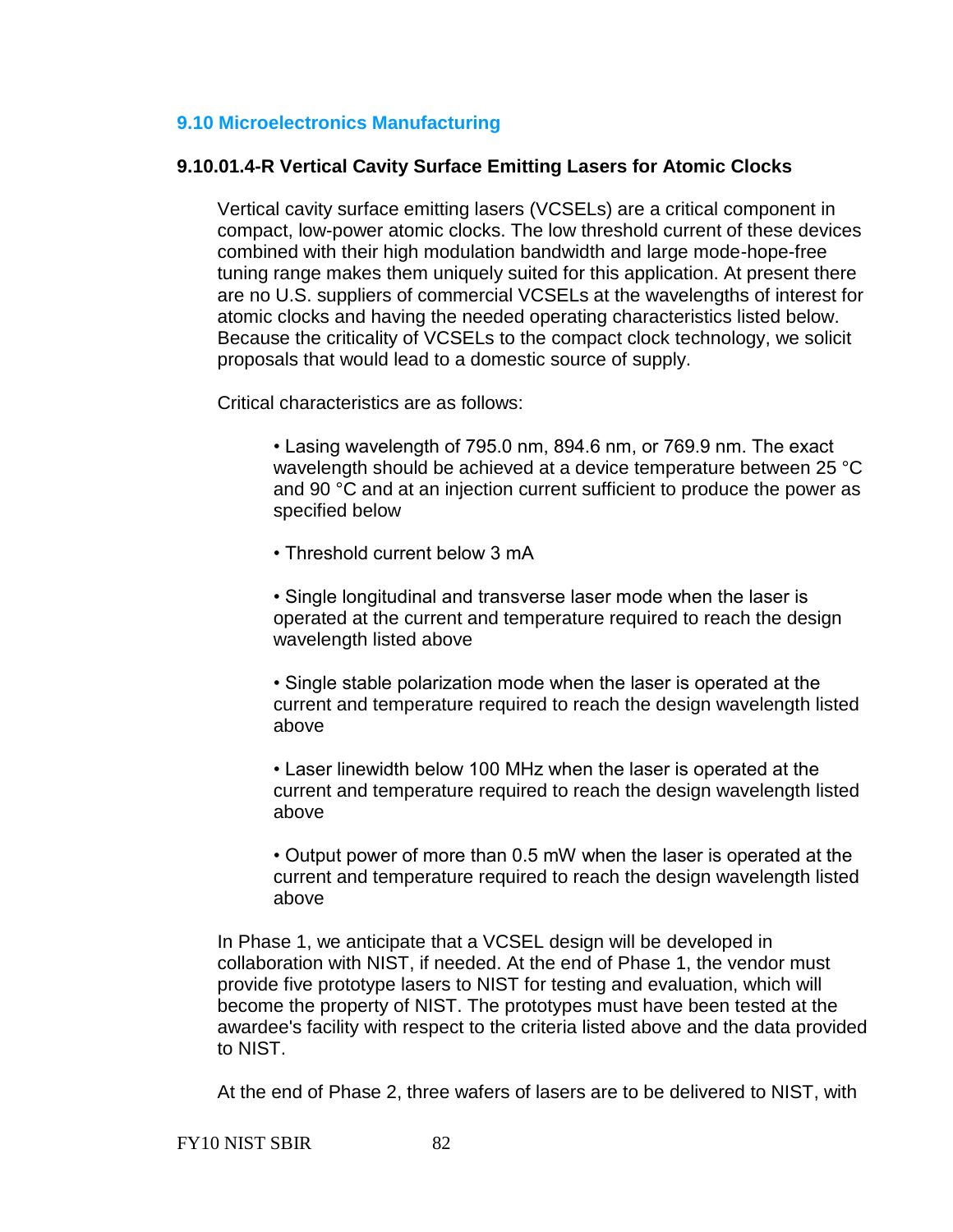at least 1 % of the lasers falling within the wavelength range described above. These lasers become the property of NIST. The wavelength distribution across the wafer will have been sampled and this data, along with measurements of the above parameters should have been carried out for some devices on the wafer.

## **9.10.02.1-R Massively Parallel High Temperature Probe System for Wafer-level Reliability Testing**

Integrated circuit technology is already in the nanometer regime and advancing rapidly. Many aspects of the technology are pressing against limits set by the laws of physics. To overcome these limitations, new materials and new structures are being introduced in rapid pace. A natural consequence of nanoscale devices is that their properties cannot be controlled precisely. Variability is a growing problem. Long-term stability and reliability of advanced integrated circuit require statistical projection resulting from putting a larger number of devices under long term stresses. When the device properties are tightly controlled, this is already a challenging task that requires extensive testing resource. When the device properties are less well controlled, they will increase the uncertainty of the reliability projection. The only way to improve the reliability projection is to increase the number of devices being stressed drastically. Large sample size and long-term reliability test are fundamentally in conflict with each other. The problem is worse when a large number of tests are needed and each test requires multiple stress conditions. Testing thousands of devices for many months for each stress condition is simply too costly even for the biggest of manufacturers. As a result, long-term reliability is poorly understood and is a crisis in the making. A wafer-size probe card that can simultaneously contact several thousand devices and can interface with the control/measure electronics directly without wiring would revolutionize longterm reliability qualification. If the probe-card/electronic system can handle high testing temperatures, the same system can be used for a wide variety of tests and thus lower the cost drastically.

NIST is actively working with several major US semiconductor companies to develop reliability characterization methods and physical models to predict time-dependent dielectric breakdown in advanced gate dielectric materials. Currently, NIST can only test a few tens of devices simultaneously at the waferlevel to obtain electrical and reliability parameters. This process is tedious and inhibits the ability to gather a significant statistical sample size. Therefore, NIST desires a high temperature long term stress technology that will allow the testing of several thousand devices simultaneously and allow the easy replacement of individual probes in event they are damaged. In phase 1, NIST staff will assist the awardee to complete a feasibility study of fabricating the probe card including engineering of the interconnect system to allow electrical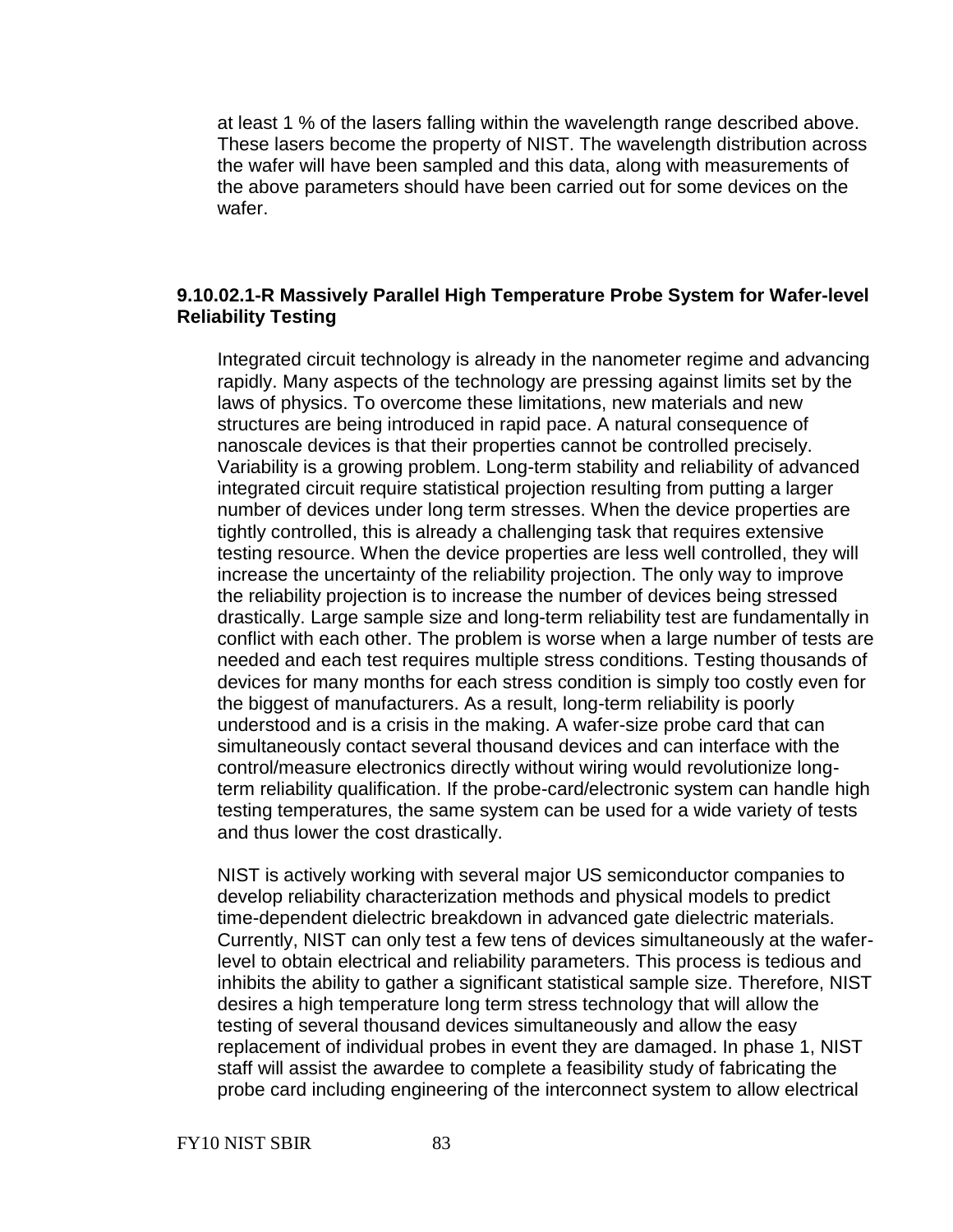connections between each probe and instrumentation existing in NIST facilities.

Phase 2 work would include the construction and testing of a prototype having five thousand probes on 12 inch wafer. The phase 2 prototype will be tested and characterized on a NIST probe station at test temperatures up to 400 oC with the cooperation of the NIST staff. The ability to align the probes with on wafer 50 um x 50 um probe pads at all temperature will be evaluated. The thermal stability and planarity of the card will be evaluated over long test times. Finally, reliability data will be collected using the card on a 12 inch wafer.

# **9.10.03.1-R High-efficiency Photomixers for CW Terahertz Generation**

NIST seeks the design and construction, (including in Phase 2 the delivery of prototypes, to be tested in NIST Boulder laboratories) of novel semiconductor photomixers with terahertz bandwidth. The designs are to be optimized for high efficiency in CW, rather than pulsed, operation, and must be compatible with coupling of the output power either quasi-optically (through a planar antenna) or via a planar transmission line. Carrier recombination time must be engineered to provide a 3 dB rolloff frequency of 1 THz or greater. Specific attention should be paid to maximizing the efficiency (i.e. the THz output current for a given optical pump power) through various forms of semiconductor bandgap engineering that, for example, enable higher electrical bias to be maintained. Specific attention should also be paid to efficient dissipation of heat from the optical pump lasers.

The awardee will work collaboratively with NIST staff in the Boulder laboratories to design appropriate input and output coupling structures to enable testing over a continuous 100-2000 GHz band. Test structures must be included to enable identification of the limiting factors on efficiency. Phase 1 of this research should demonstrate, primarily through detailed simulation, the feasibility of significant improvement (>5 dB) in output power over current implementations of THz photomixers. It should also include a demonstration of feasibility of the growth of any novel semiconductor heterostructure required for the design. If phase 1 is successful, phase 2 will include the patterning, packaging, and testing of devices made from the heterostructures.

# **9.10.04.1-R 3-Dimensional Visualization of Printed Circuit Card Assembly (PCA) Tin Whisker Risk Assessment**

One key to enhance the competitiveness of U. S. small and medium-sized enterprises (SMEs) is their ability to simulate the physical behavior of products during the manufacturing process. Being able to predict problems in the design phase, before the actual manufacturing process has started can greatly reduce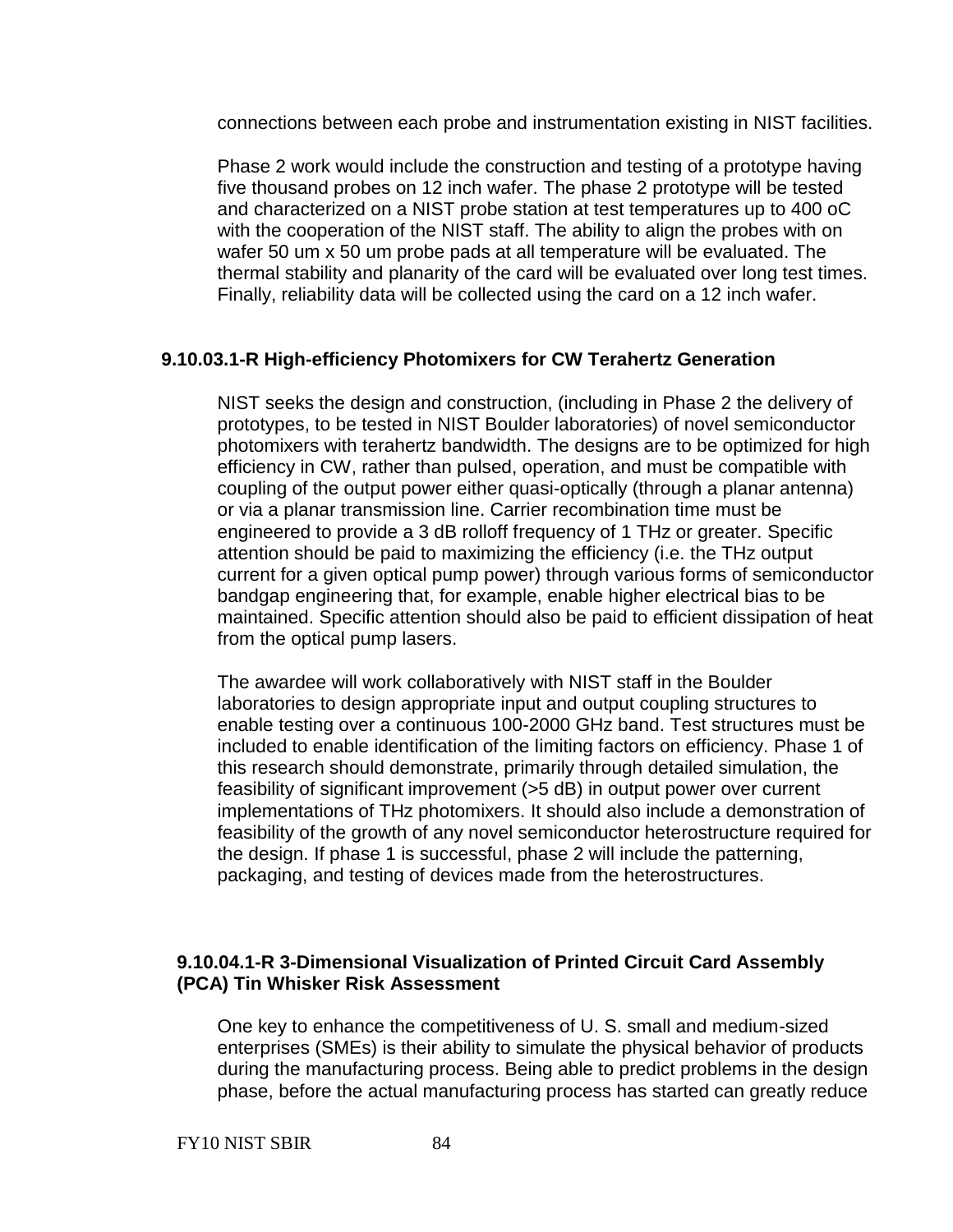manufacturing costs due to products have to be re-manufactured due to defects such a "Tin Whiskers". Using software analysis tools on the design specification, SMEs can greatly impact products by optimizing their performance, judging design alternatives, and improving manufacturing yields. However, industry often does not benefit from such simulations due to the lack of easy-to-use product-specific capabilities. This situation is exacerbated in SMEs where limited resources typically preclude having in-house analysis tools and staff. Yet SMEs need analysis capabilities, as they are often the ones with the precise product and process knowledge required to realize improvements.

Tin plating has been, and continues to be, the preferred surface coating for the leads on electronic components. Tin-based plating can be susceptible to the formation of needle-like protrusions, or whiskers. If whiskers grow to critical lengths in service, they can cause electrical shorts, disruption of moving parts, and/or degraded RF/high-speed performance. For decades, small amounts of lead have been added to the tin to prevent the growth of whiskers, but elimination of lead has stimulated a review of the risks associated with the use of pure tin. Tin whisker growth is an acknowledged risk for high-density electronics equipment during the manufacturing process. This SBIR will lead to the development of an analysis tool that will analyze three dimensional path based distance measurements between electrically functional metallic structures in a design, to predict potential tin whisker growth. The metallic structures to be considered include, but are not limited to, the electrical component terminals, the interconnect substrate component termination locations, and metallic mechanical components (e.g., fasteners and covers). The analysis tool will support proprietary algorithms while being based on standard product and material models. It should enable property mapping between proprietary tin whisker models and standard product models and open technical dictionaries. The analysis tool will display the results of the risk analysis in a three dimensional visualization, in the context of the assembly and interconnect substrate layout, so problem areas are easily identified and design changes can be made to mitigate the potential problem. SMEs shall be able to feed this analysis tool with design information in the form of rich AP210 product models (the ISO 10303 standard for electronics). This effort shall apply these general techniques to create capabilities that will aid printed circuit board (PCB) fabricators and designers in the electronics domai

Phase 1: Provide a software tool that computes a path based distance calculation and displays the result in a three-dimensional visualization including accurate interconnect metallization, electrical and mechanical component models.

Phase 2: Provide mapping methodology to map proprietary algorithm and property definitions to standard modeling language (e.g., SysML parametrics) and standard property models (e.g., ISO 29002) and standard product models (e.g., ISO 10303-210<sup>3</sup>). Provide methodology to transfer suggested changes to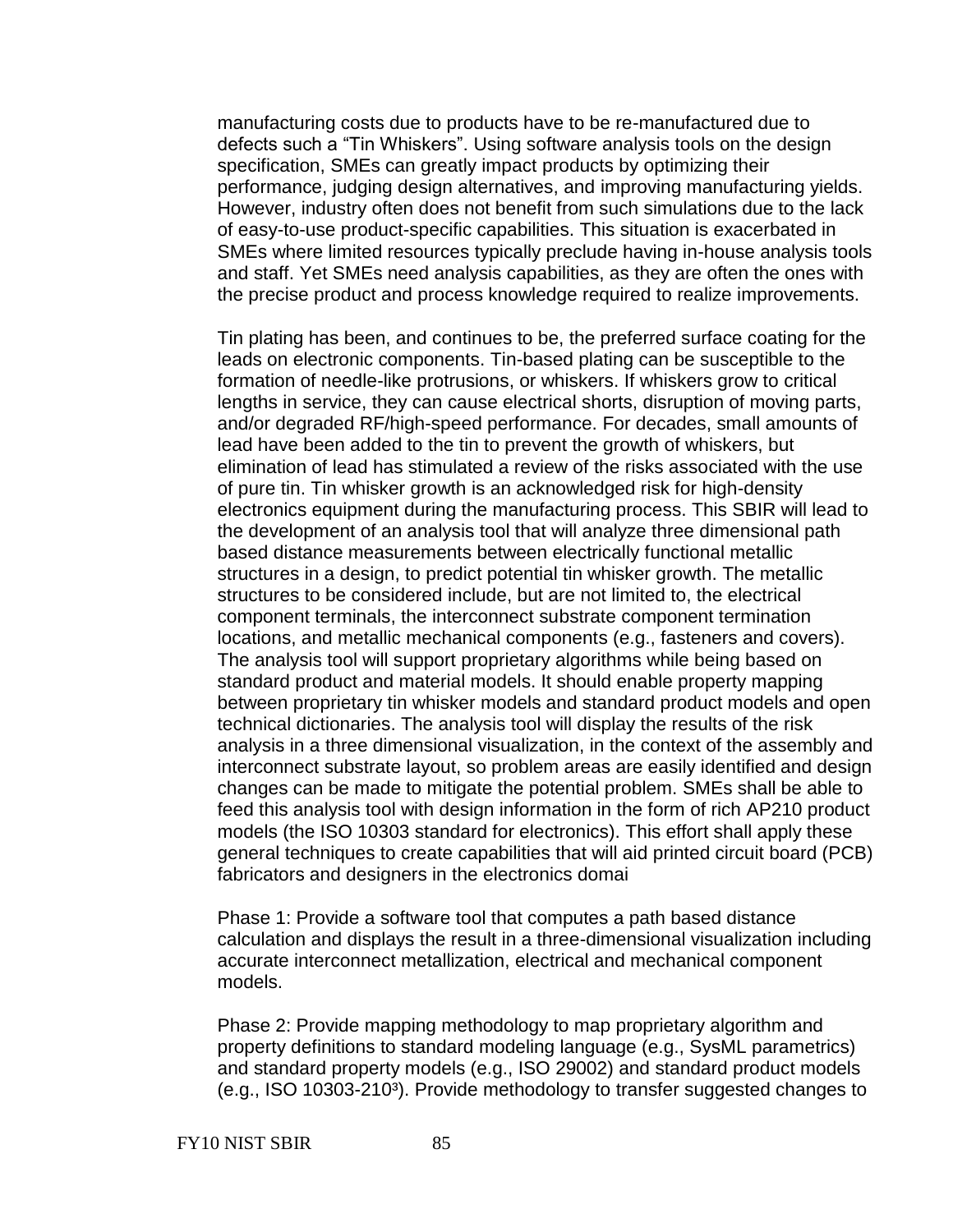the layout tool.

References:

1. Center for Advanced Life Cycle Engineering

2. Systems Integration for Manufacturing Applications (SIMA) program. **<http://www.nist.gov/sima/>**

3. Infrastructure for Integrated Electronic Design & Manufacturing. **<http://www.eeel.nist.gov/812/IIEDM/index.html>**

4. ISO 10303-210 - Electronic Assembly Interconnect and Packaging Design standard for electronics. - **<http://www.ap210.org/>**, **[http://www.wikistep.org](http://www.wikistep.org/)**

# <span id="page-85-0"></span>**9.11 [Nanofabrication](#page-85-0)**

# **9.11.01.1-R Vertically Aligned Carbon Nanotubes for Thermal Detectors**

Researchers recently documented the "World's Darkest Substance" made from vertically aligned carbon nanotubes (VACNTs) [ref. 1]. The practical application of such a material is valuable to programs at NIST and elsewhere. All of the standards for radiometry are based on thermal detectors and in every case; these detectors have some sort of black absorption coating (nickel phosphorous, carbon paint, metal blacks). Measurements for climate change and monitoring solar irradiance require thermal detectors with improved black coatings. Devices for 'clean energy' such as thermoelectric converters or solarthermal power generators will be improved by better black coatings. The functional properties of the coating are important as is the practical challenge of producing consistent coatings on a regular basis. In related fields, development of high efficiency absorbers may be used as high-efficiency emitters for applications of thermal management.

We have demonstrated vertically aligned multiwall carbon nanotubes (VAMWCNTs) chemical vapor deposition (CVD) on a thermal detector [refs. 2, 3]. Work is required to improve the absorption efficiency to that of the 'world's darkest substance' and to do it in such a way that it is consistent and scalable for commercial production. Some technical challenges for optimizing the coating include: improve the deposition of catalyst metal, optimize surface properties of the substrate (that is, the platform material such as copper, silicon, lithium tantalate and diamond) and to optimize process parameters for nanotube growth.

It is possible to achieve values of detector reflectance as low as 0.1 % in the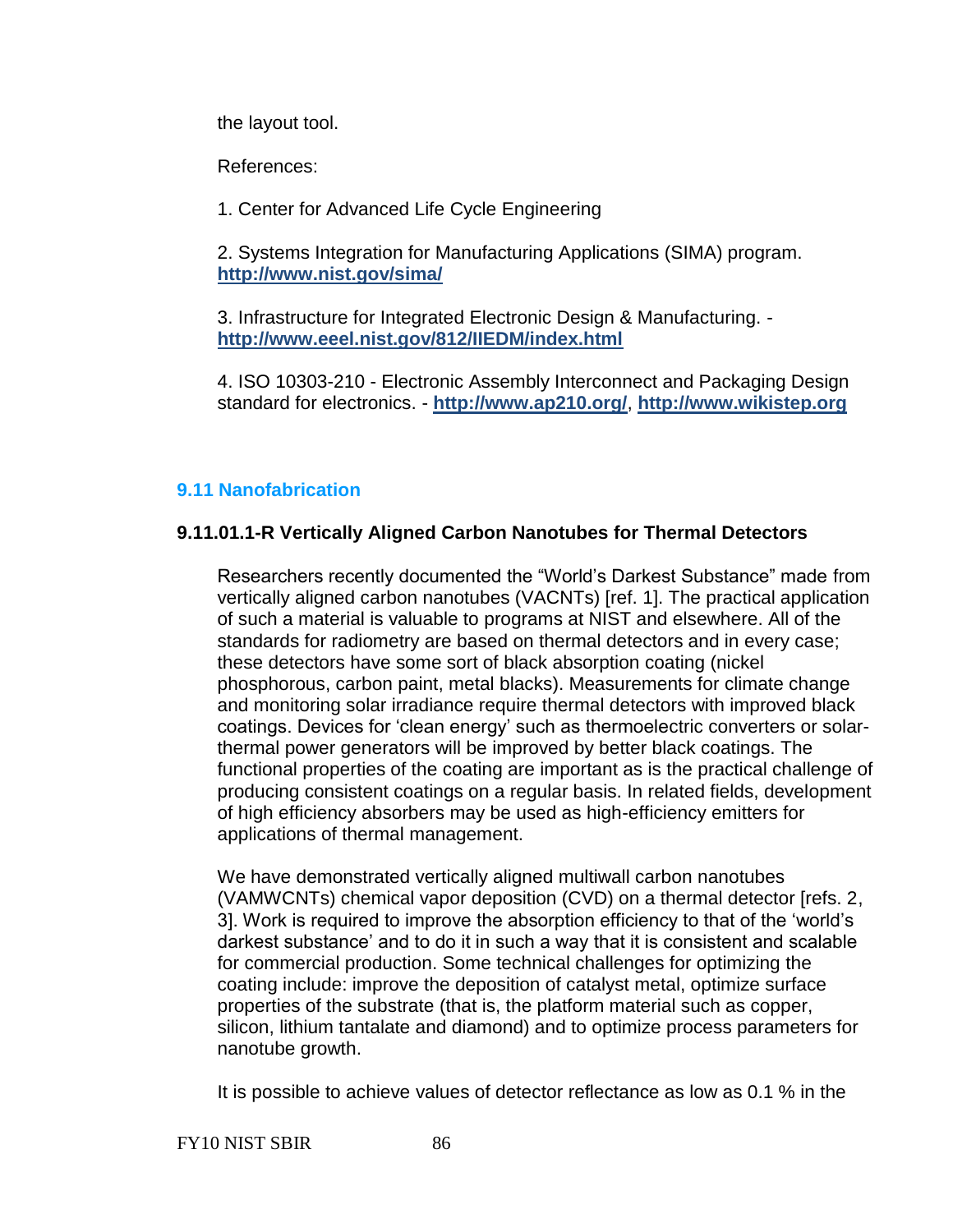visible and infrared spectrum. Since thermal detectors are capable of operating over a broad wavelength range, we usually want our black coating to have approximately 100 % absorption efficiency across the electromagnetic spectrum (from 100 nm to 100 µm). In addition, a detector ideally having 100 % absorption efficiency is inherently spatially uniform. This is important for the next generation of standards for measuring optical power.

What is missing:

I. A method and means for creating large-area vertically aligned carbon nanotubes on various detector platforms. Such platforms include copper, silver, diamond, silicon, silicon carbide, lithium tantalate and others.

II. Determination of the optimal tube length and spacing for broad and uniform wavelength absorption ranging in wavelengths from the ultraviolet (UV) to the far infrared (Terahertz).

III. Optimization of the thermal diffusivity while decreasing thermal contact resistance between the tube and the detector substrate.

Milestones for Phase 1. Large-area vertically aligned carbon nanotubes on various detector platforms. Such platforms include copper, silver, diamond, silicon, silicon carbide, lithium tantalate and others. Optimize catalyst deposition to uniformly coat cavity structures and demonstrate a uniform and reproducible nanotube growth process.

Milestones for Phase 2. Determine and demonstrate optimal tube length and spacing for broad and uniform wavelength absorption ranging in wavelengths from the ultraviolet (UV) to the far infrared (Terahertz). Optimize thermal diffusivity while decreasing thermal contact resistance between the tube and the detector substrate (demonstrate, for example, with thermal conductivity measurements, detector frequency-response measurements).

References:

- 1. Yang, et. al, Nano Lett. Vol. 8, No. 2 446-451 (2008).
- 2. Lehman, et al, Infr. Phys & Tech 47 246–250 (2006).
- 3. Theocharous, et. al, 45, APPL. OPT. 1093-1097 (2006).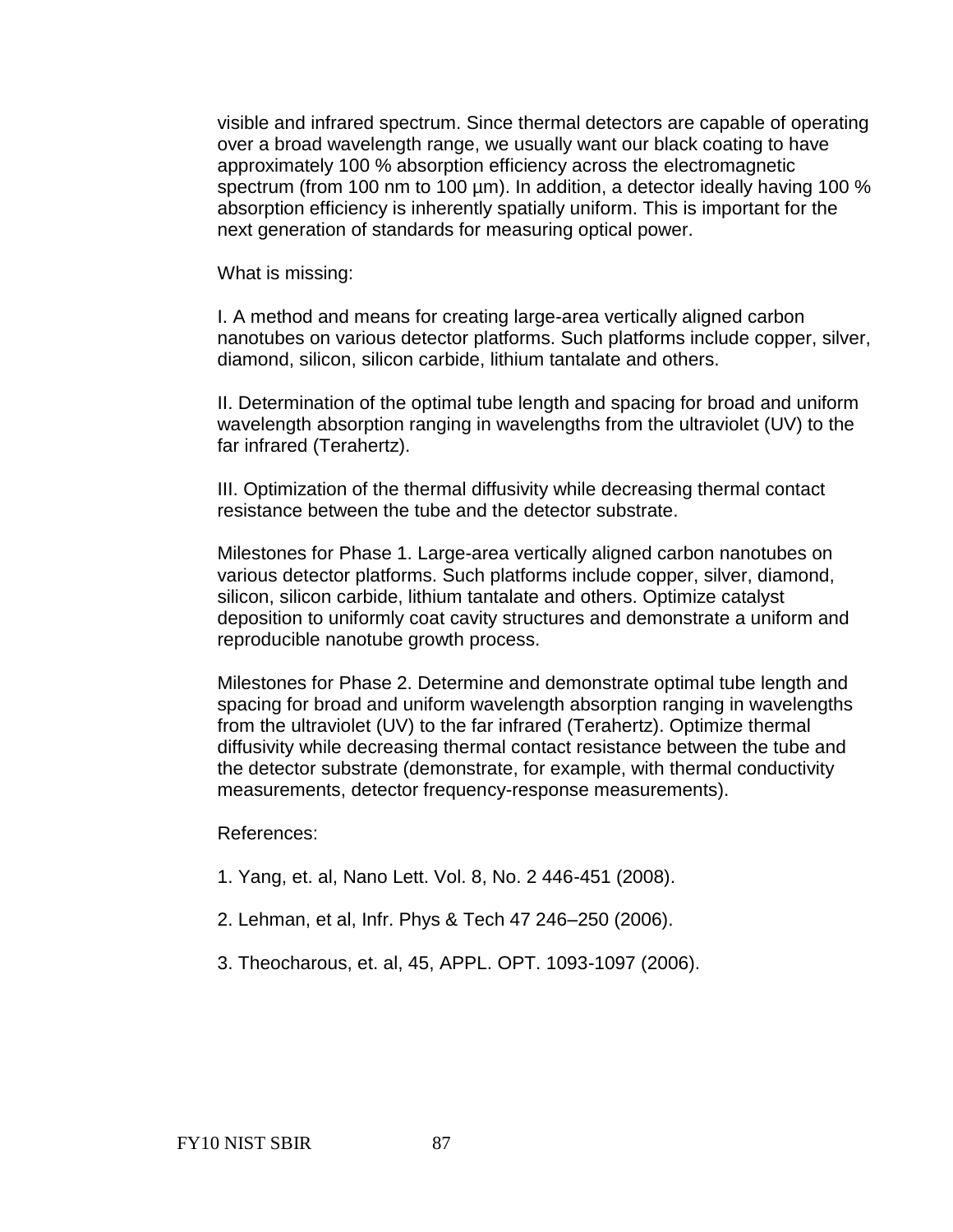## **9.11.02.5-R Anion Exchange Resins for Chirality-based Separation of Singlewall Carbon Nanotubes**

Single-wall carbon nanotubes (SWCNTs) have many potential commercial applications. Since the physical/chemical properties of SWCNTs are critically dependent on their structure, many SWCNT application developments require populations of single-chirality tubes that current SWCNT syntheses can not provide. Recent progress in SWCNT separation has demonstrated the possibility of using anion exchange stationary phase and specific ssDNA sequence wrapped SWCNT to obtain numerous single chirality tubes (ref. 1). Making such materials widely available should greatly enhance industrial application developments. However, the efficiency of the DNA-based single chirality SWCNT purification process, and therefore the amount of the purified materials, is limited to a very large extent by the anion exchange resin, which has been developed for the separation of DNA oligonucleotides, and does not provide optimal resolution and recovery for the separation of DNA-wrapped SWNTs.

This call solicits research and development of new anion exchange resins that can deliver both higher recovery and higher resolution than what is currently available for the separation of DNA-wrapped SWCNTs. The research should entail development of new surface functionalization chemistry to control surface charge density, surface hydrophobicity and hydrophilicity, and reproducible batch processes for large scale production of the anion exchange resin.

Specifications:

1. Recovery: > 80% of the injected material is eluted from the column;

2. Resolution: capable of resolving in a single pass (9,1) and (6,5) from commercial SWCNT starting materials with narrow diameter distribution.

Phase 1 milestone: Demonstrate design concept by producing anion exchange columns that meet the above specifications; deliver the columns to NIST lab for testing and validation.

Phase 2 milestone: Develop reliable processes for large batch production of the new anion exchange columns, deliver the large batch production columns to NIST for testing and validation, commercialize the new anion exchange column technology.

## Reference

1. Tu, X., Manohar, S., Jagota, A. & Zheng, M. DNA sequence motifs for structure-specific recognition and separation of carbon nanotubes. Nature 460, 250-253 (2009).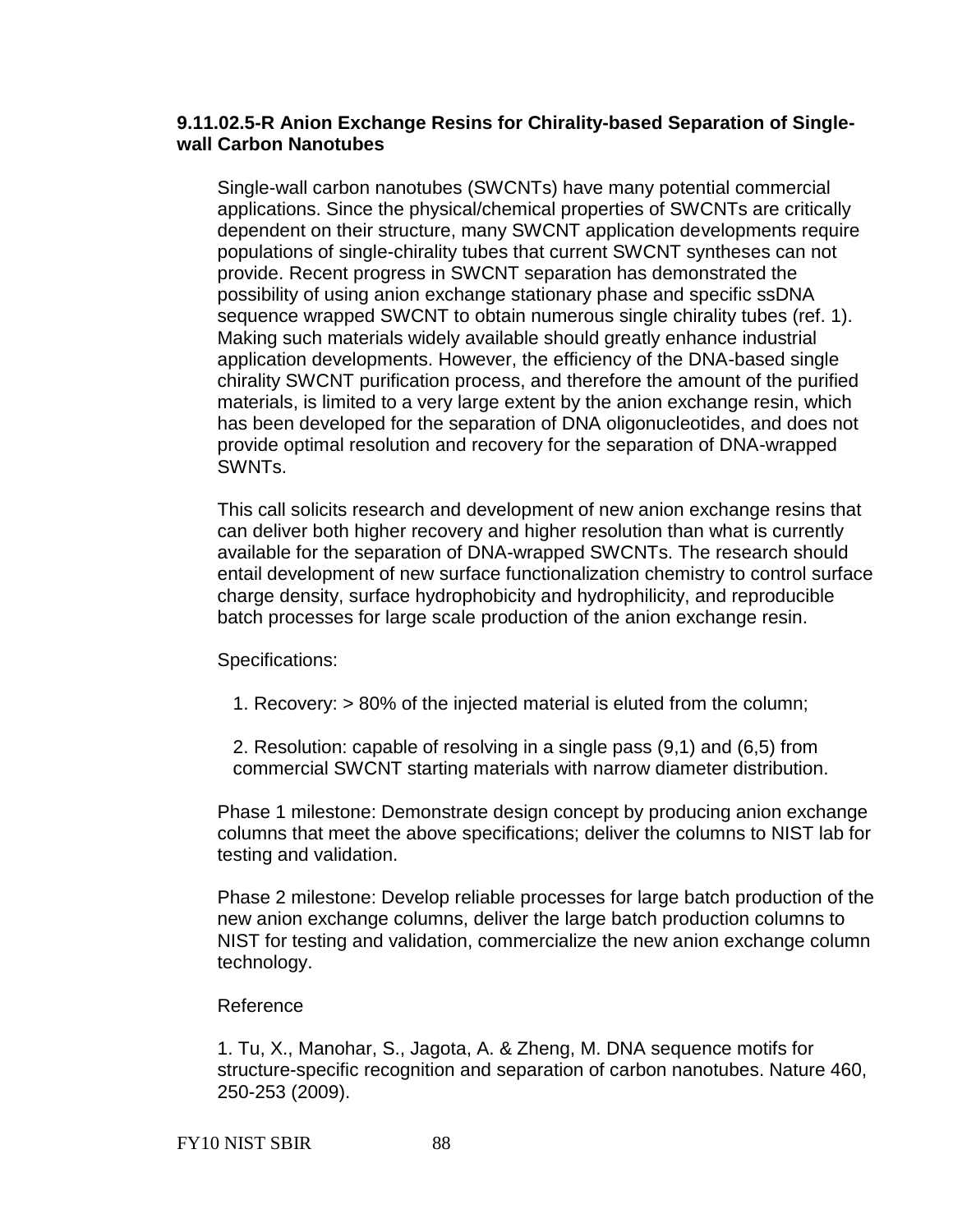## **9.11.03.2-R Nanoscale Sidewall Imaging**

One of the few ways to measure nanoscale features non-destructively in three dimensions is to use a critical dimension atomic force microscope (CD-AFM). The CD-AFM, unlike other AFMs has a dual excitation capability, and uses a special probe to unambiguously measure feature linewidth and sidewall angle with low uncertainty. Increasingly, the semiconductor industry is moving towards non-planar structures. New architectures such as finFETS, and trigates increase the shape complexity of semiconductor structures and require full knowledge of the profile. This places a great burden on the metrology.

In addition, parameters such as thickness and composition of films on feature sidewall are difficult to measure non-destructively. One instrument that could meet this challenge is the CD-AFM. Regular AFMs can identify different materials using modes such as scanning capacitance, scanning spreading resistance imaging, and electrostatic force microscopy among others. The CD-AFM in its current implementation only measures topography and displacement, albeit at very high resolution.

To meet the challenges of measuring the properties of non-planar gates on nanoscale features needed for nanomanufacturing, Phase 1 will demonstrate feasibility to extend the capabilities of 3D-AFM to integrate materials and length metrology. This will build on previous NIST work on traceable linewidth and sidewall dimensional metrology using CD-AFMs.

If successful, the Phase 2 deliverables will include: Manufacture and test of a prototype CD-AFM for sidewall topography and material characterization. The system shall include one of the following imaging modes: scanning capacitance, electrostatic force, or surface potential. The system will be delivered to NIST for its retention and ownership.

#### References:

- 1. Orji N. G., Dixson R. G., Martinez A., Bunday B. D., Allgair J A., Vorburger T V., "Progress on implementation of a reference measurement system based on a critical-dimension atomic force microscope," J. Micro/Nanolith. MEMS MOEMS 6(2), pp 023002-4 (2007).
- 2. Dixson R. G. et al. "Traceable calibration of critical-dimension atomic force microscope linewidth measurements with nanometer uncertainty," J. Vac. Sci. Technol. B 23, pp. 3028–3032. (2005)
- 3. Dixson R., Guerry A., Bennett M., Vorburger T., and Bunday B., "Implementation of a reference measurement system using CDAFM," Proc. SPIE 5038, pp. 150–165 (2003)
- 4. Dixson R. and Guerry A., "Reference metrology using a next generation CD-AFM,‖ Proc. SPIE 5375, pp. 633–646 (2004).
- 5. Orii N. G., Dixson R. G., Bunday B. D.; Allgair J. A. "Accuracy

FY10 NIST SBIR 89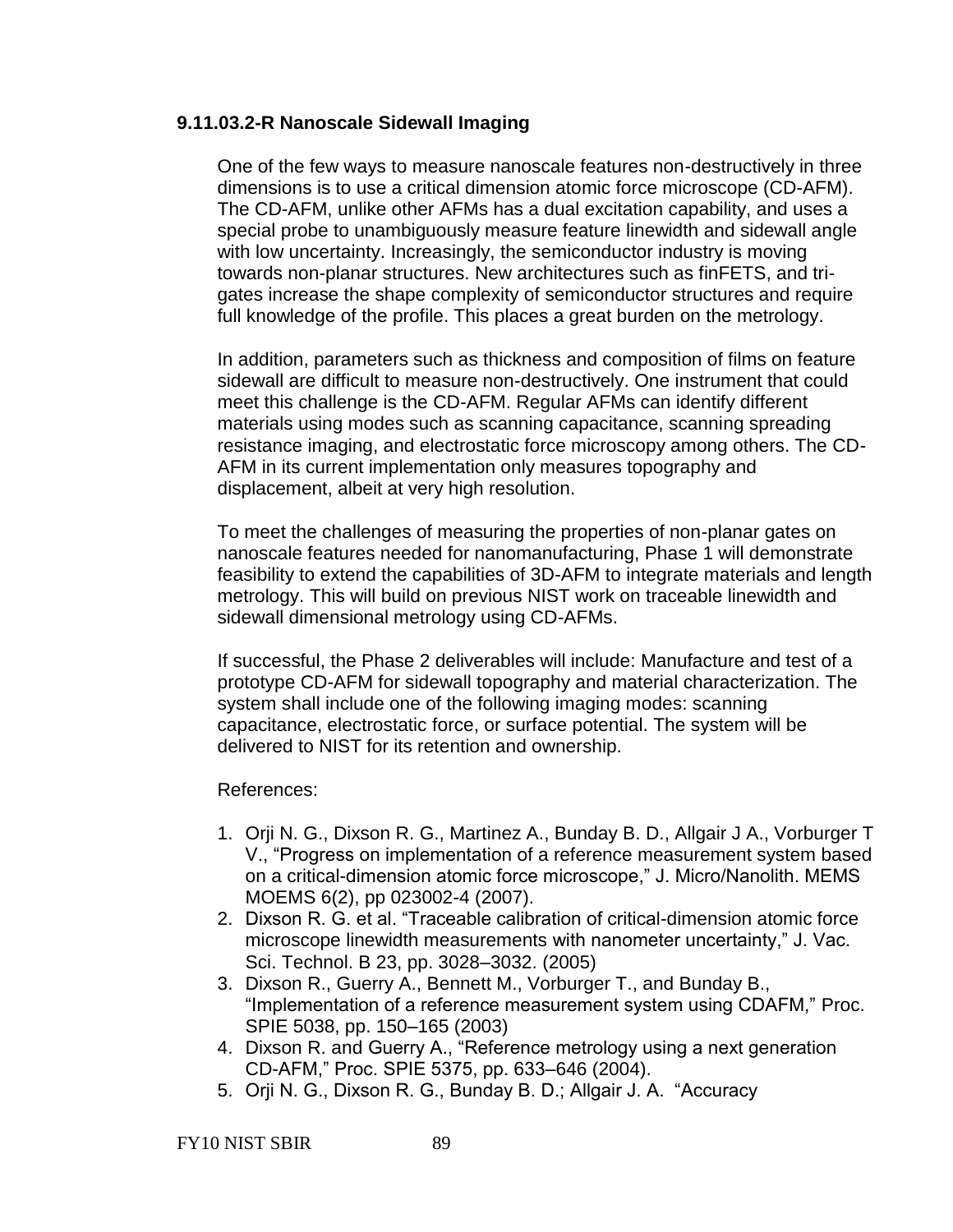considerations for critical dimension semiconductor metrology‖ Proc. SPIE Vol. 7042 (2008)

- 6. Orji N. G., Dixson R. G., Bunday B. D.; Allgair J. A. "Toward accurate feature shape metrology" Proc. SPIE Vol. 6922 (2008)
- 7. Orii N. G. et al. "TEM Calibration Methods for Critical Dimension Standards" Proc. of SPIE Vol. 6518, 651810, (2007)

General project information: <http://www.nist.gov/mel/ped/smm/wafm.cfm>

# **9.11.04.2-R Filling the Gaps in Nanoscale Length Standards**

Currently there are gaps in the availability of traceable physical standards at nanometer length scales. Traceable step height standards are available commercially in the United States with heights ranging from 50 micrometers or more down to 8 nm, and silicon (Si) (111) step standards are available with a height of 0.3 nm, but there is nothing available at 2 nm to 3 nm range, 1 nm, or (the ultimate limit) 0.1 nm. Analogously, for gratings, traceable commercial gratings are available with pitch spacings down to 100 nm and Si lattice planes with 0.3 nm pitch may be used with transmission electron microscopes, but there are no traceable, commercial gratings available in this country with pitches in between: approximately 1 nm, 3 nm, 10 nm, and 30 nm.

Phase 1 will demonstrate feasibility to develop traceable grating or step-height standards for any of the size-scales indicated above.

A successful Phase 2 awardee will accomplish the following:

(1) Manufacture of four prototype step samples ranging from 1 nm to 3 nm in height

(2) Manufacture of four prototype step samples with a height of approximately 0.1 nm

(3) Manufacture of four prototype gratings with pitches of 1 nm, 3 nm, 10 nm, and 30 nm.

<span id="page-89-0"></span>(4) Each sample should be at least 2 cm by 2 cm, and will be delivered to NIST for retention and ownership.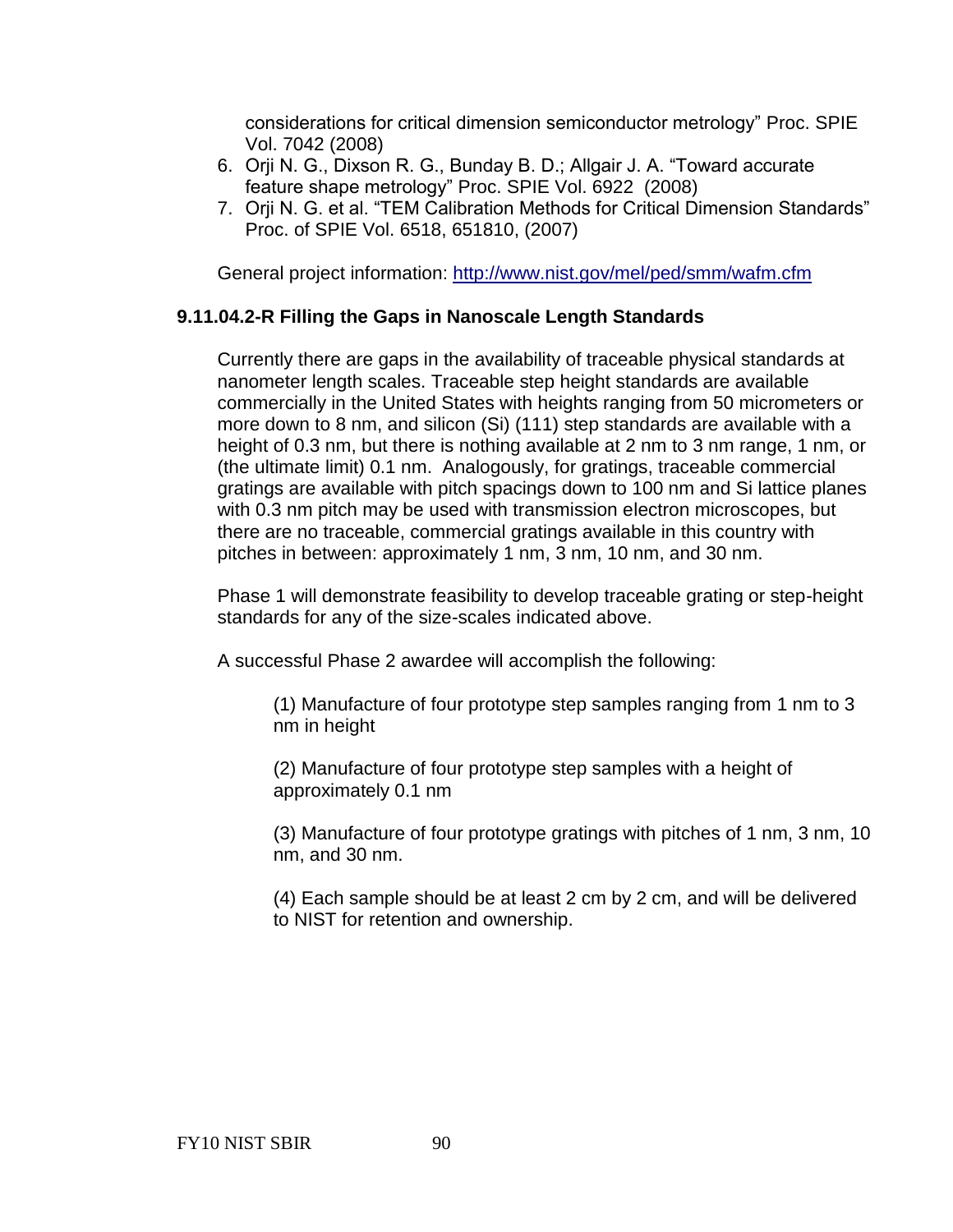# **9.12 [Optics and Optical Technology](#page-89-0)**

# **9.12.01.6-R High-frame Rate, Foveated 3D Imaging System**

The National Institute of Standards and Technology (NIST) requires a 3D imaging system for effective control of machinery, specifically for docking operations when placing manufactured construction components. A 3D imaging system that is needed would most likely be a laser scanning type metrology instrument capable of fast beam steering in order to achieve foveal "vision." Foveal "vision" refers to the ability of the instrument to concentrate its measurements within a small field-of-view (FOV) in order to get a higher resultion image of an object (or part of an object) of interest. This foveal "vision" is in addition to a wide FOV that must be achieved by the same instrument.

Requirements for the solution include:

- 1. Illumination Source: Eye Safe (1500 nm)
- 2. Wide FOV: > 60 deg x 60 deg
- 3. Foveated FOV: < 10 deg x 10 deg
- 4. Range Resolution: 1 mm @ 15 m; 3 mm @ 5 m to 100 m
- 5. Angular Resolution: < 0.03 deg
- 6. Frame Update Rate: > 10 Hz
- 7. Size: < 20 cm x 20 cm x 30 cm
- 8. Weight: < 15 kg

Although the above attributes can be met by certain existing systems individually, there is no present solution that meets all of the attributes combined.

Phase 1: As a minimum demonstration of feasibility, the awardee will develop a design for a prototype system meeting the above requirements. The design should include details about the mechanical, electronic, and optical design of the instrument as well as the data processing and control algorithms needed. Demonstrations of how foveal vision will be achieved (e.g., using galvo motormounted mirros, MEMS mirrors, etc.) are encouraged. NIST will evaluate the design (and possible demonstrations), and use these data to inform the review process for Phase 2 proposals.

Phase 2 (if awarded): The awardee will then proceed with refined development of the system, and construct a physical prototype, which will be delivered to NIST.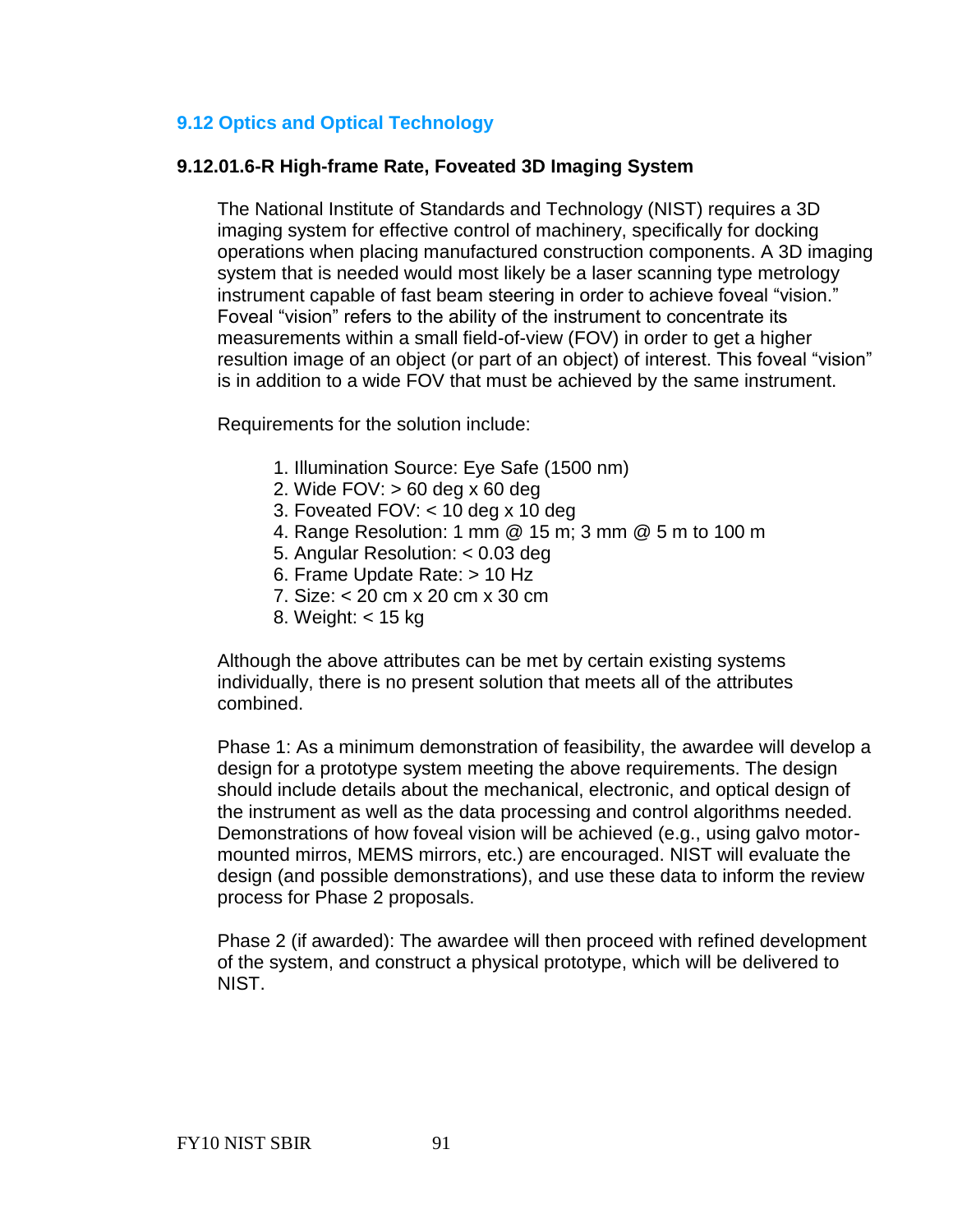## **9.12.02.6-R 3D Imaging Sensor System for Robotic Platform**

The National Institute of Standards and Technology (NIST) has a requirement for a high frame-rate 3D imaging system (herein referred to as "the SENSOR SYSTEM") that delivers both range image data and co-registered video for mobile robot control applications. The range and video cameras must be mounted together and co-registered on a pan-and-tilt mechanism to provide an expanded operational field of view. A common, integrated interface for sensor control, data access, and pan-and-tilt control must be provided.

Requirements for the system include:

1. 3D Imaging: The SENSOR SYSTEM must include a high frame-rate 3D imager (a.k.a. range camera) that meets the following minimum characteristics:

- a. Design: Solid state.
- b. Safety: Eye-safe.

c. Resolution: minimum of 170 pixels x 140 pixels.

d. Field of view: Greater than or equal to 40 degrees x 30 degrees.

e. Range: Minimum range less than or equal to 0.3 meters. Maximum range of greater than or equal to 5 meters.

f. Frame rate: Greater than or equal to 30 frames per second.

g .Data: 3D imager provides both intensity and range image data.

h. Triggering: In addition to being able to trigger the 3D imaging sensor through software via the communications interface, an external input to trigger the sensor must also be provided

2. Machine-Vision Camera: The SENSOR SYSTEM must include a camera meeting the following minimum characteristics:

a. Image output: RGB color with 8 bits per channel or greater.

b .Resolution: Greater than or equal to 1280 pixels x 1024 pixels.

c. Frame rate: Greater than or equal to 30 frames per second.

d. Triggering: In addition to being able to trigger the camera through software via the communications interface, an external input to trigger the camera must also be provided.

3. Pan and Tilt mechanism: The SENSOR SYSTEM must include an integrated pan and tilt mechanism which meets the following minimum characteristics:

a. Horizontal rotation (pan) limit: Greater than or equal to 330 degrees of panning motion.

b. Vertical rotation (tilt) limit: Greater than or equal to 100 degrees of tilting motion. Unit must have a minimum of -80 degrees tilt (i.e., look down capability).

FY10 NIST SBIR 92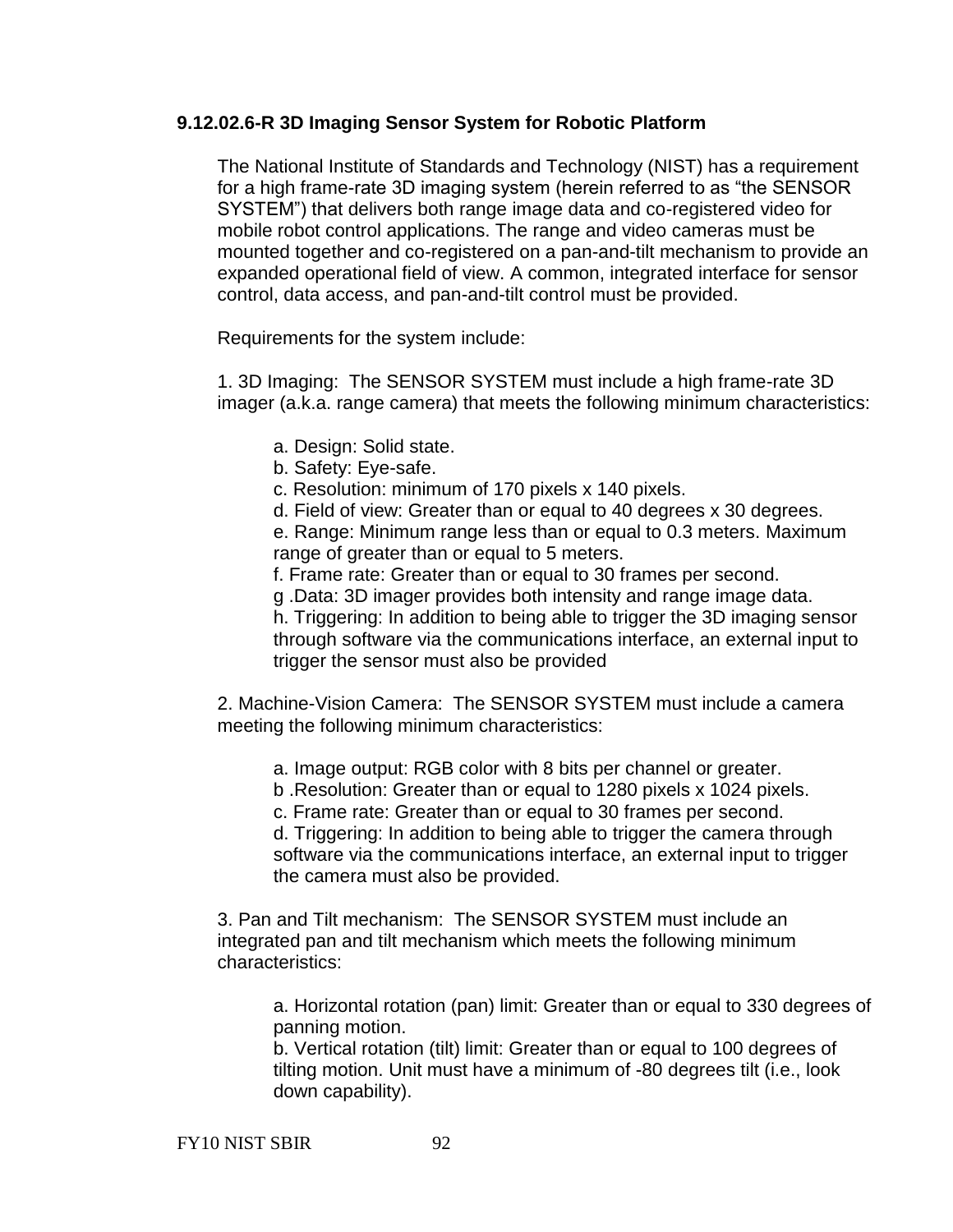c. Position resolution: Less than or equal to 0.05 degrees.

d. Minimum pan and tilt speed: Less than or equal to 0.05 degrees per sec.

e. Maximum pan and tilt speed: Greater than or equal to 250 degrees per sec.

f. Sensor mounting and calibration: The sensors must be able to be removed from the pan and tilt mechanism. A method for recalibrating the sensors once reinstalled must be provided.

g. Power: Single 12-24V power supply.

h. Payload: Must support the specified 3D imaging sensor and the camera.

4. Control Software: The SENSOR SYSTEM must include integrated control software and an application programming interface (API) which provides capability to send outputs to actuators and read inputs from the sensors. The following capabilities must be provided:

a. Send configuration parameters to the 3D imager and the camera (e.g., setting frame rate, resolution, and etc.).

b. Communications interface: USB 2.0, Firewire 800, or Ethernet (Ethernet preferred).

c. Read data from the 3D imager, the camera, and the pan and tilt mechanism.

d. Diagnostic software for reading all of the system parameters/status and for testing all available functionality.

e. Cross-platform operation (Windows, Linux, Mac).

f. Set motion control parameters (e.g., range of angular motion limits, angular rotational speed limits, etc.)

g. Programming capability for basic behaviors such as homing, repetitive movement, etc.

h. Real-time control at up to 30 commands/sec enabling both absolute and relative positioning.

Phase 1: As a minimum demonstration of feasibility, the awardee will develop and deliver to NIST one prototype system meeting the above requirements. This prototype will contain one (1) SENSOR SYSTEM, peripherals, which include but are not limited to control software and an application programming interface (API), manuals, and schematics

Phase 2 (if awarded): The awardee will then proceed with refined development of the system, and construct a second prototype, which will be delivered to NIST.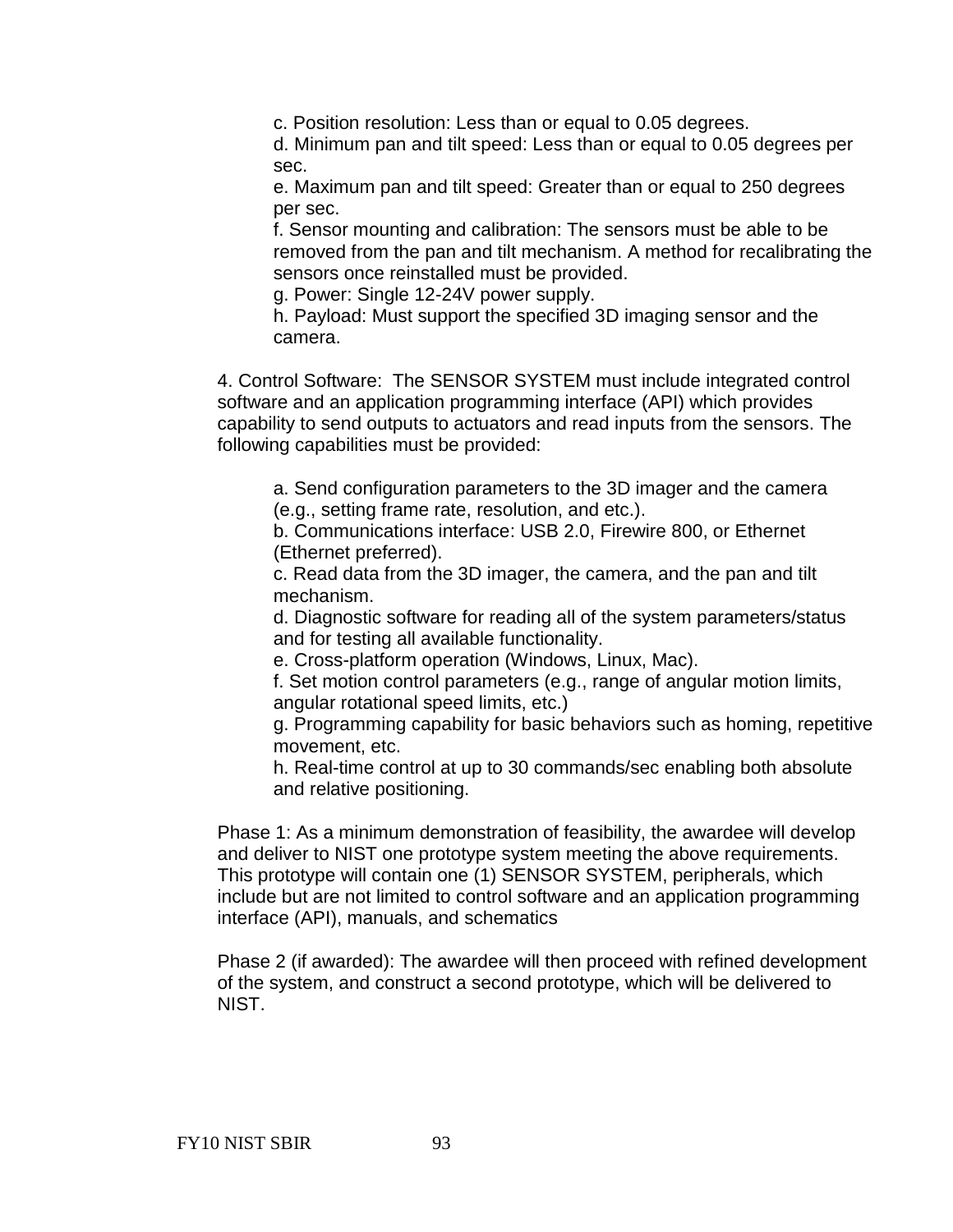## **9.12.03.4-R Compact Parametric Down Conversion-Based Source Of Entangled Photon Pairs**

We solicit an integrated, narrow band quasi continuous wave source of degenerate entangled photon pairs tunable over the Rubidium D2 line at 780 nm. Such a source would be of significant interest to the field of quantum information, as it allows for the interaction between photonic qubit states and material qubit states, which is a key need of many quantum computation and communication schemes. We envision a nonlinear crystal-based opticalparametric-oscillator with an integral stable resonator design source for the output light. We expect this to employ a parametric down conversion (PDC) crystal with built-in reflectors forming a cavity to achieve the narrow linewidth (this might be, but is not limited to, a waveguide design with built-in Bragg reflectors or a bulk crystal design using curved crystal surfaces). The linewidth of generated photons (FWHM) should be 5 MHz or less. When used as a heralded source of single photons, the normalized heralded autocorrelation function  $(g(2))$  should be less than 0.25 at a 100 kHz heralding rate. The number of photons generated by a PDC process should be greater than 85 % of all single photons generated at the same frequency (that is, background single photon fluorescence should be no more than 15 % of the total signal in the 5 MHz bandwidth). The source output must be single-spatial-mode, so that it can be coupled to a single-mode fiber with an efficiency of better than 50 %. Any additional losses in extracting the photon pairs from the crystal source such as due to spectral filtering, reflective or absorptive losses must be less than 20 %.

At the end of Phase 1, 5 prototype crystal sources shall be delivered to NIST. After demonstrating this source at 780 nm in Phase 1, the awardee will extend this capability to a range of other wavelengths needed by quantum information applications.

## **9.12.04.4-R High Resolution Hyperspectral Image**

Compact hyperspectral imagers, with spectrally tunable acousto-optic or liquidcrystal filters, are commercially available for environmental remote-sensing and military surveillance applications. At best, these devices offer 3 nm spectral resolution. However, this is not adequate for biomedical imaging, which requires better than 1 nm spectral resolution for molecular specificity. Currently, dispersive optical systems meet this resolution requirement, but spatial scanning is required to acquire a hyperspectral image.

NIST wishes to have developed an imager with at least 1 nm spectral resolution that could be used both in wide field and in microscopy to enable better interrelation of data at these different spatial scales for biomedical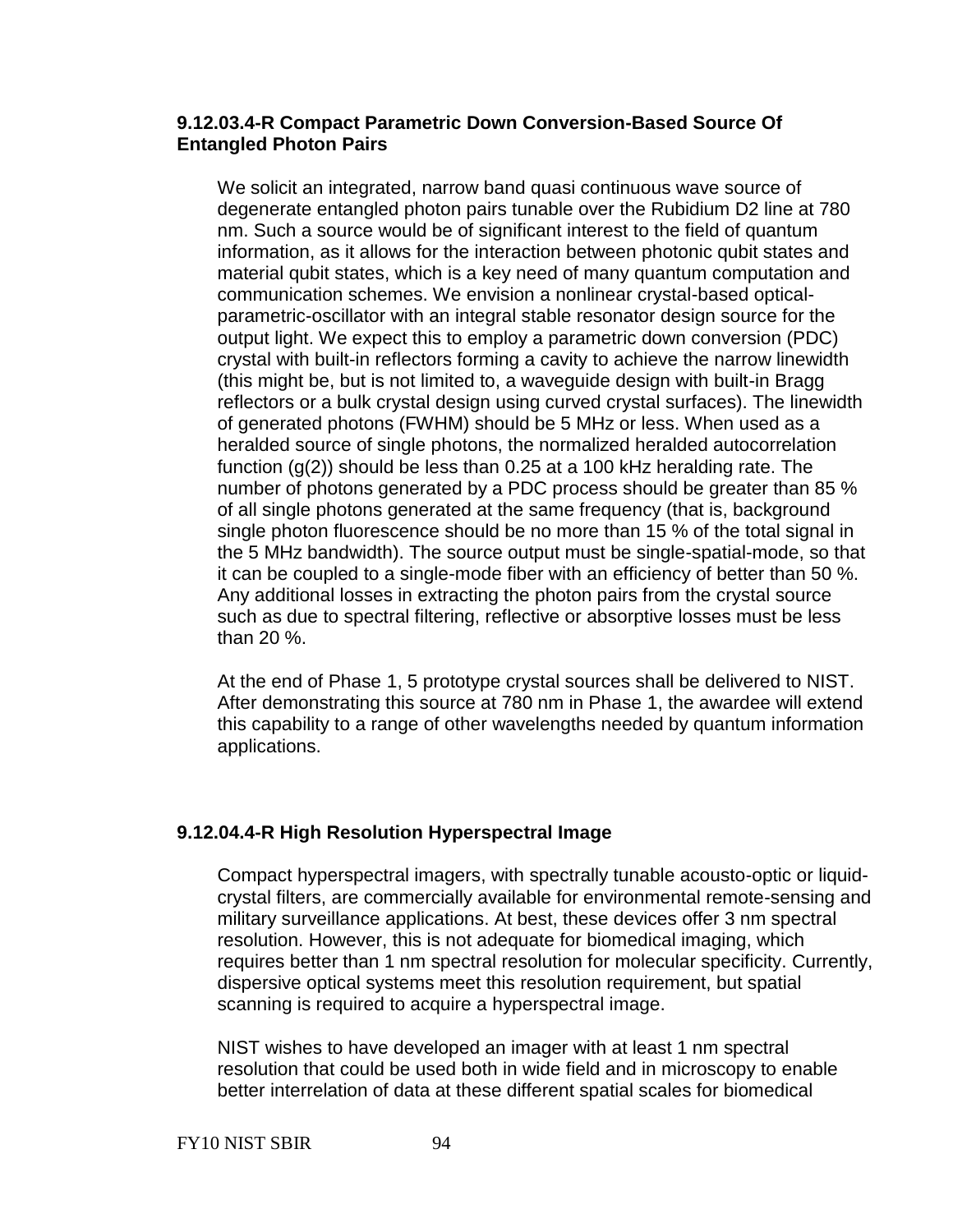research. This spectral resolution should be adequate both for clinical applications and for cellular and tissue microscopy. We envision a non-spatially scanned hyperspectral imager that could be alternately outfitted with a camera lens for wide-field applications or coupled to a commercial microscope, with only minor optical changes. For this project to succeed, those optical designs are needed along with the coupling of the lenses and the filter to the camera, in addition to the development of the software to synchronize the filter spectral tuning with the camera image acquisition.

We believe that the spectral resolution requirement can be attained using volume holographic filters. These are now commercially available with continuous spectral tuning capability.

The expected research output is a working non-spatially scanned hyperspectral imaging device prototype to be provided to NIST for evaluation. It must have the following features: (1) spectral coverage from 400 nm to 1000 nm in 1 nm steps or less, (2) spatial resolution of at least 1024 x 768 pixels, (3) optics to allow the imager to be used both for wide-field imaging (i.e., as a typical camera) and for attachment to a standard optical microscope, (4) software to control the operation of the spectral tuning element and to synchronize it with image acquisition, (5) system-level quantum efficiency of 30 % or better over the entire spectral range.

Expected deliverables for Phase 1:

1. Volume holographic filter assembly with mounting hardware for coupling with a CCD camera (For testing purposes, NIST would loan a CCD camera to the awardee if needed.

2. Software, or at least, a dynamic link library to enable spectral tuning of the spectrally tunable filter.

3. Optical design specifications for the semi-custom camera lens, taking into account the additional filter thickness.

4. Design for a separate optical relay that would enable coupling to a commercial microscope.

Expected deliverables for Phase 2:

1. Procurement of the designed camera lens, optical relay for microscope and camera for testing the prototype.

2. Operating software for the compact hyperspectral imager, synchronizing the filter spectral tuning with the camera image acquisition.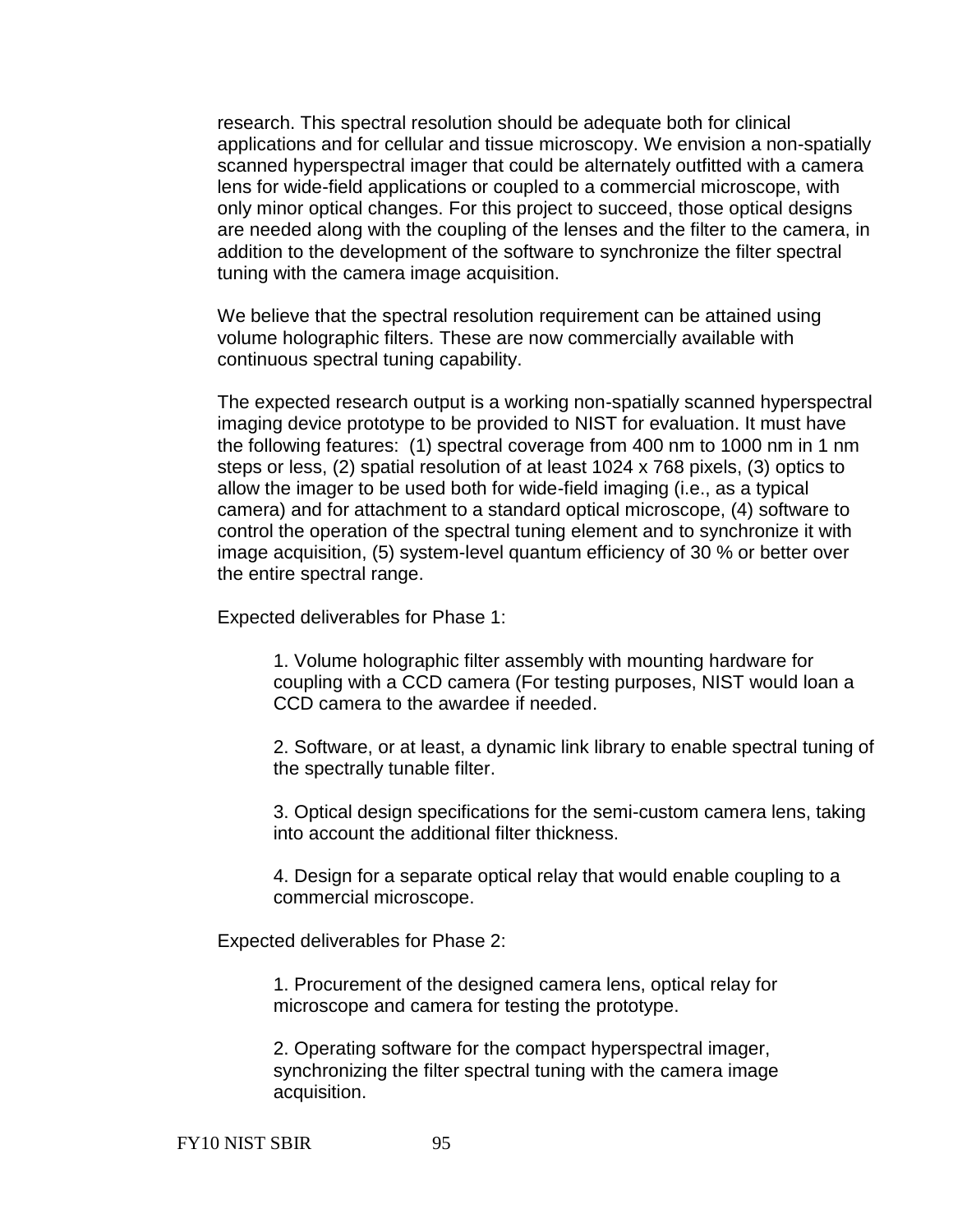## **9.12.05.1-R High Efficiency, Photon Number Resolving Visible Light Photon Counters (VLPC)**

To characterize new types of quantum states of light, highly efficient single photon detectors are needed. At NIST, we are interested not only in detecting single photons but also in counting the number of photons in a pulse of light. Visible Light Photon Counters (VLPC) are a promising technology that could be embedded in systems to obtain very high system detection efficiency. At present, the technology has not been optimized for very many wavelengths or demonstrated in simple, turn-key systems.

In Phase 1, five prototype detectors that demonstrate both high efficiency (>85%) in the near IR (telecommunication wavelengths) and photon number resolving capability will be delivered to NIST. For Phase 2, NIST is willing to work collaboratively with the awardee to help measure the performance of the detectors more thoroughly to include, but is not limited to, measurements of dark counts, jitter, and maximum count rate . In addition, Phase 2 development will include extending the operating wavelength and packaging the device in a cryogen-free system. Other Phase 2 development may include optical packaging for large arrays of devices.

# **9.12.06.4-R Improved VUV Lamp**

We seek development of improved lamp technology having broadband spectral output from the vacuum ultraviolet (VUV) into the visible. Such lamps have use in a wide variety of applications, including transfer standards for lamp calibrations, metrology instruments for nanotechnology, bio-analytical, and other instrumentation, and for general use in research and development.

Available in the market today are deuterium lamps and arc lamps—both are widely used. Deuterium lamps extend to wavelengths as short as 120 nm, however the spectral brightness is extremely low and the lifetime is typically less than 1000 hours, declining steadily from initial turn-on. Arc lamps are not available below approximately 180 nm, and they also have limited spectral brightness and a limited lifetime.

The proposed lamp must meet the following performance characteristics:

Wavelength Range: 120 nm to 600 nm

Radiance:  $3 \text{ mW}$  / (nm mm<sup>2</sup> sr) (wavelengths shorter than 250 nm) 20 mW  $/$  (nm mm<sup>2</sup> sr) (wavelengths of 250 nm or longer)

FY10 NIST SBIR 96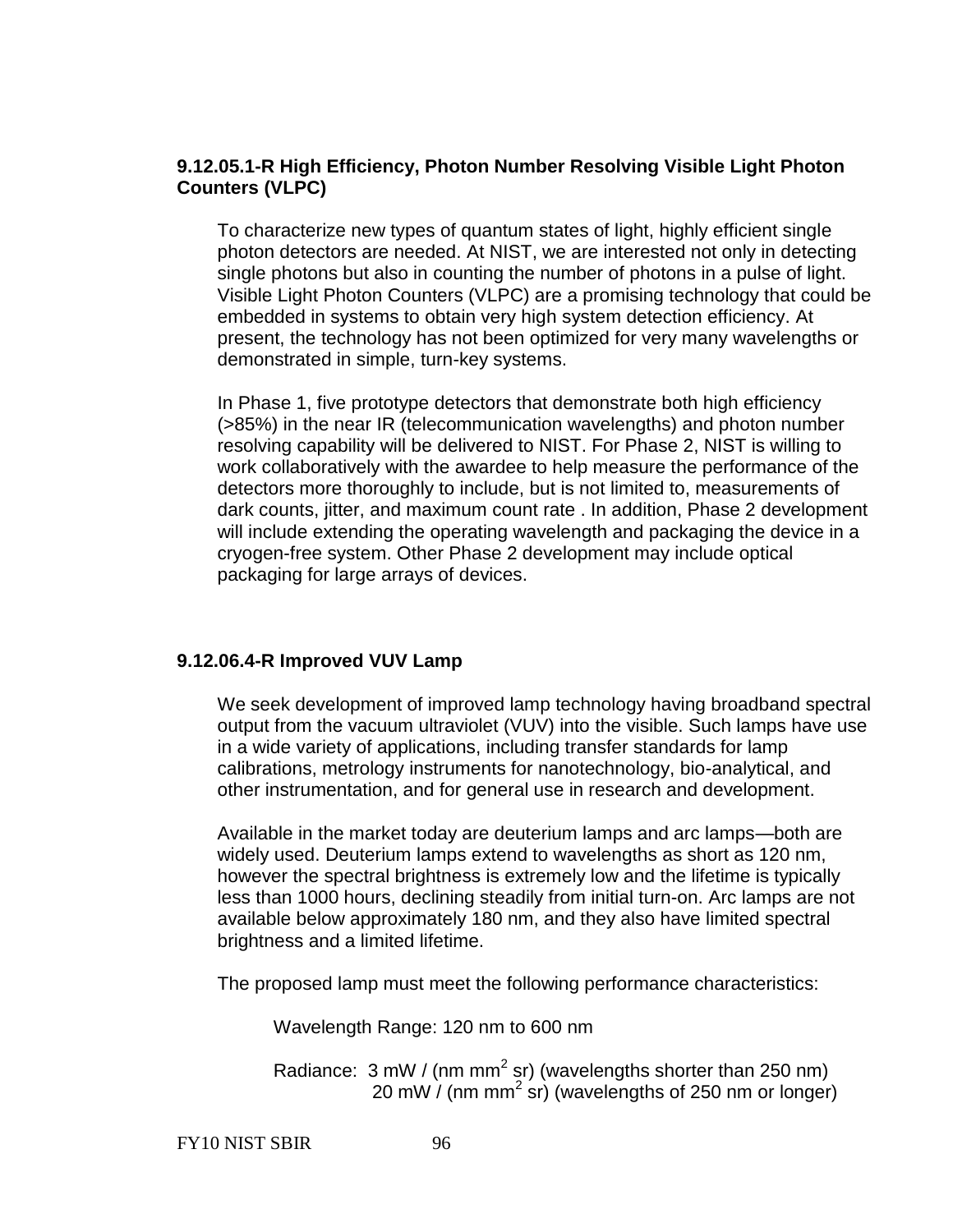Irradiance (measured 50 cm from source): 0.3 mW / ( $m^2$  nm) (wavelengths shorter than 250 nm) 8 mW / ( $m^2$  nm) (wavelengths of 250 nm or longer)

Source Size: less than 500 µm diameter

Source Position Stability: ±100 µm

Intensity Stability: ±1 % while running; ±5 % restart

Lifetime: 10,000 hr

Phase 1 deliverable: A lamp that can be demonstrated to meet the performance characteristics.

Phase 2 deliverable: A reliable, commercializable version of the lamp that could be utilized by secondary standards laboratories and in industrial applications.

## **9.12.07.1-R Non-linear Crystals for Photon Pair to be Efficiently Coupled into Single Mode Optical Fiber**

There has been significant research activity in the area of photon pair generation using non-linear crystals. In particular, there is significant in using photon pairs as a source of entanglement that could be used for enhanced information processing (e.g. quantum computing), secure communications, and better metrology. However, for these applications to be successful, the photon pairs must be efficiently extracted from the sources and coupled to other optical components. At NIST, we are interested in using both ultra-fast (i.e. modelocked Ti:Sapphire) and CW lasers as pump lasers to generate photon pairs around 1550nm that can be coupled in to fiber with efficiencies >90%. We would like to use crystals that are type II and make degenerate photon pairs.

In Phase 1, four crystals will be delivered to NIST. Two crystals will be suitable for pumping by an ultra-fast pulsed laser. The other two crystals will be suitable for pumping with a CW laser. We will work collaboratively with the awardee to ensure that the crystal is designed for high coupling efficiency in to fiber. For Phase 2, NIST is willing to work collaboratively with the awardee to help measure the performance of the crystals more carefully. For example, NIST will measure the joint spectral density to verify the agreement between predicted and actual crystal performance. Other Phase 2 development may include coupling the crystals to NIST high efficiency single photon detectors to demonstrate the suitability of these detectors for quantum information applications.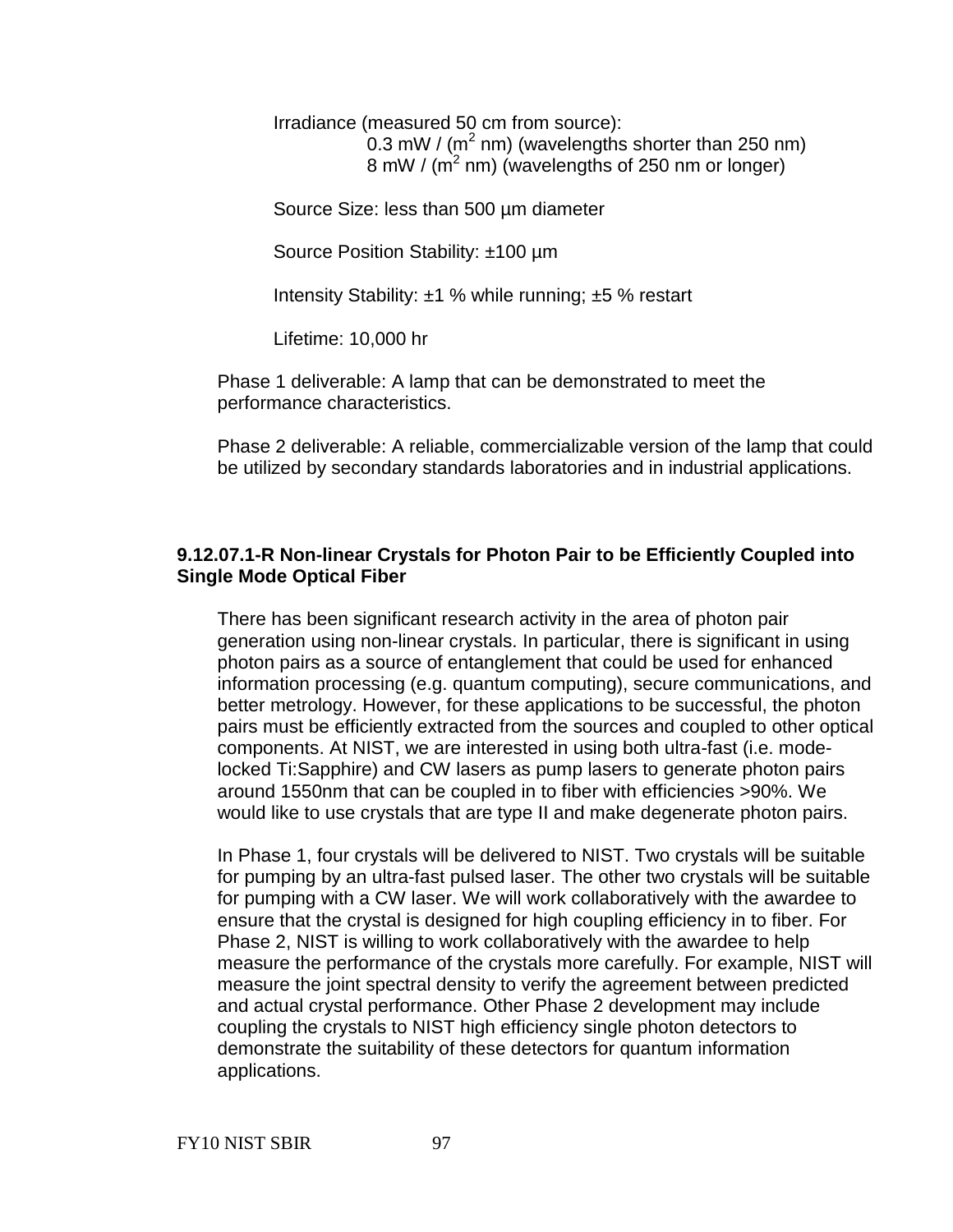## **9.12.08.5-R High Speed and High Sensitivity Quadrant Photodetector**

NIST requires develop quadrant photodetector to measure displacements on MEMS or NEMS cantilever beams that form part of advanced instrumentation and measurement systems. The detector should have a bandwidth of at least 50 MHz and a signal to noise ratio (SNR) of at least 80 dB.

This type of detector is of interest for measurements applying laser based position detection over large displacement ranges (0.1 nm resolution over 1 µm displacement range). It is expected that this technology will be useful for a variety widespread applications, including next generation atomic force microscopes (AFM) capable of ultra-rapid operation, and devices for very rapid thermal characterization of materials.

This call solicits research and development of new quadrant photodetectors that can deliver both higher measurement speed (while maintaining low noise and high SNR) than conventional quadrant photodiodes. The research should entail development of a new detector system to maximize response speed and limit noise. Major specifications are listed below.

Specifications:

1. Quadrant photodetector with a 2 x 2 array of pixels; signal outputs provided for each pixel; additional signal outputs for the differences between pixels may be provided (i.e. left-right, top-bottom).

2. Maximum detector bandwidth of at least 50 MHz.

3. Signal to noise ratio of at least 80 dB OR, expressed in different units, a displacement resolution of at least 0.1 nm over a displacement range of at least 1 µm).

4. Sensitivity: capable of position detection with incident spot power of 100 pW or less.

5. Variable Gain, with maximum signal gain of at least 1000

6. Quantum Efficiency greater than 70% between either 630 to 690 nm OR Quantum Efficiency greater than 70% between 850-1000 nm.

7. Contain all necessary power supplies, detectors, circuitry, cables, etc. to operate from wall power (115 VAC, 1 phase) to generate voltage outputs proportional to position.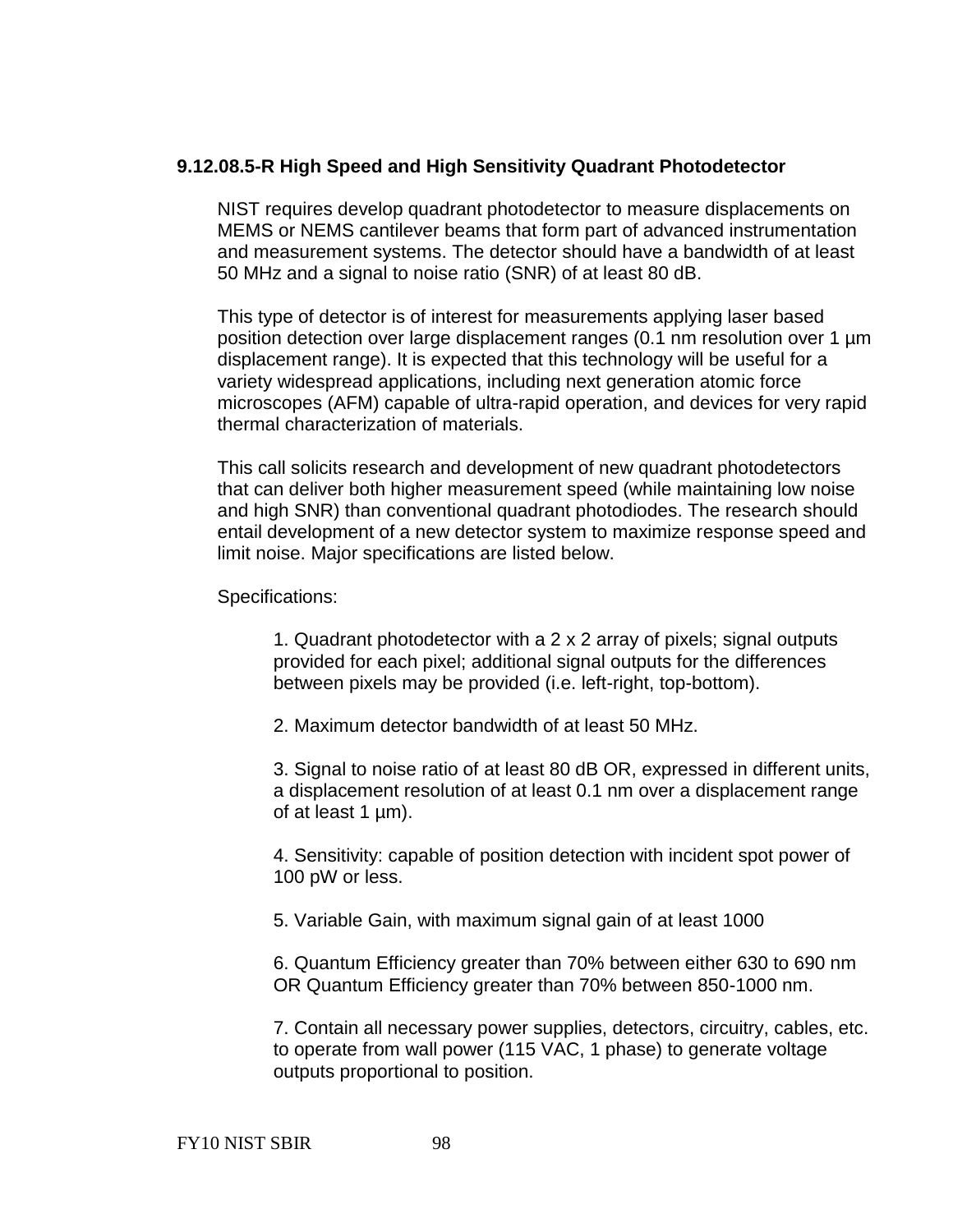Phase 1 milestones:

Demonstrate design concept by producing prototype detector meeting the specifications above and operating with SNR of at least 80 dB with a bandwidth of 50 MHz; deliver the prototype detector to NIST for testing and validation.

Phase 2 milestones:

Producing second generation prototype detector operating with a SNR of at least 100 dB with a bandwidth of 50 MHz AND a SNR ratio of at least 80 dB with a bandwidth of 100 MHZ. In addition, the second generation detector should have commercial features (e.g. USB interface and software drivers) that enable the detector to be integrated with other instrumentation via laboratory automation software. The second generation prototype detector will be delivered to NIST for testing and validation.

## **9.12.09.1-R Ultra-thin NbN Films for Superconducting Detectors**

Recently, there has been significant research and development of high speed single photon detectors using ultra-thin (4nm) superconducting films of NbN. However, one of the limitations in the performance of these devices is the poor detection efficiency. In particular, there has been limited success in embedding these films in the appropriate dielectric structures to enhance the absorption of single photons in to the NbN film. The main limitation has been the development of a process to deposit NbN films on to substrates other than sapphire or MgO which are lattice matched to the NbN. It is possible to obtain thin films (4nm) from a Russian vendor on sapphire. But it would be highly desirable to obtain superconducting 4nm thick NbN or NbTiN on a dielectric oxide or nitride (SiO2 or SiN) that could then be patterned by NIST in to a superconducting detector.

In Phase 1, the awardee will provide one wafer of superconducting NbN or similar material of 4nm thickness and three or more wafers with 4nm thick NbN or similar material on top of a dielectric that has been deposited or grown on a 3 in silicon wafer. If necessary, NIST can provide the wafers for growing/depositing the NbN. For Phase 2, NIST is willing to work collaboratively with the awardee to help with the design and fabrication of the appropriate optical structure to increase the detection efficiency of these devices from the few percent level to the ninety percent efficiency level. Other Phase 2 development may include the development and fabrication of single photon detectors from these films.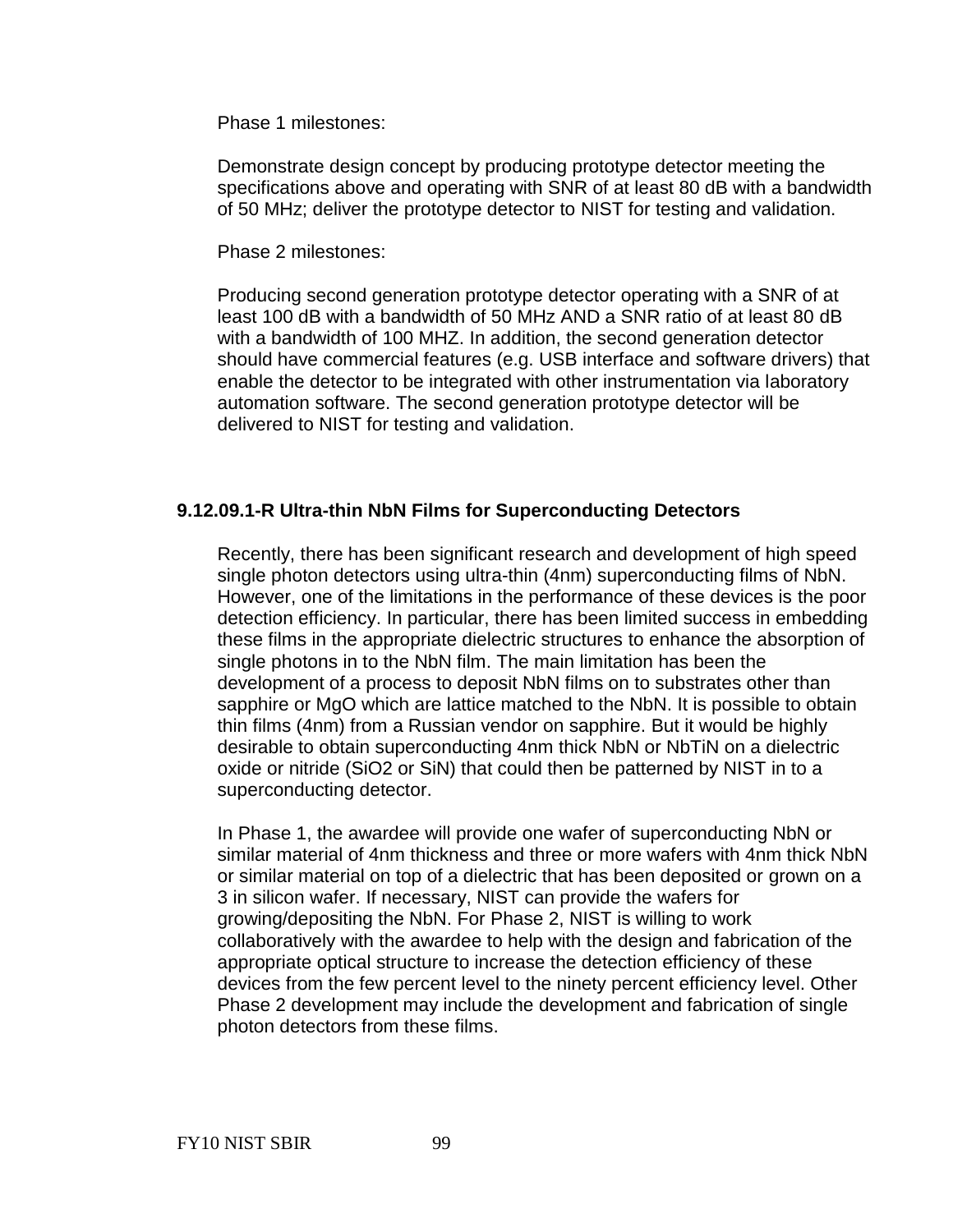## **9.12.10.4-R Table-Top Broadband VUV Source for Radiometry**

We seek development of an affordable and compact vacuum ultraviolet source with sufficient flux and spectral coverage to be used for standards purposes by both NIST and secondary standard laboratories. This wavelength range is important for diverse fields, from astronomy to national defense to the fabrication of microprocessor and memory chips. The proposed source must have the following performance characteristics:

Wavelength Range: 115 nm to 600 nm

Output Power: greater than 100 µW / nm into a monochromator with a horizontal acceptance angle of 65 mrad  $(f/\# = 15)$  and a vertical acceptance angle of 6 mrad  $(f/\# = 167)$ 

Source Size: less than 500 µm diameter

Source Position Stability: ±100 µm

Intensity Stability:±1 %

Furthermore, the proposed source must produce a continuous emission spectrum, i.e. one that contains emission at every wavelength in the specified wavelength range at the specified power level. Some wavelength-dependent structure in the emission is acceptable, but smooth spectra are preferred over "spiky" structures. The proposed unit should be reasonably compact (no more than 25 cm in linear dimensions with not more than one rack of support equipment and electronics) and should be air-cooled. While source size (and hence brightness) is not a critical requirement, a small source size (and high brightness) will be viewed as a favorable characteristic.

Phase 1 deliverable: A laboratory vacuum ultraviolet source that can be demonstrated to meet the performance characteristics.

Phase 2 deliverable: A reliable, commercializable version of the source that could be utilized by secondary standards laboratories.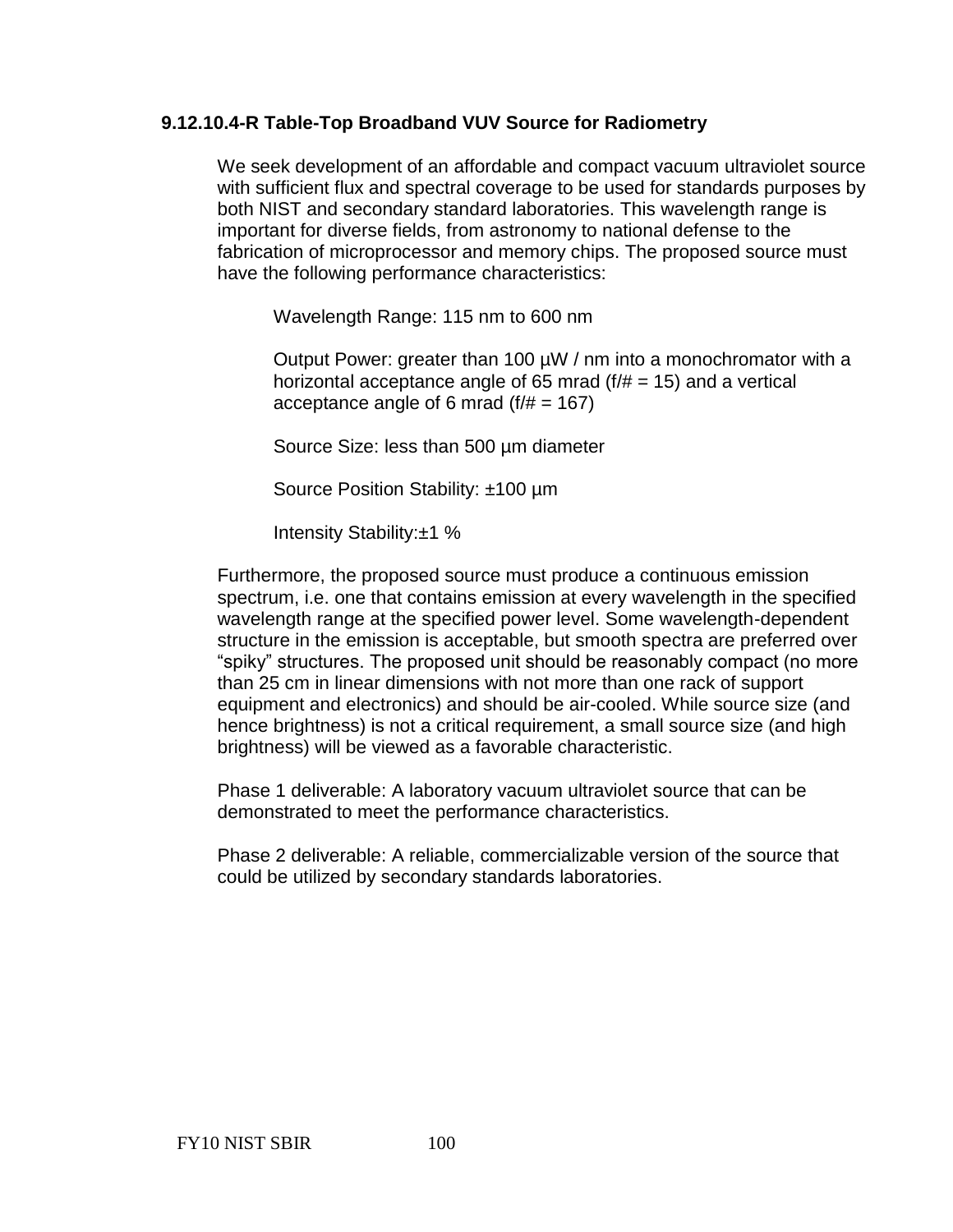### **9.12.11.9-TT Single Photon Sensitive Spectrometer for Infrared Signals**

Researchers at NIST published details [1] of a technique for single photon infrared spectrometer to measure the spectrum of a very low infrared light signal (single photon level). This single photon infrared spectrometer uses an up-conversion module, also developed by this group[2,3], to convert single photons in the infrared region to visible light where they were easily detected. This system will have an enormous effect on research and development in a number of areas including quantum communications, low light spectrum analysis, chemistry, nano-photonics, forensics and more.

Until now, the primary method for the spectral analysis of infrared signals was to ensure that a stronger infrared signal was available for measurement. In order to generate sufficient infrared light, for example, in photoluminescence or Raman spectroscopy, an often destructively high power pump beam was required to generate the infrared signal for measurement using less sensitive spectrometers. That technique often leaves samples damaged or even destroyed. Furthermore, in some cases the generation of a sufficiently high power signal was not possible, making these signals inaccessible with existing technology. The up-conversion infrared spectrometer offers a potential breakthrough for such applications since it is in the order of 1000 times more sensitive than existing optical spectrum analyzers. This system will impact both laboratory level research and product development by providing better spectral sensitivity at a low cost.

We propose to transfer this technology to US industries through the SBIR program.

Phase 1: The goal of the feasibility study is the design and development of a bench top spectrometer prototype suitable for low (single photon) intensity infrared light, using an up-conversion module with a performance matching NISTs development. Milestones include:

- develop expertise and facilities to build a working bench top low light spectrometer suitable for use in the IR light range based on the same principle as described by the NIST paper and with the same performance (see detailed specifications below);

- theoretically study and practically estimate the limitations of the spectral measurement range, sensitivity and resolution due to the fundamental characteristics of the materials and processes used;

Phase 2: The goal of the R&D phase will be to thoroughly characterize the performance and specification limitations for a viable commercial product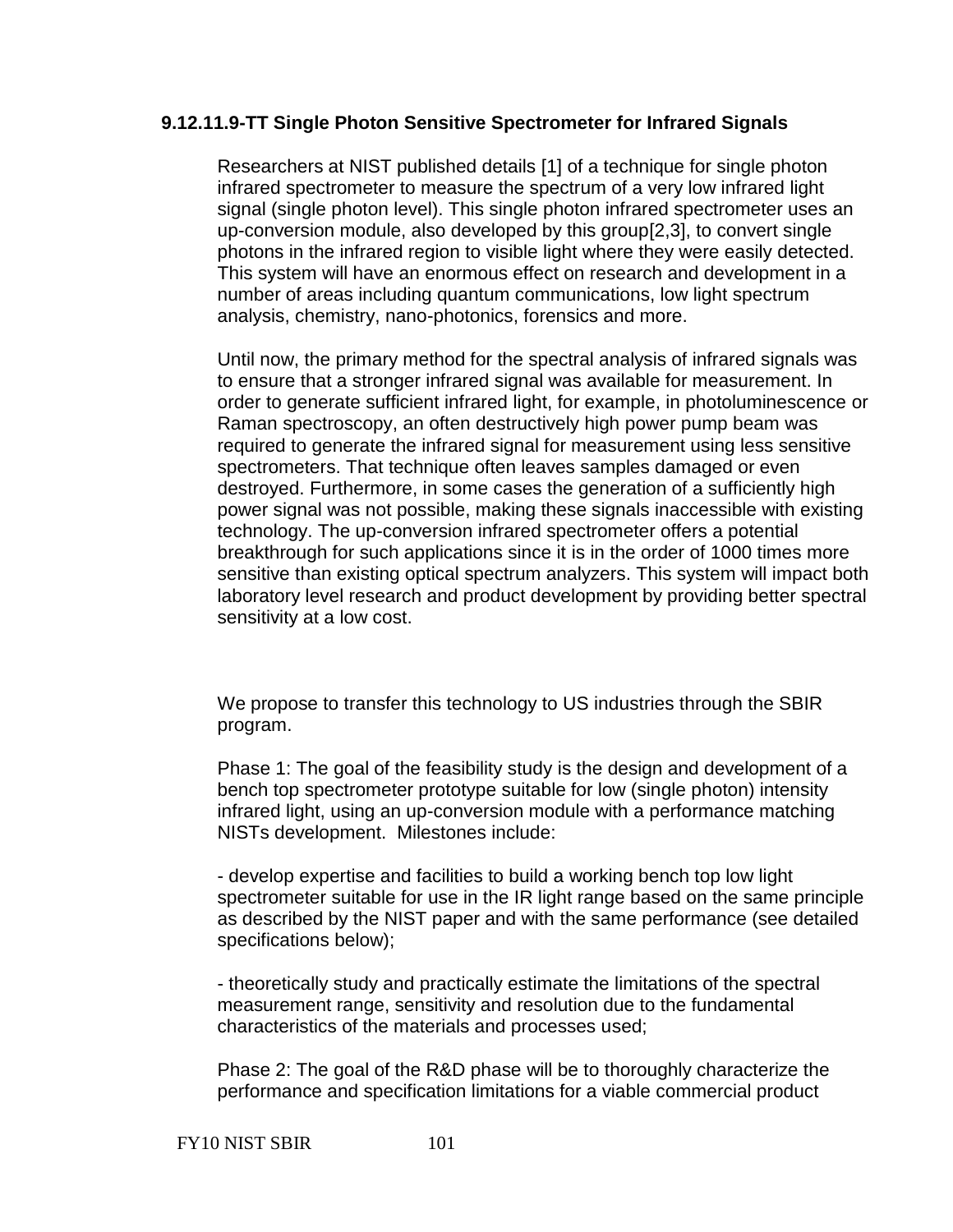based on this technology and the production of a compact prototype suitable for commercialization. Milestones include:

- improve the performance of the phase 1 prototype up-conversion spectrometer;

- verify experimentally and characterize the performance of the system including the limits on the spectral range, sensitivity and resolution for a viable commercial product based on this technology;

- eliminate spectral artifacts (e.g. false 'side peaks' described in the NIST paper);

- develop a compact IR spectrometer prototype, with all the controls and design features typical of commercial spectrometers – this prototype will be delivered to NIST for its retention;

- provide a detailed method to expand the spectrometer for other spectral ranges.

Minimum specifications of frequency up-converter, detector and spectrometer:

Frequency up-converter:

Input pump: 1550 nm tunable. Input signal central wavelength: 1310 nm. Noise (dark counts): < 2000 counts per second. Internal conversion efficiency: ≥95% Waveguide technology for frequency up-converter should be US developed.

Single-photon detector:

Operating modes: Polarization sensitive free running and optical pulse gating modes. Overall quantum detection efficiency: ≥20%.

Spectrometer:

Sensitivity: -126 dBm Spectral resolution: 0.2 nm Spectral range: ≥20 nm Central measurement wavelength: 1310 nm (initially).

It is the expectation of the quantum communication project at NIST that this will be a collaborative effort and will involve significant technical interaction

FY10 NIST SBIR 102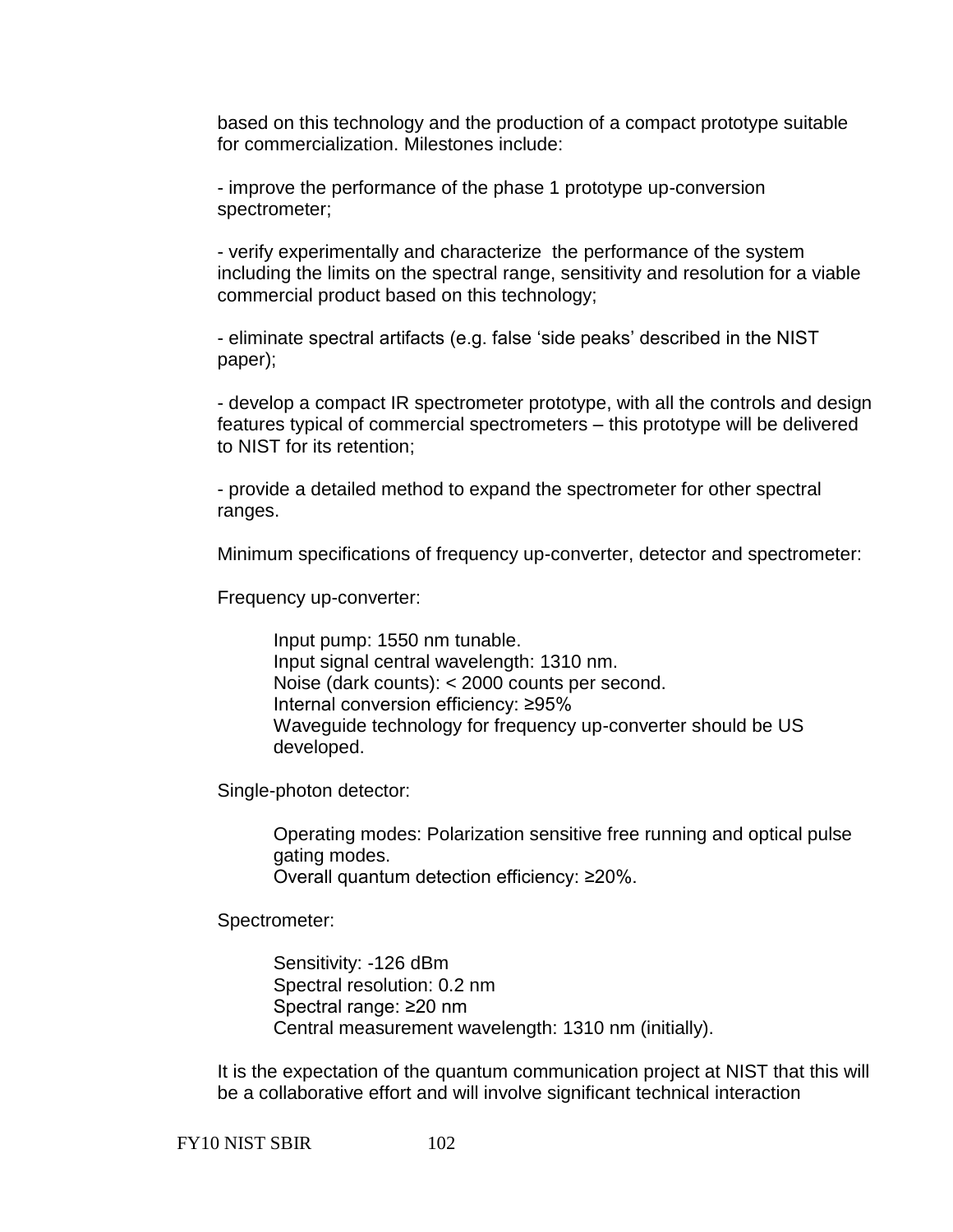between our researchers and the company's researchers and developers to work out many of the specific details. The company will have access to the NIST campus to perform any required testing and development, when agreed to by us. Specifically, the company will have access to the NIST Quantum Network Laboratory.

References:

[1] Lijun Ma, Oliver Slattery, and Xiao Tang, "Experimental study of high sensitivity infrared spectrometer with waveguide-based up-conversion detector<sup>1</sup> ," Opt. Express **17**, 14395-14404 (2009). <http://www.opticsinfobase.org/oe/abstract.cfm?uri=oe-17-16-14395>

[2] H Xu, L. Ma, X. Tang, " [Low noise PPLN-based single photon detector "](http://w3.antd.nist.gov/pubs/892-papers/%09Low-noise%20PPLN-based%20single-photon%20detector.pdf), Proceedings of SPIE, Vol. 6780, Page 67800U-1 (2007).

[3] Lijun Ma, Oliver Slattery, Tiejun Chang and Xiao Tang, "Non-degenerated [sequential time-bin entanglement generation using periodically poled KTP](http://www.opticsinfobase.org/DirectPDFAccess/57F44C55-BDB9-137E-C09056B7B43E3E0C_185209.pdf?da=1&id=185209&seq=0&CFID=34183714&CFTOKEN=29180906)  [waveguide "](http://www.opticsinfobase.org/DirectPDFAccess/57F44C55-BDB9-137E-C09056B7B43E3E0C_185209.pdf?da=1&id=185209&seq=0&CFID=34183714&CFTOKEN=29180906), Optics Express, Vol. 17 Issue 18, pp.15799-15807 (2009).

# **9.13 Technologies to Enhance Fire Safety**

## **9.13.01.6-R Barrier Fabrics for Fire Safe Furniture and Mattresses**

Current barrier fabrics based on organic polymers (poly acrilonitrile (PAN), cotton, rayon, novoloid) function by self-extinguishing due to flame retardant coatings. However, this approach often fails due to poor resistance to exposure to water. Another mechanism is due to fiber pyrolysis during a fire which leaves behind a carbonaceous fabric; this protects underlying flammable materials such as foam and fibers. This later mechanism does not suffer from water exposure, but the char yields for the low cost polymers are not 100%, so as the polymer chars the fabric shrinks and this causes cracks in the carbon fabric that expose the underlying foam and allows ignition and fire growth. At high flux exposures this problem is more severe.

New approaches to development of barrier fabrics are solicited. Potential topics may include application of nano-based flame retardants, new polymer, or high char-yield additives within the fiber or as a coating or as a blend with conventional fabrics. Careful consideration should be made as to the methods for material preparation, characterization and flammability property measurement when proposing a program for this subtopic.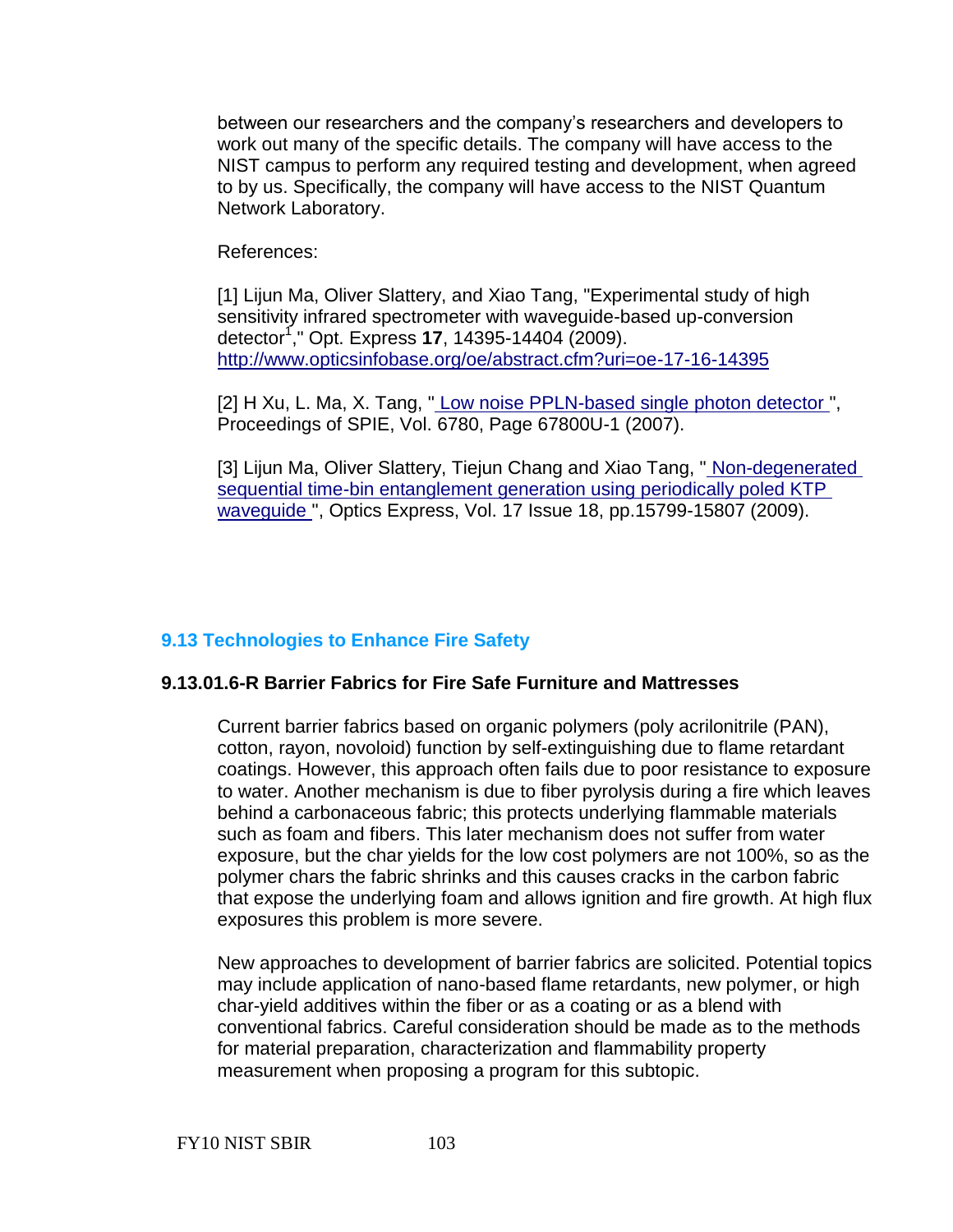Phase 1 deliverable: The awardee should document through the results of pyrolysis experiments that candidate polymer fibers can produce large char residues. Cone calorimeter tests should be used to demonstrate improved flammability properties (e.g., reduced heat release rate and/or longer times to ignition) of the candidate polymer fiber.

Phase 2 deliverable: The awardee should document the improved thermal stability and flammability properties of the barrier fabrics they have developed. Sufficient fabric materials should be provided to NIST at the end of the award period to allow follow-on testing.

# **9.14 X-ray System Technologies**

## **9.14.01.1-R Superconducting, Flexible Printed Circuits**

NIST is developing arrays of superconducting transition-edge sensors (TESs) for a variety of applications, including: x-ray spectroscopy at synchrotrons for analysis of photovoltaic materials and organic semiconductors; gamma-ray spectroscopy for nuclear-fuel-rod assay; and mm-wave polarimetry of the cosmic microwave background. The TES detectors are read out by SQUIDmultiplexed current amplifiers. For maximum sensitivity, the detectors and amplifiers are operated at about 100 mK.

NIST presently builds TES arrays by tiling the detector chips and the separate amplifier chips in a plane, and then interconnecting them with aluminum wirebonds. These silicon chips are 10's of mm on a side. The scales of arrays built in this way are limited to a few hundred TES pixels by the geometrical constraints of tiling the chips and of constructing adequate magnetic shielding around these large planes.

Kilopixel- and larger-scale arrays are desired for all applications, so as to increase collecting area, count rate, and sensitivity. A possible geometry for these larger arrays is a 3-D arrangement in which the detector chip is not coplanar with the readout chips. Such geometry would require an interconnect that does not yet exist: a flexible, high-density, wirebondable printed circuit in which each line has very low or zero resistance. NIST is inviting proposals to develop such a circuit and refine its manufacturing. A large section of the cryogenic detector community, including NASA, will be interested in purchasing circuits like these when they are commercially available.

Desired circuit properties include:

• bending radius of 5 mm or smaller. A base material like 25 µm polyimide would probably be a good starting point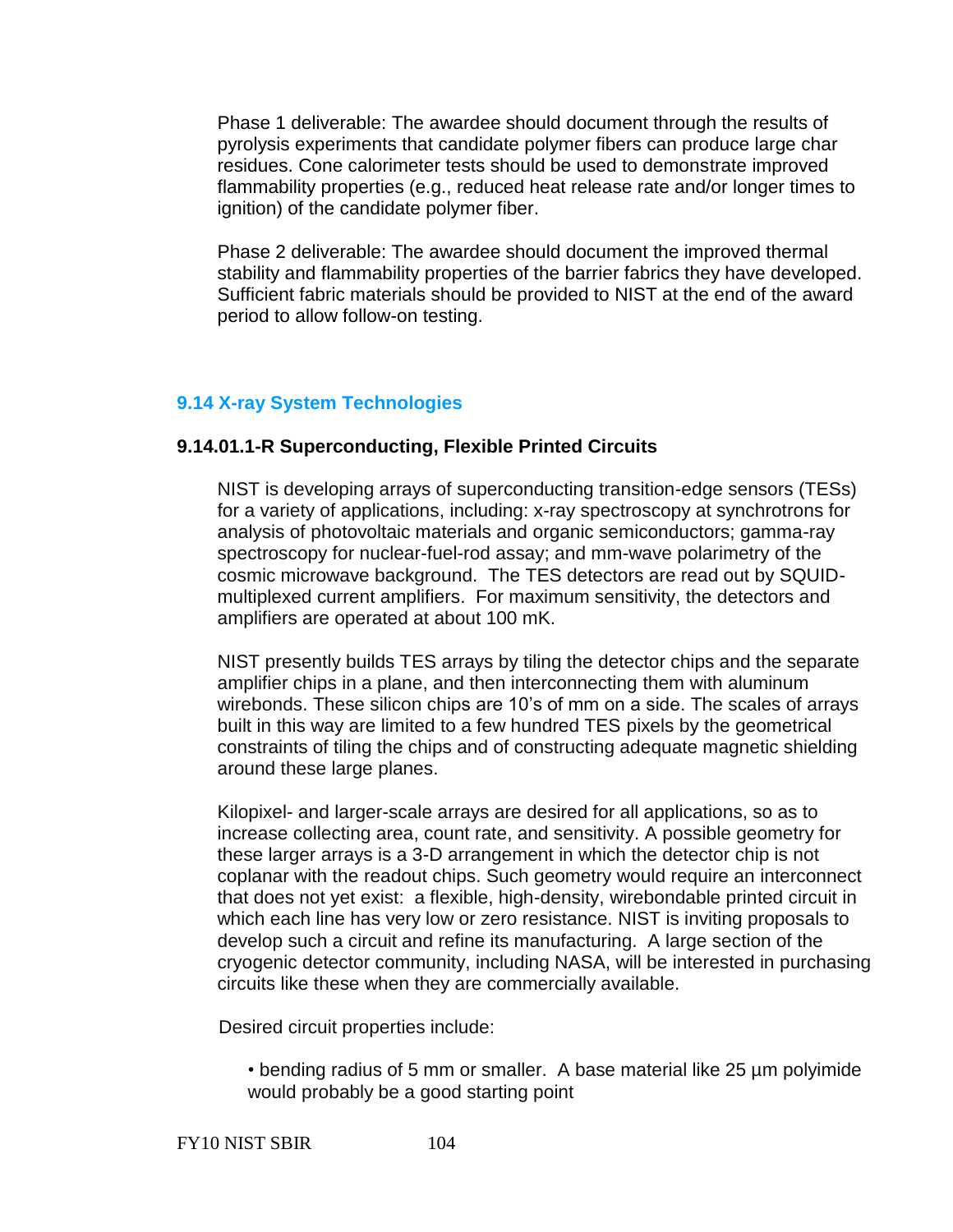• circuit must be able to be bent to the minimum radius and be straightened again over a minimum of 5 cycles without affecting trace resistance

• single-sided traces on a 200 µm pitch (100 µm trace and 100 µm space) or finer.

• easy and repeatable bondability with standard 25 µm aluminum wirebonding wire. This likely will require a stiffening scheme at the ends. The circuit must be able to be stored under normal laboratory conditions for at least 6 months without degrading wirebondability. Protective coatings on otherwise active metals may be proposed.

• at least 128 traces side by side, with trace runs of at least 50 mm

• resistance lower than 10 µ Ohm along the traces, including parasitic resistance from the wirebond interfaces. Superconducting (zero resistance) traces preferred. If the traces are superconducting, the critical current must exceed 10 mA at 100 mK

• circuit metal must be metallurgically compatible with aluminum, so the wirebond interfaces do not degrade over time

An obvious candidate for the trace metal is aluminum, as it is superconducting at the temperatures of interest, and will not develop bad interface chemistry with the aluminum wirebonds. However, aluminum may be difficult to etch chemically to the required trace/space tolerances. Other possible materials include, but are not limited to, niobium, titanium, niobium-titanium, tin, molybdenum, and tantalum. Proposals to plate or deposit appropriate metals onto flexible copper traces will also be considered. Common adhesion materials such as nickel and chromium are unlikely to be acceptable, due to their magnetic properties.

While the primary goal of this subtopic is to produce flexible circuit materials that will connect two chips at 100 mK, a similar, secondary application that has even greater potential for commercialization is a flexible circuit material that can carry signals between cryogenic stages of different temperatures. In this case, low thermal conductivity of the circuit is crucial, so a thinner base material and a thinner metal layer of a higher-temperature superconductor like niobium, niobium-titanium, or tantalum would be required. Such interconnects could eliminate the need for bulky and expensive wire harnesses in cryogenic apparatuses. Proposers may address this secondary problem as well; proposed solutions to the primary and second problems do not necessarily have to include the same metallization schemes.

NIST will work extensively with the awardee to assess possible materials, conduct wirebonding tests, verify the above circuit properties, refine the circuit